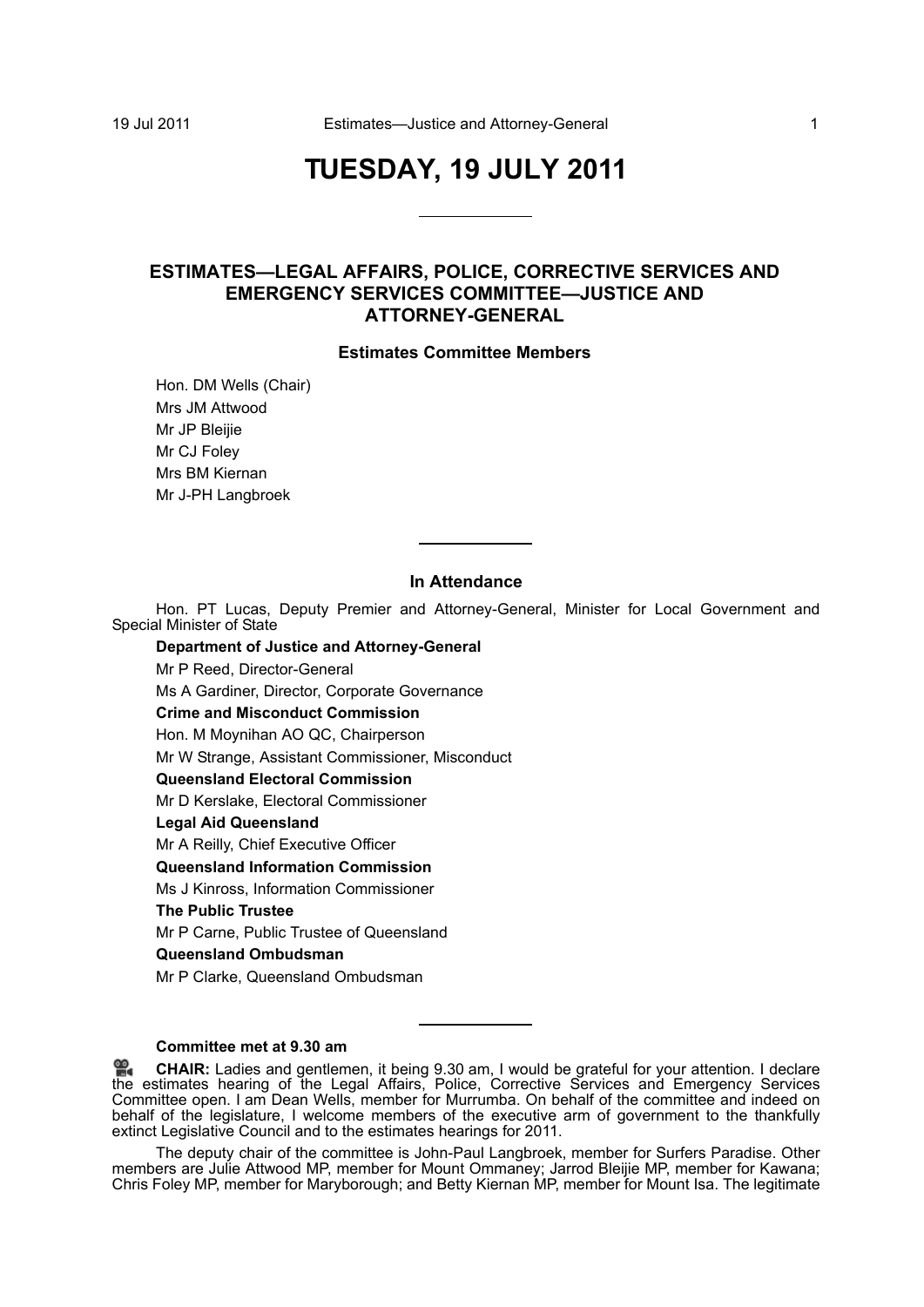chair of this committee is Barbara Stone, who, however, is representing this parliament at a meeting of the Commonwealth of Nations. As a result of that, the flux of political life has thrust me into this position to take the role of chair.

The committee will examine the expenditure contained in the Appropriation Bill 2011 for the ministers and areas of responsibility allocated to it under schedule 6 of the standing orders of the Legislative Assembly. The committee will consider the relevant organisational units within the portfolios of the Attorney-General and the Minister for Police, Corrective Services and Emergency Services.

The committee has determined to suspend proceedings for the following breaks: morning tea from 11.30 am to 11.45 am—I will just take a little while on these constitutional issues—lunch from 1.15 pm to 2.15 pm, afternoon tea from 3.45 pm to 4 pm, and dinner from 6.30 pm to 7.30 pm. In the time honoured traditions of the Westminster system, these times will be subject to variation according to the flow of business and the random whims of the chair.

I remind all those participating in the hearing today that these proceedings are similar to parliament to the extent that the public cannot participate in these particular proceedings. Members of the public wishing to make submissions to parliamentary committees can do so by appointment in other circumstances. In this regard I remind members of the public that under the standing orders the public may be admitted to or excluded from the hearing at the discretion of the committee.

The committee has resolved that the proceedings of the committee be broadcast and that photography be allowed during the chair's opening statements and the introductory statements of each minister, as well as for a short period during any changeover in organisational units. I ask that people with mobile phones or pagers who have not recently communed with them to switch them to silent mode.

I remind honourable members and others that recent changes to the standing orders now provide that directors-general and chief executive officers, as set out in schedule 7 of the standing orders, may be questioned directly by the committee. This particular committee has resolved that non-committee members be given leave to attend. None at this stage have notified the committee that they wish to do so. For the benefit of Hansard, I ask departmental officers to identify themselves before answering a question, not that Hansard do not know who you are but the point is to prove it.

I now declare the proposed expenditure of the relevant organisational units within the portfolio of the Attorney-General open for examination. The question before the committee is-

That the proposed expenditure be agreed to.

Mr Attorney, I know you like a little bit of latin. May I offer you the legal maxim ut res magis valeat quam pereat—it is better that the determinations of the legislature be construed so that they make the maximum amount of sense. Mr Attorney, if you wish, you may make an opening statement. The committee has resolved to invite you to do so. I remind you that there is a time limit of five minutes.

**Mr LUCAS:** Thank you, Mr Chair, Deputy Chair and committee members. I am very pleased today to have the opportunity to discuss the budget allocation for the Department of Justice and Attorney-General. Queenslanders have every reason to be confident that the Bligh government is continuing to build a safe, fair and just Queensland.

We are investing \$1.060 billion in justice in 2011-12. This budget defends the most vulnerable Queenslanders through a \$798 million investment in justice services. That includes \$16.6 million to Legal Aid as part of our \$61 million commitment over four years to provide services for vulnerable Queenslanders; \$5.2 million as part of \$20.3 million over four years for the Office of the Adult Guardian, which provides an important service in protecting the rights and interests of adults with impaired decision-making capacity; \$31.4 million to Victim Assist Queensland, which will continue its vital work as a one-stop shop for assisting recovery of the victims of violent crime; \$2 million for the operation of the Murri courts and the Queensland Indigenous Alcohol Diversion Program; and \$4.1 million to community justice groups of ATSI communities to develop strategies to deal with justice related issues and decrease ATSI contact with the justice system.

Further, the Bligh government is continuing its significant investment in capital works, with \$262 million allocated for key projects. This includes \$224 million for the completion of Brisbane's Supreme and District Court buildings scheduled for completion mid next year, a further \$1.3 million to upgrade the Maroochydore courthouse and \$830,000 for the upgrade of the Mackay courthouse.

In addition to justice services and bricks and mortar infrastructure, Queensland is driving reform through a range of initiatives. Queensland is leading the way on a crackdown on the consistent regulation of gift card practices to protect consumers from dishonest operators. I raised the issue at the Ministerial Council on Consumer Affairs in Canberra on 3 June this year and gained the support of the Commonwealth and other states and territories. Specifically, three key matters I want looked at are: what happens to interest on money from gift cards, what happens to unspent moneys, what happens if the company goes broke. We will now work closely with the federal government and with other states and territories to ensure a uniform approach is applied.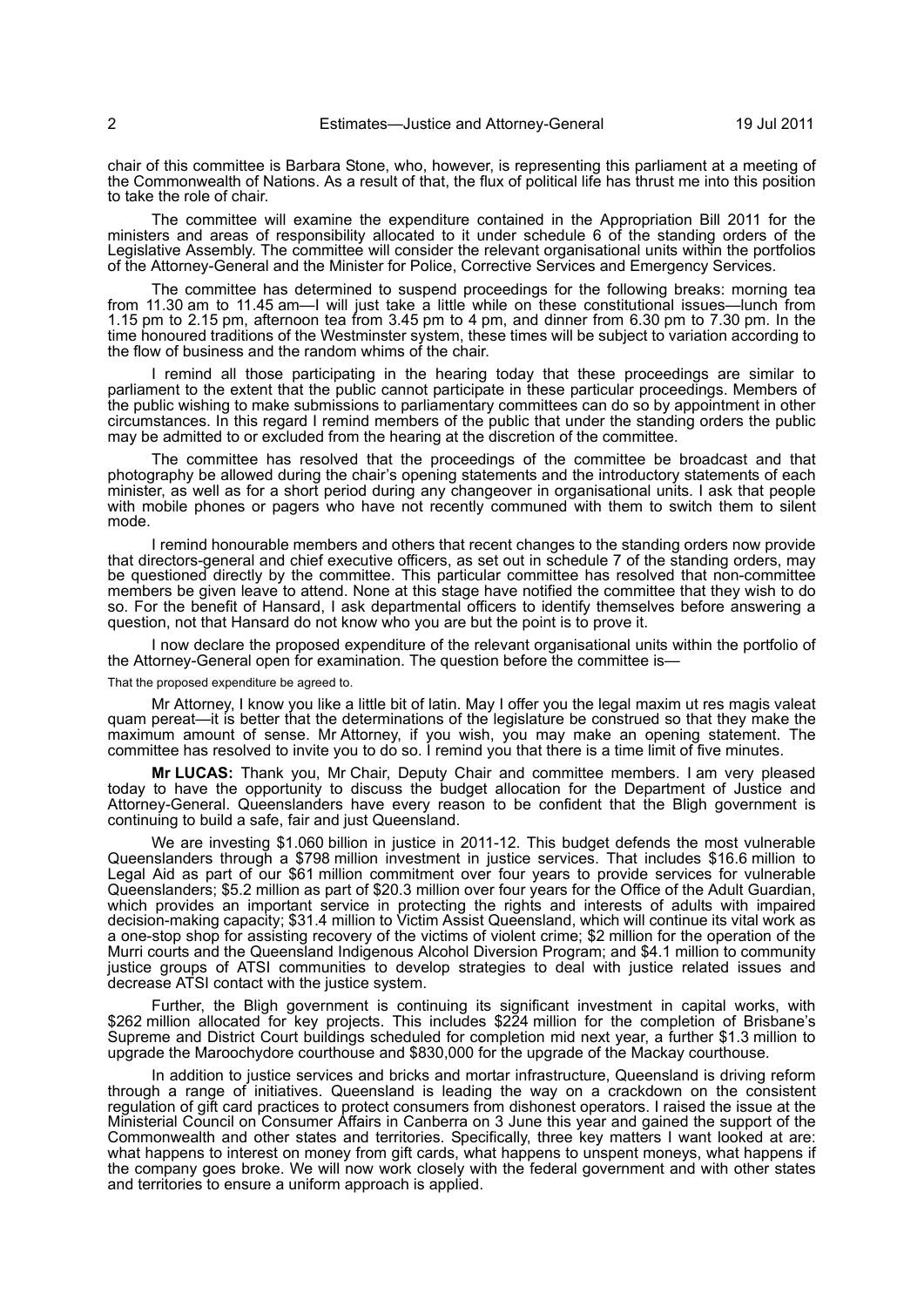In 2010 the Bligh government announced its intentions to introduce a tough new sentencing regime of standard non-parole periods for certain serious violent offences and sexual offences. Queensland's Sentencing Advisory Council has been asked to examine the appropriate offences to which the standard non-parole period should apply and the appropriate length of the standard nonparole period for each of the offences. The Sentencing Advisory Council recently released a discussion and research paper on standard non-parole periods, and consultation is currently underway.

Child sex abuse is absolutely devastating for the victim and something young persons have to live with for the rest of their life. Vigilance needs to start at home. In almost 80 per cent of cases where the victim is aged zero to nine the offender is a family member or someone the victim knows. In an effort to ensure that harm experienced by child victims of sexual offences is reflected in the punishment of offenders, I have asked the Sentencing Advisory Council to conduct a review of sentences imposed on child sex offenders. The Sentencing Advisory Council will report back to government by 30 January 2012.

This government has a record for taking a strong stance against drugs and those people who illegally make, sell or use dangerous drugs that ruin so many lives. That is why in June this year I announced that we will introduce changes to the Drugs Misuse Act to ban synthetic cannabinoids such as Kronic. Young people deserve to be able go out without the risk of alcohol or drug related violence and other antisocial behaviour. In December 2010 we committed \$8.5 million to the two-year trial of the Drink-Safe Precinct initiative in Surfers Paradise, Townsville and Fortitude Valley. The results speak for themselves. Within the first three months, there were an additional 7,960 police patrol hours across the three entertainment precincts, more than 1,000 arrests and seven people banned from the precincts, and 168 licensing breaches issued—just to name a few.

The Bligh government's investment in services, infrastructure and reform reflects the vital importance of this portfolio. I look forward to driving this investment in this coming financial year.

**CHAIR:** I call the honourable member for Kawana.

**Mr BLEIJIE:** Thank you, Mr Chairman. Thank you, Attorney, and welcome to other officers today. Attorney, I refer you to my question on notice No. 3. I asked specifically in that question what the total outstanding fines were being managed by SPER in the four categories as at June 2011. I note that there was no direct answer given to that question on notice other than simply referring me to a website. I understand that this is the second time that I have been referred to this department of justice website when I asked the same question not too long ago. I do not want to cast any reflections on past or present ability to manage portfolios or system management, but how is it that a simple answer with a total figure cannot be provided for a parliamentary question other than referring people to a website? Surely there are officers in the department who can cut from the website and paste into a parliamentary answer and give a total figure as was asked.

**Mr LUCAS:** I thank the honourable member for the question. The purpose of parliamentary questions is not to do work for members of parliament that they can otherwise easily do. The honourable member indicated that in previous questions he was referred to the particular website. Similarly, for example, it is not uncommon with an RTI application that attention be specifically drawn to what is available in the public domain. The push model of information encourages the provision of information in the public domain, and that is certainly something I am keen to have. That is why, for example, the information is on this website. That is why, for example, the honourable member can go and collect it and secure it from there.

The honourable member is an intelligent person and I know he is capable of totalling things himself. In fact, I understand that the honourable member has made comments in the media about the SPER issue. So clearly he is not in any way, with respect to his parliamentary duties, distracted from the ability to perform them. Where there is clearly easily available information in the public domain for the honourable member to secure, he should use those mechanisms to secure them.

**Mr BLEIJIE:** Thank you, Attorney. So are you saying it is too hard for the department to cut and paste from the website and put that into an answer?

**Mr LUCAS:** I thank the honourable member for the question. One of the really important things to remember is that there are many sources of information that are available in the public domain. I have pointed out to the honourable member before that there is information available in relation to this on the departmental website. Notwithstanding that, the honourable member has sought the information again. The website is about making information available to everybody. It is not the role or the function of parliamentary committees to place unreasonable demands on departments in terms of research or other things—I am not contending in this case that that was the situation—or, alternatively, to provide access to information that is otherwise clearly in the public domain. That information is clearly in the public domain. It is there for the honourable member to secure. It is there for anyone of the public to secure. The information is out there—full pieces of information.

In fact I am very, very proud of the work that SPER has been able to do this year when it comes to the value of debts. We have collected about \$1 billion in debts since SPER was first encountered. What used to happen with fine defaulters—I do not know whether the honourable member would remember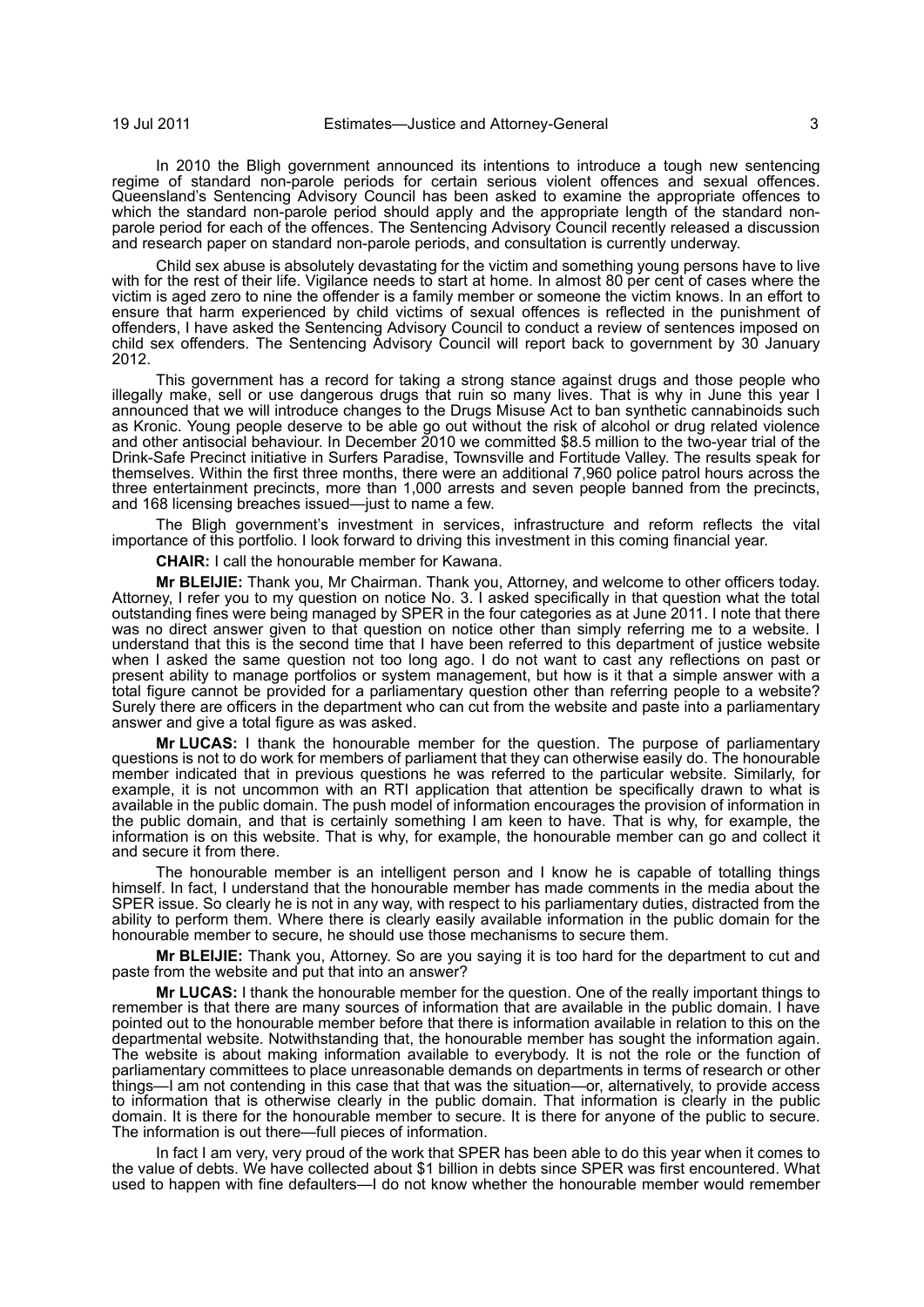this case; I certainly do and Mr Chairman would remember it. There was a very celebrated New South Wales case of a young gentleman called Jamie Partlic, who ended up in a coma as a result of being in Long Bay jail serving time for fine defaulting. The whole idea and concept of SPER was to make sure that we avoid people serving time in jail which actually costs the state money but at the same time poses a very significant physical risk to fine defaulters.

**Mr BLEIJIE:** I take it that the information will never be provided in a parliamentary answer because it is always going to be available, you would assume, on the website. What is the total figure of total outstanding SPER fines?

**Mr LUCAS:** I am advised as at 30 June the total value of debts registered with SPER is \$680 million. SPER does not issue the fines it collects. For example, many of those fines are for the Brisbane City Council or the University of Queensland. If you go out there and you park and you do not pay your bill or if you have a fine in relation to the Brisbane City Council, they are then referred to SPER for collection. That is not the fault of the state government that those cases are the fact.

As at 30 June 2011, we had collected \$1.04 billion in fines since commencing. The highest was \$166.4 million in 2009-10. This financial year the amount collected was \$158.3 million. For 2010 collections, there was \$152.5 million in unpaid fines and fees and \$5.8 million in lodgement fees; and, as at 30 June 2011, \$133.9 million was returned to the Queensland government, \$9.2 million was returned to agencies such as local governments, universities, et cetera, and \$14.2 million was paid to beneficiaries of court orders such as victims of crime and prosecuting agencies.

As at 30 June 2011, there was a fine pool of approximately 3.5 million fines worth approximately \$680.4 million. There were four key categories: some 828,868 debts under active compliance worth \$208.3 million; 79,840 debts worth approximately \$26.4 million subject to active enforcement; 1,375,238 debts worth approximately \$345.7 million either queued or waiting enforcement or further information before enforcement action could be taken; and 297,087 debts worth approximately \$100 million deferred from enforcement action due to various circumstances.

In relation to the debts requiring further information, it is really important to remember that you cannot just execute a process or deal with people if you do not have full information. For example, for approximately 15,000, there was no Queensland driver's licence; for approximately 122,000, there was no date of birth; for approximately 131,000, there was no valid address; and for 103,000, there was no current suitable enforcement action available.

I note that the honourable member mentioned in the media that people should do community service. You do actually have an option of converting your fine to community service. One of the issues, however, is that the last thing you want to do is have someone do community service who is not suitable for doing it. What they do is they muck it up for the other people who are doing it and it in fact costs more in terms of supervision. I am happy to expound on that, should the honourable member seek some further information, including why the SPER recovery this year is slightly down on what it was last year and that is predominantly due to the floods and cyclones and various amnesties that were granted as a result of that.

**Mr BLEIJIE:** I went to the website and after finding the right to information statistics there was the figure. I note you put out a press release and it is reported in the media today that there is a record level for 2009-10 of \$166 million in collections. I also note while we are on the subject of records that there is a record debt of outstanding fines of \$680 million. This website has the 2010-11 period where it notes \$158.3 million, and I will table a copy of this for your information. It says, 'The following chart shows the total amount of debt and fees collected each financial year.' There is an asterisk under this figure for 2010-11 and it says, 'Debts registered with SPER.' So is this \$158 million fees collected or registered? I table a copy of that.

**Mr LUCAS:** I am advised collected. The advice that I am given from the director-general is collected and that was my understanding of the case. Can I just say that you mentioned the issue of the record level of debt, and of course it will continue to increase as the population of Queensland increases and time goes on. There are many debts that are incurred by people. SPER does not write debts off essentially and there is a reason for that. For example, if someone is imprisoned in relation to a very serious criminal offence and they might have in the past been ordered to make a payment of a criminal compensation claim, they may not have the ability to make that payment because (a) they are in jail and (b) frequently those sorts of people do not have any assets, and the state makes the ex gratia payment. That debt then sits there and it will sit there essentially for a long period of time and, therefore, it will accumulate with others.

 The alternative is to write that debt off. I suppose you can do that and that then would lower the figures but my view about it is this: I have seen a number of instances where someone has subsequently been the beneficiary of a criminal compensation order themselves and the advice from the department has then said, 'This person has previously been ordered to pay and therefore that should be offset against the money that they otherwise would have got.' So, yes, it will over time continue. You would expect that to be the case.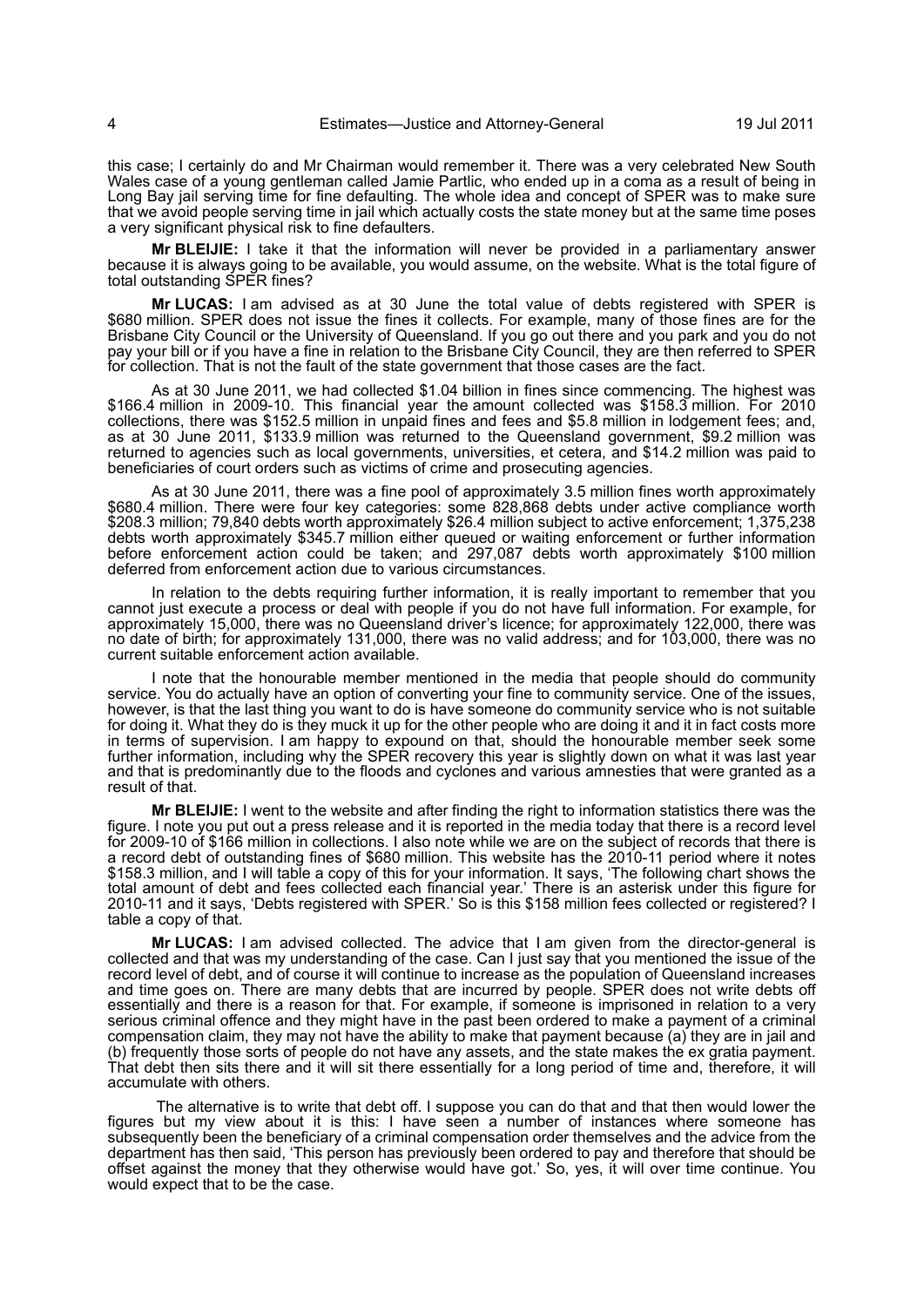I am advised, sorry, that some debts are written off, but that is very, very rare. I might ask David Mackie from SPER to comment further on that. Sorry, he is not here.

**CHAIR:** I have a question relevant to this line of questioning. You mentioned a moment ago, Mr Attorney, that there was interaction between the floods and the cyclones and SPER and that you would be prepared to mention a bit more about it. Would you care to do so?

**Mr LUCAS:** It is important to remember that SPER deals with the collection of debts not just for people who have committed very serious offences; as I said earlier, it deals with people who have not paid a parking fine if that fine is then referred to SPER for collection. In relation to those areas that were affected by floods and cyclones, the deferral of enforcement of SPER was undertaken for a period of time, which off the top of my head concluded on 31 March, I think. In relation to the driver's licence suspension, which is a very powerful tool, that was reintroduced as a tool from 1 July. That, more than anything else, would be an indication as to why, whilst the level of debt collection from SPER for 2010- 11 was very high, it was not as high as the year before. If that had not been there, I think we could predict with a reasonable level of confidence that that would be the case.

Some people might have thought, 'We'll get stuck into people notwithstanding the flood and cyclones,' but as I said before often these are situations where someone has got a parking fine and the like so it is easier to actually as a whole suspend that enforcement. That is what was done and it was made known very publicly of course.

**Mr BLEIJIE:** I am going to direct a question to the director-general of the department. Can the director-general confirm that the fine pool managed by SPER has in fact blown out by more than \$1 million per week for the past several years, from approximately \$460 million in January 2008 to \$680 million last month?

**Mr Reed:** The fine pool has increased over that period. It is not a blow-out; it is just an increase in the number of fines and the number of PINs that get issued et cetera. The department, as you have seen on the website, is actively collecting fines on a regular basis at record levels.

**Mr BLEIJIE:** Thank you, Director-General. This \$200 million blow-out I guess is a major embarrassment, but can the director-general explain to this committee why the former Attorney told parliament last year that the total fine pool managed by SPER consisted of two categories totalling \$300 million when the actual fine pool managed by SPER consisted of four categories totalling \$600 million, double the amount admitted by the former Attorney-General?

**Mr Reed:** I cannot speak for the former Attorney-General. I have been director-general since October last year and the information we have always provided has been the four categories.

**Mr BLEIJIE:** Since when?

**Mr Reed:** We have always had four categories within the department.

**Mr BLEIJIE:** I guess the Attorney receives advice from the department. How is it that a parliamentary question was answered showing two categories totalling \$300 million?

**Mr LUCAS:** Well, Mr Chair—

**Mr BLEIJIE:** I am sorry, Mr Chairman, I asked the director-general.

**Mr LUCAS:** On a point of order, Mr Chairman: if the honourable member has an issue with the former Attorney-General's conduct in the chamber, then there are mechanisms by which the honourable member can address that. The honourable member can ask questions about issues in relation to the estimates but theorising about the matters before the former Attorney-General is a matter for other places in the parliament to deal with.

**CHAIR:** On the point of order, would the member for Kawana phrase his question so that it relates directly to the matters under scrutiny at this estimates hearing.

**Mr BLEIJIE:** Thank you, Mr Chairman. The question to the director-general is this, and I will rephrase the question. The current Attorney-General, through the department, has issued an answer when asked what the total debt pool was and referred to a website which does include four categories. How is it that a question asked at one event has two categories and then a similar question when asked of the same department now has four categories noted on the website when it was not the fact beforehand?

**Mr Reed:** The current website is the current website. It was updated on 31 March by me and it reflects the current situation of the four categories.

**Mr BLEIJIE:** Director-General, senior departmental officers have repeatedly claimed that the former Attorney directed the department to never publish or disclose the total debt because he did not want it reported. The former Attorney has repeatedly denied those claims, despite concealing the total in an answer to question on notice No. 2254. Can the director-general please inform the committee who is telling the truth—the department or the former Attorney?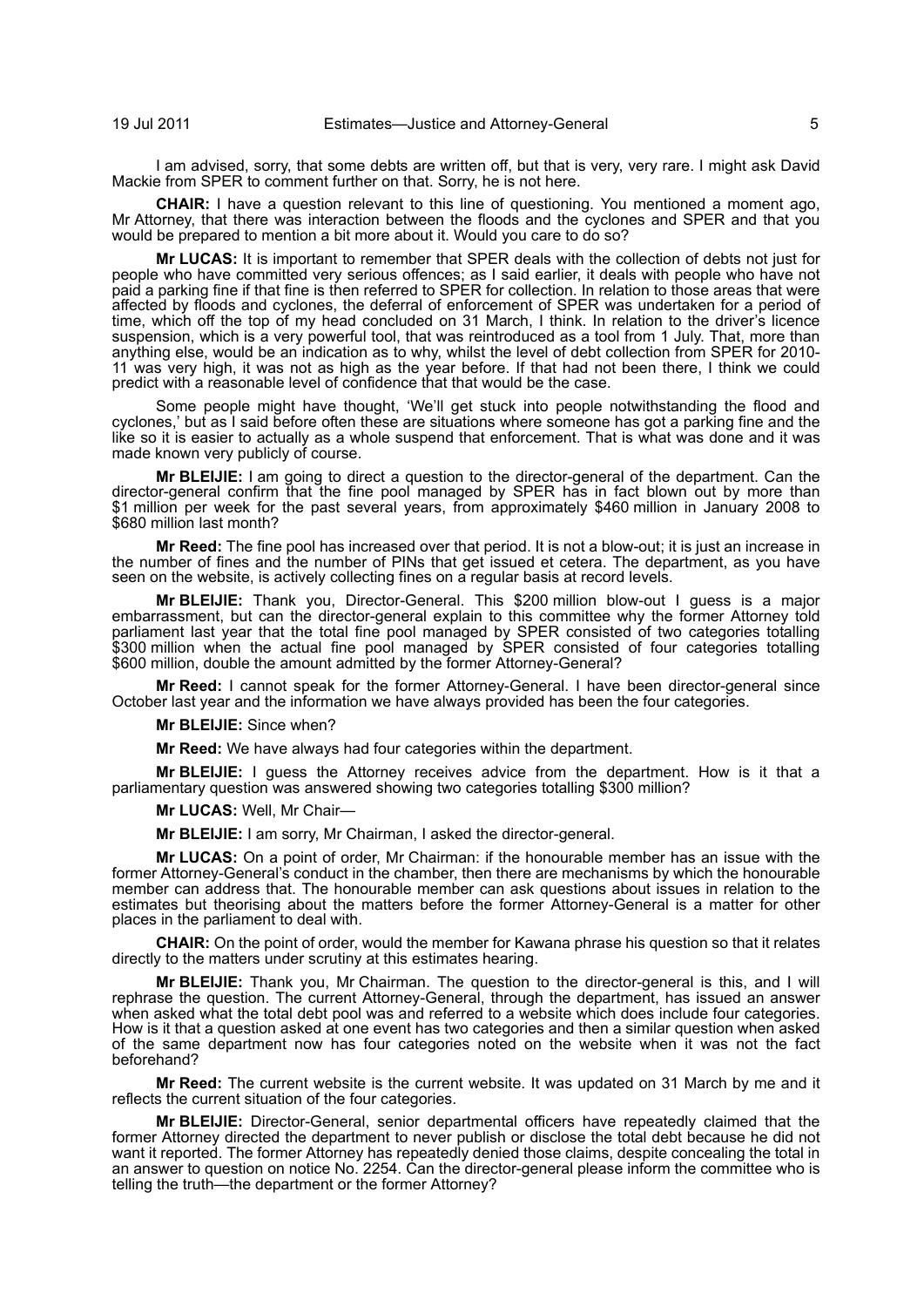**Mr LUCAS:** Where is your evidence that a directive was issued? There is no evidence that that was the case. You are claiming that as a fact. On a point of order, Mr Chairman: this does not relate to the matters of scrutiny in this budget.

**Mr BLEIJIE:** Mr Chairman, for the benefit of the committee and the Attorney-General, I would suspect that \$680 million in unpaid fines, specifically mentioned in the budgetary items and the Service Delivery Statements, is particularly relevant when we are talking about nearly a billion dollars in money; it is particularly relevant. The Attorney-General has asked for evidence. I table a copy of an email from Phil Clarke, who was the deputy director-general at the time, to Paul Turner, Peter Nibbs, David Mackie, Rachael Mackay, Jo Phillips, Paul Murray and Tim Goodwin. This email from Phil Clarke said—

This may all be correct, but the AG has asked that he NEVER see the \$550M figure in print. He has asked that only the<br>breakdown figures are ever released for publication. On this basis, we should remove the total figure an breakdown.

I table that for the benefit of the Attorney-General.

**CHAIR:** Order! Under standing orders, honourable members can table documents. However, the questions have to be related to the issues before the estimates hearing. So I would ask the member for Kawana to please phrase his question so that it relates to an issue before the estimates committee.

**Mr BLEIJIE:** Thank you, Mr Chairman. The Attorney-General had asked specifically what evidence I had with respect to this line of questioning. I am now providing the committee and the Attorney-General with that evidence.

**Mr LUCAS:** With hearsay.

**Mr BLEIJIE:** I now table a copy of an email from Paul Murray, where again, Mr Chairman—

**Mr LUCAS:** But Paul Murray is not Cameron Dick.

**Mr BLEIJIE:** It is to Paul Turner, Jo Phillips and Tim Goodwin. It states—

... the AG has made it quite clear to us that he does not want the overall total reported on so can you please remove the total ...

I table that for the Attorney-General's benefit. I also table a final copy of an email which, when questioning why the department does not disclose the total figures, says—

Ours is not to reason why. All I know is he has had a huge spit over it and I don't want to go through that again.

My question to the director-general is this: are you aware of the allegation of a huge spit over the total amount of SPER outstanding payments reported?

**Mr Reed:** Certainly I am aware of those emails, but I am also aware that neither the director of SPER nor his executive director were ever personally involved in any discussion with the former Attorney in those terms.

**Mr BLEIJIE:** Director-General—

**Mr LUCAS:** I think this matter was referred to the CMC and it was disposed of.

**Mr BLEIJIE:** Director-General, is it not a fact confirmed by your director of ethical standards that the department and former Attorney's office repeatedly misled the media and public about the size of the total debt pool through incomplete and highly misleading data on the RTI webpage and incomplete and highly misleading responses to direct media inquiries about the total size of the debt pool?

**Mr Reed:** No, that is not correct. The matter was brought to my attention on 7 March this year and on 31 March I changed the website to include four categories of information.

**Mr BLEIJIE:** Thank you, Director-General. So the matter was brought to your attention. I assume you mean by the director of ethical standards?

**Mr Reed:** No, not at all. It was brought to my attention by a staff member.

**Mr BLEIJIE:** Had you spoken to the director of ethical standards about this issue?

**Mr Reed:** Not at that time.

**Mr BLEIJIE:** Thank you, Director-General. What evidence then made you change the website or update the website to now record the four totals?

**Mr Reed:** The issue was raised on 7 March with me that there had been a change. I was unaware up till that point that there had ever been a point where there were four categories on the website. Upon reflection on those, on 31 March I changed the website to include those four categories.

**Mr BLEIJIE:** Director-General, you have noted that you have read those emails, some of which I have tabled. Are you not concerned about the contents of those emails between ministerial officers and your department that there were serious questions raised that, through the senior media officers, we should be disclosing the total categories as asked by the journalist and then subsequently not having those responses provided?

**Mr Reed:** I am not concerned. Clearly matters were brought to my attention. I considered those matters and I acted on 31 March. The matters were also considered by others, including the CMC. As far as I am aware, at the end of that process the website has four categories. The CMC did not find any misconduct in relation to this.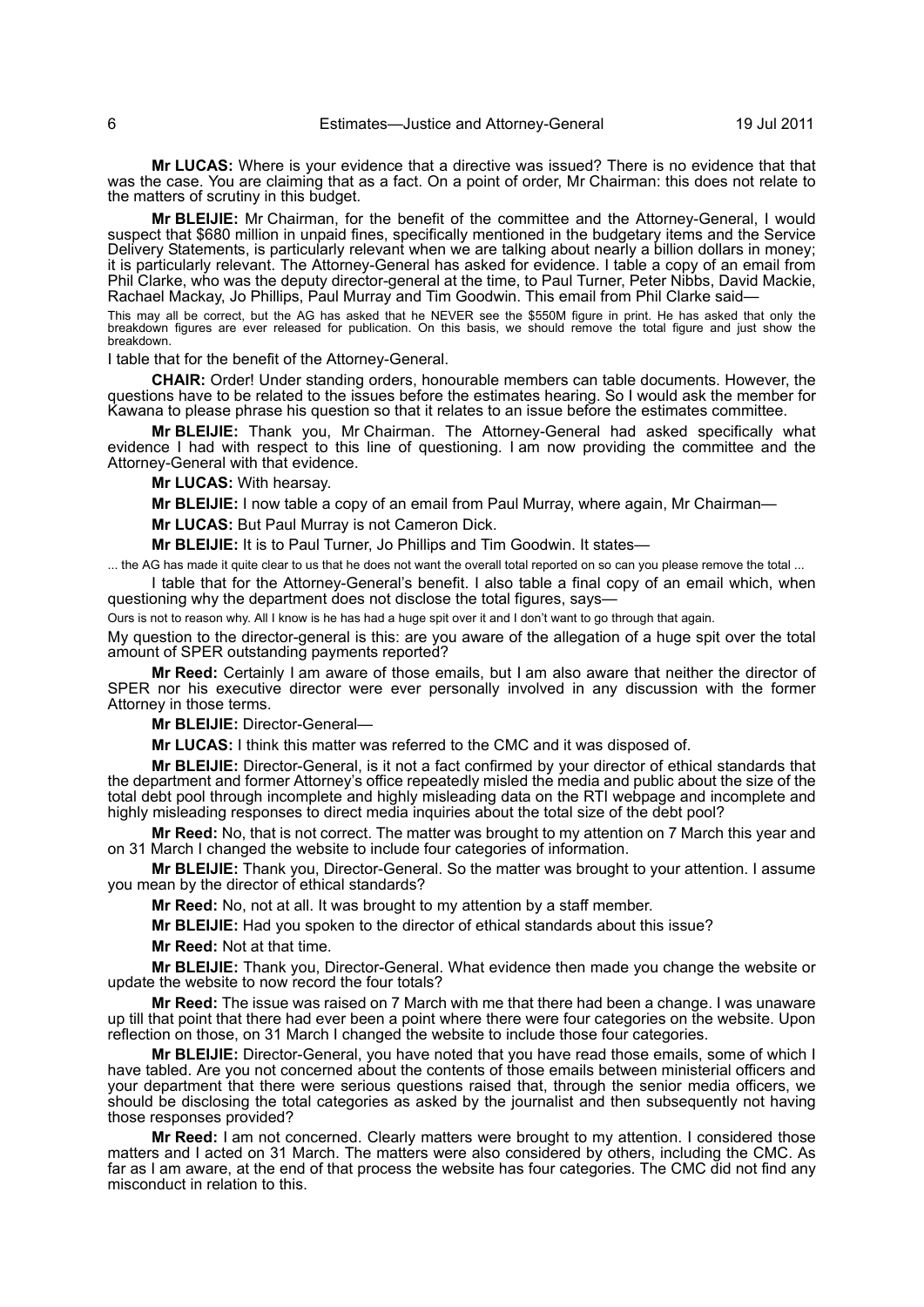**Mr BLEIJIE:** So someone brought to your attention this issue. You have seen the emails. You then decide to change the website to reflect the totals. Would I be right in saying that had you not thought there was an issue you would not have in fact changed the website? There must have been something going on in your mind to want you to change the website to have the total numbers disclosed to the public whereas in the event prior to that it had not been, otherwise why would you change the website? If everything was fine, why not keep it as it was?

**Mr Reed:** As I have tried to explain earlier, on 7 March it was brought to my attention that the website had two categories; it had previously had four. On 31 March I changed the website to provide the four categories.

**Mr BLEIJIE:** Director-General, were you warned verbally or in writing that continuing to mislead the public would reflect badly on you and the Deputy Premier, which is why you then discontinued that practice and corrected the RTI webpage a few weeks later?

**CHAIR:** Order! Standing orders require that questions should not contain an imputation. Could you please rephrase that so that it does not contain an imputation?

**Mr BLEIJIE:** Thank you, Mr Chairman. Director-General, you have advised the committee that you had representations made to you. Can you advise who raised these issues with you?

**Mr Reed:** A staff member within the department. Do you want me to name him?

**Mr BLEIJIE:** Yes please.

**Mr Reed:** Paul Turner.

**Mr BLEIJIE:** And the outcome of those series of issues put to you was that you did change the RTI website and the reporting method?

**Mr Reed:** That is correct.

**Mr BLEIJIE:** Based on the advice and the concerns that Mr Turner had raised with you?

**Mr Reed:** I received a letter from him on 7 March. I considered that letter and on 31 March I changed the website to include the four categories.

**Mr BLEIJIE:** So would a reasonable person suspect that if someone comes to you in your department with an allegation and serious concerns put in writing and a few weeks later those concerns are alleviated to some extent by the public disclosure of the total amount of the SPER money, does it not give some justification and shows to some extent that the accusations may in fact be correct if you acted on them?

**CHAIR:** Order! Under standing orders you are not allowed to ask for an opinion. Could you ask your question please so that it does not seek a mere opinion from the person that you are asking the question of.

**Mr BLEIJIE:** Thank you, Mr Chairman. Director-General, with the representations made by Mr Paul Turner to you directly, which you have advised were made, was there any written correspondence entered into between the department and the Attorney-General's Department with respect to the issues that I have been raising?

**Mr Reed:** Sorry, the department is the Department of Justice and Attorney-General?

**Mr BLEIJIE:** Between your office and the Attorney-General's office with respect to Mr Turner's allegations?

**Mr Reed:** No correspondence.

**Mr BLEIJIE:** Any verbal communications between your department and the Attorney-General's office?

**Mr Reed:** Whenever issues are raised with me, I have to make a decision as to whether to inform the Attorney-General's office of these sorts of matters. So there was an awareness that I had received a letter, but that was just by information.

**Mr LUCAS:** It was on the public record that Mr Turner had complained.

**Mr BLEIJIE:** Mr Chairman, I will continue to ask the director-general if I may. Director-General, upon receiving the information from Mr Turner, what personal investigations did you take charge of in the department to substantiate the claims made by Mr Turner?

**Mr Reed:** I forwarded Mr Turner's letter to the Ethical Standards Unit within the department and asked for a view on what had been referred to in the letter.

**Mr BLEIJIE:** Thank you, Director-General. So you forwarded those concerns to the ethical standards department?

**Mr Reed:** Yes.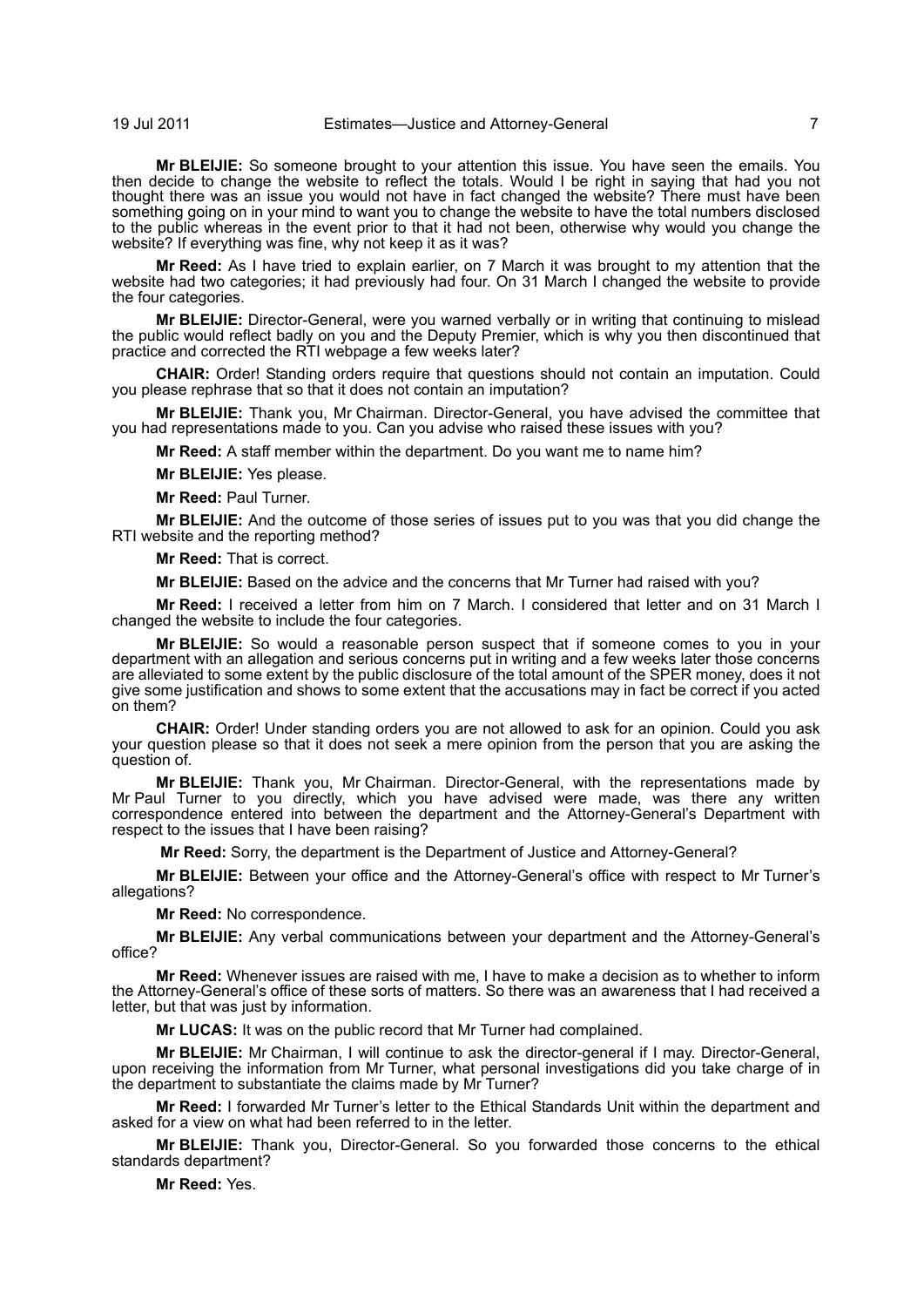**Mr BLEIJIE:** Just correct me though: I am sure you said before that you have had no communication with the director of ethical standards.

**Mr Reed:** I do not think you asked me that question.

**Mr BLEIJIE:** We will check the record, but I am sure I asked with respect to the representations that you have had with ethical standards and if I am right you indicated there was none.

**Mr Reed:** I do not believe you asked me that question.

**Mr BLEIJIE:** Okay. I table a copy of this obtained through right to information which is what I believe is the ethical standards issues brought forward to you where it talks about these certain issues. I just want a confirmation from the director-general that this in fact is the representations from the Ethical Standards Unit to the director-general. If the director-general can take a look at that, I would appreciate that advice.

**CHAIR:** While the director-general has the opportunity to examine this, on the same line of questions, the member for Mount Ommaney has a question relating to SPER.

**Mrs ATTWOOD:** Just talking about fines again, Minister, could you outline some of the government's measures to ensure that fines are being paid off?

**Mr LUCAS:** Certainly. Just while I am here, I might table, with your leave, Mr Chairman, a transcript from 612 ABC Madonna King dated 22 October 2009 where Cameron Dick was asked how much in fines is currently outstanding and he said—

Look, the total fine pool in Queensland is about \$500 million.

So he was so much hiding it, he did it on Madonna King. I will table that. That is how much he was hiding the issue.

In relation to the issue of SPER, there are a number of particular areas where we have in the past collected and in fact in the future are seeking to improve our collection of fines. As I said before, the actual mechanism traditionally in relation to fine defaulting was either someone did community service and if they did not do it they went back to court and either they were put in jail or they were fined. If they did not pay the fine, they were then put in jail on default. The cost of someone going to jail is about \$200 a day approximately. So they do their time in jail to notionally pay off the fine and then cost taxpayers at the same time \$200 a day. So that is 200 bucks a day approximately that could be going into schools in your electorate or other services or police officers and the like.

So what SPER has done is seek to undertake a number of particular initiatives in relation to collections—for example, vehicle immobilisation. From 1 January 2010 we have been undertaking a trial of vehicle immobilisation in conjunction with a seizure and sale trial. Preliminary investigations by our enforcement team have indicated that we have recovered about \$4½ million from identified debtors in total across both of those. As at 30 June 2011, the enforcement trial team had issued 171 vehicle immobilisation notices—essentially, wheel clamping. Of the 171 who had notices issued, 28 with debts of approximately \$319,000 have entered into a repayment agreement; two have finalised their matters in full; eight require further investigation; 17 have been referred for consideration of arrest and imprisonment warrants; two are still within the warning period; four are undergoing Police Service risk assessment; four were referred for seizure and sale; and 106 had immobilisation warrants issued. Of the ones who had had the warrants issued, seven with debts valued at approximately \$82,000 have entered into repayment agreements; we are looking at 21 for immobilisation; 12 require further investigation; 28 have been referred for consideration of arrest and imprisonment warrants; seven have been referred for seizure and sale; and 32 have had vehicles immobilised. How do we do that, because of course sometimes you are dealing with people who can be a bit difficult to deal with—recalcitrant? Officers wear high-visibility vests and operate in pairs. Cross-operation checks are done with the Queensland Police Service State Intelligence Group for current QPS operations. Criminal history checks and flagged persons—people with histories of perhaps aggressive behaviour—are identified and the Police Service attend the immobilisation if there is a possible issue with respect to that and they are actually notified when there is a clamping. That has been very successful in targeting individual recalcitrant debtor behaviour. I think it is fair to say that the evaluation thus far has been very positive.

Similarly with seizure and sale, as at 30 June 2011 63 debtors have had property issued with seizure notices for debts valued at \$1.4 million. Mr Chairman had an issue about Latin before. Of course if you own real property then a warrant of execution—otherwise known as a writ fieri facias, or a writ fi. fa. as they used to be called—are issued over the land. Of the 63 debtors, two have entered into repayment agreements; eight paid outstanding matters in full; two are currently within the notice warning period; nine were unsuitable for seizure and sale and have been referred to the evaluation process team for further consideration; and 38 debtors have been issued with warrants for seizure and sale. Of those 38, three debtors entered into payment agreements; two debtors settled matters before warrants were referred to the bailiff; one debtor is under further investigation; six debtors were referred to the warrant evaluation process team; and 27 debtors valued at \$324,000 were referred to the Brisbane Bailiffs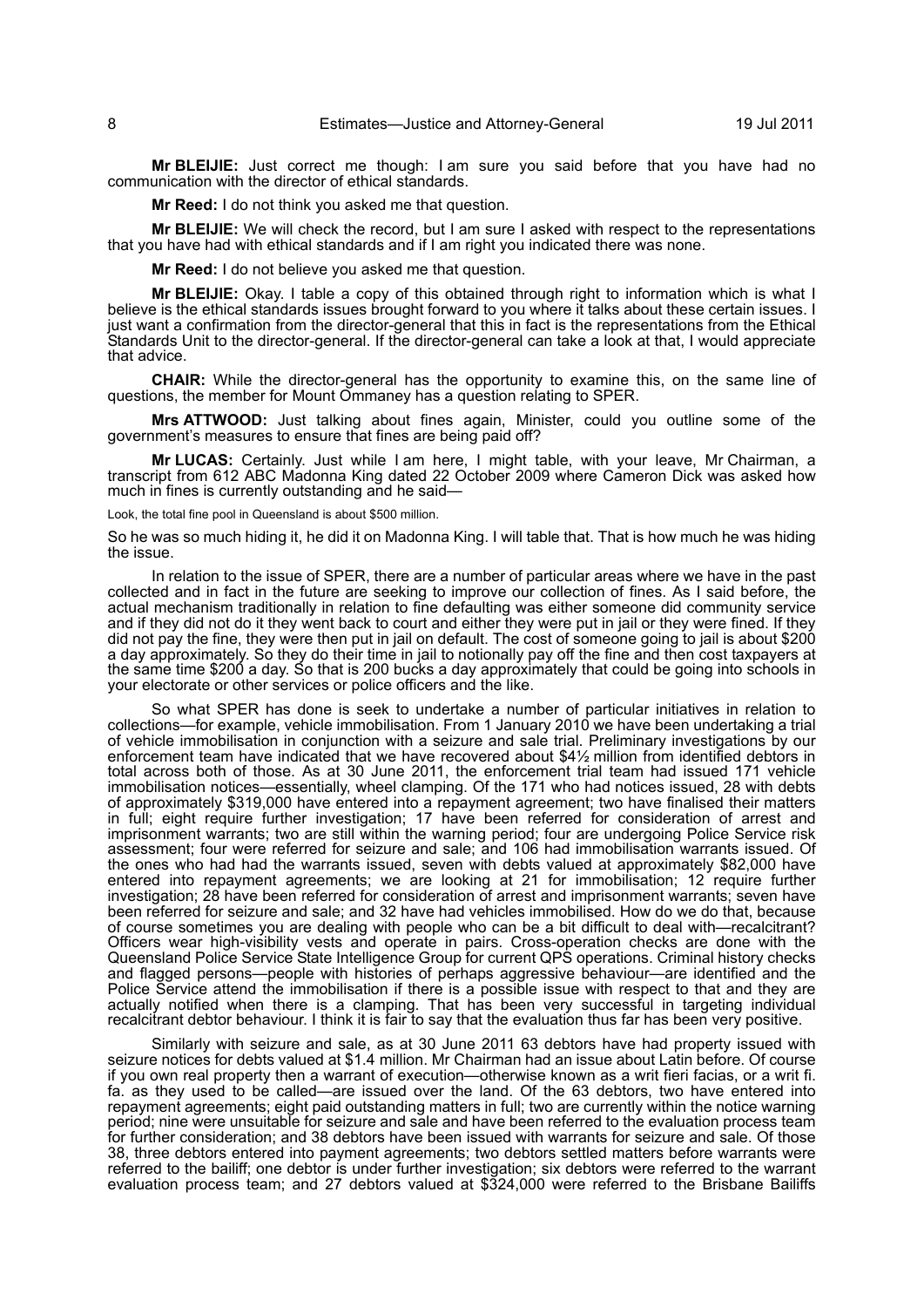Office for seizure and sale. Again, this looks like it is very good and very much something that in the future we will look at further expanding, similarly trials of SMS messaging and the like. As I said, we use a writ of fieri facias—a writ of warrant of execution—as distinguished from a writ of capias ad respondem, which I do not think we issue anymore.

**CHAIR:** Under the standing orders it is necessary to seek leave to table. I ask honourable members of the committee if there is any objection to the tabling of the Madonna King interview. If not, that document is tabled. I return to the honourable member for Kawana.

**Mr BLEIJIE:** Director-General, when was it you said you met with Mr Turner when he expressed those views to you?

**Mr Reed:** I did not ever meet Mr Turner.

**Mr BLEIJIE:** When did you receive the information that you spoke of?

**Mr Reed:** On 7 March he provided a letter to me.

**Mr BLEIJIE:** And when did you update the website?

**Mr Reed:** 31 March.

**Mr BLEIJIE:** I table a copy, for your information, Director-General, of an email from Paul Murray, the director of the State Penalties Enforcement Registry, where the *Courier-Mail* was asking for information with respect to the total figures. This email is dated 1 March. Mr Murray notes in this email—

'CSB are concerned she will look at the figures and go—hang on a minute those figures don't add up, what are you hiding?'

#### They then say—

Why arent all the figures reported on the SPER website?

I understand that you were not the DG at the time but it is your department now. These were serious concerns raised. There is a series of correspondence, which has been tabled today and one I am just tabling now, which appears, if a reasonable person was looking at it, that the department, on whomever's advice, was trying to hide the total amount of the SPER fines. Clearly, in this email it says, 'Hang on a minute, those figures don't add up.' I table a copy of that for the benefit of the DG. Director-General, for the question to be asked, I also table copies of two pieces of correspondence. One is an email from Paul Turner. Does Paul Turner still work for the department?

#### **Mr Reed:** Yes.

**Mr BLEIJIE:** What is his role?

**Mr Reed:** He is a communications officer.

**Mr BLEIJIE:** A senior communications officer?

**Mr Reed:** I am not sure exactly at this time.

**Mr BLEIJIE:** I have an email from Paul Turner, senior media officer of the Communication Services Branch, to a Peter Nibbs. Are you aware who Peter Nibbs is?

#### **Mr Reed:** Yes.

**Mr BLEIJIE:** And CCed to a Jennifer Duncan, where he has put a draft response for the department as endorsed by the DG—

Journalist's deadline was 'lunch time'! Sorry to be dropping this on you so late. Cheers, Paul.

In that proposed response from the department it talks about the fine pool managed and does, in fact, mention the four categories. That email was sent on 15 October at 4.26 pm. Then there was an email of return from Peter Nibbs on 15 October at 4.41 pm sent to Paul Turner and CCed to Jennifer Duncan. Are you aware of that person?

#### **Mr Reed:** No.

**Mr BLEIJIE:** It says—

Revised response with minor changes.

So this is going back to the department. I note that in the 'minor changes' two categories are now listed and two categories of SPER have been deleted from that response, totalling some \$120 million. Director-General, I table those for your information. The question is: have you, as the current directorgeneral, provided a full and frank investigation into these quite serious matters where we have ministerial media advisers amending departmental responses to put to the journalists? You will see that that email came 20 minutes later with minor changes, but does the director-general consider leaving \$120 million out of a response a minor change to a media response?

**CHAIR:** That last question contained imputations. Also I note that the member for Kawana has tabled a great deal of material for the guidance of the director-general but he will not have time to actually look at that material if he is going to answer the question instantly. For that reason I will pause your cross-examination there and I will invite the member for Mount Isa to ask a question.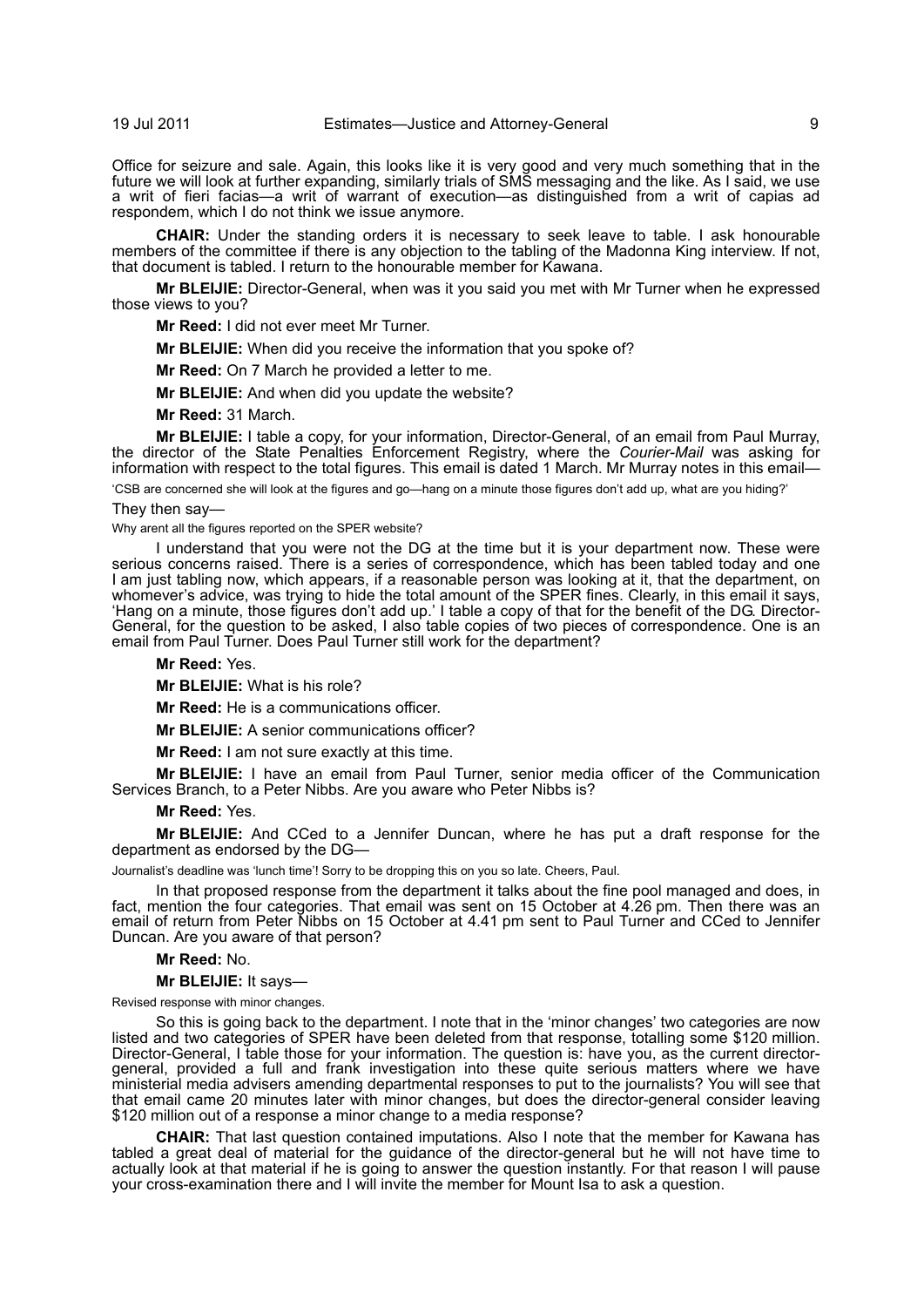**Mr BLEIJIE:** Thank you.

**Mrs KIERNAN:** Good morning, Deputy Premier. My question is about consumer protection. Page 3-169 of the Service Delivery Statements talks about improving safety and fairness to Queenslanders. Could you advise what actions you are going to take to protect Queensland consumers, particularly in relation to the investment in gift cards?

**Mr LUCAS:** I thank the honourable member for the question. When you buy a gift card or you give someone a gift card you deserve value for money. For my birthday the other day my middle son bought me some gift cards—as he is wont to do. Research shows that up 30 per cent of the \$1.5 billion annually spent on gift cards is never redeemed. These gift cards are not gifts to retailers. Gift cards are not licences for retailers to keep the money that people give them. In fact, the people are creditors of the retailers.

So 30 per cent is unredeemed. That is \$450 million that goes into retailers' pockets each year that they have done nothing for. Too many consumers are falling foul of expiry dates and other terms and conditions that prevent them from realising the full value of their gift cards. That is not on any measure fair. Many retailers operate across state borders. It is not really something that we can do at an individual state level, so a national approach is important. That is why at the national consumer affairs ministers' meeting it was agreed by the Commonwealth and my colleagues that they adopt a Queensland proposal that we commence work to ensure greater protection for people who buy and receive gift cards. So we are working with the federal government and we hope to release a discussion paper in the not-too-distant future to identify the best-practice regulation of terms.

But let us have a look at some of those particular aspects of gift cards that are important. First of all, what happens on insolvency? We saw recently that Borders went broke. When Borders went broke, people who had bought gift cards for their kids to buy books—in fact, I was at a ceremony the other day where the people who were presenting the prizes said, 'We are giving you a cheque this year because we bought book vouchers last year and they went wrong because the company went broke.' We saw that. So what happens on insolvency? You are converted to a mere creditor of the company. Is that a fair thing to happen? Should they be required to invest the money into a trust account? If you pay money to buy a house the real estate agent holds the deposit moneys in trust. So if the real estate agent goes broke or whatever, that money is still held there. Is there something that we can look at on that basis?

Secondly, in relation to change, if you have a \$50 gift card and there is \$6.98 left on it after you have purchased, should there be a minimum amount at which they can make you keep the value and then should they be required to pay you out that balance? Again, that is an issue that we want to have a talk to people about. Over what period of time should the card be valid for? Off the top of my head, Bunnings are very good. They say that they do not have an expiry date. But some retailers have a very short period of time and that is a disgrace. In some parts of the world two or five years is seen as an appropriate period of time for an expiry date. These are the sorts of issues that we see as important ones on which to take action.

**Mrs KIERNAN:** Thanks. That is good news, particularly about Bunnings. I have two sons and lots of Bunnings gift vouchers.

**CHAIR:** Are you declaring a vested interest in the pecuniary interest register?

**Mrs KIERNAN:** Maybe they should be. Minister, you mentioned trust accounts. Will these proposals be canvassed in the discussion paper, because that is a real issue? We all know that when Angus & Robertson went bust people were trying to redeem their gift cards and that was a substantial amount of money. Can you outline what the Office of Fair Trading may do now in instances of looking for redress for consumers?

**Mr LUCAS:** OFT provides a general advice service for people. It can frequently be of assistance to them where even, frankly, and ultimately in legal terms, they may not be able to recover, because good consumer practice is not necessarily following the letter of the law when it comes to retailers; it is about being responsive to the needs of consumers. 'The customer is always right' is a better philosophy than caveat emptor—let the buyer beware. So the OFT can be of great assistance there.

At the general level we are doing the policy work. One of those possibilities is requiring a trust account. Secondly, what would happen with the interest? If those big chains hold hundreds of millions of dollars in moneys to the credit of people who have bought gift cards, should they be able to invest that and keep the proceeds? That is not the case with lawyers and their trust accounts. It is not the case with real estate agents and their trust accounts. Yet retailers do not even put it in a trust account and can sit on that money and then accumulate interest as a result thereof. I think there is a very good argument that that money should either accrue to the individual or perhaps accrue to a consumer affairs benefit, or the like. If the company went into receivership, a trust would be a useful way of ensuring that that money was looked after and that it was only drawn down at the point in time that it was required.

One other thing I should note, though, is that in a receivership situation it depends on when title has passed in relation to the goods that you purchase. With a gift card, the problem is that it is simply a cash balance and a credit. We have often seen a number of situations—I think Clive Peeters was one of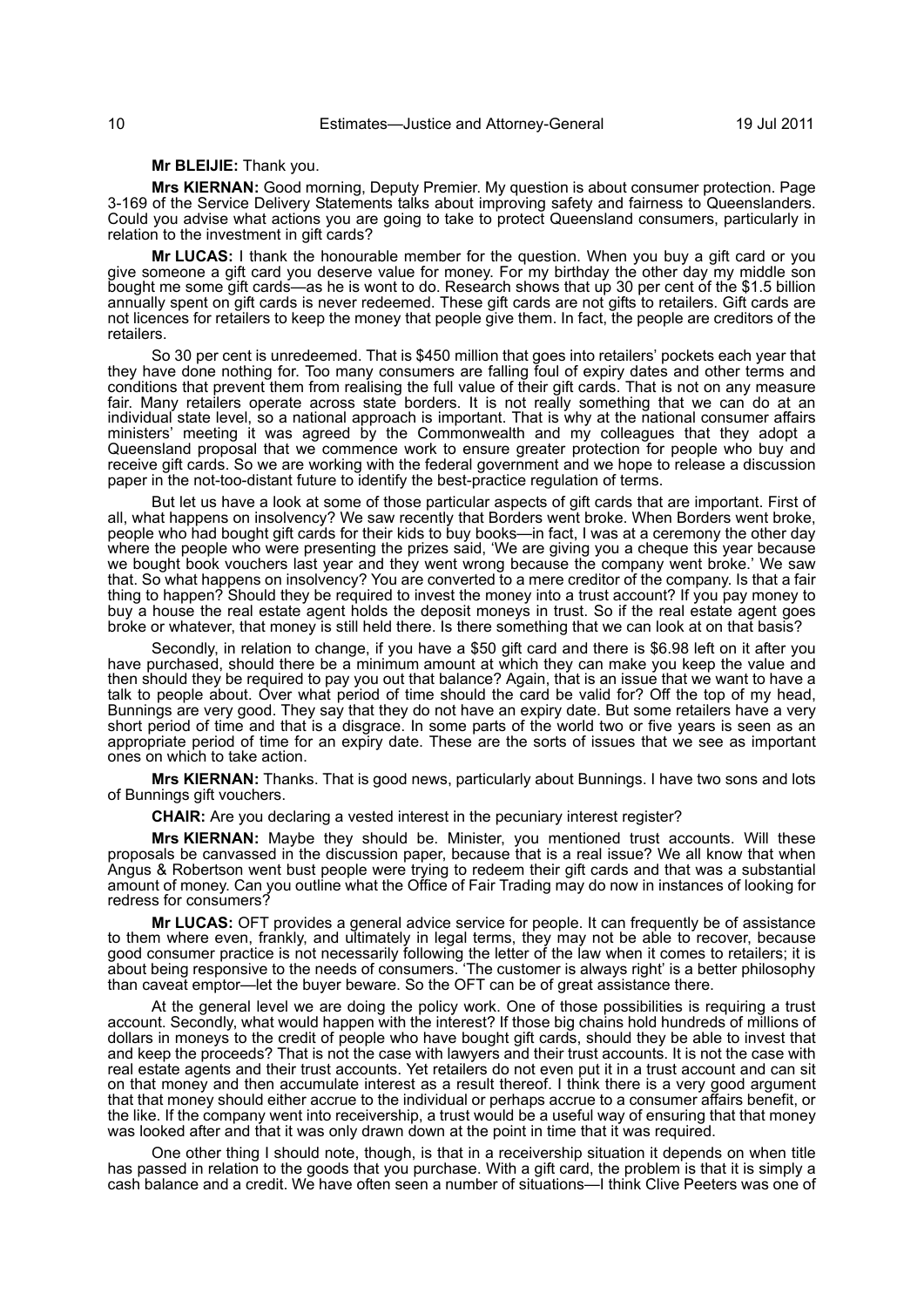them or one of their stores—where people had signed up to buy whitegoods and were converted to creditors. They did not have property in the individual piece of whitegood that they had bought, which caused great concern to them. Of course, credit card companies generally have an arrangement with their credit card holders that they will reimburse them for any money out of pocket as well, and that is something that is worthwhile doing. So the conduct of receivers in themselves are regulated by the Australian Securities and Investments Commission. So that is a very significant issue.

**Mrs KIERNAN:** Thank you.

**Mrs ATTWOOD:** Deputy Premier, I refer to page 3-183 of the SDS, which refers to an estimated \$4.3 million redress obtained on behalf of consumers by the Office of Fair Trading, and I ask: could you outline how the Office of Fair Trading goes about obtaining redress?

**Mr LUCAS:** Thank you. One of the key functions of the OFT is to help consumers resolve problems with traders. The estimated redress was exceeded this year. They were estimating \$4.3 million; they got \$4.8 million in redress for consumers in 2010-11, honourable member. This brings the total of redress achieved over the past three years to over \$17 million. Redress or compensation is obtained in two ways. One is conciliation, which involves contacting the consumer and trader and negotiating an acceptable outcome—so what is a fair thing in the circumstances? Another is investigation. When the consumer's complaint indicates a breach of fair-trading legislation, the enforcement tools may include the recovery of the amount of money. So there is either conciliation, where settlement is reached on a legal basis or merely a good business basis, or investigation, where there is a recovery either on the basis of legal recovery or on the basis of someone understanding that they have a legal obligation to refund.

OFT received more than 17,000 complaints in 2010-11. If a breach is found the matter is referred for investigation and possible enforcement action. Where no breach is detected, the agency can attempt to conciliate or negotiate with the consumer for an acceptable outcome. In 2010-11, 89 per cent—or 12,124 of a total of 13,623 conciliations—resulted in a satisfactory outcome. I have to say that they are obviously very conciliatory there, because 89 per cent reached a satisfactory outcome. That is very good work by the people in the Office of Fair Trading.

Satisfactory outcomes include refund, repair, replacement of the goods or sometimes simply an apology. Enforcement outcomes where a breach of fair trading legislation occurs include court enforceable undertakings where the trader provides redress to affected consumers and undertakes not to do it again, prosecution action and non-party redress. I will finish on this point: part of the new Australian Consumer Law allows what is called non-party redress, which means that you can actually, even though someone has not yet made a complaint, recover on behalf of consumers who may have been ripped off, if they have not yet made a complaint, because they belong to a category of people.

**Mrs ATTWOOD:** Can you offer any examples, just leading on from that last question, of measures undertaken by the Office of Fair Trading to seek redress on behalf of consumers?

**Mr LUCAS:** Certainly. A good example is hire cars. The Office of Fair Trading negotiated redress for a consumer in a case in Townsville where the consumer hired a vehicle from a rental company and returned the vehicle to the airport on completion. She then got a bill for \$3,000 saying that she had damaged the roof. Fair Trading's inquiries identified that, in fact, the photograph of the roof was taken four days after the individual returned the vehicle. There was no evidence, therefore, that that actually occurred whilst it was in her custody and therefore they got a refund.

Another example is a case where a consumer booked flights for an family overseas holiday. Once the travel arrangements were agreed the consumer asked for all details to be double checked to ensure that there were no other taxes or things in the contract to be paid. She was given that reassurance. Then 25 days later she got a bill for \$3,934. After negotiations by the consumer, the vendor agreed to reduce the amount but wanted a non-disclosure document signed. Then Fair Trading intervened and the full refund was made.

Similarly, a case where a vehicle was advertised with a number of inclusions and the vehicle did not have all the features advertised. A complaint was lodged. Apparently it was a classic model being advertised rather than a standard. I remember when I was a child there was a Holden and a Holden Special. Maybe it was one of those. The trader offered to provide the consumer with a full refund for the vehicle or refund of the value of the missing features. There was \$1,700 redress offered as a result.

**Mr BLEIJIE:** Director-General, I note that you have had a little time now to peruse those documents. Would you care to comment on the tabled documents?

**Mr Reed:** Sorry, about what?

**Mr BLEIJIE:** I will put it this way: Paul Turner, an employee of the department, went to you with various concerns about potential disclosure issues not being on the RTI website. The RTI website was then changed under your direction. Am I right to assume that you agreed with those concerns that he wrote to you about?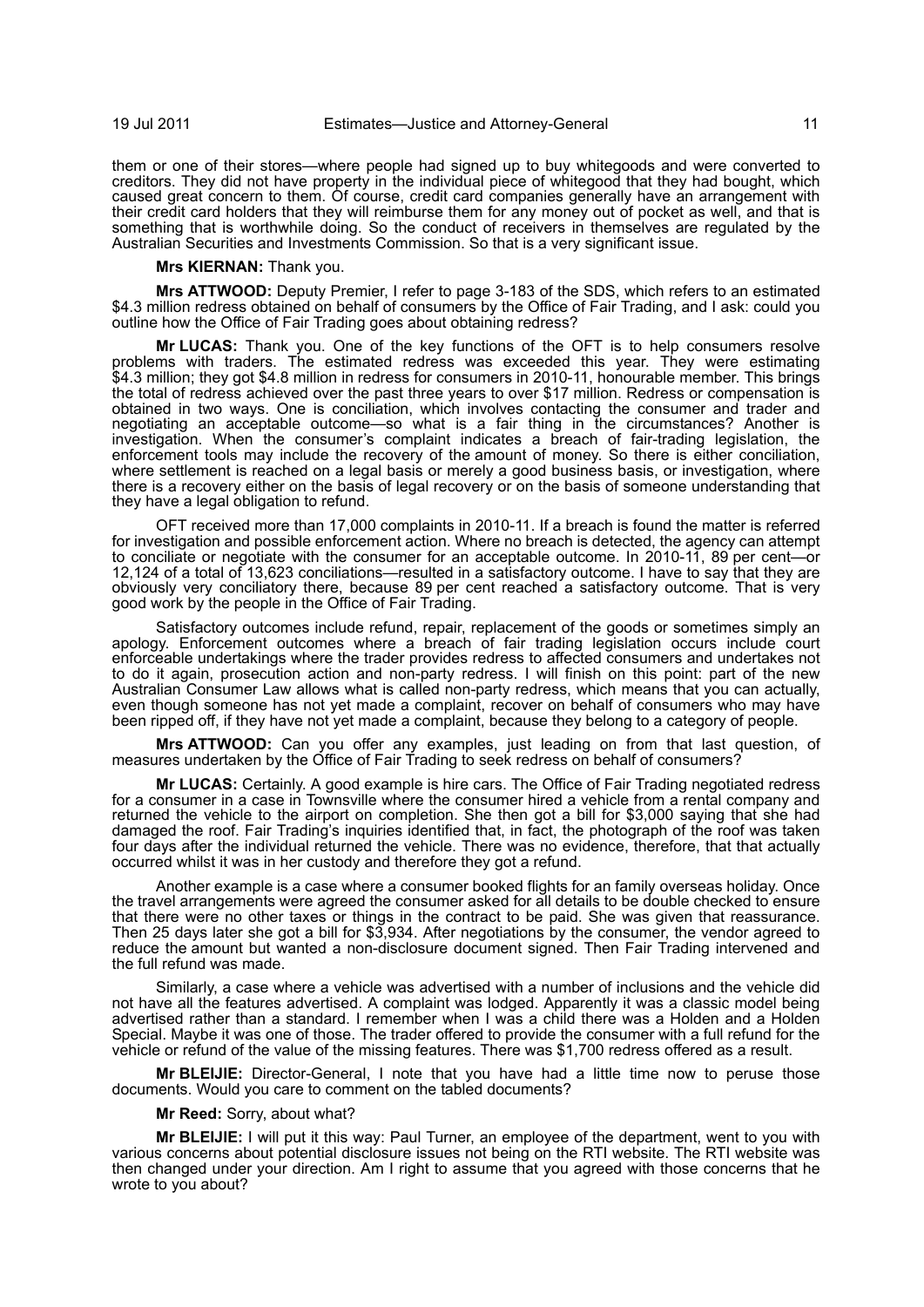**Mr Reed:** Until Paul Turner brought it to my attention on 7 March I was unaware that there had been a prior change to the website. As the accountable officer responsible for the management of the website, I agreed to change it on 31 March this year.

**Mr BLEIJIE:** After the representations by Paul Turner to you?

**Mr Reed:** As a result of him bringing it to my attention.

**Mr BLEIJIE:** On 19 April, after the website was changed, after Paul Turner had written to you, Mr Brett Walker, Assistant Director-General, wrote to Mr Paul Turner among other things in relation to what is on the website and so forth. The second last paragraph of that letter says-

You were directed to cease communicating with the media about your views on the SPER statistics. If you contravene this<br>direction you will leave yourself exposed to potential disciplinary action for a breach of the code of the direction.

My question is, is it not a bit rough to warn a departmental officer—

**CHAIR:** Order! You are not allowed to ask for an opinion.

**Mr BLEIJIE:** Thank you, Mr Chairman. Director-General, why was Paul Turner warned about the issues that he may or may not have made public when, in fact, the issues that he brought to your attention were acted upon by you?

**Mr Reed:** Because he potentially was breaching the department's code of conduct. The matter had already been declared as not being a public interest disclosure, the website had been changed, end of story.

**Mr BLEIJIE:** But I guess he was becoming increasingly frustrated that despite all the emails back and forth to various officers in the department, no-one was listening until such time as you changed the website. My question is to the Attorney-General. The budget papers provide \$1 million-

**CHAIR:** Excuse me. You just made a remark about the Director-General and his state of mind. DG, would you like to respond to that in any way?

**Mr Reed:** Could you repeat what you said?

**CHAIR:** When a member speaks in an estimates committee and says anything whatsoever, then the person about whom the remark is made has the opportunity to respond. Do you wish to respond or will I allow the honourable member to move on to the question that he has to the Attorney-General?

**Mr Reed:** I would allow him to move on.

**Mr BLEIJIE:** Attorney, the budget papers provide \$1 million on initiatives to recover outstanding fine money. Considering the fine debt pool has blown out to over \$680 million, was this money well spent?

**Mr LUCAS:** You are repeatedly using that language in relation to this issue. I have repeatedly indicated to you the reasons the fine pool will increase over time. Of course as the population of Queensland increases the fines outstanding will increase. Of course that is the case. What is of more relevance is what the number of recoveries are. We have had record collections. This year, 2010-11, would have been a record collection had it not been for the suspensions that we undertook in relation to the flood and cyclones. The figure is not that far below what it was this year. Your media says that since that period of time another \$30 million in fines have come in, of course they have. We have had courts sitting. Big surprise. Of course courts issue fines. They issue them every day they sit. That is not a blowout. It is a fact that courts are imposing penalties on people. So do not demean yourself by making ridiculous assertions about that. What we will do is continue to pursue mechanisms to have better recovery of fines. What we will not do is waste taxpayers' money on throwing people who do not pay parking fines into jail. There was another case that I saw—and I will just try to find the media report—of a 57-year-old guy in Northern New South Wales, who died in one of our hospitals as a result of being assaulted in Grafton prison. Frankly, not only is that a tragedy, think of what the state would pay out then in compensation as a result of those things happening.

You mentioned community service. I do not know how long you practised, but I actually remember community service. I actually remember people being ordered to undertake community service and I have actually observed people undertaking community service. We still have community service and people have the ability to apply to SPER for community service and that is very, very appropriate and I think more people should do community service. But one thing you find out when you talk to people who supervise community service workers is that unless people have an attitude whereby they want to attend and do it then it will be counterproductive to the other people who are attending it and the like. The alternative for people who do not want to or refuse to do community service—because you only get to do it when you agree to do it—is to collect a fine from them or, indeed, throw them in jail. We do not throw people in jail for not paying parking fines any more. What have we done in terms of the additional initiatives? We have the SMS trial to remind people of debts, the wheel clamping, the warrant of execution and the fine forfeiting.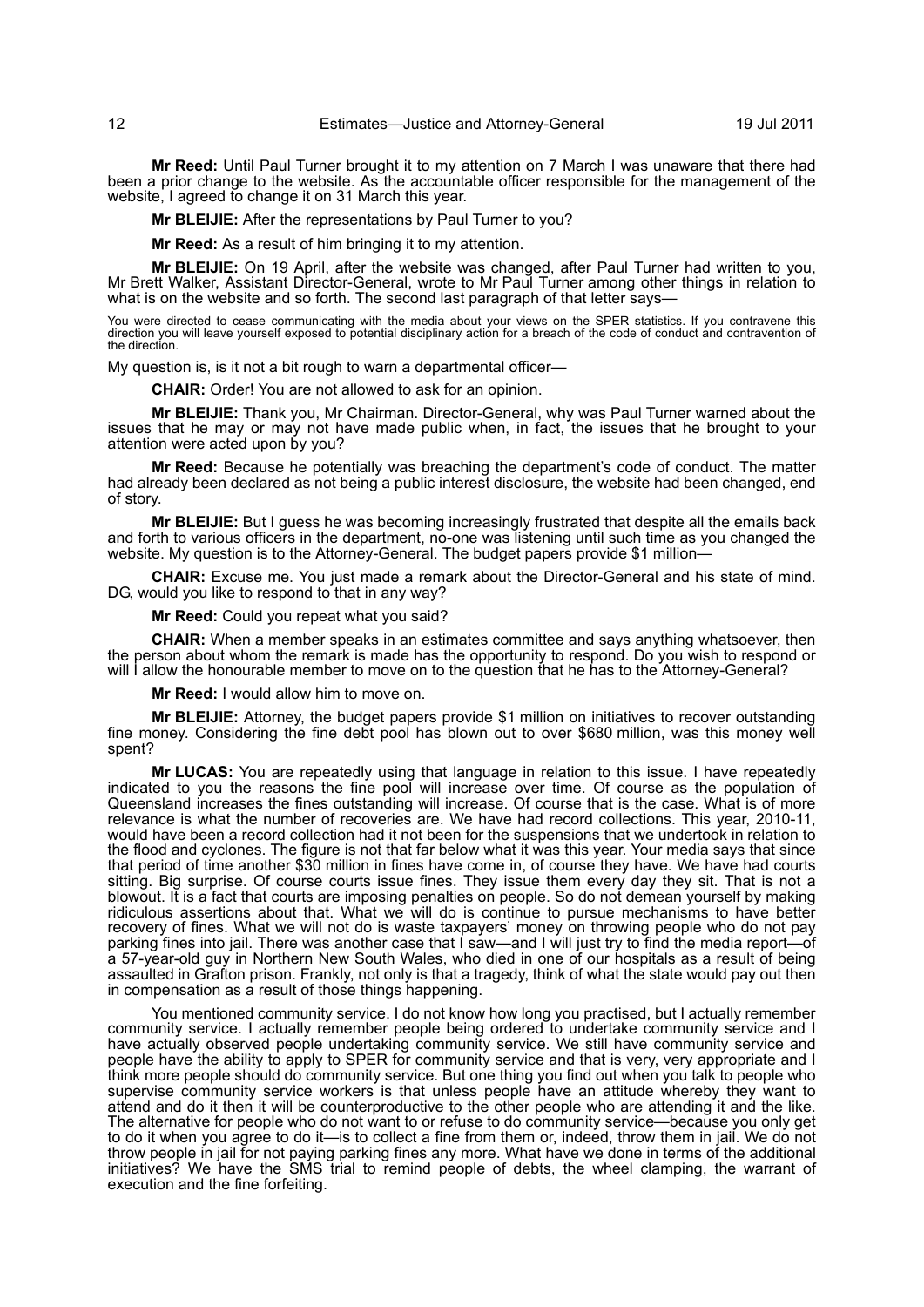But ultimately there are some people who you will never collect the money from. If someone has got life imprisonment and they have a \$20,000 debt, they are in jail and you do not actually have the ability to recover the debt from them unless perhaps they inherit money. In those situations we find out about it and we can get the money from them. Many people who commit crimes are impecunious. That is a fact. The ability to recover money from them or even wheel clamping their car, because they do not have a car or use someone else's car, has its limits.

What is important for the community to note is that we are recovering more and more and more. What I am not going to do is to say okay, we will forget about it, or not seek to recover debts. There are some things that I think we can improve. What can we improve? A significant proportion of debt we are not able to recover because we are given insufficient information in terms of identifying the people. Maybe we should say to your mates at the Brisbane City Council when they send us the information in relation to a parking fine, 'When you send us better information about the parking fine then we will actually refer it to SPER for collection,' rather than putting it on the list that you are complaining about that Cameron Dick made very clear in the media that was the case in relation to a former Liberal Party staffer that you are complaining about. We do write off debts such as when someone dies we cannot get the money from them then, funnily enough—we wish we could, but we cannot if they do not have an estate—for deregistered companies and, in certain circumstances, where there is insufficient information so you cannot ever establish the identity of the person involved. We will continue to look for how we might increase it, but the good news is there is a billion bucks worth of money that we got out of SPER and in the old days what would have happened? They would have gone to jail.

**Mr BLEIJIE:** Based on your answer now, is it not a fact then that for every dollar recovered two more dollars are added to the debt pool? So, on your own admission, the fine pool will never be fully recovered?

**Mr LUCAS:** Of course you will not be able to recover all of the money from people who are fined. That is, as I just said to you, self-evident.

**Mr BLEIJIE:** So you are saying the \$680 million is just going to keep going up and up and up and you have no idea how to bring that down, you will never bring that down?

**Mr LUCAS:** What you do in a company with debts that you do not believe after a period of time you can recover is you write them off. Then you would be the first person in here up the Director-General saying, 'Oh, you've written off a whole lot of debts, haven't you? That is a big cover-up because you wrote off debts.' That is not what we are doing in terms of any significant amount, other than people who die and those limited circumstances of deregistered companies. A deregistered company is essentially a death of a company where you actually cannot identify people at all—and I will confirm if there is any divergence to that. Of course, over time people will continue to get fines. What you do in a company when you have debtors is, after a period of time, you write the debt off—you simply write it off. Yes, it is different to BHP who write their debts off every 90 or 120 days. We say, 'No, you're never going to get away from it.' The downside of that is that people like you, who want to deliberately misrepresent it, who want to say that it is continuing to go up, then go along and do that business. That is fine. You can do that. In the meantime we will make sure that we recover money from people and that people do not go to jail for not paying parking fines.

Frankly, some people used to do that as a cop out and other people used to do it and get injured or killed. What we will do is recover money from them and look at how we can do more and more of that. But ultimately there are some people who are fined that you will never be able to recover the money from. That is a fact of life. The difference is that we are in there recovering it, and recovering it in record amounts. We would have had a record this year were it not for the flood and cyclones.

**Mr BLEIJIE:** Based on the \$680 million record levels of outstanding fines in the total debt pool and based on the fact that you only have to pick up the front page of the *Courier-Mail* to see projects that you were involved in that you never saw out, government investing more money to try to fix, including Health payroll bungles that you oversaw as health minister, can Queenslanders have any confidence and faith in you to get any of your projects, whichever department you are in charge of, sorted out?

**CHAIR:** There are so many things wrong with that question. First of all it is out of order by virtue of the fact that it invites an opinion. Secondly, it is out of order because it refers to matters that have no relation whatsoever to the Attorney-General's estimates. If the honourable member would like to think about how he might rephrase that question, in the interim I will call the honourable member for Maryborough.

**Mr FOLEY:** My question is to the Attorney. Attorney, every member of parliament has had SPER frequent flyer debt recalcitrants in their office complaining about getting fines. If there is no jail, and I accept the fact that imprisonment causes additional costs as well as putting the fine defaulter in a situation where they may not be getting the best influences on their life, the department then seems to be in an invidious position where recovery of fines has almost become a philosophical consideration rather than an economic one with it costing \$6,083 per month for the incarceration of a prisoner. Clearly when one considers a whole-of-government costing at that sort of money to have someone in prison,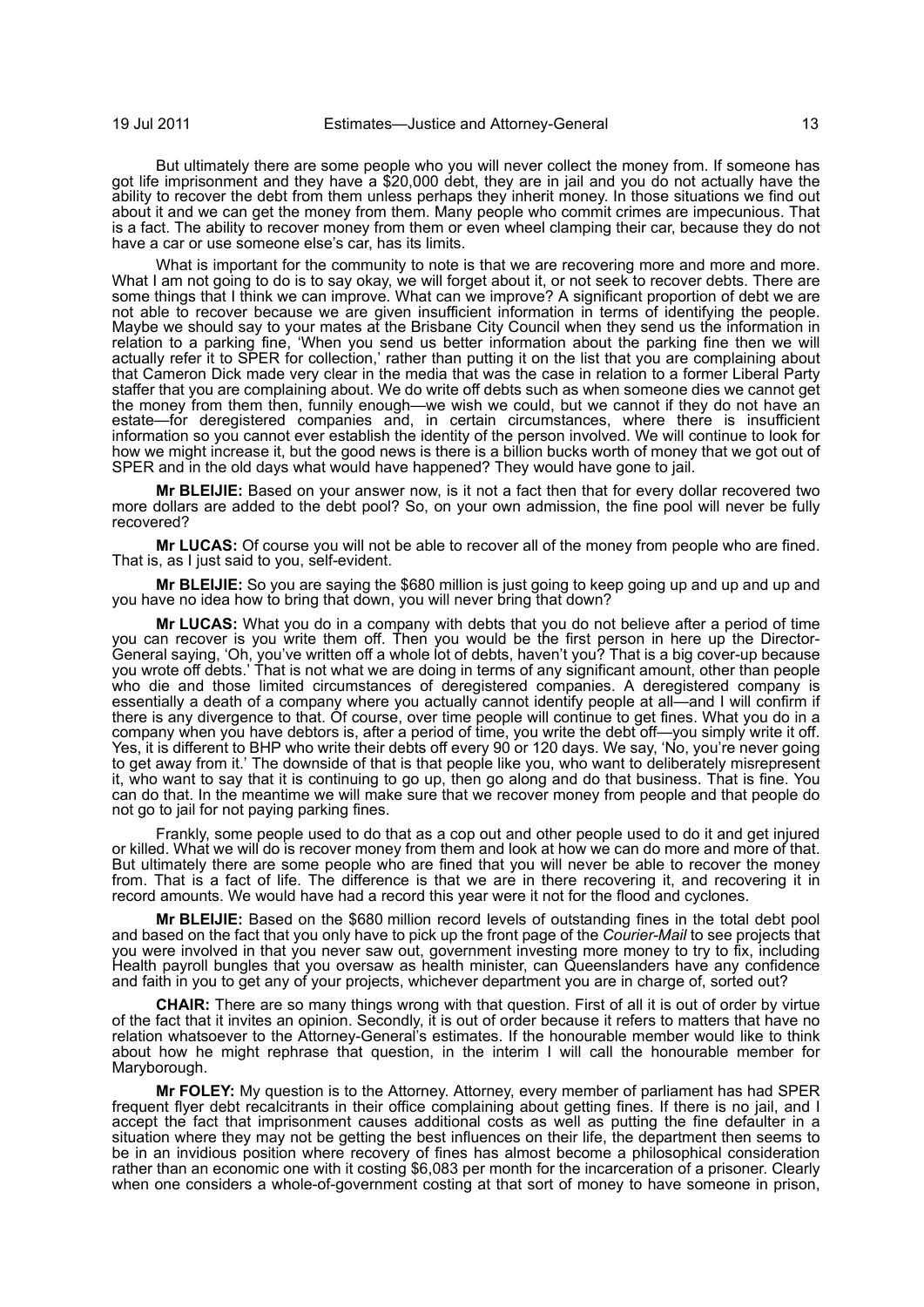that is a lot of money not being spent on far more pressing issues in Queensland. In the light of that catch 22, what strategies other than prison are in place to rein in the burgeoning SPER debt as opposed to simply writing it off as unrecoverable?

**Mr LUCAS:** I thank the honourable member for the question. I would make an observation: there is a \$500,000 fine owed by Chilmac corporation from the Brisbane City Council. Of course, the company is under external administration. Until the company is deregistered, that will sit on the SPER books. That is the SPER rule, for example.

The issue is this: if people do not comply with orders, the courts have the ability to return them to the court in certain circumstances, to actually resentence them and the like. That is a matter for the court. Yes, it is a challenge in relation to that. That is why we have pilot programs such as wheel clamping and licence removal. People see the licence as being a privilege, but of course, as you know, some people drive unlicensed and could not care less. Again, it is about what is the appropriate level. In the past, some people would go to prison to serve off all their fines over the period of a weekend. That does not get the money. The real motivation of SPER is to recover cash. That money can then be distributed to the parties it needs to be distributed to. We have issues in terms of wheel clamping, which is quite a useful tool. Of course, someone has to have a vehicle and it has to be a vehicle that has some value to them and there are circumstances in terms of their suitability.

The issue in terms of what are otherwise known as warrants of execution is important. As a lawyer, in civil matters I issued warrants of execution over things. A lot of debtors do not have real property, which is a very easy thing to issue a warrant of execution over, or, indeed, they have vehicles that are not worth anything. The bailiff may go and sell those things but will get very little money for them. For example, a piece of furniture may cost a bit to buy but to sell, it is just a piece of second-hand furniture. There are certain rules that apply in relation to that.

In terms of the debtors recommended for warrants, the debtors who enter repayment arrangements prior to warrants issuing is four, with a total amount of \$89,639.05; debtors who paid in full at the Police Service after warrants were issued paid over \$45,338.70. There is still an ability for imprisonment. Debtors with executed warrants is 13, with the value of debts at \$280,826.29. Days to be served, 4,347. We actually do well in terms of getting the money from people and that is a good outcome in relation to people, but there has to be an ultimate sanction.

**Mr FOLEY:** I respectfully suggest to you that the recovery of moneys for SPER is probably one of your greatest challenges in that department. Is there a task force? Has something been established within the department? I agree with what you are saying about prison terms not being appropriate. They are not cost-effective. The fine defaulter might be someone's son or daughter who has just stupidly allowed things to accumulate and has not got around to paying them. Do you have plans to have some sort of a major think tank in the department, if you are not doing it already, along those lines? If you say that prison is not the ideal, it is also not the ideal if people get the idea that they can let their fines go way out of hand because they will not be jailed, but you do not want the smack-on-the-hand approach, either. Is there anything planned within the department? What resources have been put towards that?

**Mr LUCAS:** There is an ultimate sanction where, in appropriate circumstances, people can serve a term of imprisonment. However, a lot of those debts are run up in situations where they simply would not be suitable for that. Wheel clamping and warrants of execution work. They are in pilot and will be subject to an evaluation. If you like, that is what we are doing at the present time. They are done at certain fine levels. You also have to be aware of the fact that they are not necessarily an effective way of pursuing smaller fines.

The simple fact of the matter is that last year we had a record amount of money recovered. This year would have been, had we done it. What has changed is that in recent times the licence suspension for drivers' licences—and that is part of the law now—the wheel-clamping pilot and the warrant pilot have been quite successful. In terms of the evaluation, we will see that rolled out more permanently.

I will comment on the ridiculous assertion that the member for Kawana made. The cost of SPER, in terms of what you recover, is a very good investment. One hundred and forty staff recovered \$158.3 million. More than \$1 million per staff member was recovered. Perhaps, if anything, we should consider putting on some more staff.

**Mr FOLEY:** To the director-general, because I do not expect the Attorney-General to have these things at his fingertips. My previous question remains: what has your department done for that issue moving forward? What resources are you putting towards coming up with other solutions that you are not using already? What sort of priority are you giving that?

**Mr Reed:** The department is always interested in new ways of trying to deal with the SPER debt. Clearly, we have 140 staff at the moment managing this area and doing it very effectively. They are trialling particular technologies, as the Deputy Premier said. We are always open to ideas in that regard. There is certainly no lack of attempts to find different ways of recovering money. They have a thirst for it.

**Mr FOLEY:** What is the department's policy on things like garnisheeing wages?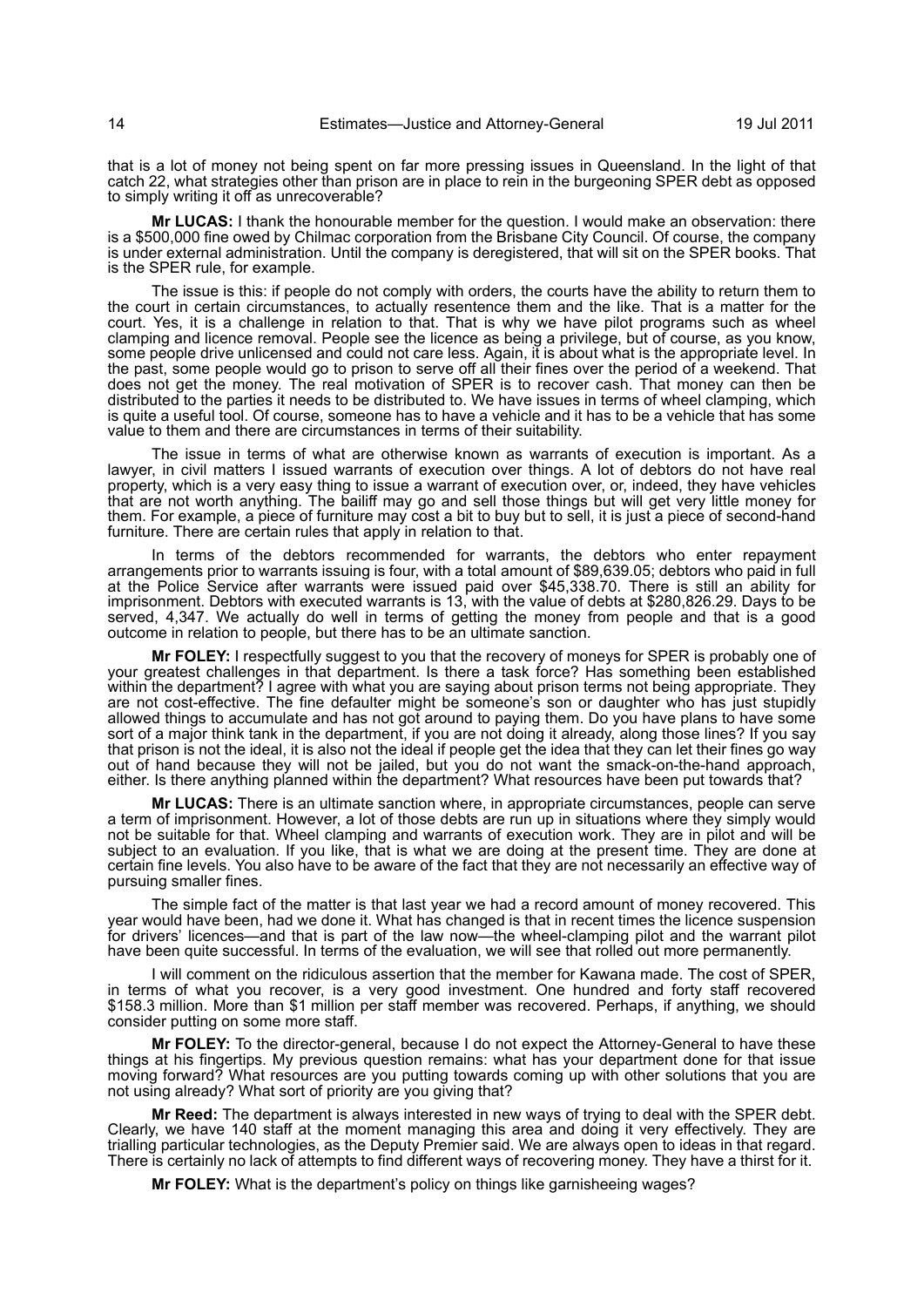**Mr LUCAS:** We can do that.

**Mr FOLEY:** Again, blood out of a stone is hard.

**Mr LUCAS:** Many of these people either are not in employment or are erratic in their employment. Once you garnishee them, they go and get another job and you have to go through the procedure again. I do think it is important, because I think people should accept the responsibility for what they have incurred.

**Mr FOLEY:** Absolutely.

**Mr BLEIJIE:** Attorney-General, prior to moving onto another subject matter, in relation to the tabled documents, the emails, the communications, the discussions that have been held in parliament with respect to the disclosure of the four or the total amount of the SPER money, which has been discussed at this committee today, I ask: can you commit to this committee that you would support a full and thorough investigation of all the matters that have been raised considering that, on the directorgeneral's own advice, when one of the department's own officers came to him with advice, the information was then acted upon and the website changed under your reign as Attorney-General to reflect the total amounts? If you would not support a full and open public inquiry, either by this committee or some other committee, why not?

**Mr LUCAS:** It has already been made crystal clear that Cameron Dick made very clear what the total fine pool was. As far as I am aware, every document that you tabled was hearsay; that is, you tabled nothing that indicated what the Attorney-General—

**Mr BLEIJIE:** Are you saying that every officer in your department had it wrong, that every email was wrong? Are you saying to me that every email that I tabled today was wrong, that every officer in your department just got the information wrong?

**Mr LUCAS:** Every officer in my department? No. You tabled an email with respect to a number of people, including a Bob Quinn, former staff member—hardly a disinterested party.

**Mr BLEIJIE:** Many departmental officers were engaged in those emails I tabled.

**Mr LUCAS:** None of those contained any direct evidence. What I tabled was a transcript of a media interview in which the then Attorney-General made the position quite clear. The honourable member is well aware that this matter has been referred to the CMC before. The honourable member is well aware that it has been the subject of correspondence and dealings with by the director-general. No minister is in charge of or responsible for individual Public Service staff matters. However, the matter was referred to the CMC and the CMC disposed of it. In relation to the question of the former Attorney-General, the honourable member knows full well that that is a matter that has been raised in parliament before and the view of the parliament, clearly, was that there was nothing that needed to be taken further.

**Mr BLEIJIE:** So I take it, Attorney, you would not support an inquiry by this committee of those allegations by departmental officers?

**Mr LUCAS:** I will not indulge your political stunts.

**Mr BLEIJIE:** Okay, thank you. Can I ask the Queensland Ombudsman, Phil Clarke, straight out: based on the discussion this morning, was he ever directed by the former Attorney-General or a member of his staff to direct public servants to withhold information and influence their decision making with respect to the total amount of SPER fines?

**Mr Clarke:** The advice provided in that email that you refer to, which is the only piece of information that has been provided to me to comment on, was the request from the then Attorney for the detail of the SPER debt pool to be provided in responses, not for the individual total to be provided. So we were asked to provide detailed information whenever we provided responses in regard to the SPER debt pool. That is my recollection of it, which is now some considerable time ago.

**Mr BLEIJIE:** How was it—

**Mr LUCAS:** On a point of order, Mr Chairman: with respect, if the honourable member wishes to ask Mr Clarke a question—Mr Clarke is here in his capacity as Ombudsman. He is not here in other capacities that he may have held in the Public Service in the past. The honourable member is entitled to ask the director-general in relation to matters and the director-general is entitled to deal with them in the manner that he sees appropriate. With respect, he is asking questions of the Ombudsman not about the Ombudsman's role, as far as I can understand.

**Mr BLEIJIE:** Thank you, Mr Chairman. The Attorney has—

**CHAIR:** Are you going any further down this track?

**Mr BLEIJIE:** No. Thank you, Mr Chairman. The Attorney has answered my question anyway and highlights the reason I believe an inquiry is needed.

**Mr LUCAS:** Grow up.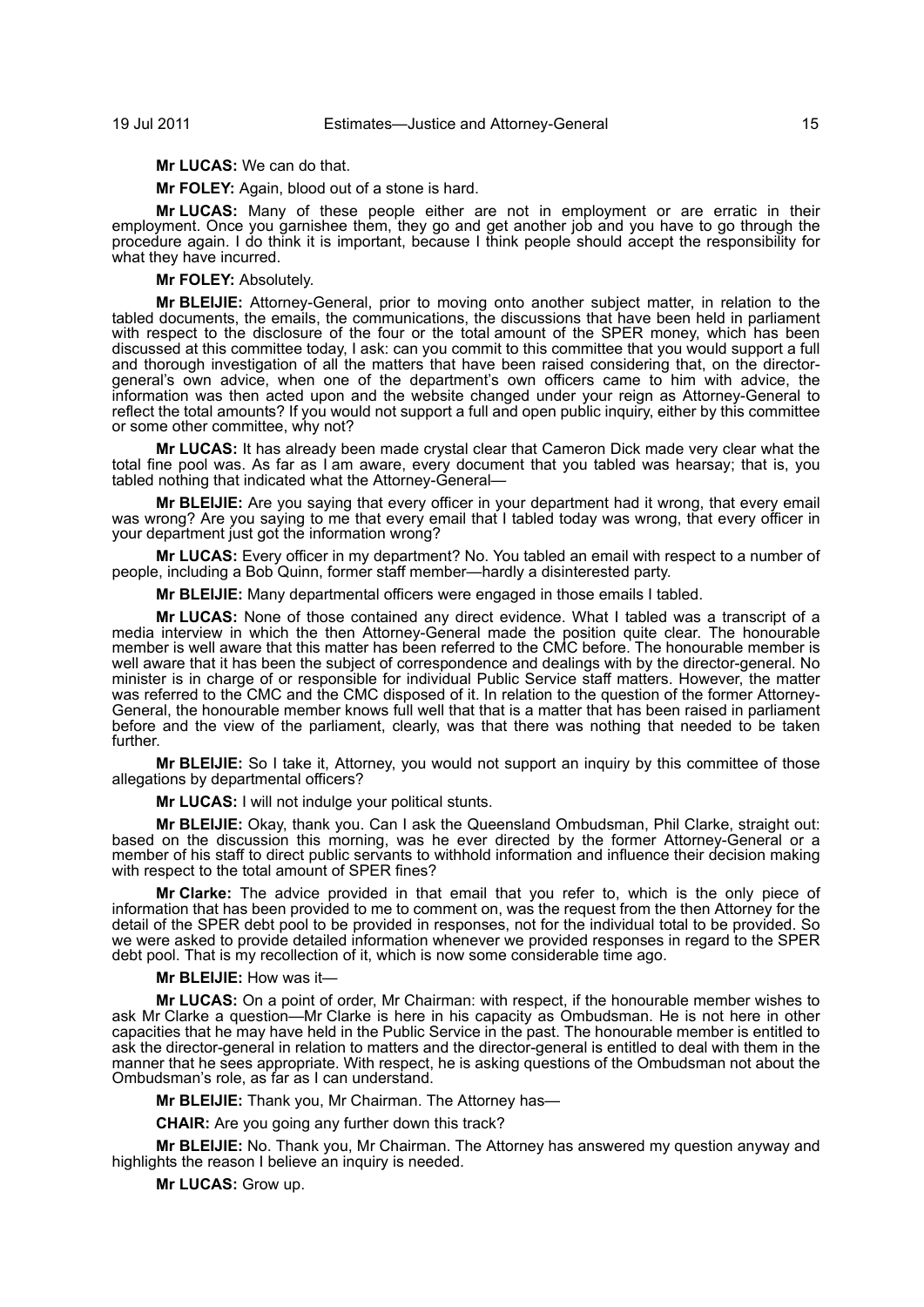**CHAIR:** Order! You cannot have a Parthian shot. If you want to ask a question then you can ask a question, but no Parthian shots.

**Mr BLEIJIE:** Mr Chairman, thank you for that advice. The question to the Attorney is this: on the basis that I, as the member for Kawana, am not able to ask a former director-general questions in this committee about these most serious issues, would the Attorney-General support a full and public inquiry that I may be given the opportunity to ask those questions?

**Mr LUCAS:** I have answered the question before. There are mechanisms for members of parliament to address issues concerning other members of parliament. The honourable member can seek to explore those. The former Attorney-General, on ABC Radio, made it clear what the total fine debt then was. It was no secret. It was no secret when he indicated it then, and it is no secret now.

**Mr BLEIJIE:** Thank you, Mr Chairman.

**CHAIR:** Let us move to a different line of questions. In a sense, the predecessor committee of this committee was the Law, Justice and Safety Committee, which conducted an inquiry into alcohol fuelled violence. The department has a drink-safe precinct program, which we are particularly interested in because of our history. Could you give us some information on how that is going?

**Mr LUCAS:** I thank you, Mr Chair, for that question. You, Mr Chair, your deputy chair—and I am not sure about the other members here; I am not sure about the member for Maryborough and I know the member for Kawana would not—and I all have children in the age bracket that is relevant to this question. I know that it is an issue of concern for the member for Surfers Paradise in relation to his electorate and I know that it is an issue of concern for all members of parliament.

The simple fact of the matter is that, in terms of alcohol fuelled violence, people like us are statistically not likely to be the ones victimised by it. The perpetrators and, indeed, the victims are likely to be young people, predominantly male, in the 18 to 25 age bracket when they engage in risky and foolhardy behaviour. Indeed, one of the really important issues that we need to remember as members of parliament is that young people have rights. They have rights to enjoy themselves on a Friday or Saturday night down in the Valley or at Surfers Paradise and have a couple of drinks. Sure, it might not be our cup of tea to go out at one o'clock in the morning, but they have every right to do that themselves. What they do not have the right to do is go down there and knock someone's block off and impinge upon someone else's enjoyment.

The focus on public safety with the parliamentary inquiry into alcohol related violence ended up with 150 submissions, held four public hearings and visited late-night venues. As a result, the committee brought down a report with 68 recommendations. We have now arrived at the amendments to the Liquor Act 1992 with a number of particular policy decisions. First of all, there has been the introduction of drink-safe precincts, of which we have three currently in Queensland. We have not finished the two-year pilot yet, but I think it is fair to say that the project has been an overwhelmingly positive one. Will we eliminate violence in these precincts? The answer is no, we will not. Can we reduce it dramatically? Yes, we can. Indeed, what we have done is take a holistic approach to it. For example, we have introduced banning orders for people who misbehave in a drink-safe precinct. That can take place in two ways: either by a court as part of a sentence or by way of a civil application.

Additionally, the government has allocated \$8.5 million over two years to reduce alcohol related violence. What are some of the things we have done as a result of that? First of all, we have increased the high-visibility police presence during peak times of the week—Friday and Saturday. Secondly, we have established safe zones, where patrons can access non-government support services. Regrettably, sometimes young people, young males in particular, can engage in predatory behaviour when young women are intoxicated. Safe zones are areas where they can go and sit with someone who is there to support them. I think chaplain Lance Mergard, a great guy, runs and supports the one in the Valley. People can sit there and use the telephones to ring mum or dad and they have people to help them with something and to offer some non-judgemental support. Additionally, we have better transport information and wayfinding signage—it used to be pretty hard to know what time the next train was going down the Valley and the like—we have addressed issues such as crowding and footpath queuing and there is better on-the-ground coordination between community groups, security, police and licensees.

What happened in terms of that? The police spent an additional 7,960 hours patrolling three DSPs. Police have reported more than 1,000 arrests and seven people have been banned from the precincts since the trial started. We also had people banned from areas other than the precincts under the rules. There were 168 licensing breaches and 230 traffic infringement notices issued. The police took 296 party-goers to places of safety, intervened in and prevented conflict on 763 occasions sometimes the best thing police can do is, rather than arrest someone, stop a conflict situation arising in the first place—and used other forms of de-escalation 477 times. Officers performed 1,938 street checks, performed 541 random breath tests, conducted 1,639 walk-throughs of licensed premises and visited 1,160 premises.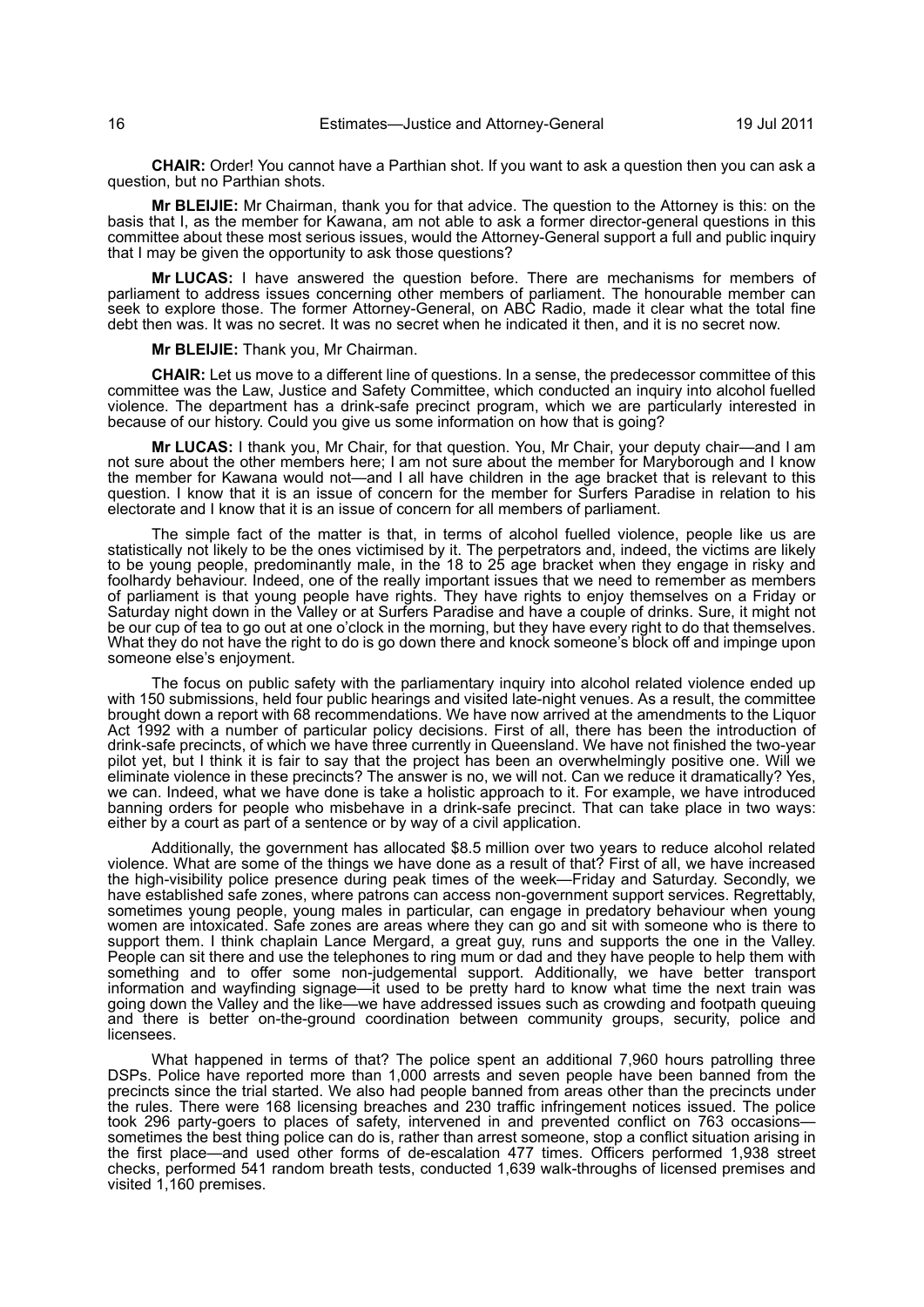There have also been support services where patrons can go to recuperate, including the establishment of the designated rest and recovery areas in Townsville and Fortitude Valley, extension of the existing Chill Out Zone in Surfers Paradise and night-watch chaplains. Support services have assisted more than 1,000 patrons and handed out more than 21,000 bottles of water. The feedback certainly is very positive.

**CHAIR:** What about problem gambling?

**Mr LUCAS:** Gambling is certainly an issue that confronts us in the community. Australians have been involved in gambling—as they say, they bet on two flies going up a wall—since people first came to the country. Like drinking, if people can gamble in moderation, if people can do it without misbehaving and without damage to themselves or others, frankly, they have the right to do that.

There has been a lot of discussion at the federal level in relation to the issue of poker machines and the like. Queensland prides itself on its policies to deal with problem gambling, and poker machines are only one aspect of gambling. People can actually go down to the racetrack and put an unlimited amount of money on a horse. They can gamble on the internet and potentially lose large amounts of money. Under the very good work of the Office of Liquor and Gaming Regulation, we have seen essentially a halving in the proportion of problem gamblers to the extent that they are about 0.37 per cent now. Queensland has led the way in that regard, similarly doing research in the areas of problem gambling.

The other day I announced that we are commencing a trial on the Gold Coast with a number of surf clubs in relation to additional messages that are offered to gaming machine patrons. Already we have about 40 voluntary precommitment poker machine venues rolled out in Queensland where people can set those limits if they wish to do so. In relation to gambling, the vast majority of people are responsible and do the right thing. We want to make sure that they can continue to enjoy that right if they wish to do that.

Many people are employed in the gaming industry as well. Queensland prides itself on that work. Interestingly, David Ford, who is the head of the OLGR and OFT, one of our deputy directors-general, is a former international chairman of the International Association of Gaming Regulators. We are very much seen as best practice in that regard.

**CHAIR:** What are these additional messages?

**Mr LUCAS:** The additional messages that we are providing to people include such messages as, 'What are your limits?', 'Do you know how much you are losing?,' and those sorts of things in terms of the pilot. Additional to that are programs and advertising in or around licensed venues. You will actually see, 'Know what you are doing,' and those sorts of messages. Additionally, Queensland has a regime of training for everybody who works in those gambling or licensed venues. People who have a high level of contact with gaming machines are required, for example, to undertake the responsible service of gambling qualification so they can not only provide service but also understand what are some of the socalled concern signs and the like.

We very much wanted to be at the forefront of educating people as to the issues in relation to problem gambling. If you can address those issues before they become a problem, you are obviously in a very appropriate situation. Many people who go to licensed premises have a little bet—the Redcliffe Leagues Club, for example—and then go and have a meal. It might be their big social occasion. It is about them being responsible in terms of those venues. Many venues in Queensland have very minimal turnover in their poker machines. Some venues have turnover in their poker machines per day of \$15 and the like. We need to be very careful that initiatives that we introduce do not drive out the small town country club or pub.

**CHAIR:** I disclose that I am a member of the Redcliffe Leagues Club.

**Mr LUCAS:** I am a member of the Wynnum Manly Leagues Club.

**CHAIR:** I suppose neither of us wants to sound too much like a wowser. Are the additional messages going to come up on the machines?

**Mr LUCAS:** That is what the trial in relation to this is doing—off the top of my head I think the software is called Blue Gum—while people are playing and the like, yes.

**CHAIR:** Obviously that is something that most members would support.

**Mr LUCAS:** Can I just add some information. The new special features include special messages and animations encouraging players to gamble responsibly, a bank meter to allow players to bank wins and alarm clocks to help players determine the time they spend on the machine. Similarly, we have increased funding for gambling help services, from \$3.9 million in 2008-09 to \$5 million in 2010-11. We fund a 24-hour gambling help line, 14 face-to-face gambling help services, a residential treatment facility and a new 24-hour, seven-day-a-week national online counselling service. In 2010, approximately 1,000 people were excluded from Queensland pubs and hotels.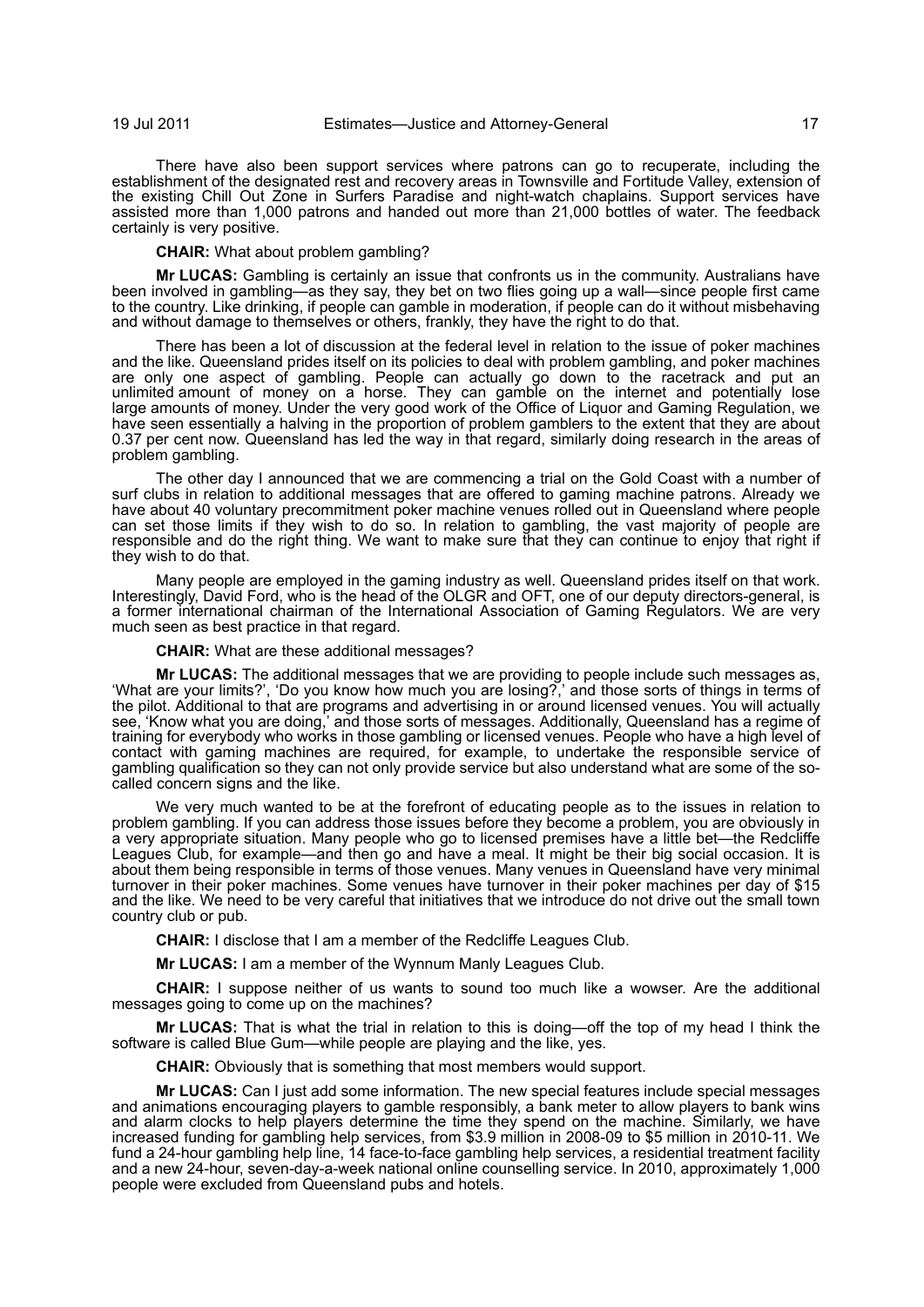**CHAIR:** That is the information I wanted to know. What about the federal government's proposal about precommitment technology?

**Mr LUCAS:** We have about 40 venues in Queensland that have voluntary precommitment technology. In fact, we were the first to install that in approximately 2006. What is being suggested at the national level is mandatory precommitment. We do not see that that is an appropriate mechanism to proceed with because it would inflict itself upon everybody who then gambled, whether they were a casual poker machine player or not. Indeed, in any event, the precommitment technology does not specify a particular amount. However, we are more than supportive of continued moves for voluntary precommitment, although we have made the point that there are some clubs which, because of their turnover, would never have the ability to even finance voluntary precommitment. Part of this is because the newer machines have a higher level of turnover in the higher clubs and therefore they are replaced more often and they have the opportunity to do that.

Some of the other discussions that the Productivity Commission looked at were limiting the number of ATMs on premises and not having them at all. Queensland has a \$20 withdrawal limit for ATMs. You cannot get out fifties or hundreds from ATMs in Queensland. Again in very small communities it might be that the local club or RSL is a place where you can safely and securely go and take some money out of the bank because you want to do the shopping as much as you want to play the poker machine. In the past couple of years I would have been lucky to put \$20 in a poker machine, but I have certainly withdrawn money from teller machines at clubs. I think there are many people in that category as well.

**Mrs ATTWOOD:** I might move on to another subject which has been of great controversy in the local newspapers of late. It is in relation to sex offenders and the establishment of the Sentencing Advisory Council, referred to on page 3-172 of the SDS. I ask the Deputy Premier to outline to the committee how the council is bridging the gap between community expectations, which are very, very high in relation to how sex offenders are treated, and the courts in relation to the sentencing of criminal offenders?

**Mr LUCAS:** I thank the honourable member for the question. It is a sad fact that there are people in our community who prey on others, especially on children and other vulnerable groups. Australian Bureau of Statistics figures show that, for children aged zero to nine, in 79 per cent of cases the offender was a family member or other person known to the victim. Whilst it is important to teach children the importance of stranger danger, so often it is actually someone who is known to the child. That is true in the vast majority of cases. In fact, in 2010 more generally, there were 4,237 sexual assault victims in Queensland. Most of the victims knew their offender—in 69 per cent of cases.

So what have we done? What is our track record in relation to these issues? First of all, crime rates have fallen more than 28 per cent since 2000-01. Under the Criminal Code, more than 40 offences are punishable by life imprisonment including murder, which carries mandatory life. We have the toughest sex offender laws in the country. Under previous regimes, if you were a sex offender and sentenced to a term of imprisonment, once you completed that term of imprisonment you could walk free. You could walk free without any ability for there to be ongoing supervision of you.

The Dangerous Prisoners (Sexual Offenders) Act was groundbreaking in Australia. I should note that Queensland, along with South Australia and the Northern Territory, has the toughest penalty for rape—life imprisonment. We increased the penalties across a range of offences including drug offences, weapons offences, child pornography, dangerous driving, attempted murder and child cruelty. We have implemented reforms to ensure that sentencing of violent and sexual offenders is in line with community standards. We amended the offence of serious assault to extend the protection of the provision to public officers—that is, child safety, ambulance, fire and other emergency services officers and health service employees. We implemented the serious violent offences regime which ensures that certain offenders must serve 80 per cent of their sentence of imprisonment before being eligible to apply for parole.

In 2010 we expanded the indefinite sentences regime under the Penalties and Sentences Act so that courts can impose indefinite sentences for many more crimes including torture, incest, maintaining a sexual relationship with a child and indecent treatment of a child under 16 years of age. The Penalties and Sentences (Sentencing Advisory Council) Amendment Act provided that, in sentencing an offender for an offence of a sexual nature committed against a child under 16, the offender must serve an actual term of imprisonment unless there are exceptional circumstances.

We set up the Sentencing Advisory Council. It was set up under the chairpersonship of Bond University Professor of Law Geraldine Mackenzie and the deputy chair, who is the chair of PACT, Protect All Children Today. It includes victims of crime representatives and real people from communities. Since the establishment of the Sentencing Advisory Council in 2010, it has had two significant referrals—first of all, minimum standard non-parole periods and, secondly, the review of sentences imposed on child sex offenders. I will speak about each of them, Mr Chairman, if that is all right.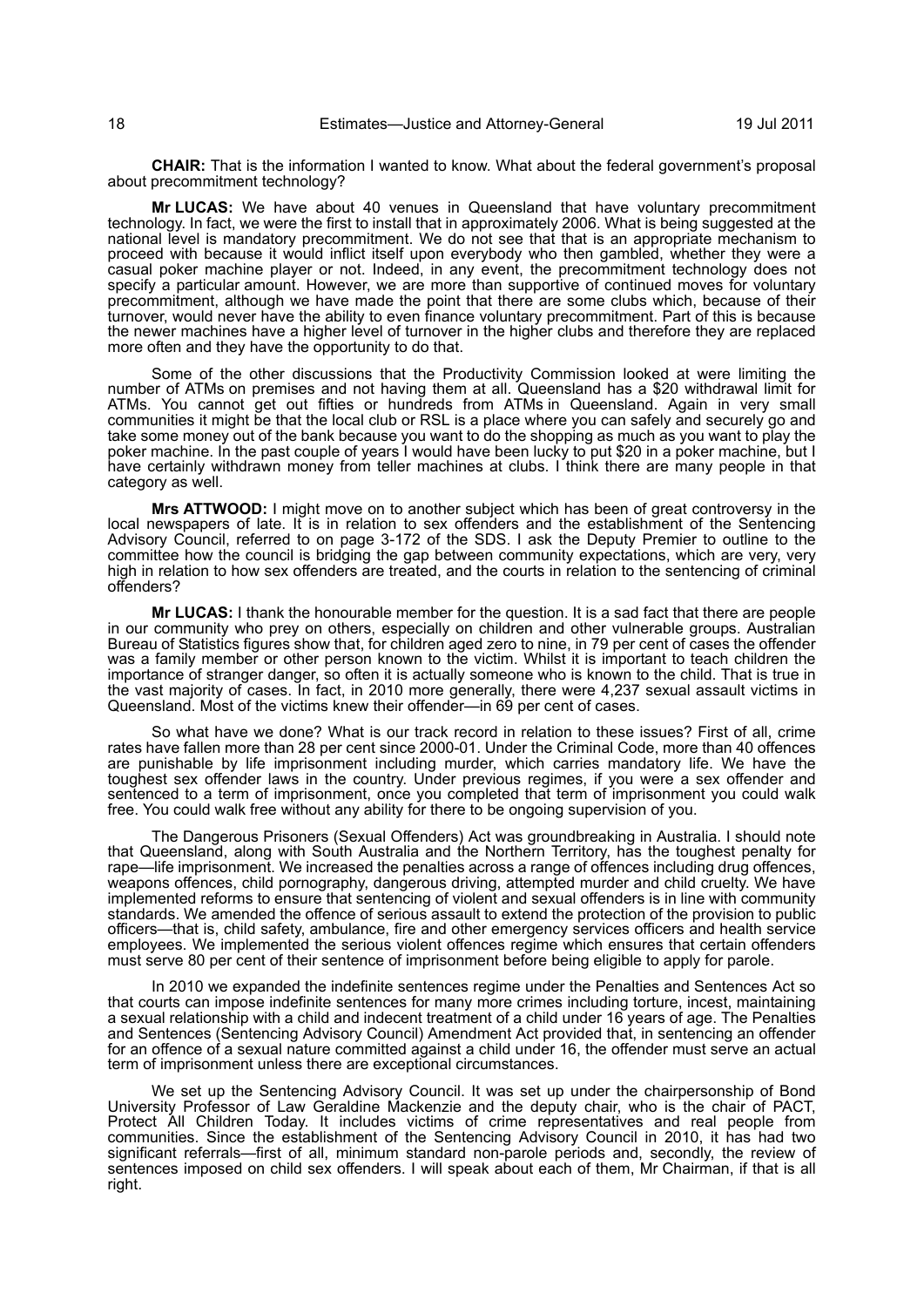On 25 October we announced our intention to introduce a tough new regime of minimum standard non-parole periods for certain serious violent offences and sexual offences. That scheme in New South Wales is credited with making sentences tougher, more consistent and more reflective of community standards. I should say this though: we have more people in jail and we have increased penalties. So the facts speak for themselves in relation to these things, but we want to go further.

The standard non-parole period is the minimum amount of time an offender should spend in jail if found guilty of a crime. This is, to an extent, to deal with people getting what they would call a significant head sentence but getting parole too early. The Sentencing Advisory Council is exploring what offences this should apply to and how long the standard non-parole period should be. Consultation has taken place in June and July. The Sentencing Advisory Council will report back to me by 30 September 2011, and I intend to introduce legislation by the end of this year that will establish this scheme. So this scheme will provide additional guidance to the courts, and that material will be very useful.

The second referral is the one I made the other day to the Sentencing Advisory Council. I want to deal with an issue that the member for Kawana raised in the media where he indicated that I have made this referral to the Sentencing Advisory Council but they will not come back until early next year so it will not get dealt with because of an election. What would be the point of me saying to the Sentencing Advisory Council, 'Advise me next week,' if they do not have the capacity to complete that? They are currently completing an existing reference. Then they have to go on and conduct this reference. So this is giving them the opportunity to do it and it will give them an opportunity to come up with their response before the election. We will then be able to make our commitment to implementing that and we will see what you guys do in that regard. But what they will do is provide a considered, well thought out argument.

I am concerned in relation to child sex offenders that courts sentence, if you like, in relation to a range. So for a particular sort of offence they will have a particular sentencing range bearing in mind the circumstances. My concern is, particularly with respect to sexual offences where an ongoing relationship has been maintained by an individual—I cannot think of what could be more detrimental to a child than that—that the range of sentences needs to be ratcheted upwards. If you like, the whole thing needs to be ratcheted upwards and this is the mechanism by which we will do that. The Sentencing Advisory Council will of course go out and consult with the community in relation to those issues and do the appropriate research including further research to support that assertion.

**Mrs ATTWOOD:** Thank you, Deputy Premier. I think you have covered in detail the role of the Sentencing Advisory Council in relation to what they are doing on the issue of dangerous prisoners and sex offenders. However, can you now talk about the Crime and Misconduct Commission and what they are doing to help tackle the sexual abuse of children by paedophile networks?

**Mr LUCAS:** I certainly can and then I might defer to Martin Moynihan, the chair of the CMC, if he wishes to add anything further to that.

The CMC investigates recidivists or networked sexual offending taking place outside the family and internet based offending. It has investigations undertaken by a team known as Cerberus, a team comprising police investigators and civilians with intelligence analysis and legal skills. The team is supported by CMC officers skilled in physical and covert surveillance and forensic computing analysis. A lot of what they have to do has to be covert work—getting into chat rooms and talking to young people. I will leave that to Mr Moynihan to decide the level at which he wishes to discuss that.

The work of the team has resulted in 12 people being charged with 122 offences relating to the possession, distribution and production of child exploitation material. They had a target in 2010-11 of commencing 25 operations including serious crime, criminal paedophilia and organised crime operations. They actually exceeded that, with 28 tactical operations commencing last year and 12 of those were criminal paedophilia operations. In 2010-11 they completed a total of 15 criminal paedophilia operations, with 93 per cent of them resulting in arrests, charges or seizure of property or restraint of property. Their investigations will continue to target those offenders who are suspected of being involved in networked paedophile activity and who may use the internet to access victims or trade in child exploitation material. They work cooperatively of course with the Queensland Police Service and also the Federal Police. Mr Moynihan, do you wish to add anything to that?

**Mr Moynihan:** Essentially that is the case. At the moment we are looking to identify local offending by Queensland based residents suspected of engaging in child sex tourism. In that context in particular we work very closely with the Australian Federal Police.

**Mrs ATTWOOD:** Do you want to go into a bit more detail, Minister, about the criminal proceeds confiscation scheme?

**Mr LUCAS:** Sure. There are two mechanisms by which proceeds of crime are confiscated in Queensland—one is a civil confiscation regime and the other is a criminal confiscation regime. I will explain both of them. The Office of the Director of Public Prosecutions, the DPP, is involved. Both regimes are under the one act—the Criminal Proceeds Confiscation Act. The DPP deals with the conviction based criminal proceeds of crime scheme. The CMC, on the other hand, deals with situations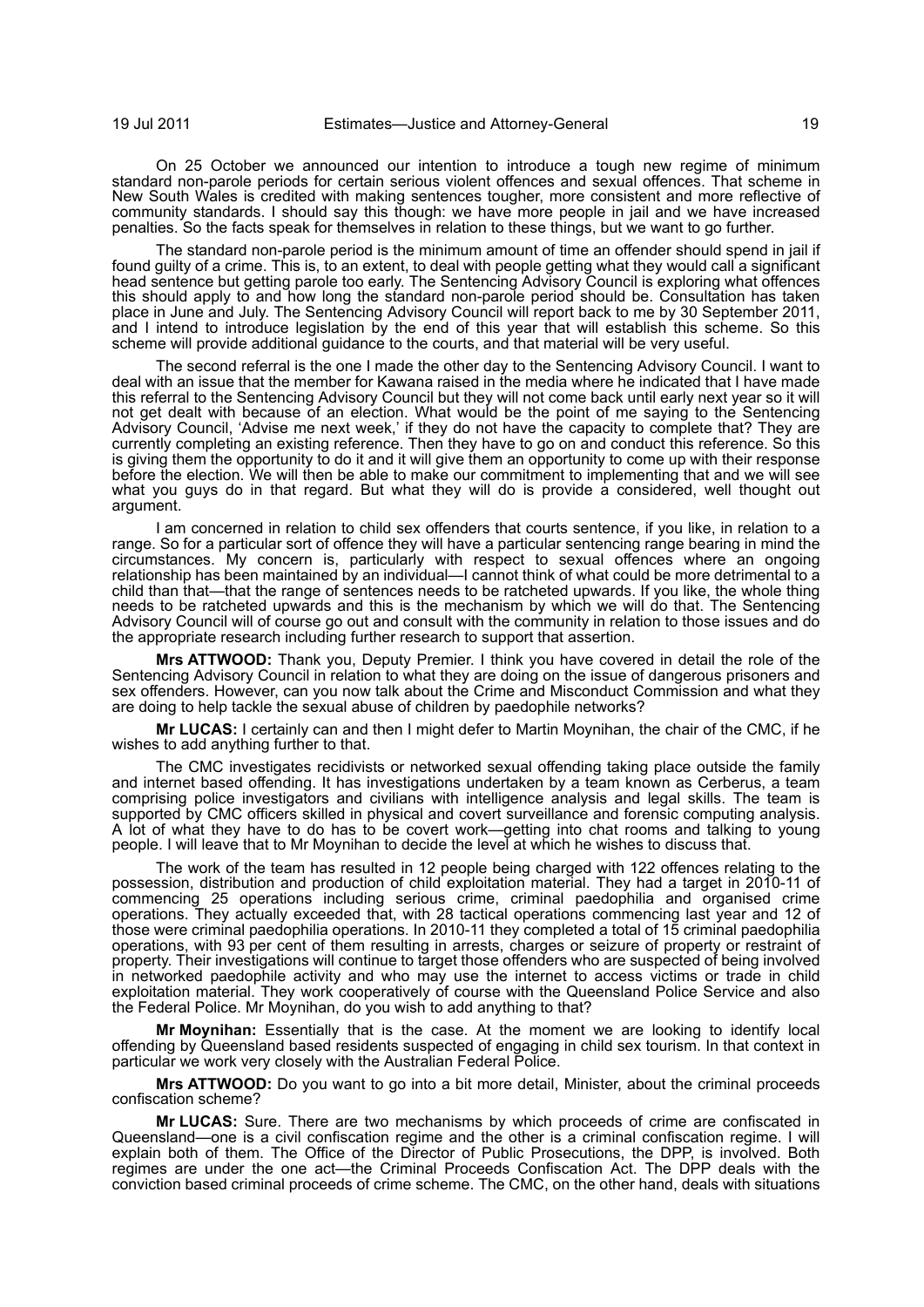where you have individuals involved in organised crime and the like where there may not necessarily be a conviction on criminal charges but their assets may be restrained on the basis of a reasonable suspicion of serious crime activity.

In many respects, the CMC's ability to hit these organisations in the hip pocket is a very, very useful tool because they operate on large sums of money and that money can then be accrued to the people of Queensland. From the commencement of the scheme in January 2003 to 30 January 2011, approximately \$125 million in assets have been restrained as a result of non-conviction based civil confiscation, with \$31.5 million forfeited to the state. The DPP, as I said, deals with the conviction based system. In the last financial year alone, \$458,074 was forfeited to the state under the conviction based scheme. As at 30 June 2011, the CMC was conducting 99 proceeds of crime recovery actions involving property valued at almost \$53.2 million. It has obtained 44 orders to restrain assets valued at more than \$14 million. This is an important part of making sure that we are hitting these individuals hard in relation to those issues. Mr Moynihan, would you like to add to anything that?

**Mr Moynihan:** I have nothing additional to add to that.

**Mrs KIERNAN:** Deputy Premier, I have an issue that I would like to cover in two parts which is to do with Indigenous justice programs—the first part being the Murri Court. Mount Isa in fact was the first Murri Court set up, I think—I am probably blowing a trumpet that I should not be, but I know that there are very respected elders in that court process. Could you advise the committee of the role of the Murri Court and also of the Queensland Indigenous Alcohol Diversion Program and the support that we offer to these programs across the state?

**Mr LUCAS:** I thank the honourable member. I know that you have a very strong interest in this area. Aboriginal and Torres Strait Islander people of course are our First Australians and our first Queenslanders. We have a very, very significant obligation to them to make sure that we do something in partnership with them to address the unacceptable rates of imprisonment for Aboriginal and Torres Strait Islander people—12 times higher than the rate for non-Indigenous people and 25 times more likely to have an Aboriginal and Torres Strait Islander young person in detention than non-Indigenous.

I want to make one thing absolutely crystal clear: Indigenous offending is just as serious as non-Indigenous offending. One of the reasons that over the last decade or so we have seen increased rates of imprisonment is that frankly in the past what might have happened in remote or isolated communities was not given the absolute seriousness which it is given now. Sexual offending against people—against kids, against women—is serious regardless of whether the perpetrator is black or white or whether the victim is black or white. Indeed, Aboriginal and Torres Strait Islander people represent four per cent of Queensland's population but 12 per cent of the victims of assault and 11 per cent of the victims of sexual assault are Aboriginal and Torres Strait Islander people. So the Murri Court and the Indigenous Alcohol Diversion Program are key components of our strategies to address Indigenous justice issues.

The Murri Court delivers more culturally appropriate justice and provides greater opportunities to address the underlying causes of offending behaviour. They are constituted by a magistrate—so it is not just someone else—and they have the presence of elders, the offender's family and respected people. It provides insight in that the elders can talk about what the offendings are doing to the local community and the impact they will have on the individual. They are very important aspects of Indigenous people understanding the justice system. Indigenous people are part of the justice system. They are not just an observer or someone who is touched by it. They are actually part of it. It is their system as well. In fact we have a number of Indigenous magistrates for that matter, by the way.

Murri courts operate in Brisbane, Mount Isa and Townsville. Mr Chair, if we are on time, I might just finish on one really good program and maybe after the break I can take it up again. The Brisbane Murri Court has a life and employment skills bail support program. It is about supporting people charged to get a Certificate I in General Construction. Eight participants completed the program in November 2010 and gained a Certificate I in General Construction. Seven of the eight have secured work placements with concreting or construction companies. This is delivered through a partnership with the Construction Skills Training Centre and is testament to what you can achieve. The best way to stop someone having a tendency to not achieve is to give them the dignity of a job, so that training is really strong.

#### **Proceedings suspended from 11.30 am to 11.46 am**

**ACTING CHAIR:** [In the temporary absence of the chair of the committee on other committee](http://www.parliament.qld.gov.au/docs/find.aspx?id=0Mba20110719_114646) [bus](http://www.parliament.qld.gov.au/docs/find.aspx?id=0Mba20110719_114646)iness, I welcome you back for the second session of our examination of the budget estimates for the [Department of Justice and Attorney-General. I understand that the honourable member for Mount Isa](http://www.parliament.qld.gov.au/docs/find.aspx?id=0Mba20110719_114646) has a question.

**Mrs KIERNAN:** Deputy Premier, following on with Indigenous justice programs, you have made it very clear that the government needs to work with Aboriginal and Torres Strait Islander people to reduce the involvement of those people as victims and offenders in the criminal justice system. One of the other areas I am keenly interested in, particularly in three of my communities, is the role and work of the community justice groups. Could you outline to the committee what support is being provided to them by the government?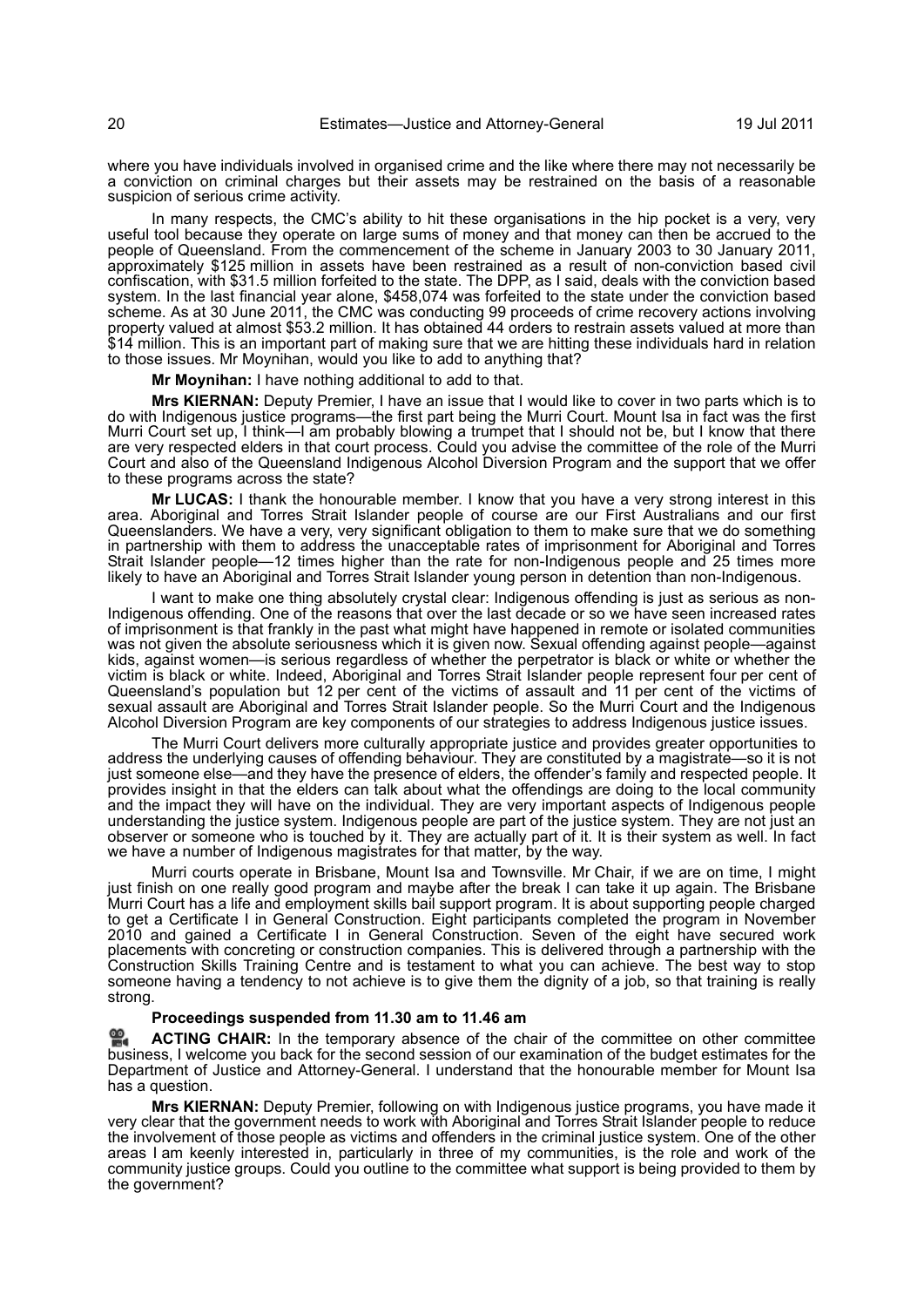**Mr LUCAS:** Certainly. The community justice groups, whether they be statutory or non-statutory, are an important part of providing ownership and responsibility within a community for justice outcomes. I mentioned before the overrepresentation of Aboriginal and Torres Strait Islander people: they are four per cent of our population yet 29 per cent of our prison population, and it is even worse when it comes to youth incarceration.

Community justice groups build vital networks with government and non-government agencies to promote culturally appropriate and responsive administration of justice for Aboriginal and Torres Strait Islander people. There are 52 groups currently in Queensland. My department provides grant funding to community justice groups for core related services, and they can and do obtain additional grants. We have allocated \$4.175 million in grants this year, with an additional \$1.44 million for the administration of stakeholder reference groups, program managers, training coordinators and regional advisers. Most of the groups are comprised of volunteers, including elders and other respected members of the community, and I am very grateful for their ongoing work. They provide the support and advice to give overall community safety and they provide an important contribution.

The Community Justice Group Program was independently evaluated following recommendations in the CMC's Restoring Order report. The evaluation found that community justice groups provide a positive contribution to reducing the likelihood of crime escalation, improving the cultural appropriateness and responsiveness of the justice system and promoting community wellbeing through volunteerism. It identified a number of areas where the program could be improved—in particular, addressing the foundations of the program including program aims, design and delivery, and how to better support the skills of individual community justice groups.

I think one of the really important things for us to focus on in relation to community justice groups is that their primary responsibility needs to be supporting people or dealing with people in relation to court appearances. That needs to be there to make sure that people attend, make sure that people understand the consequences and make sure that appropriate reports are provided to the court. That can aid the court in sentencing to make sure there is appropriate liaison with victims and the like, so that has to be their first function. We are currently examining those recommendations to inform the further response.

**CHAIR:** I call the honourable member for Kawana.

**Mr BLEIJIE:** If we can turn the committee's mind to legal aid, I welcome Anthony Reilly. Mr Reilly, I am happy if these particular issues are taken on notice and you get the figures or statistics back to the committee. Can you tell the committee the total cost and number of people who have previously been convicted of crime who received free legal assistance through Legal Aid Queensland and do not have to repay that assistance? Do you have those figures available?

**Mr Reilly:** No, I do not have those figures available but I can try and get them. Can you repeat the question, please?

**Mr BLEIJIE:** What is the total number of people who have previously been convicted of a crime who received legal aid and do not have to repay that assistance?

**CHAIR:** You might like to readdress that question to the minister because only the minister can take them on notice.

**Mr BLEIJIE:** I will readdress it to the minister if he is happy to take it on notice.

**Mr LUCAS:** So you want the total cost to Legal Aid of people in criminal matters who have received assistance but have not had to repay it?

**Mr BLEIJIE:** The total cost and the total number of those who were convicted of crimes in criminal matters who received assistance and did not have to pay it back.

**Mr LUCAS:** I am happy to ascertain as far as we can that information. I would make the point to you, though, that in criminal matters, typically, costs are not awarded in that the courts do not make people who are convicted of crimes pay the costs and, additionally, that many people are impecunious—that is, they do not have money. Also, you would be aware of the principle in Dietrich's case, no doubt, as a lawyer, indicating that courts can and will refuse to allow legal proceedings in serious matters, such as indictable matters, to proceed without someone having adequate legal representation.

**Mr BLEIJIE:** Thank you, Attorney. If I can go back to Mr Reilly, what would prevent someone from obtaining legal aid?

**Mr Reilly:** We have some tests that apply to people who apply for legal aid to assess whether they should receive a grant of aid. I should say that Legal Aid services cover a broad spectrum of services. For example, we have a call centre which people can access from across the state to get free telephone legal information. That free telephone legal information is available to anyone, regardless of how much they earn. That is free for all. We have free state-wide advice services available, so when someone rings up for information if they need some further legal advice then we can refer them through and make a booking for them to get advice, and that is also free.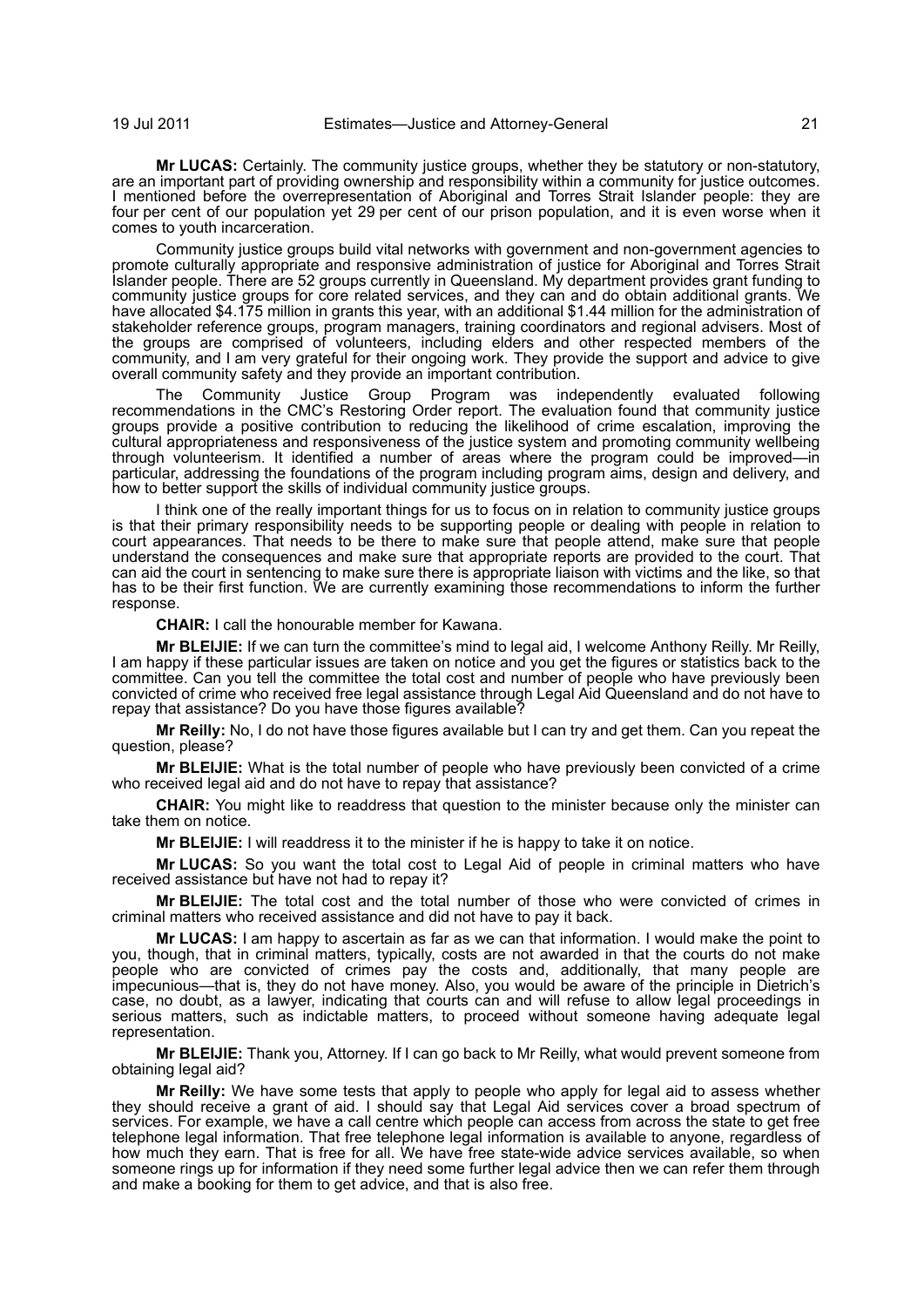We have duty lawyer services available in the Magistrates Court, the Children's Court and the Family Court. We do not means-test those, either. If people turn up, for example, and they are charged with an offence in the Magistrates Court, our duty lawyers will represent them for initial mentions, some pleas of guilty and things like that.

When you escalate beyond those front-end services, if you like, into higher end legal services where more effort is required—for example, a dispute resolution conference in a family law matter or representation in a court matter—then we do apply quite rigorous means and merit tests. I will just take you through those. To decide an application for legal aid for a grant of aid for representation in a dispute resolution conference, three areas are considered. The first is the means test and it is used to determine financial eligibility. This test looks at the income and assets of the applicant and anyone who helps them financially. It also takes into account how many people the applicant supports. If the applicant relies on Centrelink payments, they will meet the income test. For other income, the income test cut-off relates to the number of people working and the number of people supported. A contribution to the cost of legal representation may be required based on the amount of income earned if they earn more than the threshold levels.

Another test we apply is the assets test. The assets test takes into account assets that the applicant or a person who helps them financially has. Legal Aid does not consider equity in the principal place of residence if the equity is less than \$146,000 or some other items up to \$16,000. We do have some special circumstances provisions—for example, an applicant over the age of 60 is allowed equity of \$292,000 in a principal place of residence. If the applicant's assets exceed the limits set through these tests then sometimes we can still provide legal aid but we ask for a contribution to assist, and this is on a sliding scale.

As well as the income test and the assets test, we have a merit test. We do not fund every matter; it has to be a matter that has merit. The merit of the case is assessed by looking at the legal or factual merits of the case and if it is more likely to succeed or fail if it goes to court—if a sensible person would risk their money to take the case to court—and if the benefit the applicant will receive from having a lawyer justifies spending limited public funds. That is really to cut out minor little matters that could cost a lot of money through litigation.

These tests are then supplemented by guidelines which determine which types of cases can be funded based on priorities set by the state and federal governments. For example, under the new National Partnership Agreement on Legal Assistance Services, the Commonwealth government has made it clear to us that one of its priorities is children and to ensure that grants of aid are made to assist children. So our quite extensive family law program has a focus on children and disputes that affect children. The grants guidelines cover civil law matters. such as child protection, domestic violence and discrimination cases; serious criminal law matters in the state courts; and family law matters relating to the welfare of children. They are the three tests that we apply.

**Mr BLEIJIE:** Mr Reilly, you mentioned contribution to assist, where you go and ask them for a contribution to assist. Can you give a brief explanation of what situations will arise there? Do you ask them for money or is it half-half? What is the story with that?

**Mr Reilly:** We ask for a contribution. There is a minimum level of assets and income and there is a maximum level and then there is a sliding scale of contribution they can make between the two. The way in which that is calculated varies depending upon whether the person has a partner who earns income or has one or a number of children. So we take those circumstances into account in determining that sliding scale. It is not something that I can simply capture here in a few words. There are documents we have available for people that takes them through that.

**Mr BLEIJIE:** If someone requires Legal Aid assistance, they are knocked back at the first instant but then they either appeal it or apply again and Legal Aid say, 'We'll give you assistance but we'll look at a contribution to assist', what happens to a person if they are in that situation and their only asset is, say, a house and they have no money in the bank and their income is a pension or single income? What happens to that person in that situation where they just have no means to contribute? What does Legal Aid do in that situation?

**Mr Reilly:** If they do not pass the income test or the assets test and their case satisfies our guidelines in terms of merit—it is a type of matter we fund and it has merit—then we fund it. What we do is we provide a grant of aid and that grant of aid is either allocated to one of our in-house practitioners or to a preferred supplier private law firm.

**Mr BLEIJIE:** How do they pay that? Do they pay that grant of aid back?

**Mr Reilly:** No, unless it is one of those situations where they are assessed as being required to make a contribution.

**Mr BLEIJIE:** Is there a repayment method in Legal Aid? If someone obtains Legal Aid assistance, is there a method where by agreement X, Y, Z agree to pay Legal Aid back?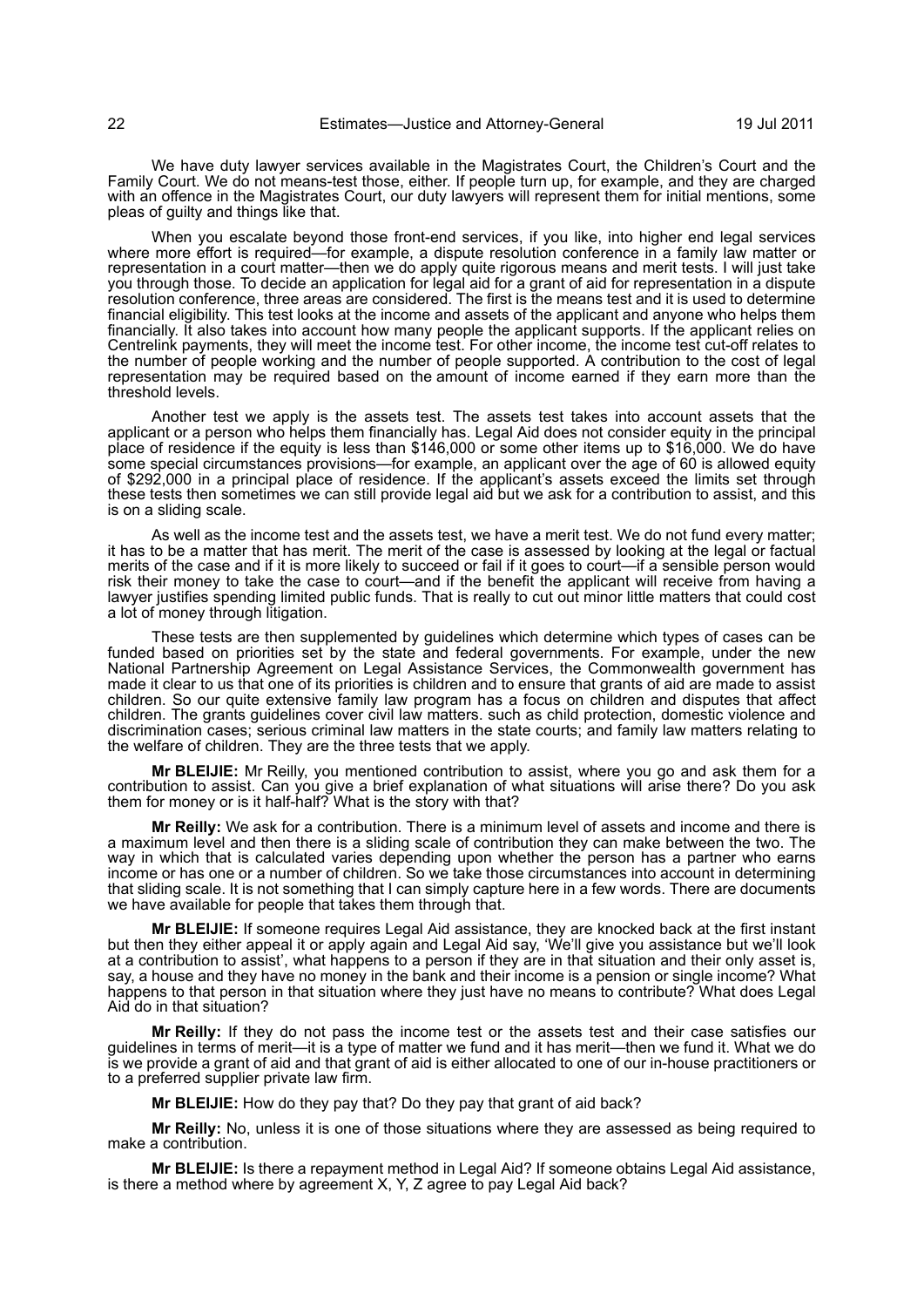#### 19 Jul 2011 Estimates—Justice and Attorney-General 23

**Mr Reilly:** Only in circumstances where the person is assessed as being able to do that because their income or assets are sufficient to enable them to do that. Our clients are the poorest in the community. They are extremely disadvantaged. Many of them are dependent on pensions or social security allowances. They often have little or no assets. Many are drug addicted and homeless. The reason Legal Aid is available to them is because they are not able to afford to obtain legal assistance privately and, in order for the rule of law to function well and there to be equality for people, the state says that these people should receive some financial assistance because they are not able to pay for that assistance themselves. So, no, we do not chase them to recover the Legal Aid grant of aid after they have received it, except in those circumstances where they are assessed as having sufficient income or assets to make a contribution.

**Mr BLEIJIE:** How would you chase that money? If they do have an asset, how would you then secure your money?

**Mr Reilly:** The principal way we do it is through taking a charge over property. The type of charge we take is enabled by the Legal Aid act itself. It is a special charge that we can take. It does not attract interest and remains registered on the title deed until the property is sold or transferred as part of a deceased estate. Those are the circumstances in which we recover, so it sits over the top of the property.

**Mr BLEIJIE:** So a mortgage over the property?

**Mr Reilly:** Effectively, but it is something we only pursue if the property is sold or transferred as part of a deceased estate.

**Mr BLEIJIE:** Mr Chairman, I want to give Mr Reilly an example of a situation. Considering the sub judice rules, I will not go into the detail, but I guess if I can just put some things to you, Mr Reilly, because I do not want to be in contempt of the committee and the sub judice rules, Mr Chairman. It is in relation to these mortgages and charges that Legal Aid take.

**Mr Reilly:** Sure.

**Mr BLEIJIE:** I have become aware of a situation where this in fact has taken place—a mortgage has been registered and the people have in fact signed the mortgage.

**Mr LUCAS:** Is this the Sunshine Coast matter?

**Mr BLEIJIE:** Yes. It was referred to me as the shadow Attorney-General.

**Mr Reilly:** Yes, and I am aware of it too.

**CHAIR:** Now that the actual situation has been identified, I think we had better be very careful about the sub judice rule. I think it would be better if you just asked the question abstractly.

**Mr Reilly:** I note that under the Legal Aid Queensland Act there are extremely stringent privacy rules and I cannot discuss individual matters. It becomes a criminal offence actually.

**Mr BLEIJIE:** So one of the questions I have is this: if a person's title deed has noted on it a mortgage from Legal Aid, would there come a time when the person in fact knows how much money is owing to Legal Aid? What does Legal Aid do to that person to tell them how much money is owing?

**Mr Reilly:** The amount of legal aid that might be expended on a matter can only be known when the matter is concluded, and that is because, for example, a family law matter may have many steps involved in it and may go on for some time. So Legal Aid constantly monitors those matters which go on for some time, particularly, for example, family law matters involving children. These matters go on and on and on and often the court will have a hearing and say, 'Okay, here's the orders for now. Come back in 12 months time. We'll have another look at it,' and when it comes back in 12 months time there are more orders that need to be sought and there is more lawyers' time that needs to be provided and so on and so forth. So it is difficult at the beginning of a matter to tell a person exactly how much a matter is going to cost, because there are a lot of variables, if you like, in the equation.

**Mr BLEIJIE:** Surely those people are entitled to progress reports on what the total figure is to date. Because they will essentially owe the money to Legal Aid, one would think that they should be entitled to progress reports.

**Mr Reilly:** Yes.

**Mr BLEIJIE:** They do not get progress reports on these sorts of matters?

**Mr Reilly:** The grant of aid is provided to a law firm or through in-house solicitors, so it is not a pure solicitor-client relationship. I would not be able to say exactly what progress reports are provided by us to clients because we work to the client through a law firm. So the money is paid to a law firm.

**Mr BLEIJIE:** Indeed, but you are taking mortgages on not the lawyer's property; you are taking mortgages on these people's properties in these situations which you have identified. If these people were to ring Legal Aid to find out what is the current balance that they owe Legal Aid, can they get that from telephoning the general number for Legal Aid?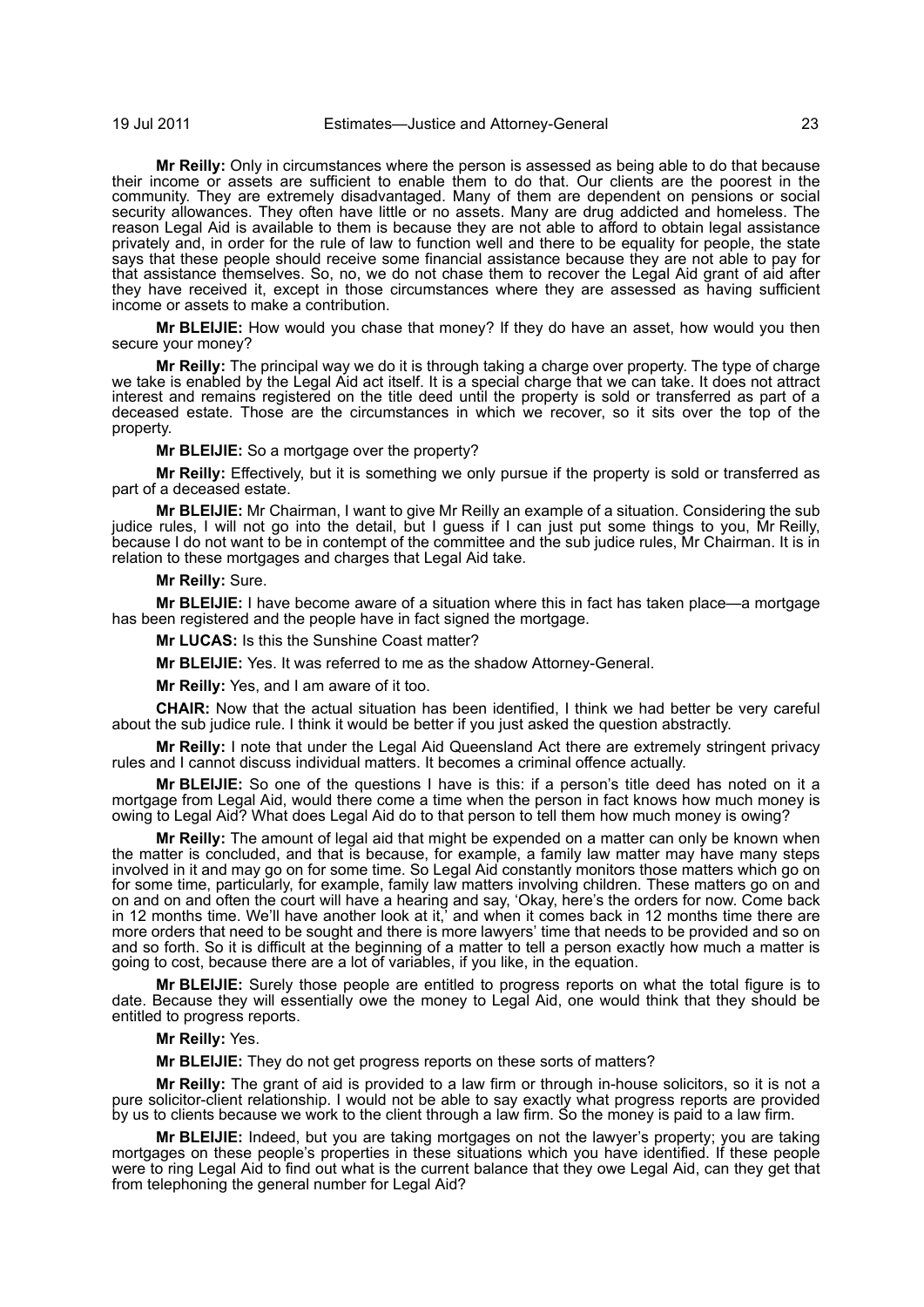**Mr Reilly:** They would have to talk to Grants Online and I could not tell you exactly if they could in every single case. The point you make about transparency of the amount of legal aid expenditure, I think, is a very good one. That is particularly the case, as you say, in situations where we have taken a charge over a property. I agree with you and I think it is a point that, if I can say at this table, I am happy to look into and make sure we are doing everything we can to do the right thing by our clients. We are very committed to them and we will take that on board.

**Mr BLEIJIE:** Have you made any recommendations to the Attorney-General or the department with respect to more disclosure and information being available to these people?

**Mr Reilly:** No, I have not. When the media matter came up, I am aware of that matter and it has raised my interest in the issue—without going into the particulars—and I have had conversations with officers in Legal Aid, including the director of our grants area, to have a look at that matter for me. I think the points you raise are valid and are worthwhile being looked at further.

**Mr LUCAS:** Can I just add to that, if you do not mind. The eligibility guidelines and those sorts of things are matters that are determined independent of the Attorney-General in that sense. So in terms of Legal Aid deciding what rules it will impose are a matter for it in its internal structures. I cannot direct that someone gets aid or does not get aid in a particular circumstance. That is really a matter internally for Legal Aid.

**Mr Reilly:** We do not provide any information about individual cases to the minister of the day. Under our act, we are not able to. It is an important distinction, if you like.

**Mr BLEIJIE:** In finalising this particular issue, if in the situation where Legal Aid take a mortgage over one's property, what you are sort of indicating to me—and correct me if I am wrong—is that you will now look at the situations for more disclosure or information to become available to those people?

**Mr Reilly:** I am very happy to. I cannot comment on individual cases, but I will have a look at this issue generally and hopefully it will flow through into that case.

**Mr BLEIJIE:** You said—

**Mr Reilly:** So I will have a look at it, yes. Thank you for raising the issue. It is an interesting one and one where we can do a little bit better.

**Mr BLEIJIE:** I raise it because I do agree with you that Legal Aid is certainly dealing with some of the most vulnerable people in our community, but then that vulnerability is sometimes exacerbated by the fact that these people will forever have a mortgage over their property until they either sell or die, not knowing potentially the amount of the mortgage. Does Legal Aid require or advise those people to get independent legal advice prior to entering into mortgages with Legal Aid?

**Mr Reilly:** That is another question I cannot answer, I will be honest, but another good issue to raise and another thing that I will look at.

**CHAIR:** Speaking of clients suffering from adversity, I ask the Attorney: on the question of Legal Aid, was Legal Aid able to assist during the flood?

**Mr LUCAS:** First of all, I want to publicly thank my department—whether that be the Department of Justice and Attorney-General or the various agencies—for the work that they did on a voluntary basis through their various staff in the floods and cyclone emergencies. Legal Aid in partnership with a number of other Queensland legal organisations set up flood and cyclone legal help right across the state. First of all, I should just mention that a number of Queensland lawyers—and I thank the Law Society for their actions—certainly undertook pro bono work in relation to victims of floods and cyclones who are needing to negotiate with insurance companies and the like.

Secondly, the Legal Aid Office provided \$250,000 direct to the community legal centres to create state-wide networks of lawyers to deliver free flood and cyclone legal information and advice. Some of the things that we did included fast-tracking inquiries received by Legal Aid's call centre; attendance at community recovery centres to assist flood and cyclone victims with immediate legal issues; coordinating pro bono effort of Queensland Lawyers in partnership with the Law Society, Bar Association and QPILCH, the Public Interest Law Clearing House; the development of a flood and cyclone legal help website; participating in community meetings; and, probably most of all that I wanted to refer to, provision of ongoing work for flood and cyclone victims in relation to insurance claims and housing and tenancy issues. The team we have in Legal Aid are just top drawer in terms of the work that they have been doing in terms of representing people who have flood and cyclone claims.

Most people in the community probably might only have one flood or cyclone claim in their life, but certainly can I say that they would be quite intimidated by the legal processes and nuances involved, what the definitions are, how things happen and the like whereas when you have a team of people who do a lot of it they become very familiar with the procedures. To date Legal Aid have assisted 109 clients out of a total 461 variously being helped disputing insurance claims. We have provided \$250,000 to community legal centres. We have what we call a collaborative insurance law service to help clients experiencing delays in getting a response to their insurance claim who have had their claims fully or partially refused. Some 600 are currently being assisted by the service and there have been a number of successful wins for clients in overturning claim decisions on review to date.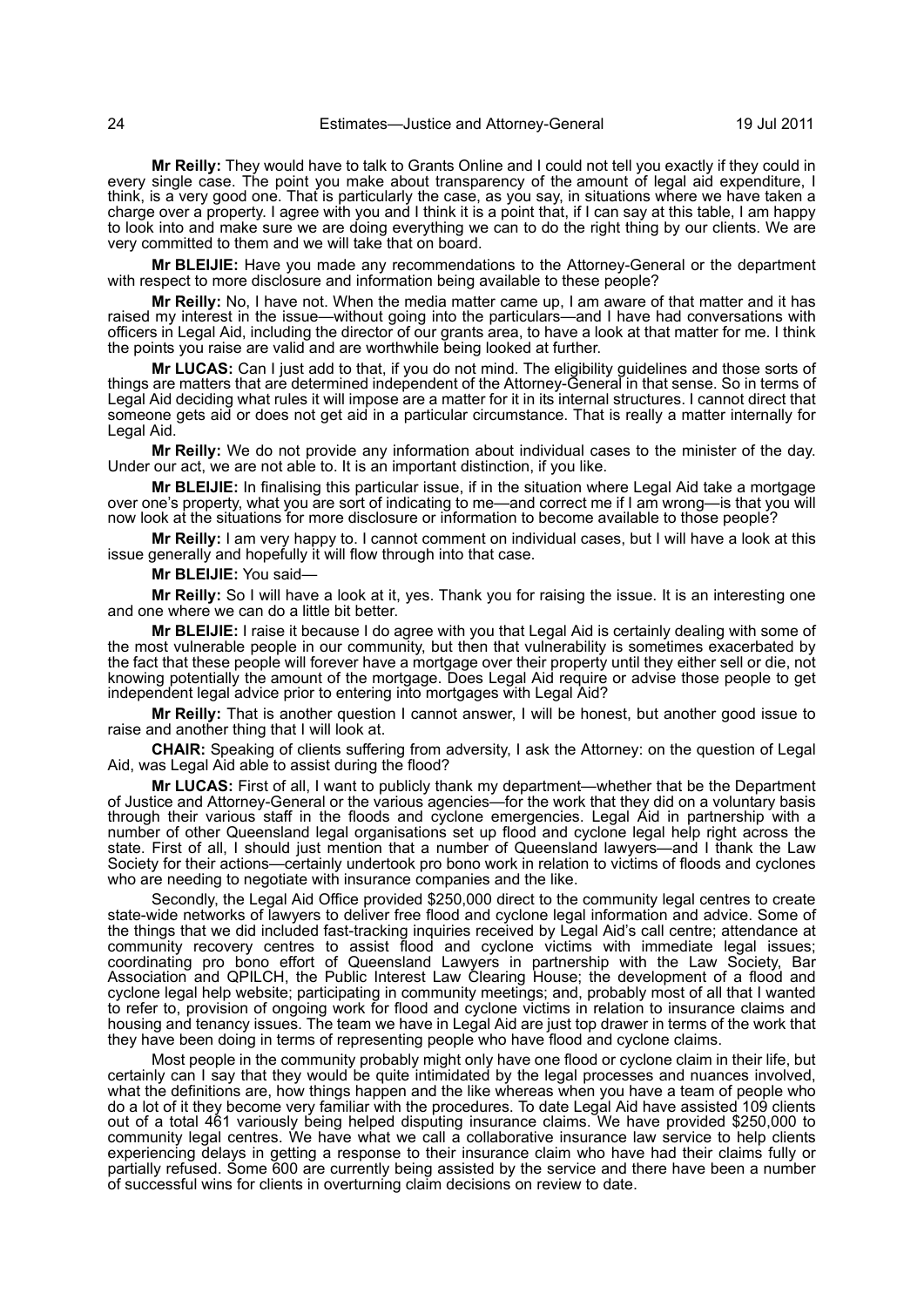Part of the money for this comes from the Commonwealth in terms of \$200,000 and the Insurance Council of Australia in terms of \$250,000. So it is not just the negotiating with insurance companies and the internal processes but then when it goes to the claims panel and the like with the Commonwealth Insurance Ombudsman. So that has been an important aspect of that. I should also note the Public Trustee through his people as well in terms of assisting victims. You only had to go to some of those recovery centres in Brisbane to note that many of the people who were there were actually people who are probably under the support of the Public Trustee. So I am very proud of the work that Legal Aid have done in relation to these issues.

**CHAIR:** Was that able to be delivered as effectively in remote and rural areas? Generally speaking, how is Legal Aid going with its endeavour to give equal service across the state?

**Mr LUCAS:** It is actually quite interesting that we have 13 regional offices with 111 staff providing services to regional Queensland and a state-wide network of 318 preferred supplier private law firms. In 2010-11 we provided 17,888 grants of aid in regional, rural and remote Queensland. Two-thirds of the grants of legal aid are in regional and remote Queensland. That is significantly in excess of the population share. It just shows you that in regional and remote Queensland we are providing two-thirds of those grants: 15,328 of those 17,888 were provided to private practitioners. So the majority of them were to private practitioners. Duty lawyer services were also offered in Magistrates and Children's courts at 79 locations throughout Queensland. Duty lawyers provided criminal law services to 41,473 people appearing in regional courts in 2010-11. In the last year, 30,126 pieces of legal advice were given and 68 per cent of those were given to regional Queenslanders.

Services were provided in person and over the phone. There is also a free state-wide telephone legal help line and an Indigenous hotline. Legal Aid does outreach clinics in regional communities such as Charleville, Goondiwindi, Bowen and Ravenshoe as well as in Indigenous communities such as Bamaga, Aurukun and Palm Island. Legal Aid is very significant in its presence in these communities, particularly as a purchaser of services, and we appreciate the role that the private profession provides in them.

**CHAIR:** What about the role of Legal Aid with respect to domestic and family violence? I am sure you are very well aware of my views on section 280 of the Criminal Code, but I am not asking about that. I am asking you about family violence specifically and the extent to which within its guidelines Legal Aid is able to assist victims of domestic and family violence.

**Mr LUCAS:** I think it is fair to say that Legal Aid has been increasing its presence in relation to domestic and family violence issues. Putting aside the question, it has specialist family law services that it provides as well. During 2010-11 it provided 3,169 people with legal advice about domestic violence and provided legal representation for 1,479 domestic violence matters. We have seen cases where, for example, men in particular force women out of their places of residence. That has almost been like a property order, which is why we really want to get in there and represent people so that they can have their rights properly agitated.

We participate in the development of domestic violence policy and two specialist units—one a domestic violence unit and the other Women's Legal Aid. Women's Legal Aid is a group of specialist female lawyers and social workers who provide services to women, policy advice and innovative legal responses to domestic violence. We also support directly the Breaking the Cycle of Domestic and Family Violence project at Rockhampton with the Department of Communities, the Police Service and my department. The government has provided \$320,000 over the past two years to Legal Aid to provide specialist domestic violence services. The program has operated for three years, in Ipswich for about 18 months and is expected to expand to the Gold Coast in the next few months.

The government has also more generally been undertaking work in relation to domestic violence issues to look at how we might harmonise our laws with those in other states. That is predominantly for my colleague the Hon. Karen Struthers, but in my portfolio we clearly have a real interest in how we are doing that. Incidentally, the Coroner has set up a unit in the coronial office on domestic violence related deaths to make sure that we are fully identifying them, to ascertain trends and the like.

**Mr FOLEY:** My question to the Attorney-General is with regard to regional Queensland. What can be done to make greater use of technology to expand the availability of legal aid—things like Skype?

**Mr LUCAS:** I think we need to look more at how we might facilitate that in the courts. Whilst the vast majority of criminal matters—I will get the statistics in a moment—in Queensland are heard in the Magistrates Court and we have magistrates throughout Queensland, we do not have them in every location in Queensland. We have them in places where people circuit and the like. So magistrates will visit, but not immediately. We have in remote Indigenous communities our Justice of the Peace (Magistrates Court) who can deal with matters and often does deal with matters—not the most serious matters but other matters—pending circuits coming out there. But I think it is fair to say that, with the NBN being rolled out, the ability to have people dealt with remotely or, in fact, to have legal advice provided to them will be important.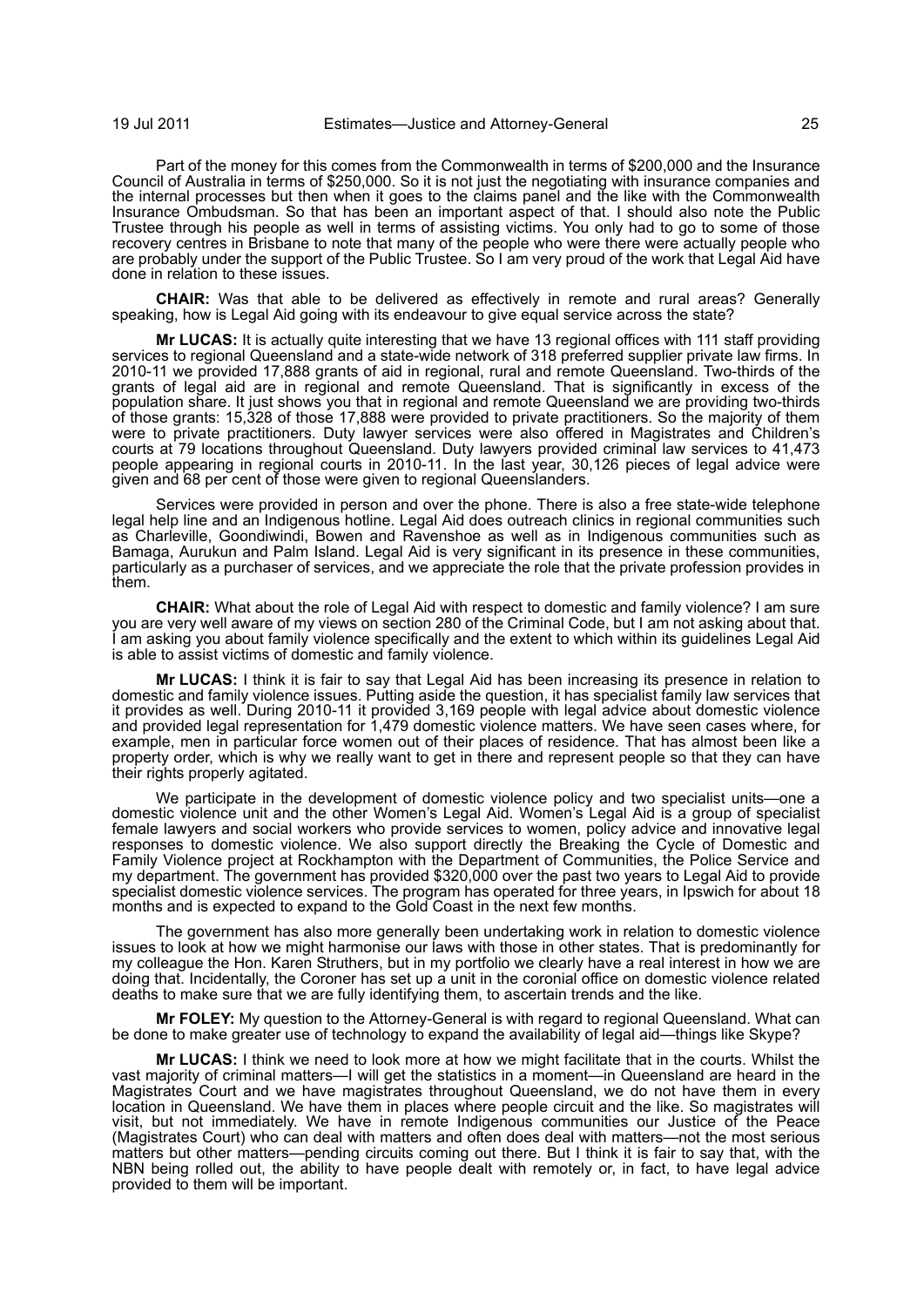Legal Aid provides telephone and other advice. The problem is that in some communities there are not lawyers there. So with all the will in the world—even if you said, 'We will have a local agent'—if there is not a lawyer in that community but the courts can circuit there, then that is an issue. Similarly, different lawyers conduct matters in different ways. In some courts you can have a difference, depending on who is the duty lawyer of the day, in how many matters get referred or adjourned and how many matters get dealt with. I might ask the CEO of Legal Aid if he wants to make any additional comments in relation to that.

**Mr Reilly:** I think the Deputy Premier has pointed out the potential benefits of using videoconferencing and so on. We already use videoconferencing in some situations. We were a leader in setting up a state-wide call centre so that people could ring us from across the state free of charge. So we already use technology a lot. We have a great videoconferencing set-up to help us provide legal advice to prisoners across the state. It reduces the cost of having to send lawyers out. So it is very efficient as well. So there is sort of a win-win there.

**Mr FOLEY:** Mr Reilly, is that mainly using the existing videoconferencing facilities that are available in some of the major prisons like the Maryborough Correctional Centre?

#### **Mr Reilly:** Yes.

**Mr FOLEY:** I know that people appear by video link and so forth.

**Mr Reilly:** I assume we use the same videoconferencing facility. I have not been to the Maryborough prison in particular; I have been to other prisons. We have the screen set up-

**Mr FOLEY:** I have only been there in a visitor capacity.

**Mr Reilly:** I cannot say for sure exactly but, put it this way, videoconferencing works very well in prisons across the state and it is a very good system.

**Mr FOLEY:** I have a further question to Mr Reilly. Either you or the Attorney-General mentioned earlier that the free legal advice—as in the telephone advice service—is available to people, non-means tested. As a member of parliament, a number of times I have had people in my office and I have said to them, 'I am not a lawyer. You need to get legal advice,' and they say, 'We can't afford it.' This might be a person who owns their own home but they are a pensioner. They need the most basic of legal advice. Even if we knew the answer to the question, we would be putting ourselves in a very precarious position if we were to provide that advice. So we can say, 'You can contact Legal Aid'?

**Mr Reilly:** They can and they will receive legal information about any matter. In terms of the types of matters we provide legal advice on, we do not purport to be able to provide legal advice on everything for everybody. Our lawyers are specialised, if you like, in property law. So that is areas like criminal law, family law, tenancy law and things like that. Our lawyers tend not to have significant expertise, for example, in commercial law outside consumer law matters. So there are some limitations on the scope of the services that we provide, but within those limitations, yes, free advice is available.

**Mr LUCAS:** If I might provide some further information to the honourable member on that point, one of the issues, of course, with legal advice is that you can only provide advice upon the information that you are provided.

#### **Mr FOLEY:** Of course.

**Mr LUCAS:** Sometimes matters are extremely complex and that limits a little bit the advice that can be provided to someone. I think it is very hard to advise someone of the prospects of something as distinct from the pathways that they might choose in the absence of representing them. I make two other points. The Public Trustee has an extensive network of offices throughout regional Queensland. Often for people some of the most important events for them—in fact, for pensioners—are wills and the like. They provide a free will service. I will ask the Public Trustee to comment on that in a second. The second issue is dividing fences and trees, which we have discussed partly in parliament. We are not subject to the anticipation rule here, are we, Mr Chairman?

#### **CHAIR:** No.

**Mr LUCAS:** As the honourable members here would know, the existing law in relation to trees is that you have to go back to the old statutory nuisance remedies, which were, of course, not good. The new law will allow far better remedies for people to make it easier for them. I might just ask the Public Trustee to comment very briefly on the wills service and other services that it provides to people.

**Mr Carne:** One of the most important things we are dealing with at the moment as a government agent is to be able to deliver our services into regional Queensland. Historically, like all government agencies, we have been operating out of major centres up and down the coast. We have 16 offices throughout Queensland and they go all the way from Southport—major offices around the south-east corner, of course—up the coastline. We have an office in Maryborough, Townsville, Cairns, Mount Isa, Rockhampton and Gladstone.

What we have found, of course, is our difficulty is to get out into our communities and deal with our clients, many of whom are elderly. We are doing a lot of work at the moment with the state government demographer to identify where our client base is congregated. Obviously, Hervey Bay is an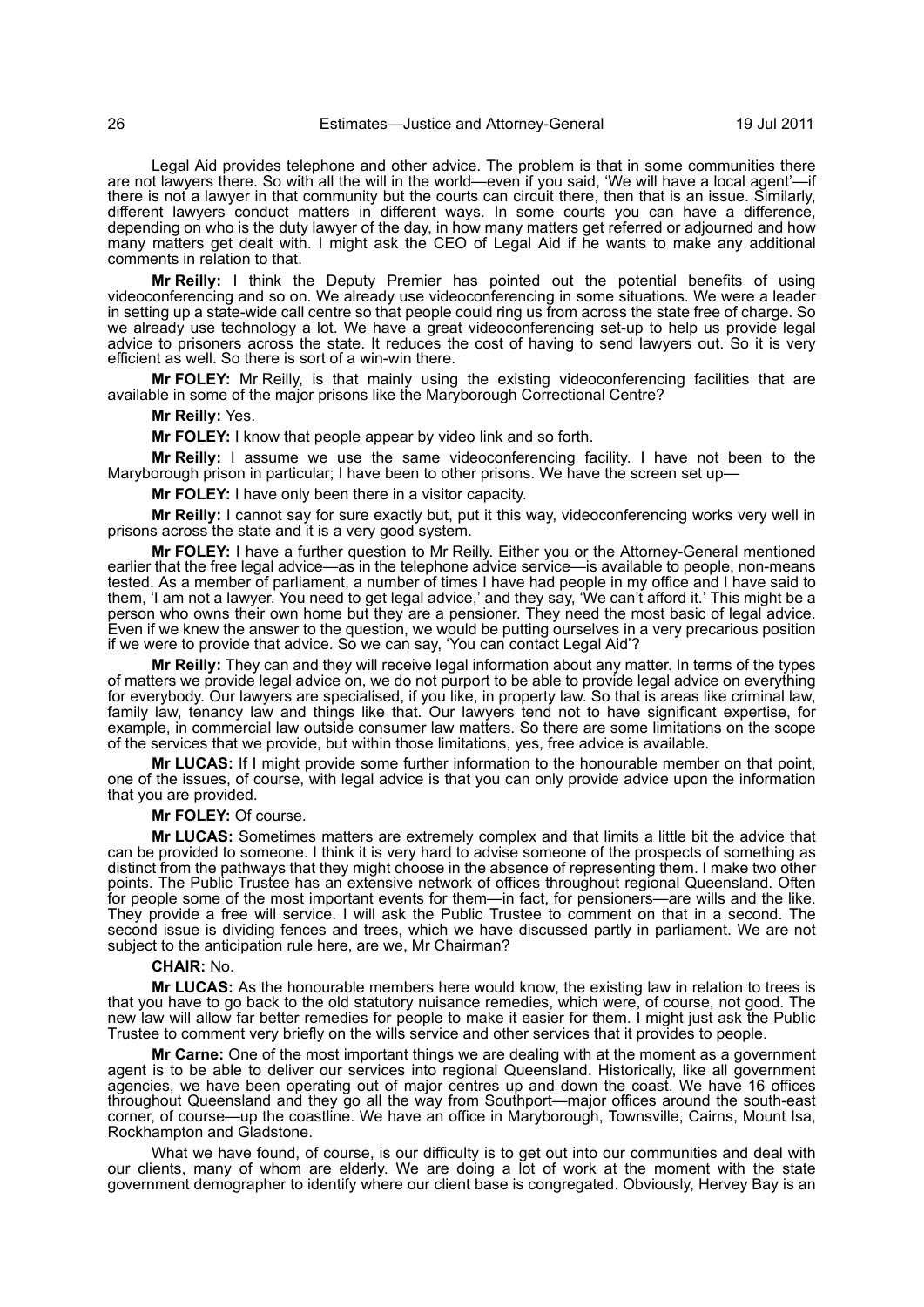area where there is a huge number of elderly people who need our services. Because we have our major office in Maryborough—and Maryborough and Hervey Bay are a good example of what we are doing—we are looking at ways of getting out into the community with our services.

The honourable member is correct: using technology is a very effective way. Last year we did 24,000 free wills. We are the largest will maker in this country. Next to us is I think New South Wales, which does about 9,000 wills. The reason for that is that we are free. We do not charge for a will whether we are appointed the executor or not. Our responsibility is to provide Queenslanders the opportunity to have a will and, of course, also an enduring power of attorney, which we charge for. But we are the largest will maker.

The difficulty for us is to get into the community. What we are doing now is developing mobile will makers and using a computer system to provide for that. We have a software package called Chameleon, which is one of the most sophisticated software packages that enables us to do the will in front of the client while they are there and then produce that will and have it executed, which is a very effective way to provide that service.

The other thing we are looking at is how we can get into the regional areas. For the honourable member at Kawana we have opened a very good office on the Sunshine Coast, because that is an area we have identified as having a huge client base that we need to service. So the regional service to our clients, with will making and all of our other services, is so important.

The other aspect is that, like Legal Aid, we are conscious that we get a lot of clients who need instant information, particularly when a loved one has died. A lot of my trust officers complain continually about the fact that they spend all of their time on the telephone. It makes it difficult to do their actual file work. In October we will be opening a contact centre as well. We purchased a large building on the north side of Brisbane and we are going to move all of our wills—we have over 900,000 wills currently in storage—into that state-of-the-art storage area. We are also going to set up a contact centre, which will service all of Queensland. That will enable Queenslanders to ring in and ask any question they have in regard to estate matters and will matters and we will be able to provide that service. So the use of technology is very important for us.

**Mr FOLEY:** I realise that the service is free but, roughly, what is the percentage of wills for which you would go on to administer the estate?

**Mr Carne:** That is a very good question. Unlike any other government agency, the Public Trustee office is totally self-funding. So we have to generate from our commercial operations sufficient income streams to meet what are called our community service obligations. Last year they were in the order of some \$24 million. As the CEO of that organisation, the biggest challenge I have is that I have no control over that overhead, which is my major overhead. It is growing at the rate of about 12 to 15 per cent per annum. We get appointed by QCAT to administer the financial affairs of Queenslanders, many of whom have no assets and have no ability to afford our services.

At the end of the day, our major commercial operation is the administration of estates. We do on average about 2½ thousand estates a year. We are the largest administrator of estates in this state. The next largest would be your large law firm, and I suspect that in a year it would do in the order of 180 to 200 while we do 2½ thousand. Of the number of wills that we do, one of the things we are seeking to achieve under our strategic plan is an increase in the percentage of wills that we write for clients for which we are actually appointed as the executor of the estate. Two years ago it was in the order of 51 per cent. At the moment it is at 68 per cent. Under our strategic plan we are seeking to get to 70 per cent. We believe that we will get there. On average, it is around 70 per cent in which we will be acting in the administration of the estate.

**CHAIR:** Further to the question that the honourable the Attorney raised about the anticipation rule, the anticipation rule requires the chair to have regard to the probability that anticipating a particular debate will prejudice the debate and the length of time that it would take before the matter would come before the parliament. I would think that if the issue related to the appropriation and the question related to the impact of the piece of legislation on the appropriation, then that would not be anticipating debate, that would be anticipating the appropriation. Who has a question? The honourable member for Mount Isa?

**Mrs KIERNAN:** My question is, in fact, in relation to estates, but in the context of funerals. With the protection of families, particularly at such sad times, and the funeral industry itself, I would like to ask the Deputy Premier to outline what engagement he may have had with this industry and the industry representatives and what are some of the issues that the industry may have raised?

**Mr LUCAS:** I thank the honourable member for the question. Every year about 27,000 deaths are registered in Queensland and, of course, the vast majority of those people have funeral services, whether they be cremations—the majority is now cremations—or burials in this state. There is a small fund in relation to impecunious people where the state gives what used to be called a pauper's burial. I can get you those statistics if you want them. I don't have them at hand. I do have them somewhere here. The vast majority of funerals are people who go through the private funeral industry. We have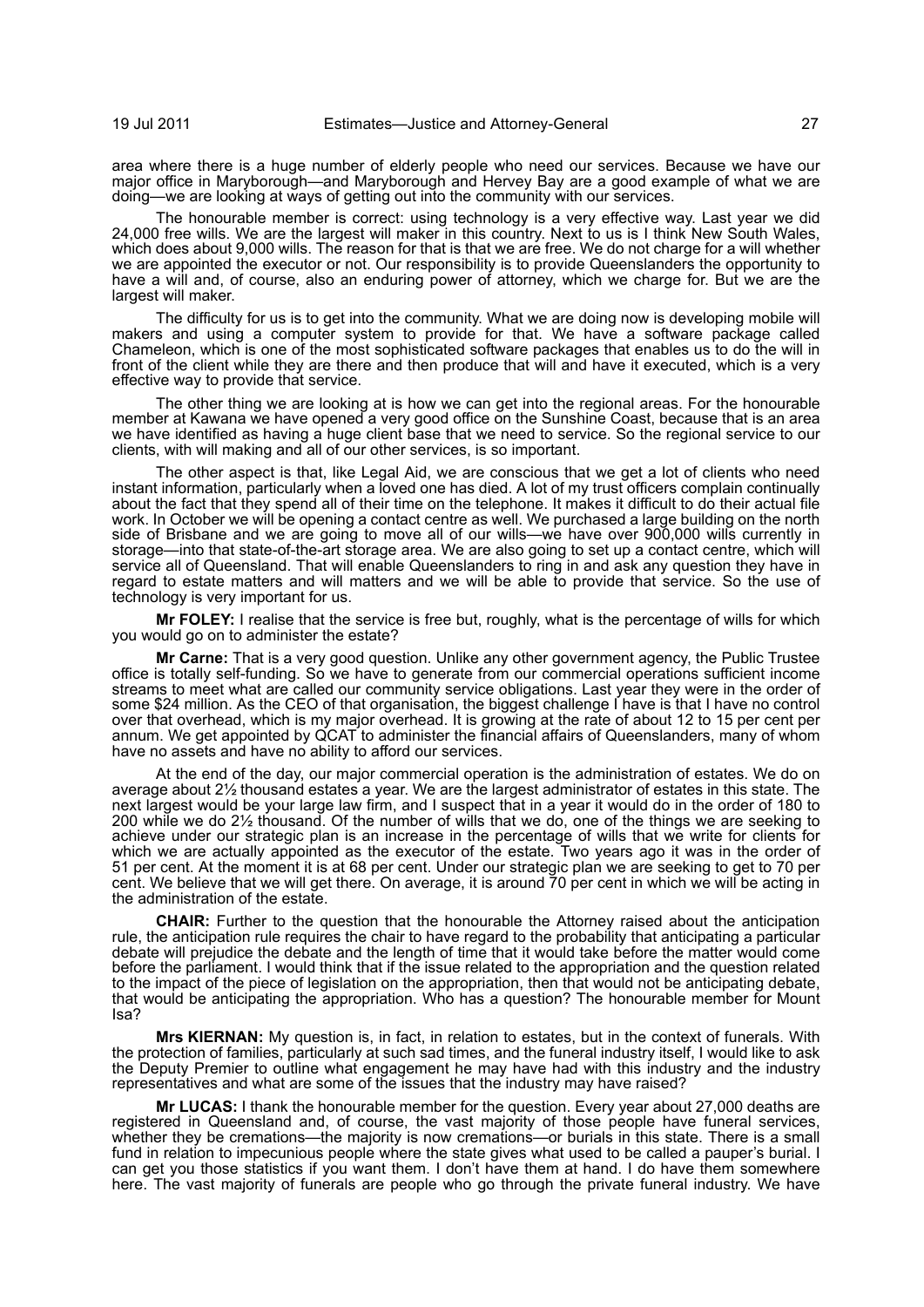fortunately seen only a small number of complaints about the conduct of a number of individuals in relation to funerals. The problem with that is that when someone is arranging a funeral they are at their most vulnerable time. They are thinking about the loss of their loved one. They may not have arranged funerals before so do not particularly know what is a fair thing or what is not a fair thing in terms of what they pay for. It is a very difficult time for them.

We have a number of important industry associations in Queensland—the Independent Funeral Directors Association of Australia, the Queensland Funeral Directors Association and the Australian Funeral Directors Association—all of which have very high standards. In fact, there is a fourth one. The name escapes me at the moment. All four have very high standards in relation to the conduct of the industry. But what they are concerned about, and we have seen some issues in the media, is where, for example, people have thought that their loved one was going to be cremated at a particular place and found out subsequently that their loved one was not cremated at that particular place. How we might better regulate the industry? One solution might be to have a state registration body for the funeral industry. The issue with that is, of course, bearing in mind the relatively small amount of complaints that we get, that that would add a significant cost and level of bureaucracy to the funeral industry in Queensland and ultimately that cost would simply be passed onto people arranging funerals.

What the association is currently finalising is a submission to me that will examine some options for industry reform, targeting particularly, for example, compulsory membership of an association and, potentially, a compulsory code of conduct. That has the advantage that the industry deals with the regulation part of it. It can deal with that more expeditiously and efficiently. There are precedents for that in terms of security providers. That is the mechanism by which the security providers industry is provided. In the meantime, the government has indicated that we will undertake a number of actions to deal with matters. The government will amend the relevant legislation to ensure that the current legislation provides that a person in charge of a crematorium labels a person's ashes correctly, including that the label placed on urns must include certain identifying information about the deceased person and the location of cremation. Also, the person in charge of a crematorium or who arranges for the disposal of a body will have to lodge a cremation or burial notice electronically. We will have some exceptions for remote locations. What that will do is marry that information up to make sure that those unscrupulous people are dealt with. There is nothing wrong with, for example, reaching an arrangement with a funeral director if there is a death in Brisbane and you want to have a cremation out of Brisbane as long as that is what you actually agree that you want. It is when you think that a cremation might happen in Brisbane and it happens elsewhere that it becomes an issue. I can't comment any more on that because that is a matter that is subject to current investigation. Just for the interest of the committee, the number of state assisted burials in 2010-11 was 332. It is very, very modest in terms of the 27,000 deaths that we have in Queensland.

**CHAIR:** I call the member for Kawana.

**Mr BLEIJIE:** Before I proceed to another line of questioning, just on that issue, Attorney-General, are you aware or did the government receive a copy of the Centre of Philanthropy and Non-Profit Studies *Best practice in funeral industry regulation* report dated 2005? Had the government received that report?

**Mr LUCAS:** I have just been handed a copy of it.

**Mr BLEIJIE:** I guess the answer is yes.

**Mr LUCAS:** What we are doing is undertaking a process of direct consultation with the industry. I physically met the industry. I have received a number of representations from members of parliament. The Law Reform Commission, you would be aware, is currently having a look at a number of issues in relation to these matters and, in fact, the parliamentary committee was looking at some environmental issues. This is something that is on the active agenda, as I indicated a few minutes ago.

**Mr BLEIJIE:** You have confirmed you have got a copy of that. The department has obviously had a copy of it. My question gets to the heart of many issues that we have talked about in relation to sentencing and sending things off to the Sentencing Advisory Council. Your government has been in government for 12 years now. This report is dated 2005. Why, at the last 11th hour of this term of parliament in terms of an election in March, all the rush to implement laws and consult with the community when you have been in power for 12 years and this report was dated back in 2005?

**Mr LUCAS:** Just to go through the things in relation to issues, you mentioned the Sentencing Advisory Council and I will deal with that first: the Sentencing Advisory Council was only created relatively recently and it is currently dealing with a very important matter—minimum non-parole periods—

**Mr BLEIJIE:** But you haven't been able to deal with them for 12 years. Is that what you are saying?

**Mr LUCAS:** Well, no. Then you have got the issue that it is currently looking at—the other issue. This government, when it comes to the issue of crime, and I will get to the other issues, has repeatedly shown that it is tough on crime. For example, under the 2009-10 police statistical review, under this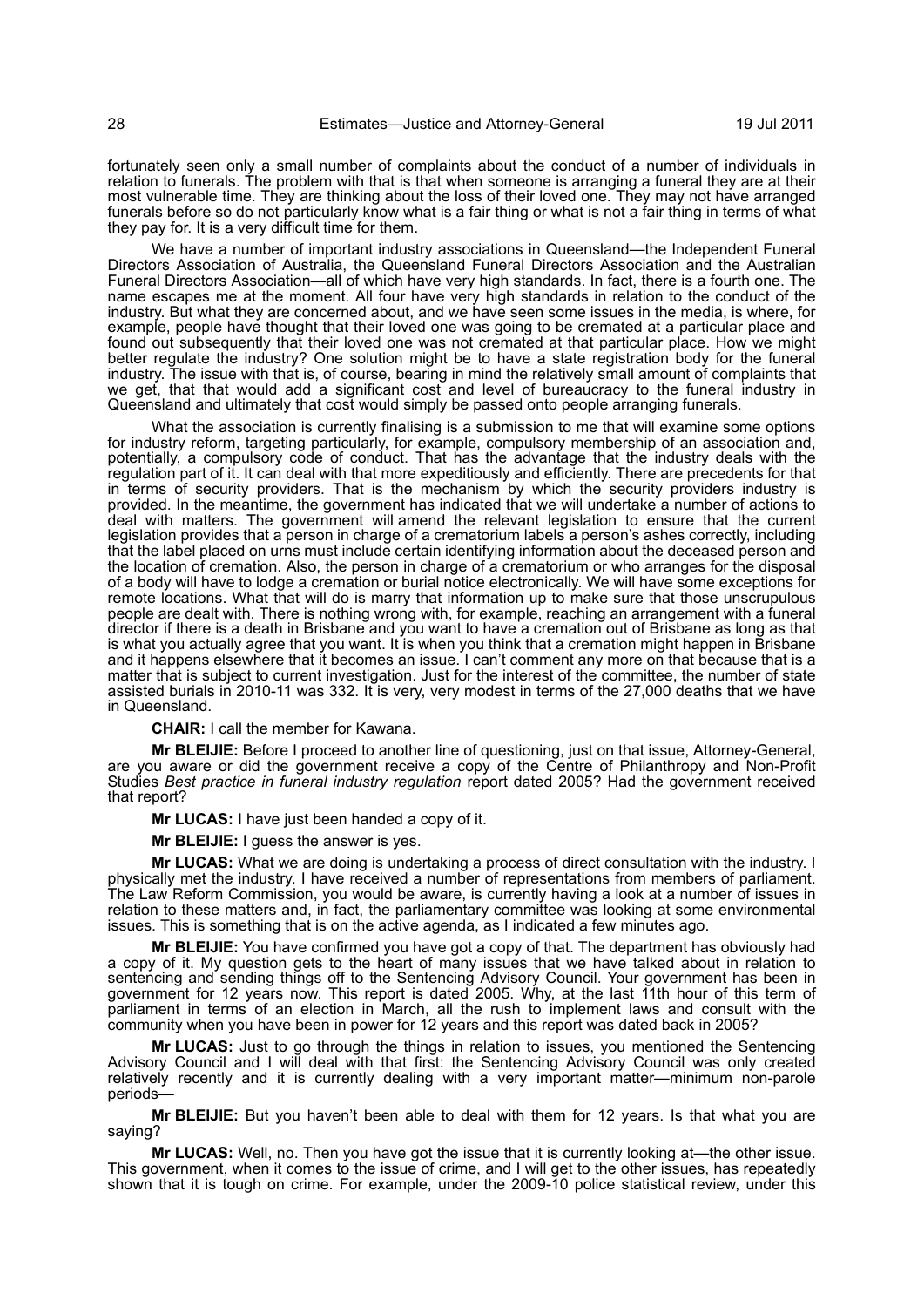government the overall rate of crime has dropped 28 per cent in the last 10 years, the rate of property offences has almost halved—48 per cent—and the rates of offences against a person decreased by 20 per cent. The Australian Bureau of Statistics 2010 prisoner characteristics report states that Queensland's rate of imprisonment is 161.6 per 100,000 of adult population. That is significantly higher than the Victorian rate of imprisonment of 105.5 per 100,000 of adult population, which is interesting when you consider that there are a million more people in Victoria. What we have done is introduced the Dangerous Prisoners (Sexual Offenders) Act. What that did was, unlike the previous regime, provide for a supervision regime. In other states, for example in New South Wales, they had their legislation struck down by the High Court because that legislation—Kable's case—was found to actually target a double punishment for a prisoner as distinct from the Queensland legislation which is very carefully drafted to take into account the issue of protection of the community. That legislation was amended in 2010 to include many more crimes. It also was amended to ensure that declared dangerous sexual offenders are subject to a mandatory supervision period of at least five years once they are released from prison. Declared dangerous sex offenders also face the prospect of having their supervision orders extended. In 2009 we introduced the Criminal Organisation Act aimed at disrupting and restricting the activities of organisations. We introduced the Criminal Proceeds Confiscation Act, and I indicated before the money we have taken there, and the Drugs Misuse Act. A number of other initiatives that we have announced in relation to the dangerous sexual offenders legislation have also been introduced and, of course, the Sentencing Advisory Council.

The problem is that you cannot, in our system of justice, just go in there and say this will be the minimum sentence for these crimes—well, you can say it, but you run the risk of either getting knocked off in the High Court or run the risk of actually having prisons teeming with people like they do in the united states. Do you think the United States is a safer place to be for people than Australia is? Do you think that the United States, with their criminal justice regime is, preferable to what we do? The great beauty of the dangerous sexual offenders legislation is that it is constitutional and it is designed around protecting people.

I reject the assertion by the honourable member that we have not done enough here. Our prison population is massively proportionately higher than Victoria; our rates of crime though have gone down. So the prison population has gone up and the crime rate has gone down and we are continually introducing further legislation to do things. On the basis of the assertion of the honourable member, whenever you change or fine tune legislation it means you should have done it before. That is like saying you get in and you introduce something in your first year and you never have to do it because you are perfect. What we will do is continue to introduce legislation that more and more and more targets these people as technology provides. GPS tracking, for example, is that point.

Having done with that, because you raised that issue, I will move onto the issue of funeral industry regulation. What I have done in relation to the funeral industry regulation is I have met the industry and I have spoken with them personally. Look, QUT have had a look at this. I am talking about the industry actually having a look at it themselves. We know that the Law Reform Commission is also doing it. I have announced that we will take action, prior to coming up with a model for regulation in relation to ashes and cremations and the like, so people have that assurance as well. I just say this in relation to your side of politics: your extra-parliamentary leader indicated that he does not support mandatory sentences, but on the other hand others of you say that you do. This is about actually coming up with good law, and we will do good law and good law in relation to the funeral industry. But remember this: the level of complaints that we had in relation to the funeral industry was 38, I think, off the top of my head. I will correct that if that is wrong. The industry's engagement has been excellent and I hope to come up with some really good outcomes with them.

**Mr BLEIJIE:** If I can move on to David Kerslake, the Electoral Commissioner, my first question is: Given the local government elections to be held in March 2012 and the state government election due to be held in March 2012, does the Electoral Commission of Queensland have adequate staffing and resource capacity to conduct both of these elections either in the same month or within a three-month timeframe of each other?

**Mr Kerslake:** At the moment we have completed our preparations for the state election. Our information systems and so on are being given a final go-over, as we speak, by internal people to check that everything is in readiness. We have completed our local government preparations to the extent that we can at the moment. There is, of course, a bill before the parliament and there are some aspects of that we would need to finalise. Clearly, having two elections to deal with in a very short time frame is not an ideal situation for any electoral body. It is not one that you would wish for. However, we are geared up to cope with it and we will deal with it.

**Mr BLEIJIE:** Thank you. Electoral Commissioner, I understand you said you have the information systems for the local government elections underway and the state government elections are rounded off at the moment. When you tie that into, for instance, March next year, when we could be faced with this double election, have you made any representation to the government or advised against having the two elections, in terms of resource capacity? Have you made any representations at all to the government in terms of the timing of these elections?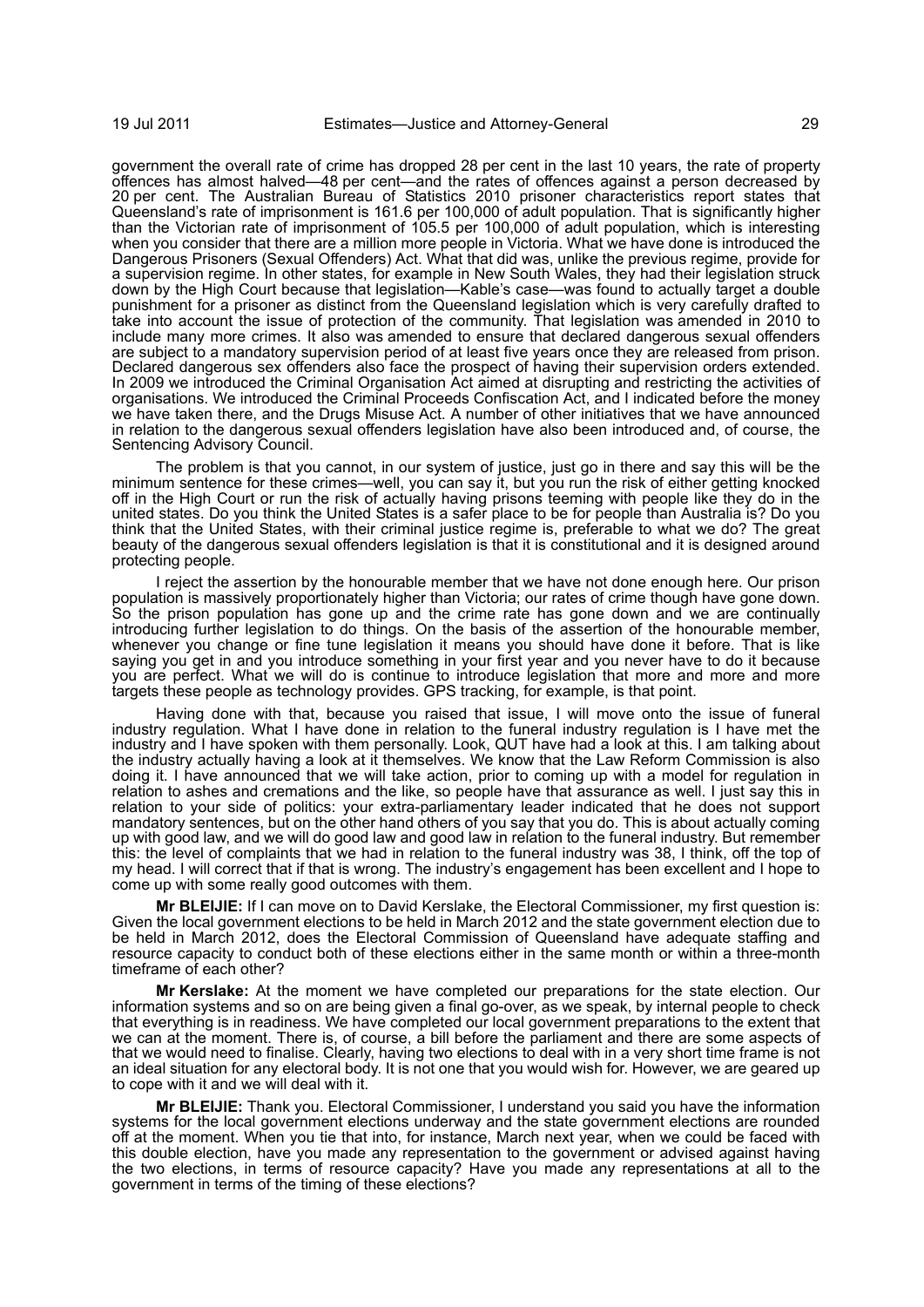#### **Mr Kerslake:** No.

**Mr BLEIJIE:** Has the government made any representation to or had any communication with you in respect of the timing of these elections?

#### **Mr Kerslake:** No.

**Mr BLEIJIE:** Thank you, Electoral Commissioner. When was the commission consulted by the government in relation to the placing of caps on donations?

**Mr Kerslake:** I do not recall the precise date. A white paper was released in December last year. That white paper, from memory, was released on a weekend and I was advised of the content of that white paper on the Friday preceding its release.

**Mr BLEIJIE:** So it was released on the weekend and you were told about it on the Friday prior to the event?

**Mr Kerslake:** That is correct.

**Mr BLEIJIE:** You were not consulted prior to that white paper being released, apart from the day before?

**Mr Kerslake:** No. I should add, if you leave aside the funding and disclosure aspects of that white paper, there are some other areas that are picked up in that white paper that I had previously put forward. Some possible legislative changes in some of those areas were picked up in the white paper.

**Mr BLEIJIE:** What areas were they, Mr Kerslake?

**Mr Kerslake:** They related to areas such as what can be done in relation to enrolment reform to try to get a greater number of younger people on the electoral roll. One of those issues related to direct or automatic enrolment.

**Mr BLEIJIE:** With your first answer in relation to not being able to recall the precise dates about consultation but certainly the Friday prior to the white paper being released, we then had the electoral bill debated in this place. Were you consulted on the bill prior to it being debated in this parliament or prior to it being released by the government?

**Mr Kerslake:** Yes, I was involved in discussions. I should make a point of clarification that there are some areas that are clearly policy issues for the government of the day or policy issues for the parliament to debate and are not ones that the Electoral Commission would normally become involved in. That is as distinct from areas where you may be asked what might be workable in practice. We were consulted and asked about how various aspects of the current system worked. I assume that information would have been used to make assessments of what would have been practicable and what would not, but we were not involved in policy discussions.

**Mr BLEIJIE:** The system operation of this legislation—and correct me if I am wrong—is a minefield administratively for your commission; am I correct in—

**Mr Kerslake:** In terms of which aspect of that?

**Mr BLEIJIE:** In terms of the administration of your requirements now, with funding, disclosures, caps and political parties et cetera. You only have to look at the budget papers to see the amount of additional resources you have been given to handle these new laws. Were recommendations made by you in terms of the system or the operational items? Were recommendations made of that nature to the government? Were those recommendations taken on board in the bill that we have now debated and enacted? Were there any that were not?

**Mr Kerslake:** Firstly, in relating to funding and disclosure the answer is no. That falls squarely into the category of a policy issue for the parliament. In relation to some aspects that have now been picked up in the amendments to the Electoral Act, such as prepoll voting as ordinary voting, if I can use that as an example, the commission was consulted and did have input on some of those issues.

**Mr BLEIJIE:** Was that input taken on board?

**Mr Kerslake:** Some of it was. A good deal of it was.

**Mr BLEIJIE:** Which items were not, that you had specific issues with?

**Mr Kerslake:** If I can just work through the issues that were taken on board. We pointed out that Queensland was the sole remaining jurisdiction in Australia where all prepoll voting was still required to be done as declaration voting. We put forward a proposal for consideration as to whether prepoll voting could be done as ordinary voting. We also pointed out, though, that that may not be feasible in all parts of the state, in all areas, and certainly it was taken on board our recommendation that the commission be able to prescribe those areas where prepoll voting could be done as ordinary voting to make sure that it was feasible.

We also recommended that the cut-off point for the closing of postal votes be brought forward by a day. Currently, when people apply for postal votes they can apply up to the Thursday before polling day, which means by the time we get those perhaps at the close of business on Thursday it is simply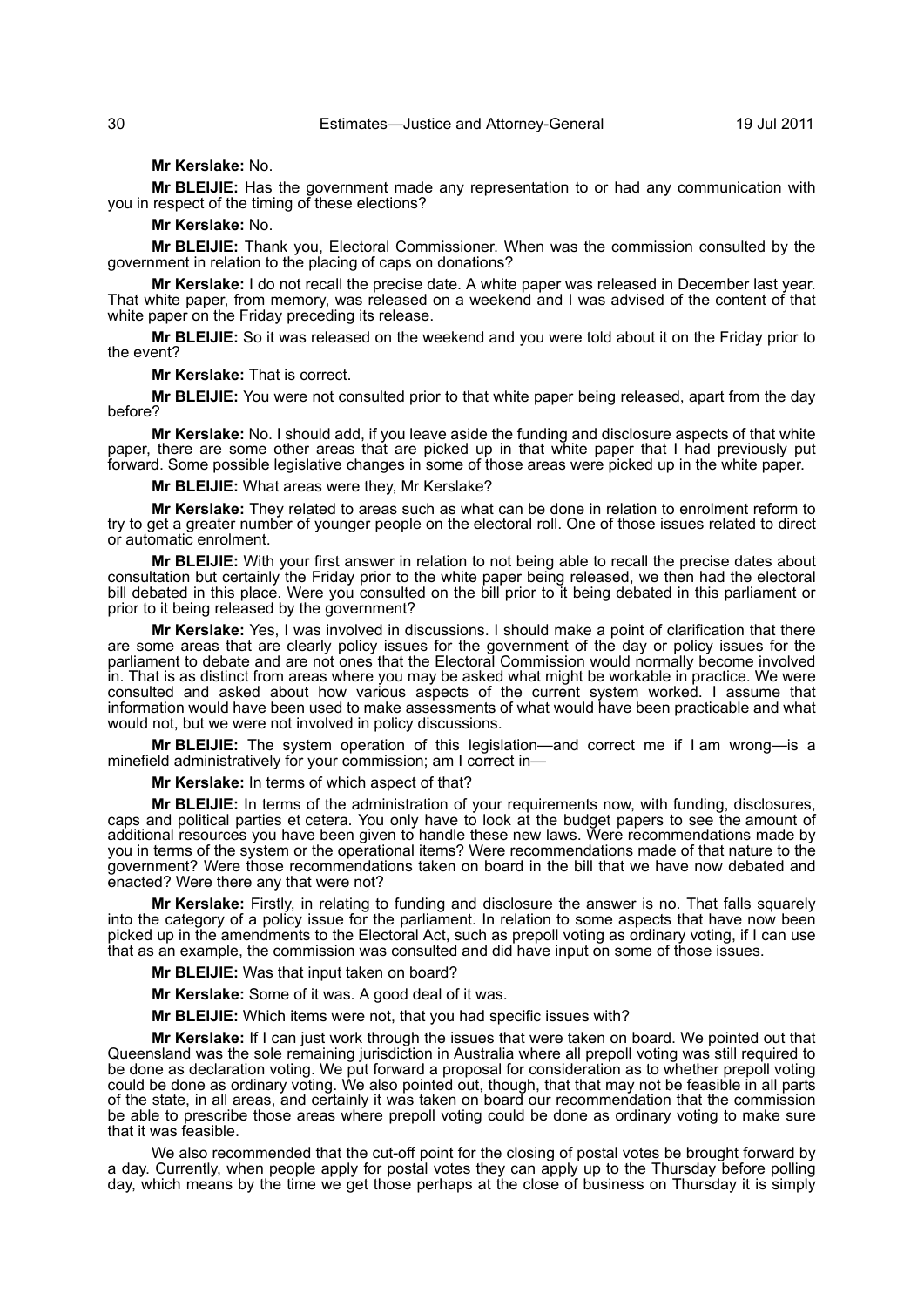impossible for us to get a postal vote out to a person in time for them to fill it out on Saturday. We suggested that it be brought forward by a day. From memory, that has been implemented in, I think, the Local Government Act and not in the Electoral Act, but I may stand corrected there. I may have those the wrong way around.

**Mr BLEIJIE:** If an election were called tomorrow, would the Electoral Commission be in a position to hold that election?

**Mr Kerslake:** The Electoral Commission always has to be in a position to run an election, whenever it may be called. The difference between an earlier and a later election is that you may be developing your IT systems, taking into account lessons learned in the last election, or bringing them up to date to take account of the latest technology. You get to a point where, when you have completed that, you can then test it and run with it. If an election were called when that was not completed, there would be certain things that you would do manually, or you would use the old system rather than the new one. You are always in a position. Essentially, you may not be able to do all the wonderful things you had in mind, but you can always run the election.

**Mr BLEIJIE:** I am advised that one of the issues with the new system is that, of course, the new act deals with the Electoral Commission providing precedent or standard documents in terms of postal vote applications. I am advised that as of today those postal vote templates are not completed; is that correct?

**Mr Kerslake:** Are we talking about the approved postal vote form?

**Mr BLEIJIE:** Yes.

**Mr Kerslake:** A form has been drafted, but it has not been finally approved.

**Mr BLEIJIE:** That gets back to my question: if an election were called tomorrow, are all the documents—

**Mr Kerslake:** It would not take me very long to get that into an approved form.

**Mr BLEIJIE:** You would have to run that through the system to get the fastest approval process.

**Mr Kerslake:** We have a postal vote form that we have always used. That form would not be substantially different from what we have used in the past. One of the things that has concerned us in the past with the postal vote form is that, sometimes, where parties have put out their own forms they allow two electors to put their details on the same piece of paper and that causes scanning problems. That is unlikely to be the case in the approved form, but most of the other aspects will be similar to what has occurred in the past.

**Mr BLEIJIE:** It is a complex piece of legislation, so much so that the Attorney-General, on the day of the debate, introduced 54 amendments to the government's own legislation. For me, that indicates that it was a bit of a rush job. I am not asking for your opinion on this at all; it is my preamble. Fifty-four amendments prior to it even being debated in parliament would indicate to me that it is a complex piece legislation. Due to the complex nature of the legislation, did the ECQ obtain external independent legal advice with respect to some of the complexities in terms of where the commission is concerned? If that advice was given, was that advice then provided to the government?

**Mr Kerslake:** Are we talking here about after the legislation had been passed or during its passage?

**Mr BLEIJIE:** From the commission's point of view, it is more relevant after the event because, at the end of the day, the Electoral Commission has certain obligations in that legislation. At any stage, did the commission get advice, particularly with respect to any constitutionalities with respect to people donating to political parties?

**Mr Kerslake:** No, we have not got legal advice on those particular points. We got some advice in relation to the payment of administrative funding which is provided for and how that would operate.

**Mr BLEIJIE:** Have you released that legal advice, Commissioner, or provided it to the government? What was the outcome of that?

**Mr Kerslake:** We have not provided it to the government.

**Mr BLEIJIE:** What issue did you have to get that legal advice with relation to public funding?

**Mr Kerslake:** One of the issues with relation to administrative funding—the administrative funding for political parties is straight forward enough, because that provides that a payment is made at a due date. There were some things we obtained advice on in relation to Independent members of parliament and the payment of administrative funding. We were really getting a definition of what administrative funding covered and how that relates to electoral allowances and so on.

**Mr BLEIJIE:** I guess that would be relevant to Independents and also to members of parliament from political parties, because we all get electoral allowances. Political parties get the administration funding element. If that advice was provided to you in relation to the Independents for the administrative funding, was that advice given to the government or political parties for their reference?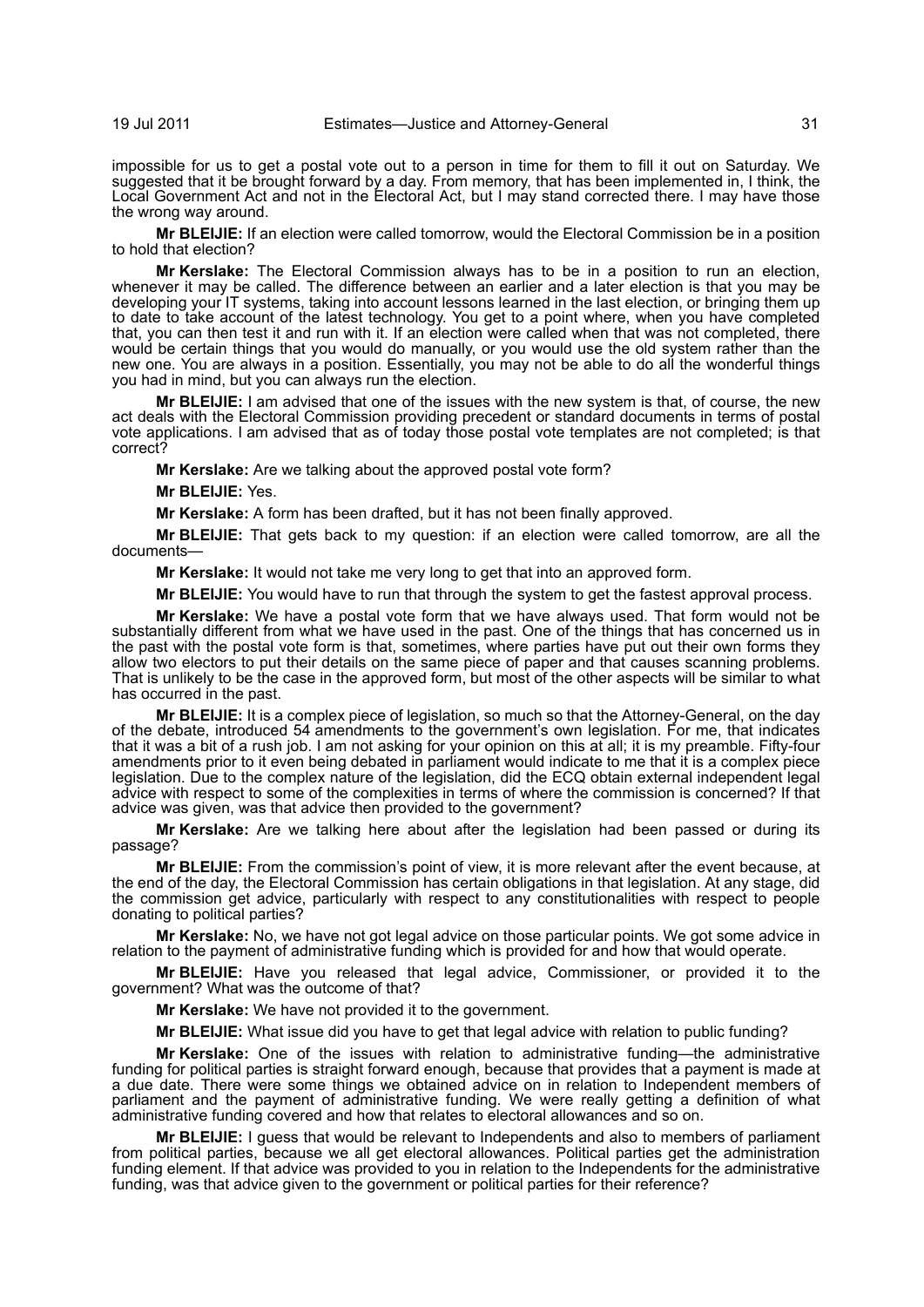**Mr Kerslake:** No, because it is not really relevant to their circumstances. Political parties get administrative funding and they get that paid upfront. Independent members of parliament must first incur the expenditure to then generate the entitlement. They get paid after the event, if you like. That situation does not apply to political parties or individual members of parliament or members of political parties.

**Mr BLEIJIE:** Throughout the debate on the legislation there was much talk in relation to what is and what is not considered a campaign expense. At the time of the consideration in detail debate I went through a series of lists with the Attorney in terms of what could be potentially considered electorate expenditure pursuant to the act, or the bill at the time, compared to a community newsletter that a member of parliament puts out. Is the commission considering putting out guidelines or publishing documents in relation to what is considered in, because the comment at the time from the Attorney-General was that essentially I had to have faith in the court system, but in my view it should not have to go that far. If we have a piece of legislation and the Electoral Commission is administering that legislation, people should be able to ask, 'Is this electorate expenditure or not?' Are you intending to out any pro-forma documents to assist?

**Mr Kerslake:** Yes, we are. We are doing that in stages. We have already had some discussions with political parties. As I mentioned, we have already had some discussions with the Independents. There are further packages that we are putting together that will go up on our website that will relate to those issues and to third parties and so on. They are being worked on as we speak.

**Mr BLEIJIE:** Finally, after the white paper was put out on the weekend—you received it on the Friday—we then proceeded to the bill in parliament. Did the government advise you that this bill was coming before parliament? It was certainly introduced into parliament and then debated at the first available opportunity when some bills had sat for quite a long time on the parliamentary notice paper. From your perspective as commissioner, did you question the need to rush this legislation through the parliament?

**Mr Kerslake:** That is a policy issue. That is not an issue that the Electoral Commissioner should buy into.

**Mr BLEIJIE:** Did you express concerns at the time when you found out the bill was to be debated that the Electoral Commission may have potential issues with being able to administer this in a timely manner if the legislation was passed on a certain date?

#### **Mr Kerslake:** No.

**Mrs KIERNAN:** My question is staying with the Electoral Commission but it is to the Deputy Premier. Could you just outline for us what assistance the state government is providing for the Electoral Commission to implement the aspects of the new Electoral Reform and Accountability Amendment Act of 2011?

**Mr LUCAS:** Before I answer that question, Mr Chairman, with your indulgence, the department has advised me in relation to that QUT report—obviously, I was not the minister at the time—that the recommendations were not proceeded with because there were sufficient protection mechanisms already advanced in a lot of the recommendations and also that many of them would have resulted in high regulation which would result in additional cost for industry operators that then would be passed on. In any event, I have met with the industry. The industry has actually circulated a paper amongst themselves for finalisation prior to it coming to me. It is quite advanced. I am very positive about the interactions with the industry. A number of people have been to see me. In fact, Mike Horan brought a member of the industry in to see me. I also remember refereeing a rugby game at southern bay when one of the prominent people in the industry was supporting one of the teams there, and he came and gave me his views in a very polite fashion about regulation. So if you are refereeing football matches, people will come up and talk to you about regulation and things like that as well.

I thank the honourable member for the question. First of all, I think the Electoral Commissioner very appropriately highlighted the fact that the honourable member for Kawana appeared to gloss over that there are issues of accountability, integrity and policy matters. Policy matters are for governments to determine and the place for debating policy is in the parliament. People are, indeed, entitled to disagree in relation to those. The view of the government was to take the cash for comment away. Last weekend we saw that a whole lot of big businesspeople paid big money to go to the LNP convention. Get the cash book out! That should not determine the outcome of elections. We have heard about the secret dinners that Lawrence Springborg attended not knowing how much money people paid and who went to them. Frankly, Labor made a point a few years ago that that would stop on our side. However, you need to have a system that encourages people to run, that supports Independents and that supports democracy. It does cost money to run elections in a democratic system. It just costs a whole lot more if you do not have a democratic system. The price of that is very high indeed.

The new law is about having a regime where there is a level playing field and there is not undue influence by particular donors and the like. This was the subject of lengthy discussion in the public domain in relation to the appropriate integrity reforms. There had been discussion and submissions to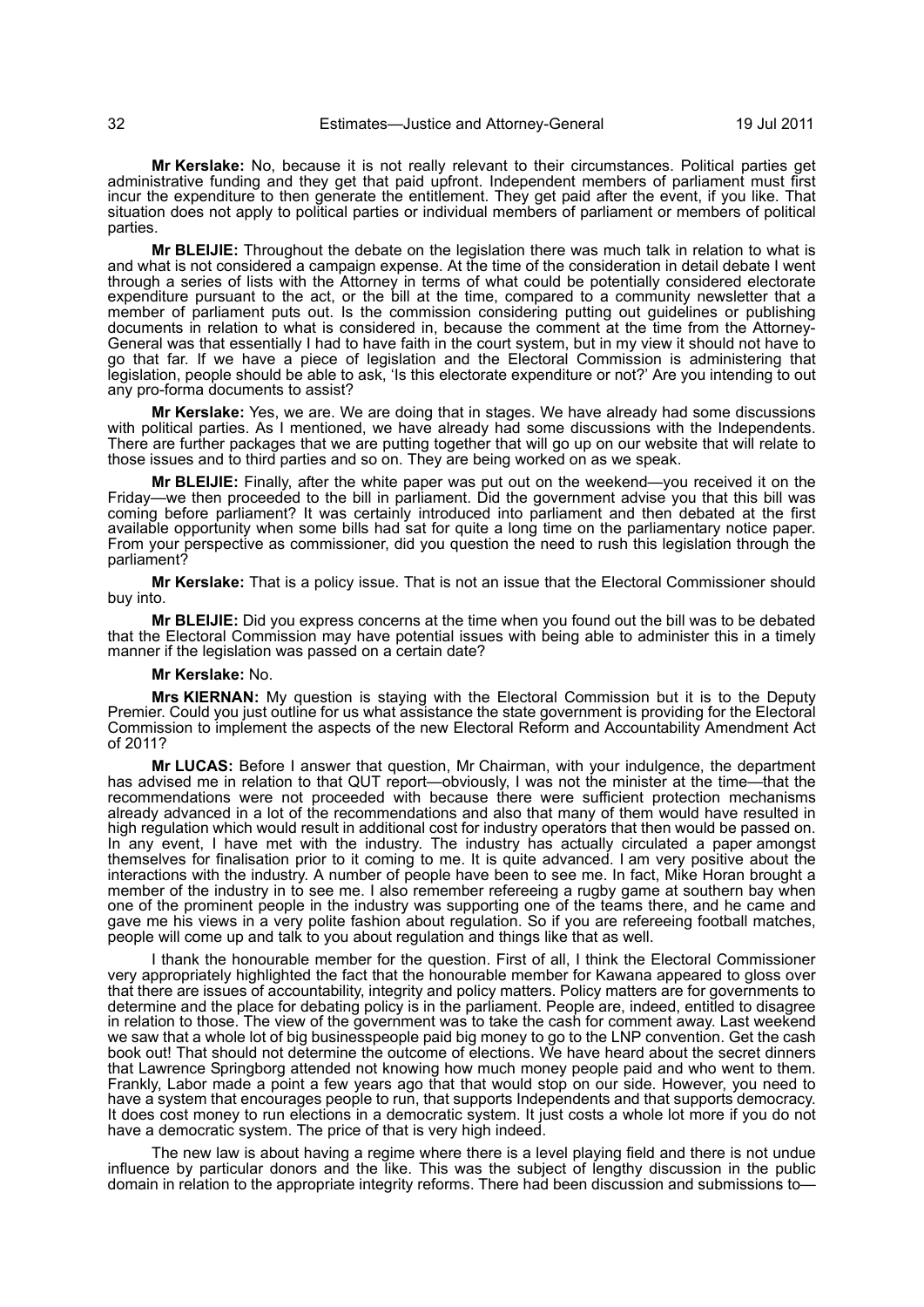I think David Solomon chaired the inquiry in relation to the future direction of politics in Queensland. This was not something that was dreamt up all of a sudden. It was something that had been the subject of extensive political debate. The issue of public funding, of disclosure of political donations and of cash for comment attendances had been the subject of extensive media coverage. This is not something that was unknown, surprising or came out of the blue.

The amendments will limit the potential for any actual perceived undue influence to be exercised by any one donor or lobby group in relation to an election campaign. All Queenslanders deserve to have faith that the candidate they have working for them is working in the best interests of the community, not just the big-spending few. These laws change the financing of electoral campaigns in Queensland, building on the integrity and accountability of our state's electoral system. The laws limit donations that a person can give to candidates in the same political party or to Independent candidates as a group to \$2,000 or \$5,000 in donations to each registered political party. The donation cap applies to donations received on or after 1 January 2011. To balance the effects of capping electoral donations and expenditure, the act provides for increased public funding to political parties and candidates for elections and administrative funding for political parties and Independent members. The reforms to election funding contained in the act will ensure political parties are effectively able to provide information to the general public during election campaigns. They are not significantly reliant on thirdparty donations to enable full communication to occur. The level of reimbursement which will be provided to parties and candidates will depend on the amount spent during an election campaign. Funding provided will not exceed the amount spent—that is a Pauline Hanson special—and therefore no party or candidate will make a profit.

In addition to election funding, political parties and Independent candidates will be entitled to make a claim for administrative funding. The maximum funding which can be claimed for the next state election will be: Independent candidates, up to \$31,875 for each candidate; party endorsed candidates, up to \$21,250 for each candidate; political parties, up to \$60,000 for each electorate in which the party fields a candidate. From 1 January 2011 members of parliament can claim administrative funding for Independent members up to \$20,000 every six months in arrears, political parties, a lesser amount of \$40,000 for each elected member or \$1 million every six months.

So you do need to have a method of scrutiny. There will be a funding and disclosure unit. The commission in this expanded role has been allocated annual funding of \$3.2 million for the establishment and indoctrination of the funding and disclosure unit and also \$1.2 million in capital funding to assist the development and fit-out. The main role is to ensure transparency and accountability of financial activities through robust monitoring to ensure transparency and accountability of financial activities. I should note that the white paper was released in December 2010. Submissions closed in February 2011. Nine submissions were received in relation to that. The issue of reform was announced I think in 2009 first by the government.

The funding and disclosure unit will be the first point of contact to assist and guide relevant entities through the legislation. The unit will be responsible for determination of claims for payment of public funding made by registered political parties and candidates. It will also be responsible for the compliance review of election disclosure returns and registration of political parties.

The commission will determine the eligibility of a political party or candidate to receive public funding for electoral expenditure based on requirements as established under the act. I just make the point to the honourable member for Kawana that you can express views in parliament about what may or may not fall within. It is like saying, 'Here are the facts. Do they fall within section X of the Criminal Code or not?' One needs to always be careful. Parliament sets laws, other people administer them and courts adjudicate on them. That is the doctrine of the separation of powers.

Registered political parties and candidates will be able to lodge a claim with the commission for an advance payment of election funding. Registered political parties and Independent candidates will be entitled to receive administration funding. This funding cannot be used in state election campaigns. All claims for public funding payments will be reviewed and determined by the commission in line with provisions under the act.

Why is there is a cap on expenditure and a cap on donations for electoral purposes only but not a cap on donations for administration? Because the government charted a careful course to ensure the constitutionality of the legislation. Because political parties conduct both state and federal operations, the state does not have the power to regulate the activities of an organisation that impacts upon federal activities. Therefore, as much as we would have liked to have made it really clear that the cash for comment sort of stuff cannot continue to carry on, it can only continue to not carry on in relation to campaign donations. In relation to administrative donations, they went straight into the pockets of the LNP on the weekend.

**Mrs KIERNAN:** All of us I am sure hold a keen interest in what the Electoral Commission has put in place to increase enrolment, to manage accurate electoral rolls and to encourage voters to maintain accurate rolls. As we know, and particularly in the bigger electorates where I come from, it is really vital that this area is looked at by the commission.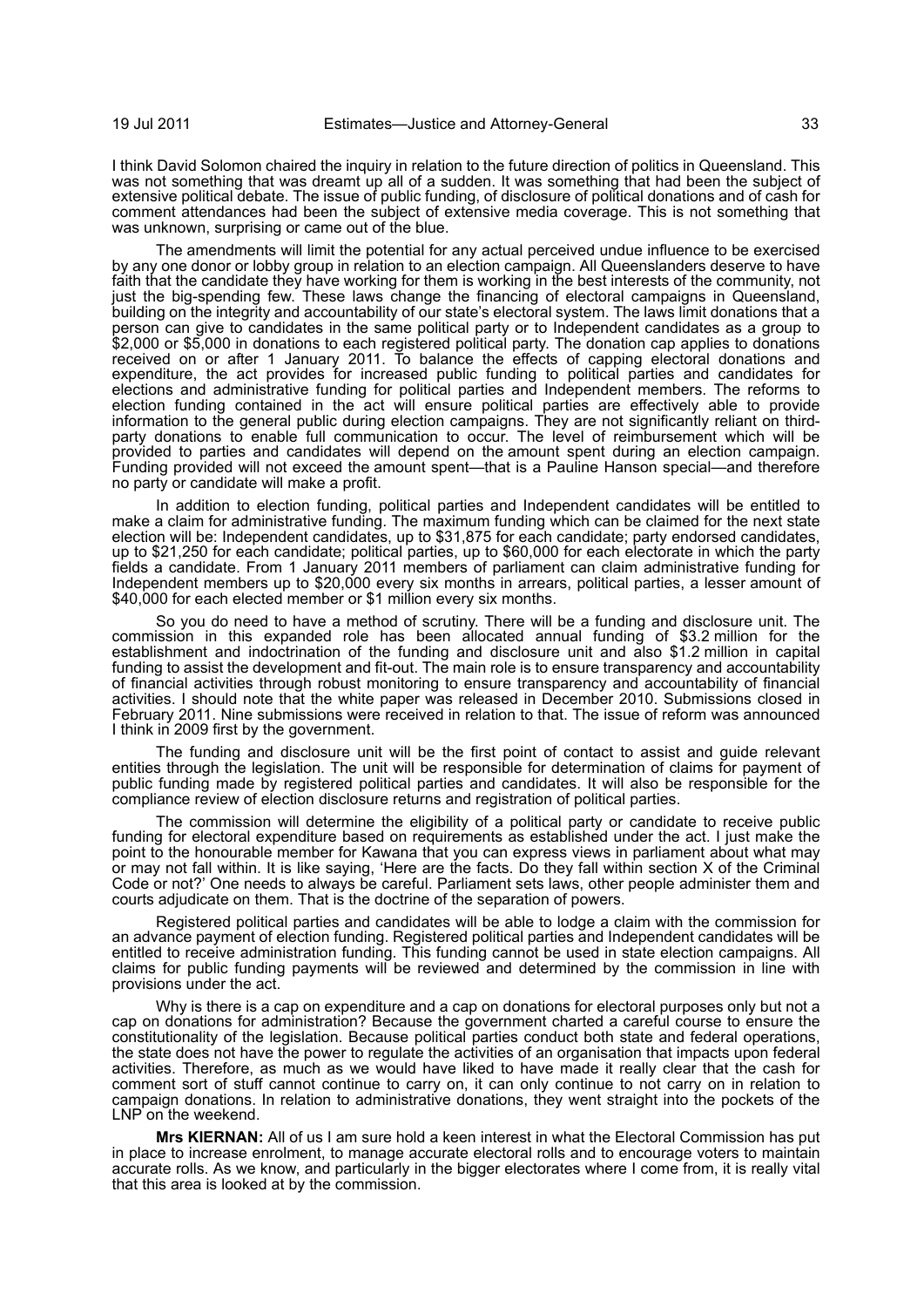**Mr LUCAS:** I thank the honourable member for the question. We maintain a joint state-federal electoral roll. That is the important part of having a system that is accurate and has integrity. One of the best things about an electoral roll is that, if it is accurate at the time of an election, people who are eligible to be on that roll to vote are actually enrolled. Some groups have traditionally low enrolment rates such as young people, people living in remote areas, Aboriginal and Torres Strait Islander people and people from cultural and linguistically diverse backgrounds. We strived to modernise the voter enrolment system to make it as easy as possible.

The commission does conduct community awareness activities to help increase awareness of the electoral process and encourage more representative participation. These activities are funded as part of the \$500,000 allocated annually for electoral reform initiatives. Throughout 2010-11 the commission promoted voter awareness at community events including the RNA show—which I always like to attend several times—the Tertiary Studies Expo, Country Week and at Australian citizenship ceremonies. Also, the commission provides information sessions to primary, secondary and university students.

The roll is an Australian electoral roll managed for us. The cost of that joint arrangement is predicted in 2011-12 to be \$2.2 million, up from \$2.19 million last year. The agreement is renegotiated every few years. Of course, we now have the arrangement whereby enrolment will be available at the age of 16. You will not be able to vote at the age of 16 but that measure is to encourage further children to enrol. At 16 and 17 provisional enrolment is allowed so at the age of 18 you can actually exercise your democratic right. I was wondering if the Electoral Commissioner wanted to add anything? Coming up to the election obviously the Electoral Commission does some more advertising on television and the like about people's rights to vote et cetera.

**Mr Kerslake:** I do not have anything to add.

**CHAIR:** Does anybody else on the committee have a question they wish to ask about the appropriation to the Electoral Commission? Secondly, if they do, do they wish to ask it more than they wish everybody here to have lunch? There being no further questions on that line of inquiry, the estimates committee is adjourned until 2.15 pm.

#### **Proceedings suspended from 1.13 pm to 2.15 pm**

**[CHAIR:](http://www.parliament.qld.gov.au/docs/find.aspx?id=0Mba20110719_141709)** The estimates hearing for the Legal Affairs, Police, Corrective Services and Emergency [Ser](http://www.parliament.qld.gov.au/docs/find.aspx?id=0Mba20110719_141709)vices Committee has now resumed. We will continue with the consideration of the proposed expenditure of the relevant organisational units within the portfolio of the Attorney-General. Mr Moynihan, please forgive us for speaking about you as though you were not here, but if you must insist on giving your name to administrative reforms of a sweeping nature there is no other way we can handle the matter. My question is to the Attorney-General and it is about the Moynihan reforms. Now that the first stage of the Moynihan reforms have been introduced and the various branches of the legal profession have had their professional development seminars about the new legislation and its consequences, could you identify and adumbrate and spell out the consequences of the second branch of reforms and their temporality?

**Mr LUCAS:** Thank you, Mr Chairman. Of course, as you correctly identify, discussing these sorts of matters is a bit like making a speech on what Patrick White meant in one of his novels when he is alive as distinct from saying what Shakespeare meant when Shakespeare is no longer around. I am here to be contradicted by Mr Moynihan lest I get anything wrong. Perhaps in a second I will give him the last word in relation to those matters lest I not emphasise the correct points or overemphasise ones that do not require it.

**CHAIR:** I do not think you actually can. I do not think you are allowed to do that.

**Mr LUCAS:** No, I cannot, can I, because he is not here in that capacity.

**CHAIR:** You have to do it.

**Mr LUCAS:** I will just do it all myself. One of the areas that is really important in terms of the law and where we can change things is not just substantive law—what the penalties are for things, what we create offences for and the like—but also procedural law. Whilst the law has a history that goes back hundreds and hundreds of years—and we are indeed very lucky to have inherited the greatest legal system in the world—it is important to remember that the law must adapt with the times and the procedure of the law must adapt with the times.

Even in my relatively short 10 years in legal practice things changed, and they have certainly changed since then. I do not think as a legal practitioner that I ever sent an email. Emails did not come in until I was elected to parliament. They were not there at the time I was a lawyer. You can, with appropriate procedural reforms, keep much of the important things that are part of the law but at the same time cut out extraneous material, make savings and make efficiencies. For example, we have very, very experienced judges in all of our courts now—the Supreme Court, the District Court, the Magistrates Court, QCAT and the like. Therefore, I believe very much the time was ripe to increase the civil jurisdiction of the courts to reflect the appropriate skill set and the like.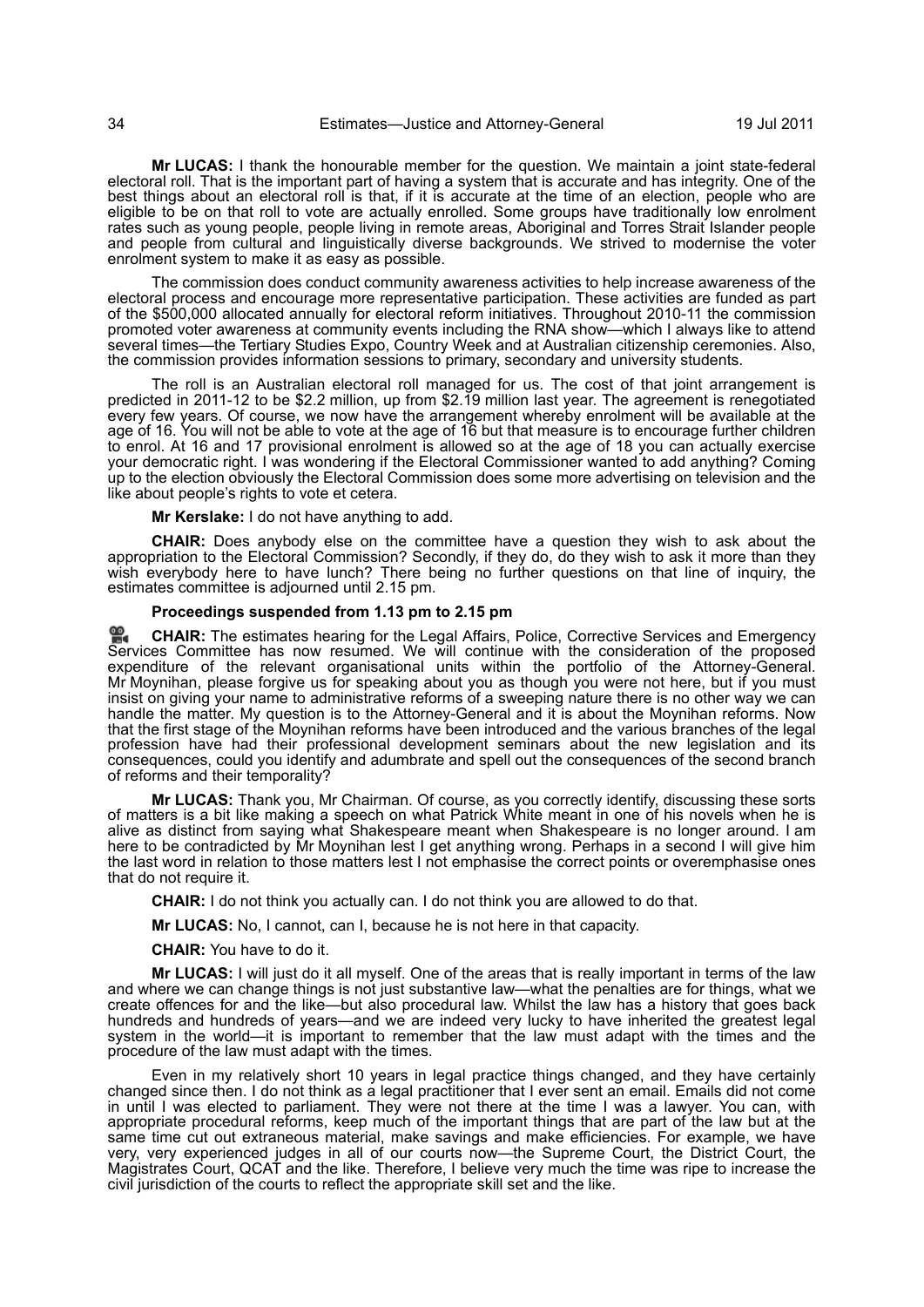The member for Kawana, for example, represents a near regional seat, as does the member for Surfers Paradise. The Supreme Court does not sit in those centres; the District Court does and obviously the Magistrates Court does. An increase in the civil jurisdiction of those courts means that more matters can be resolved within those communities. That is not just good for the local profession but also good for those communities and, by and large, matters that are resolved in lower courts are less expensive to finalise than other matters.

The first stage of the reforms involves an increase in the civil jurisdiction of the District Court to \$750,000 and the Magistrates Court to \$150,000; significant expansion in the summary jurisdiction of the Magistrates Court, where essentially matters can now be dealt with up to three years imprisonment; and an increase in the general criminal jurisdiction of the District Court to enable it to deal with indictable offences with a maximum penalty of 20 years imprisonment or less. There is very much a streamlining of committals—the introduction of registry committals and restrictions in the calling and crossexamination of witnesses. That not only has streamlined proceedings but also has resulted in significant savings, for example, for Legal Aid in relation to their funding of these matters.

The second stage will involve a comprehensive review of criminal justice procedure in legislation and rules and the development of a new criminal justice procedure act, rules and forms to consolidate, modernise and streamline criminal justice procedure. That new law will promote accessibility and efficiency in the court system and minimise delay.

The maximum monetary penalties that can be imposed for various offences will change as well and a single Magistrates Court will be created. This will eliminate delays caused by jurisdiction. One of the issues with the Magistrates Court is that the Magistrates Court has districts. Those Magistrates Court districts are where one needs to commence legal proceedings. The District Court had a particular provision—and the section has slipped my mind at the moment—where each District Court had jurisdiction over all of Queensland, and the Supreme Court is not relevant because it does as well. So you could always file a District Court proceeding at any court registry but with the Magistrates Court you could not.

Interestingly, the Port of Brisbane was in the Brisbane district of the Magistrates Court, notwithstanding the fact that Wynnum was in the Wynnum district of the Magistrates Court because the Port of Brisbane was reclaimed land and it had not been thought that it was going to be in Wynnum, but it is now in Wynnum. All of these interesting things will now be sorted out in these reforms. Greater use of information technology for electronic lodgements, filing and service of documents will allow significant time savings.

We are preparing draft legislation for targeted consultation and then we will go out further in relation to that. I should add as well that the Supreme Court itself has been part of a drafting process for a new civil procedure act that has been the subject of extensive community consultation that we would hope to introduce later this year.

**CHAIR:** Thank you. I call the honourable member for Kawana.

**Mr BLEIJIE:** Attorney-General, as the first law officer of the state, has the Premier sought your advice today with respect to two Queensland Health employees or are you conflicted to give that advice because of your former role?

**Mr LUCAS:** The Attorney-General does not provide public legal advice in relation to matters that are the subject of discussion. No, I have not discussed those—I have not provided any legal advice to the Premier today on any legal matter.

**Mr BLEIJIE:** Thank you. Mr Chairman, if I can move back to David Kerslake, the Electoral Commissioner. Commissioner, what is the total additional cost that has been budgeted for the state election due in March 2012 with specific reference to the recent changes in the electoral laws in Queensland and the increase in public funding, administration and campaigning of political parties?

**Mr Kerslake:** It may assist if I went through a few different figures to give you a total picture in relation to that. The total budget for the commission for this year is \$85.4 million. Of that, there is a total of approximately \$31 million which would have been expended this year without any recent changes in legislation. So that comprises the cost of our normal annual operation, the cost of the state election operational costs—

#### **Mr BLEIJIE:** In that \$31 million?

**Mr Kerslake:** In that \$31 million—and the amount for public funding of political parties that would have been paid under the old scheme. So that would bring it up to approximately \$31 million. So, of the remaining amount, there is approximately \$51 million that is both for local government elections and for funding and disclosure. If I can go through those figures: there is \$17 million approximately for the operational costs of local government elections; \$2.6 million for the conduct of by-elections—although it is perhaps unlikely that there would be any of those by-elections this year, so that money probably will not be expend—and \$1.3 million for a local government unit, a small unit within the commission, to coordinate all of those by-elections and local government matters generally. Apart from local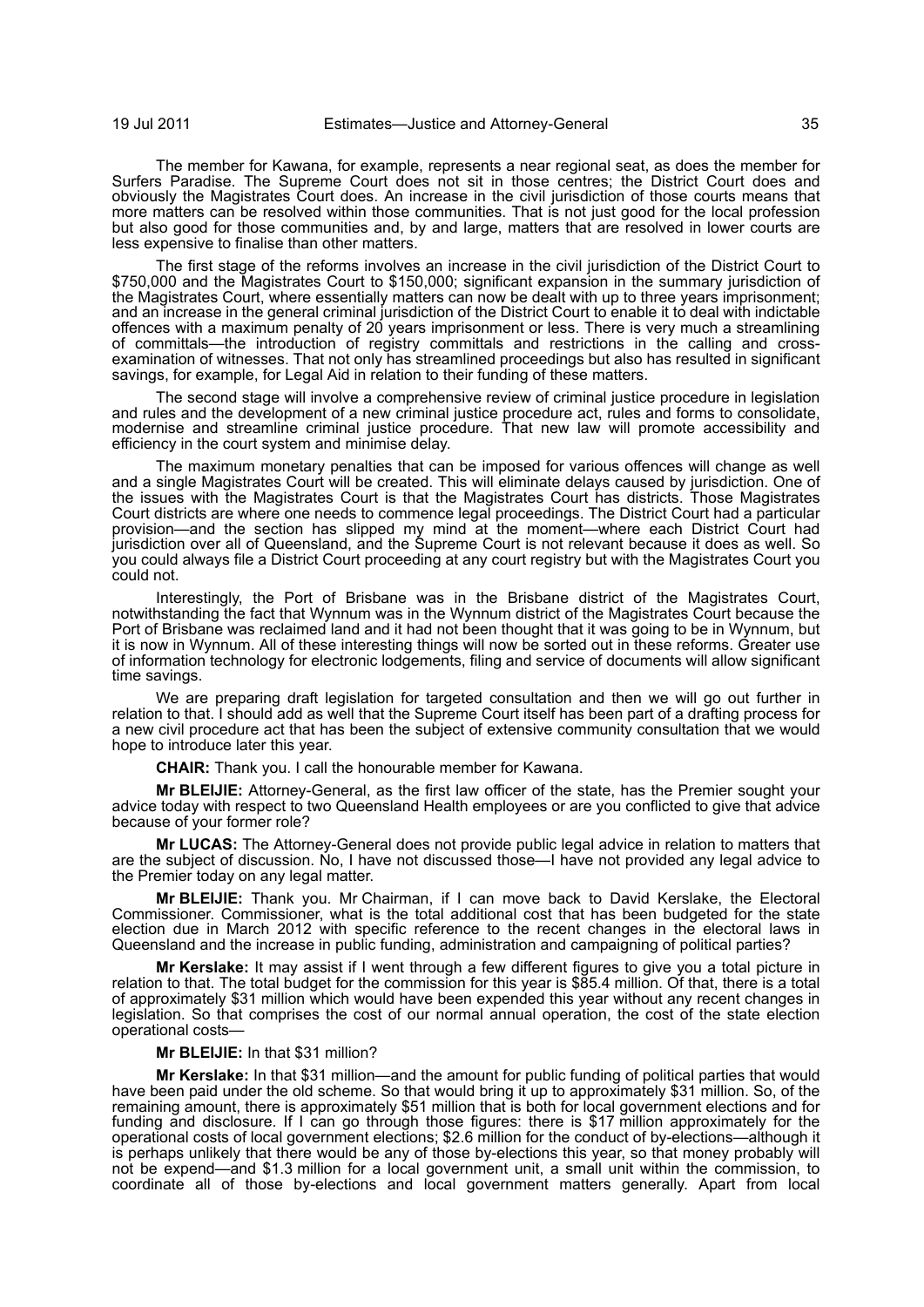government, there is an additional \$23 million in public funding, \$4.5 million approximately—I have rounded off these figures a little bit—in administrative funding for political parties and Independent candidates, and an additional \$3.2 million for a substantially larger funding and disclosure unit within the commission to administer the new funding and disclosure legislation.

**Mr BLEIJIE:** Commissioner, thank you for providing those individual items. If we go back one step prior to this legislation, what is one figure that you can give me of additional costs for the Electoral Commission considering these new laws? So, rather than a breakdown, what is one figure that has been applied to the Electoral Commission or the Electoral Commission has had to seek because of the new electoral laws? There were reports at the time of \$26 million in additional funding. But you will see a major increase in funding for the Electoral Commission. So what is the total amount of additional funding because of the new laws?

**Mr Kerslake:** The total amount just for the funding and disclosure laws?

**Mr BLEIJIE:** Put it this way: had the new electoral laws not been in place today, but they are what is the additional cost to the Electoral Commission for that?

**Mr Kerslake:** The additional cost would be just over \$30 million.

**Mr BLEIJIE:** And that \$30 million is broken down into \$23 million in additional public funding, \$4.5 million in administration funding and \$3.2 million for larger funding arrangements?

**Mr Kerslake:** For a funding and disclosure unit to administer those provisions. There will be 20 odd staff. We previously had 1.6 staff looking after funding and disclosure. Now there will be 20-odd staff looking after the new funding and disclosure provisions.

**Mr BLEIJIE:** Mr Chairman, I did want to move to another witness, if you are happy with that.

#### **CHAIR:** Yes.

**Mr BLEIJIE:** I will move on to the state Ombudsman, Mr Clarke. I am wanting to hear from the Queensland Ombudsman as to how many complaints have been investigated by the Ombudsman relating to public agencies that have either withheld or altered records either of the complainant or someone else in the last financial year?

**Mr Clarke:** Thank you for the question. The Ombudsman's office has two functions within the state: one, as the member has just alluded to, is the investigation of complaints, and the other is to help agencies improve their decision-making and administrative practice, which we do through a range of training programs, audits and the like. In the 12 months just finished, the number of complaints investigated across the state was 8,278 that were within the jurisdiction for the Ombudsman's office; in addition, 11,245 matters were referred to other agencies—so they were not within jurisdiction for our investigation but were referred; and then there were a range of other matters, including providing reviews and general inquiries information. I do not have with me at the moment the detail that the member seeks. With the minister's concurrence, I would need to provide that information to the committee at a later time.

**Mr BLEIJIE:** Through you, Mr Chair, I would request this through the Attorney-General: I am after how many complaints have been investigated by the Ombudsman relating to public agencies that have withheld or altered records either of the complainant or someone else. I seek clarification from the Attorney that he will provide that information.

**Mr LUCAS:** So you want how many complaints have been received by the Ombudsman against public agencies about these matters?

**Mr BLEIJIE:** About those matters that I referred, yes.

**Mr LUCAS:** That is fine.

**Mr BLEIJIE:** Thank you. Does the Ombudsman consider it would be maladministration to withhold information or only partially provide such information through, for example, a freedom of information application in any given department? Can the Ombudsman give any examples throughout any of the investigations that have been completed?

**CHAIR:** The question is out of order. You are not allowed to ask him for an opinion. You can ask him what is his policy if he received such and such an inquiry, but you cannot ask him what is his opinion.

**Mr BLEIJIE:** Thank you, Mr Chairman.

**Mr LUCAS:** On a point of order, Mr Chairman: the matters in relation to any allegations of such nature are properly the province of the Right to Information Commissioner who has the jurisdiction over those matters, not the Ombudsman.

**Mr BLEIJIE:** I will rephrase my question again to the Ombudsman, through you, Mr Chairman. With respect to matters of maladministration, have you conducted any investigations or inquiries in the last 12 months with respect to withholding information or departments providing partial information?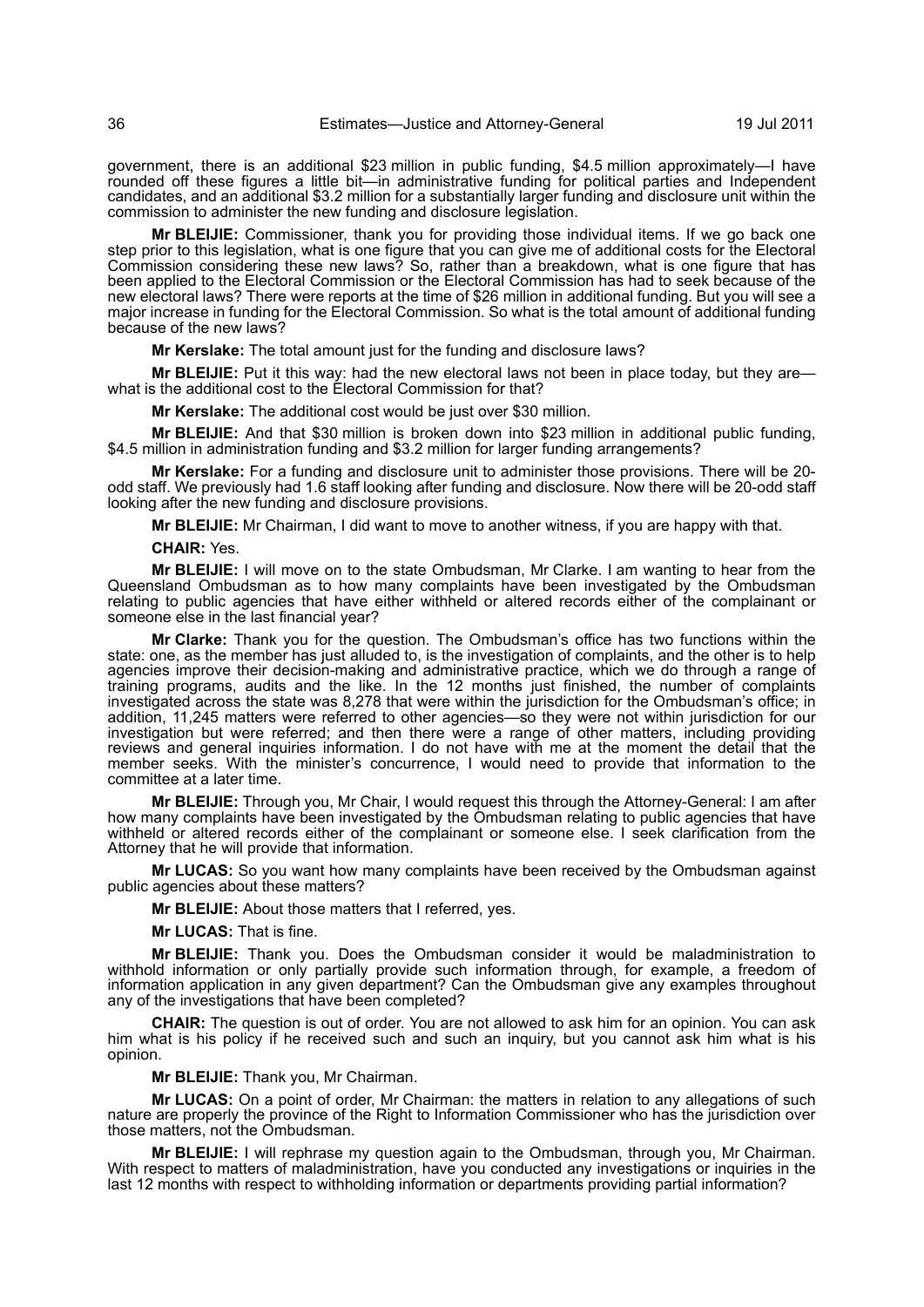**Mr Clarke:** We conducted a vast number of investigations in the last six months in which I have been Ombudsman and in the 12-month period six months prior to that when Mr Smith and Mr Bevan were the Ombudsman. Public information, the keeping of records and the provision of information to parties are regularly part of those investigations, but I cannot bring specific matters to mind in terms of the question. We regularly make comment in our reports to chief executives of state agencies, to local governments and to others about public records and public administration.

**Mr BLEIJIE:** So you would have jurisdiction over those matters?

**Mr Clarke:** We certainly do have jurisdiction over those matters, yes.

**Mr BLEIJIE:** I guess my question is that the Attorney raised a point of order and said that you do not in fact have jurisdiction. Is the Attorney incorrect?

**Mr LUCAS:** Hang on. He is not the chair of the committee.

**CHAIR:** Order! It is not open to the Ombudsman or anybody else here to offer a legal opinion. If you want to ask the Ombudsman a question about the policy and the ambit of his province, that is okay.

**Mr BLEIJIE:** Thank you, Mr Chairman. So it is within your jurisdiction to investigate those matters as I indicated?

**Mr Clarke:** Public record keeping is part of the elements of investigations that we undertake for those matters that are within our jurisdiction, yes.

**Mr BLEIJIE:** Thank you, Ombudsman. If a public servant was in the situation of deliberately withholding or misrepresenting certain important information that would be of significant public interest, is this an act of maladministration worthy of consideration under the jurisdiction of the Ombudsman?

**CHAIR:** Order! That is a request for an opinion: 'Is it the standing operational procedure of the Ombudsman to investigate issues of that kind?' is a question that you can ask.

**Mr BLEIJIE:** Through you, Mr Chairman: Ombudsman, with respect to the items I have just discussed where we talk about public servants who are alleged to have deliberately withheld or misrepresented information, is it within the jurisdiction of the Ombudsman to investigate such matters?

**Mr Clarke:** The jurisdiction for the Ombudsman depends on the nature of those matters. Each of them would be considered on its merits, both the merits of the complaint and the allegations made. We would have to investigate those individual complaints and make an assessment as to the relevant legislation that applied because much of state legislation of course is specific to certain circumstances. We would investigate the specific application of legislation and then make a determination on the merits of the matter at hand.

**CHAIR:** Does anybody have any further questions of the Ombudsman, particularly on that topic? The member for Kawana now wants to move to a new line of questions.

**Mr BLEIJIE:** If I can direct some questions to the chairman of the CMC, the Hon. Martin Moynihan. Since your appointment as chairperson of the CMC, the following senior officers have departed the organisation: Mr Peter Scanlan, Executive Director; Mr Greg Rigby, Director, Information Management; Mr Russell Pearce, Director, Misconduct Investigation; Ms Helen Couper, Director, Integrity Services; and Ms Margot Legosz, Director, Research, who I believe remains suspended on full pay since February 2010. Between them, these officers had a combined service of about 70 years with the CMC or CJC. Quite apart from the loss of their corporate knowledge, what has been the financial cost to the CMC of the terminations, contract payouts and suspensions? By what process have these officers been replaced?

**Mr Moynihan:** Some of those officers left because they were no longer eligible for employment; there is a time limit on officers who can be held. Others of them were terminated in terms of the contract provisions that governed them. What has been done to replace them is that people have been put into those positions or those positions are being advertised at the moment but the positions are being filled.

**Mr BLEIJIE:** So all of those positions for those people I read out will be filled?

**Mr Moynihan:** Yes.

**Mr BLEIJIE:** And the financial costs to the CMC?

**Mr Moynihan:** I cannot tell you that without taking some time to look at it.

**Mr BLEIJIE:** Okay. Through you, Mr Chair, to the Attorney then: can he give an indication of whether the chairperson of the CMC can get those figures and get back to this committee?

**Mr LUCAS:** Unless there is someone here who can provide the information. We might attempt to resolve that by the end of the committee, but if we cannot I am happy to take that on notice.

**Mr BLEIJIE:** Thank you. Mr Chairman, the Director of Misconduct Investigations was responsible for the direct oversight of the CMC investigations of police misconduct, a role that historically had been performed by an experienced criminal lawyer. Since Mr Pearce's departure, is it true that the CMC restructured the management roles within Misconduct and that responsibility for a direct oversight of the CMC investigations of police misconduct now rests with a police officer? Does this present an arrangement that runs contrary to the theory that police should not investigate police?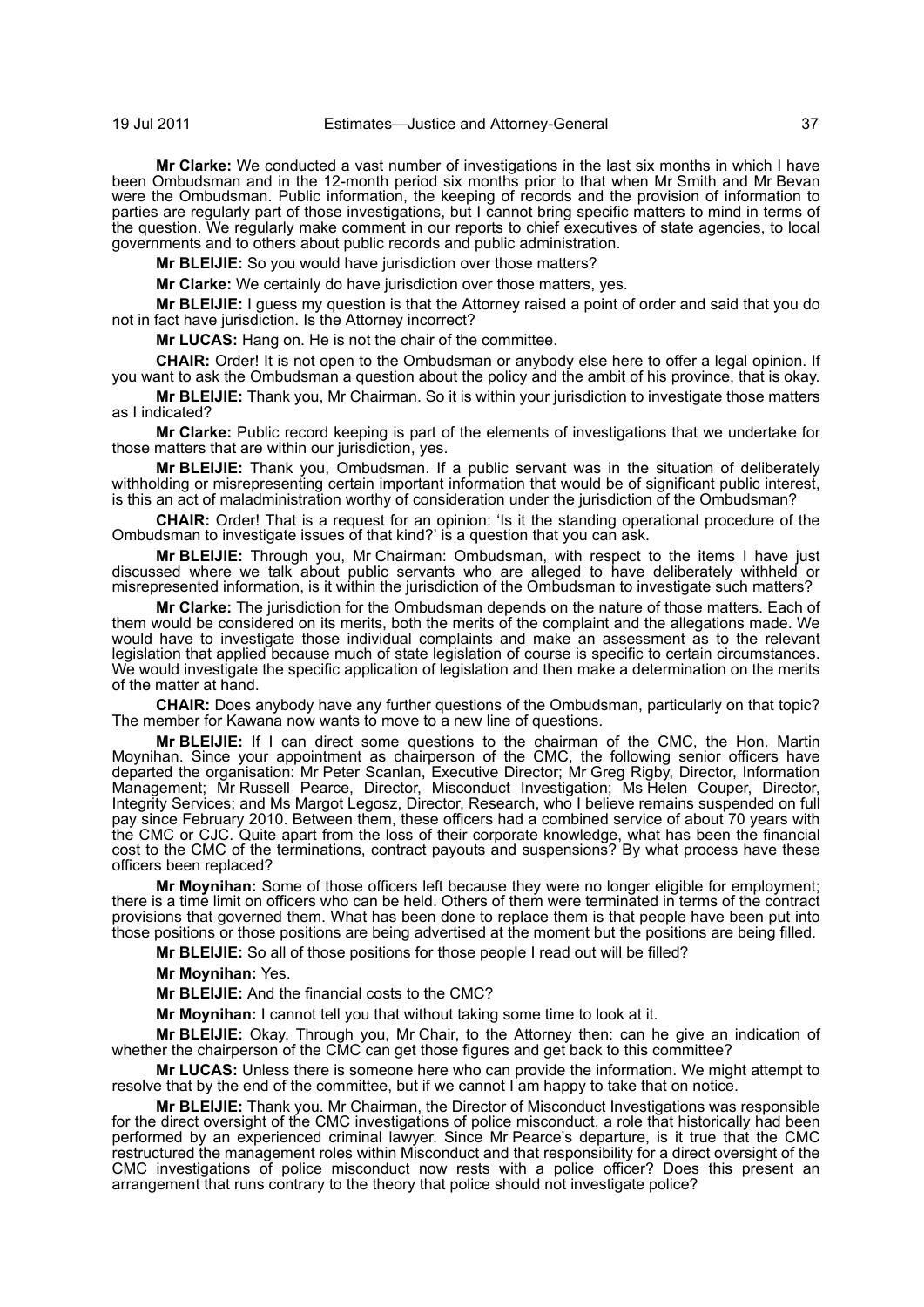**Mr Moynihan:** The answer is that, yes, there has been a reorganisation of Misconduct and it is also the case that there is a view by some people that police should not be investigating police. There are other views, some of which come out of the Fitzgerald report, that it is a healthy way to proceed using police. At the moment, I think it is all under consideration in relation to the matters that have arisen in the CMC's report and the subsequent steps to look at implementing it in relation to police misconduct. In other words, there is an issue in that case as to whether police will be investigating police.

**Mr BLEIJIE:** Right. The former Director of Misconduct Investigations, Mr Russell Pearce, had his contract paid out and at the time he had responsibility for the direct oversight of those investigations of police and, as I indicated, this was traditionally performed by a criminal lawyer. I note the CMC has made reference recently to police investigations and things of that like. I just fail to see with respect to the traditional role of the Director of Misconduct Investigations how the public can now have confidence in it when essentially it has been referred to police investigating police within the CMC.

**Mr Moynihan:** Because there are a series of layers of responsibility which are directed to looking at those issues and other issues.

**Mr BLEIJIE:** So when you mentioned before that the position held by Mr Russell Pearce, the former Director of Misconduct Investigations, will be replaced, when that position is replaced will that person then take charge of these issues again?

**Mr Moynihan:** Mr Pearce was I think acting in that position at the time when his contract was terminated and there have been steps to fill those positions and they have been filled.

**Mr BLEIJIE:** Thank you, Mr Chairman. In relation to Mr Pearce, he is now the deputy CEO of the new Tasmanian Integrity Commission. He is also a senior ranking officer and decorated military legal officer. He had previously given 17 years service to the CJC/CMC. In June last year, there were public accusations of Mr Pearce, the Director of Misconduct Investigations, making unauthorised disclosures of information, and I believe it was in the press at the time. Three months later, he was paid out of his contract with full entitlement. Is it true that the accusation against Mr Pearce related to comments attributed to him in the *Courier-Mail* article at the time? Is it also true that, as Director of Misconduct Investigations and consistent with CMC policy, Mr Pearce was entitled to make comments of the type the newspaper had attributed to him? Is it true that even of today Mr Pearce still has not been told of the outcome of the investigation instigated on this matter? Is it proposed that he will ever be told?

**Mr Moynihan:** As I said, his contract was determined under the terms of the contract, and that is the position. I have got no view or opinion about the other aspects that you have mentioned. The contract was terminated under the terms of the contract, not for a breach of those other considerations.

**Mr BLEIJIE:** So there was some press at the time; I believe you commented in the press at the time. The accusation at the time was that Mr Pearce related comments particularly attributable to that *Courier-Mail* article. Are you saying that in fact is not correct?

**Mr Moynihan:** No, what I am saying is that his contract was determined under the terms of the contract which permitted it to be done without any need to have any consideration of those matters.

**Mr BLEIJIE:** So what was the issue of the determination of the contract?

**Mr Moynihan:** I do not understand. What was the—

**Mr BLEIJIE:** Well, if his contract was terminated, why was it terminated?

**Mr Moynihan:** Because it was appropriate to do so in terms of—

**Mr BLEIJIE:** Appropriate how?

**Mr Moynihan:** The contract provided for determination in the terms which it was determined on.

**Mr BLEIJIE:** In certain circumstances?

**Mr Moynihan:** No, not in certain circumstances.

**Mr BLEIJIE:** Time? Time expired? Are you saying he was on a contract to time?

**Mr Moynihan:** No, he was not.

**Mr BLEIJIE:** So the contract was determined. I guess I am trying to seek from you who determined it, how it was determined and on what basis that determination was made.

**Mr Moynihan:** It was determined by giving notice under the terms of the contract and the contract allowed the engagement to be determined by giving notice, which is what occurred.

**Mr BLEIJIE:** With that notice, were there provisions of the determination of the notice, or do you have the right to issue that determination without any basis? I am trying to ascertain what was in the notice for this person to lose their job.

**Mr Moynihan:** I do not have the notice in front of me, but as I recollect it was just a matter of determination by notice under the terms of the contract.

**Mr BLEIJIE:** Can you tell me which terms of the contract you are referring to?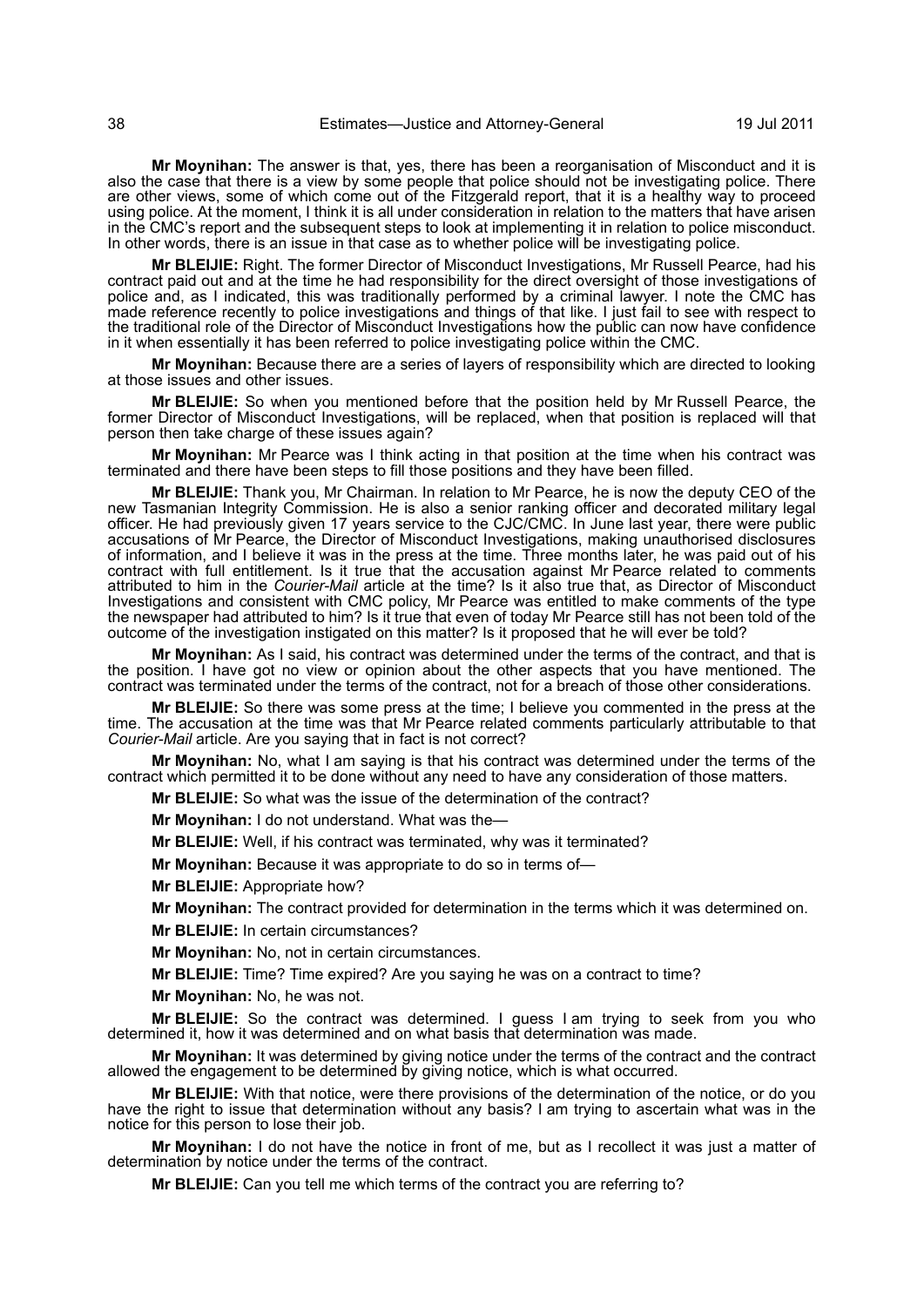**Mr Moynihan:** No, I cannot. It is quite a while since I looked at the contract.

**Mr BLEIJIE:** There were provisions. You are saying that in the terms—

**Mr Moynihan:** There was provision for determination of the contract. The contract was determined in the light of those provisions.

**Mr BLEIJIE:** So Mr Pearce certainly had a senior role. He was the director of misconduct investigations. Who signed the notice of determination?

**Mr Moynihan:** I assume I did.

**Mr BLEIJIE:** Right. As a director in your commission, you are saying that you cannot recall why Mr Pearce lost his job?

**Mr Moynihan:** It was determined in the light of advice and by the terms of the contract.

**Mr BLEIJIE:** Who provided that advice?

**Mr Moynihan:** I am not sure. There would have been legal advice. I am not quite sure now. I mean, it was a while ago now.

**Mr BLEIJIE:** If I can make this as simple as I can: in terms of people who lose their jobs, there are reasons behind people losing their jobs. I am wanting to know why Mr Pearce lost his job. I do not accept that it was because we determined the contract. I understand that, but I want to know why the contract was determined and on what basis the CMC had to determine that contract.

**Mr Moynihan:** I have not looked at the contract for a while, but the contract did not require any basis as I recollect.

**Mr BLEIJIE:** So if it required no basis, am I right to assume, then, that that determination was provided—are you saying—without basis, or he was given the notice to leave and that was it, without any natural justice as to why he was asked to leave?

**Mr Moynihan:** The contract permitted determination in the way in which it was determined.

**Mr BLEIJIE:** You are relying on the contract provisions. You cannot provide the contract provisions to the committee; you have said you cannot recall. There must be a provision that said that you have the power to make that determination because of X, Y, Z and he did X, Y, Z allegedly, if that is the case, and then the contract was determined and he is no longer—

**Mr Moynihan:** I would need to look at the contract, but my recollection is that it was not in those terms. On my recollection presently it was not that, say, you could determine the contract 'on these events' or 'on these terms' or 'having formed this opinion'.

**Mr BLEIJIE:** So, again, why was he discharged from his duties, from the CMC?

**Mr Moynihan:** Because it was determined to proceed by giving notice under the contract which had that effect. It was at a time when there was movement and things were being changed, and that was what occurred. He was then paid out in accordance with the contractual terms that he was entitled to.

**Mr BLEIJIE:** But he must have been given a reason.

**Mr Moynihan:** I do not recollect that he was given a reason. I do not—

**Mr BLEIJIE:** He was a senior director of your office and you cannot recall why he was sacked?

**Mr Moynihan:** Not in specific terms. The contract was determined because, at that stage, with an assessment of where matters would go in the future, it was determined that that position would be vacated.

**Mr BLEIJIE:** Is it normal to do that in that instant, or would you, for natural justice, offer a suspension so that matters could be investigated? It seems quite extraordinary that someone would be just discharged from their duty—a senior officer of the CMC—but that you would not be able to provide any detail as to exactly why they were sacked.

**Mr Moynihan:** Again, I have not looked at the advice or the contract for quite some time now, but the process that was carried out accorded with the contractual terms as determined. In other words, I do not recollect that there was any legal requirement for any other way of determining the contract.

**Mr BLEIJIE:** I am curious, and I am questioning you in this line because in his current role he is now the deputy CEO of the Tasmanian Integrity Commission.

## **Mr Moynihan:** Yes.

**Mr BLEIJIE:** Were you aware that when he applied for that position he was in fact given a letter of reference from your predecessor as CMC chair, Mr Needham—that is, Mr Pearce was given a character reference? So I am struggling to understand how a person who now serves as the deputy CEO of the Tasmanian Integrity Commission can be sacked from the Queensland CMC with what appears to be no justification—none can be provided to this committee today—but then also receives a character reference from your predecessor.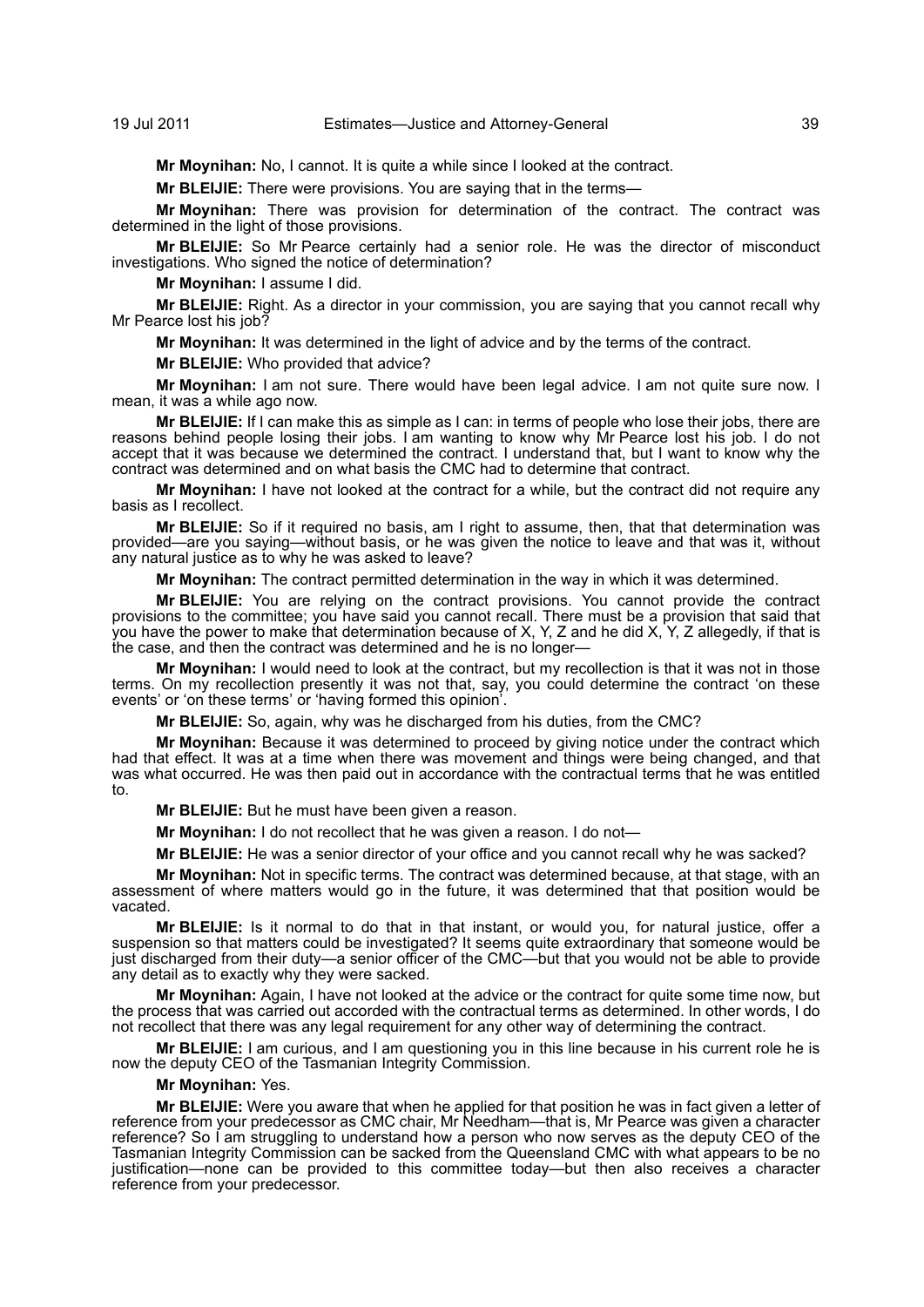**Mr Moynihan:** Firstly, his contract was determined in terms of the contract. If that is being sacked, then perhaps that is being sacked. I know nothing about Mr Needham's letter.

**Mr BLEIJIE:** What is your definition of determination? If someone is determined—if the contract is determined—what does that mean?

**Mr Moynihan:** The contract can be determined on you being given notice that your contract is determined. There is not any requirement for any particular conduct or misconduct. It allows you to determine the contract without the necessity of any particular reason being provided. Again, the caveat is that it is quite a while since I looked at those things.

**Mr BLEIJIE:** And you indicated that you would have signed that notice.

**Mr Moynihan:** Which notice?

**Mr BLEIJIE:** The determination notice.

**Mr Moynihan:** Yes.

**Mr BLEIJIE:** But you cannot recall why you determined Mr Pearce's contract—a senior officer in your CMC?

**Mr Moynihan:** It was determined in terms of the contract. It is as simple as that.

**Mr BLEIJIE:** Mr Moynihan, how does this committee see this contract? Have you officers here today who can locate this information so that prior to 9.30 this evening you can report back to this committee and look into this issue for me?

**CHAIR:** Order! You cannot ask anybody other than the Attorney-General to take a question on notice, I am sorry.

**Mr BLEIJIE:** I would appreciate, Mr Moynihan, if there is any way that I may be able to further question you later today in relation to this issue, that you might be able to become more up to date on the issues that I have asked you about.

**Mr LUCAS:** Mr Chairman, I just make this point: what information the CMC provides in relation to these matters is a matter for it. However, the CMC has an administrative or financial path through the Department of Justice and Attorney-General but its conduct of investigations, its management of its staff and the like are matters that are appropriately done through another committee—another parliamentary committee. In terms of whatever the CMC provides to the committee, I am just very conscious of not trampling on the role of another committee. If there is a suggestion that the CMC have not conducted something appropriately then that is a matter that the honourable member is quite entitled to pursue, but I am just wondering whether it is something that I do not think we can take further in this committee. I am not trying to be difficult.

**CHAIR:** I was not suggesting that you could; I was just making the point that you are the only person in the room of whom a request can be made that a question be taken on notice. The request that the member for Kawana subsequently made, I think, was not placing a question on notice; it was a generalised plea for further information if it should be vouchsafed.

**Mr BLEIJIE:** It is, Mr Chairman.

**CHAIR:** Does that bring you to the end of your line of questioning?

**Mr BLEIJIE:** It does, Mr Chairman, on the basis that the CMC chair is unable to answer the direct question in terms of why the contract was determined. I am seeking understanding as to why, and the only way that I believe the CMC chair can answer that question is by reviewing that contract and then me asking a further question later.

**CHAIR:** So that is the end of your line of questions?

**Mr BLEIJIE:** It is, Mr Chairman, if we can get some indication from the CMC chair about whether he is in a position to, if he is questioned later on this same issue, provide a more accurate picture as to why Mr Pearce's contract was determined.

**Mr LANGBROEK:** Or that it could be provided on notice I presume is the corollary of that, Mr Chair.

**CHAIR:** It cannot be provided on notice to this committee—

**Mr LANGBROEK:** No, through the Attorney-General.

**CHAIR:** It cannot be provided on notice by the Attorney-General. The Attorney-General does not have jurisdiction to require the answer to that question from the CMC. The CMC parliamentary committee has jurisdiction to require information of that kind. This committee cannot place that kind of question on notice.

**Mr LANGBROEK:** Thank you. Can I ask just one brief question on a different matter to the CMC chair before we go to government questions?

**CHAIR:** Yes, certainly, but has the member for Kawana finished his line of questions?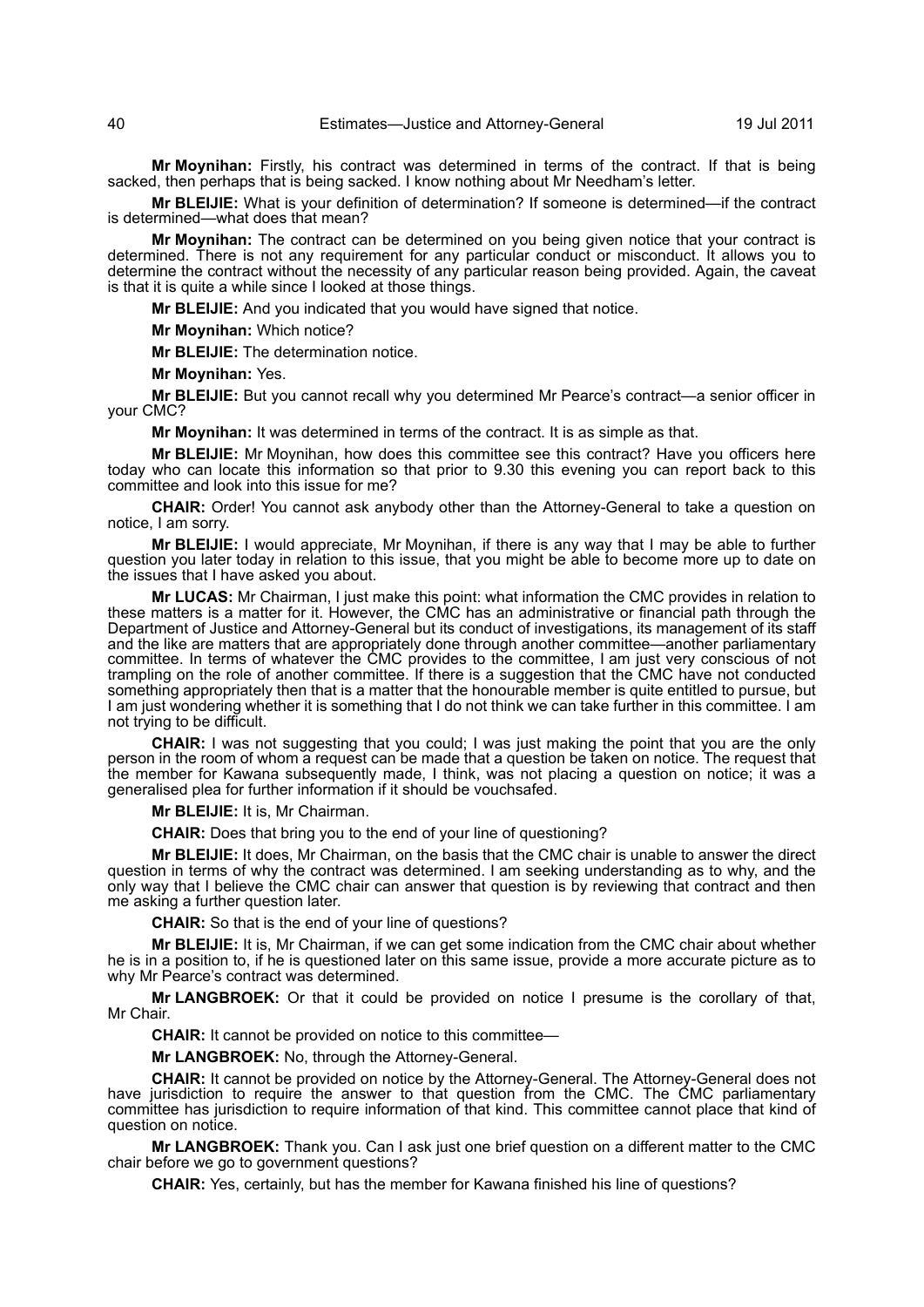**Mr BLEIJIE:** I have. I do not think I have received the response that I require, Mr Chair, because I am not confident that this answer will be able to be given in this estimates—unless, Mr Chair, I can ask the CMC chair directly whether in fact he can look into that issue and, prior to the estimates finishing, I can ask a further question and he will be able to provide that answer. I am after an indication of whether the CMC chair would be in a position to do that.

**CHAIR:** That is a hypothetical question. 'Would you if I asked you again later answer the question' is a hypothetical question and you cannot ask—

**Mr BLEIJIE:** For the purpose of the CMC chair obtaining the information that he requires, because he clearly does not have the information that I am asking about at his fingertips.

**Mr Moynihan:** There is also, Mr Chairman, the issue that has been raised by the Attorney, and that is that the supervisory role of the parliamentary committee has to be considered in this context if we go down that path.

**CHAIR:** Yes, and indeed I said that a moment ago.

**Mr Moynihan:** Yes.

**CHAIR:** The CMC parliamentary committee can address issues that this estimates committee does not have jurisdiction to address. I call the member for Surfers Paradise.

**Mr LANGBROEK:** Thanks, Mr Chairman. Can I ask the chairman of the CMC on a completely different matter about the Police Service Administration Act. It is a requirement that after 31 December you receive a report from the Commissioner of Police and the minister about any recommendations that the minister may have made to the commissioner and any reports that the commissioner may have given to the minister about what may be happening within the portfolio. Have you had reports in your time as the chairman of the CMC and what was the content of those?

**Mr Moynihan:** I cannot answer you just at the moment.

**Mr LANGBROEK:** Okay.

**Mr Moynihan:** I do not recollect them coming across, but there are communications which may cover those issues. But I have not looked at them for a while.

**Mr LANGBROEK:** Okay; all right. That is fine, Mr Chairman, thank you.

**CHAIR:** I call the honourable member for Mount Isa.

**Mrs KIERNAN:** My question is to the Deputy Premier in respect of the Public Trustee. Earlier we spoke about the importance of people having a legal will, but I also ask the Deputy Premier about the unclaimed moneys fund. Could he give us an update on the administration of that fund?

**Mr LUCAS:** Yes, thank you. One of the roles of the Public Trustee is the administration of the unclaimed moneys fund. That money deposited in the fund comes from a number of various sources, including deceased estates where no beneficiaries can be found or dividends where shareholders cannot be found. When money is received, a number of those checks are made to ensure the Public Trustee is entitled to receive and hold the funds, and last year about 1,300 successful claims were processed against the fund.

Amendments to the Public Trustee Act, introduced into parliament on 1 September 2010, ensured that all unclaimed moneys held and received by the state are held by the Public Trustee. They are held by the Public Trustee for six years or more and they are then required to be paid into the Consolidated Fund. I might just ask the Public Trustee if he wants to add anything further to that.

**Mr Carne:** Thank you, Deputy Premier. Pursuant to those amendments a recent bill was put before the parliament on 16 June 2011—the Local Government Electoral Bill 2011—that provides for the operation of the online publication of information. We had historically put that information online but, due to the privacy laws, we were required to remove the online publication. Having it online gave access to Queenslanders to see whether there were funds held by the Public Trustee and then to make application for those funds and, upon them establishing their identity and the ownership of those funds or the right to those funds, we then released them to them. We had to remove the list. That caused a lot of inconvenience. As a result of the amendment that the Deputy Premier and Attorney-General has put before the parliament, we will now be able to make public the identity of the individuals for whom we held those funds. That is a significant aspect.

As well, with regard to the amendment brought through in 2010, the Public Trustee will not only have unclaimed moneys, which historically have been the proceeds of estates that we have administered where the beneficiaries could not be located—that tended to be the corpus or the balance of where those funds came from—now it will be required that government departments, after a period of two years where they have had funds where they cannot identify and distribute those funds, to pay them into now what is called the unclaimed moneys fund. As the Deputy Premier outlined, after a period of six years if those funds have not been claimed then they will be paid into consolidated revenue.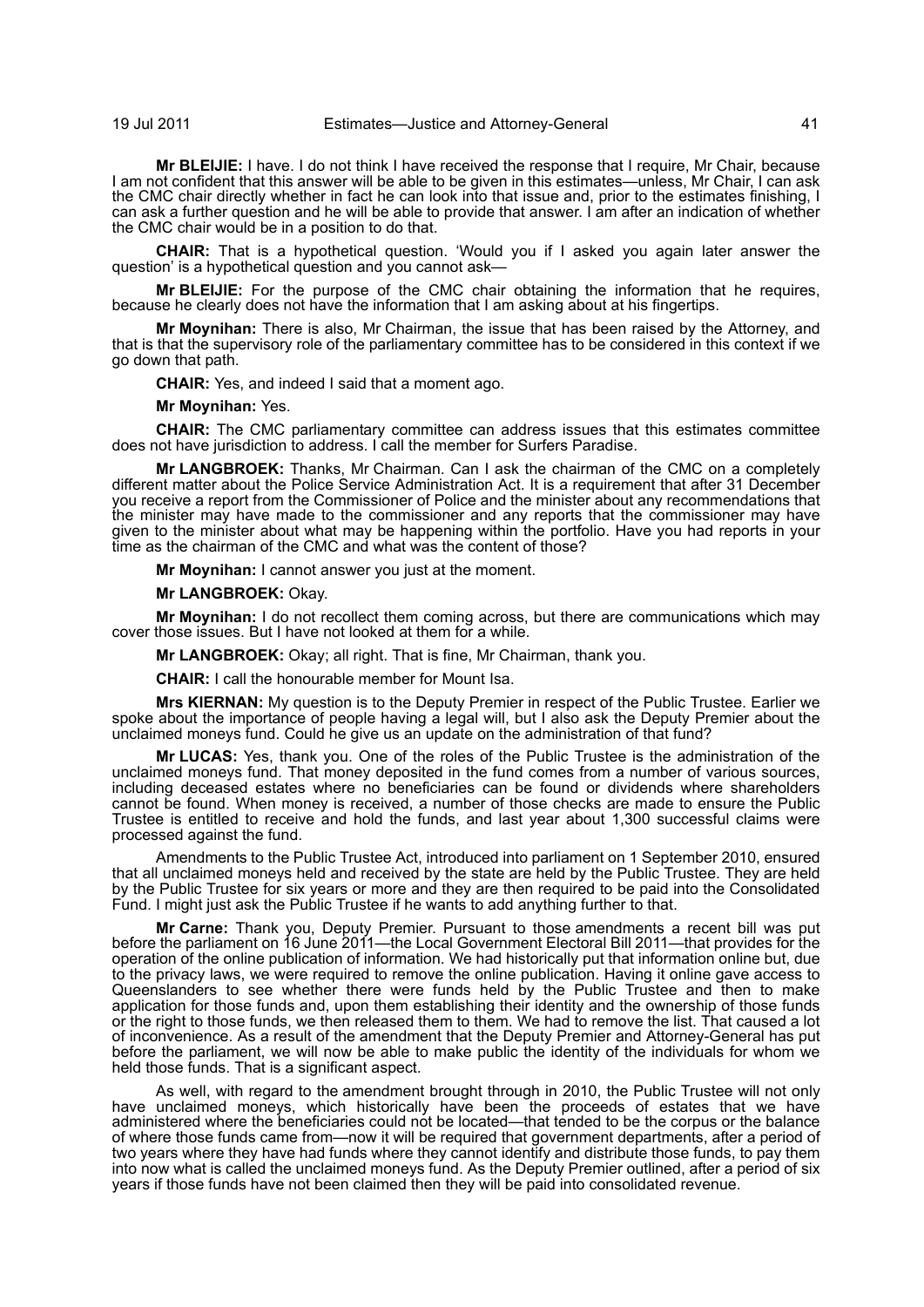**Mrs KIERNAN:** I have another question in relation to the Sunshine Coast—the member for Kawana's area. Could the Deputy Premier outline a new office of the Public Trustee and the services that will be delivered to the people of the north coast?

**Mr LUCAS:** The Public Trustee has a range of offices throughout Queensland. It is really very important that they have offices in communities where people can get access to them easily. The Sunshine Coast has an ageing population. It is a wonderful place up there. Many people go up there for retirement. When you retire there are a number of things that you frequently might need to do that the Public Trustee can offer services in, whether that be wills or enduring powers of attorney or looking after your affairs or the affairs of loved ones. So the Public Trustee took the view that it would be appropriate to identify Birtinya to be an appropriate office for the Public Trustee and that was opened in September 2010. The office offers the Public Trustee a practical location, ensuring the community has access to good transport and satellite services to the local Magistrates Court. The offices in Nambour will remain open and visits to Caloundra, Maroochydore and Noosa will continue.

I might ask the Public Trustee to comment on this because I think it is really important in relation to the services the Public Trustee offers. Many of the services the Public Trustee provides are for people. It is not just a wills service. That actually costs it money. People may not know the Public Trustee cross-subsidises services. Sometimes you will have a constituent who will have a complaint about what a Public Trustee has charged them. In fact, on many occasions it will be significantly below the level of what would have been charged on a commercial basis. For many people with impecunious estates, but with some money in them, the Public Trustee does that at little or no cost. So if I ask the Public Trustee to perhaps comment on that, that might be of some interest to the committee.

**Mr Carne:** I thank the Deputy Premier for that because that is very important to the operation of the public trust office. I earlier indicated the role of the Public Trustee has a commercial operation having to generate income. First of all, we are a fee-for-service organisation and we are the only public and private trust office that charges a fee for service, just like a lawyer does. Our hourly charge rate is \$129 an hour. On average, lawyers would be about \$350 or plus per hour for their service. We were the only public and private trust office that had a fee for service until the Western Australian Public Trustee Office introduced the exact service. They copied us and took our fee-for-service regime and introduced that in July 2010, from memory, or about that time. All other trust offices—both public and private—you would be aware are commission driven, that is, they charge a percentage of the assets. On average, it is about five per cent or thereabouts. In 2001, the Queensland Public Trust Office looked at its fee regime and believed that that sort of process was not transparent, particularly because in that period onwards, as you would be aware, there has been a huge increase in the value of assets—household shares, money in bank accounts. To charge a commission was not transparent or a process that could be justified. So that is when we introduced a fee for service.

At the present time, we have about  $7\frac{1}{2}$  thousand clients approximately for whom we administer their financial affairs. Many of those clients are elderly people although, unfortunately, a large number now are young people with drug and alcohol issues where we are appointed by QCAT to collect their pension, pay for their accommodation, their food and their clothing. As you would appreciate, a lot of those clients cannot afford, as the Deputy Premier said, to meet the cost of the service that is provided for them. It is a very worthwhile service. If we were not paying for their accommodation and their food then they would be spending all of their money and, unfortunately, then turning to crime in order to feed their habit. So we perform that role to give them a roof over their head.

We have a charging regime whereby we have what is called a personal financial administration fee. This reflects the level of support and personal contact that is required from our trust offices in dealing with them. If you are an elderly person in a home or an institution then we do not have that much contact. We simply pay their fees, or their medical business et cetera. We also have an asset management fee. That fee applies when we are responsible for the administration of assets. That fee looks at the totality of assets. It does not include the principal place of residence. It does not include household effects, clothing—those sorts of things. Overall, we ensure that no client pays more than five per cent of their asset pool. It is interesting that of our clients—and we have about \$1.4 billion of clients' funds under management—in the order of 80 per cent of those clients have less than about \$50,000. A significant percentage of our clients have less than \$20,000. So our clients have very small amounts in assets. So those assets need to be funded to the extent that it needs to look after them for the whole of their life. So the challenge for the public trustee office is to ensure that those funds are not eroded by fees.

So as the Deputy Premier said, by having what we call a remit policy, which ensures that they do not pay any more than five per cent, we have an annual cost of about \$1,500 to handle their fees. Most of those fees are not actually paid by the client; they are remitted. The statistic is that our level of remission during the financial year 2010-11 was for 6,192 clients. This amount totalled approximately \$14.9 million. So what would ordinarily be \$14.9 million, which the Public Trustee would receive by way of fees, was remitted—that is, it is not sought from the client—and this number of clients represents 83.4 per cent of all the disability clients that we look after. So it is a very significant number of our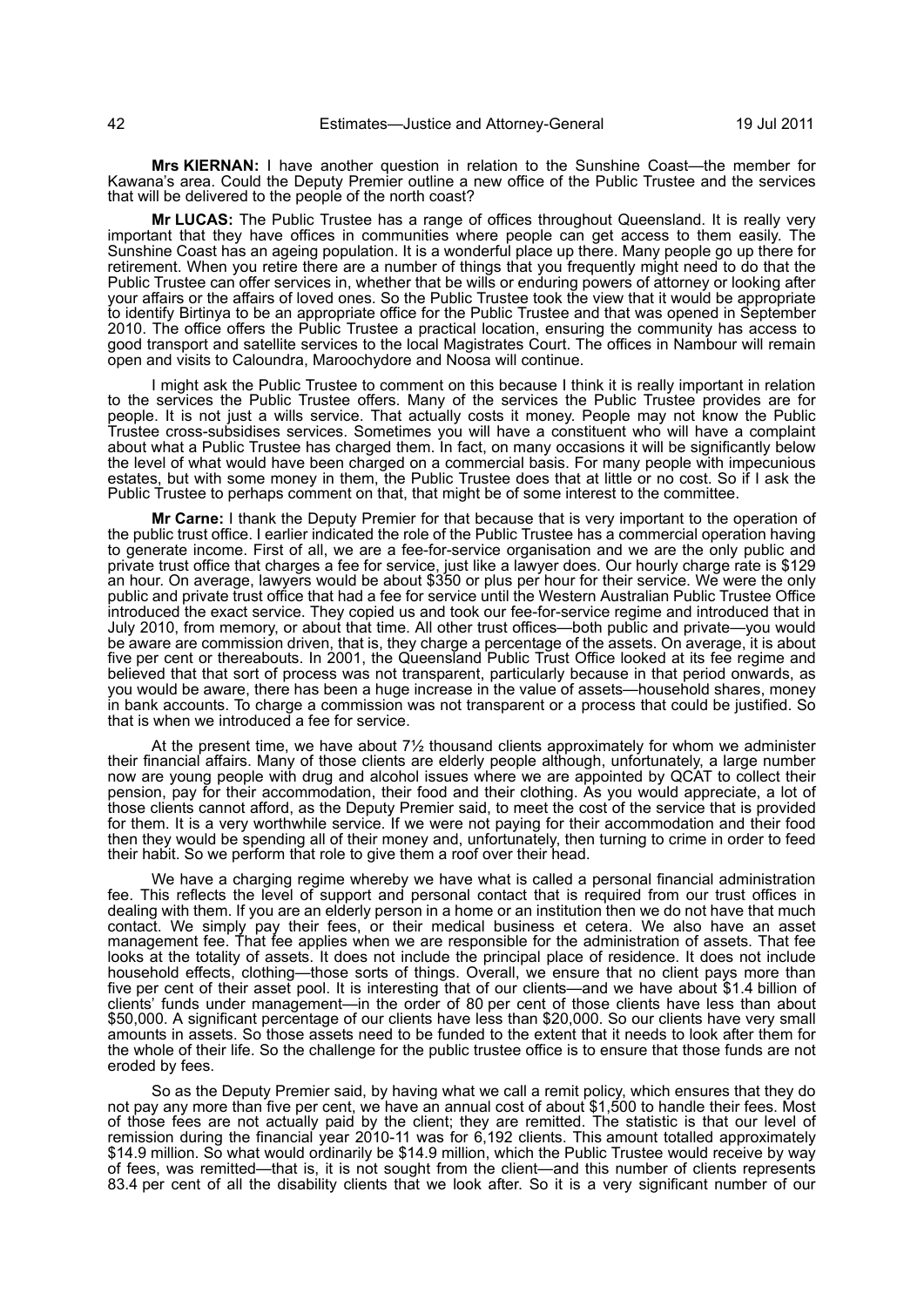clients—in the order of 83.4 per cent—who pay no fees at all because of that limit that we put to ensure that their assets are not eroded by way of the administration fees that we charge to provide the services to them.

**Mrs KIERNAN:** Thank you very much for that.

**CHAIR:** Does anybody else have a question relating to the Public Trustee? In that case I call the honourable member for Mount Ommaney.

**Mrs ATTWOOD:** Deputy Premier, my next two questions are about the very significant community engagement programs that are coordinated by the department—one in Townsville and one in my electorate of Mount Ommaney. The first one is in relation to the coordinated court and guardianship services in the Townsville area and how they are helping homeless people and our vulnerable adults.

**Mr LUCAS:** I thank the honourable member for the question. The Adult Guardian's role is to protect the rights and interests of adults with impaired decision-making capacity. An individual's capacity to make important decisions about their financial and other personal affairs may be impaired as a result of a variety of reasons—ageing, accident, mental illness. The Adult Guardian can be appointed guardian to make decisions about that person's personal and health care.

Can I say as a former legal practitioner that it was sometimes very challenging. A family would call you into a situation and you would be asked to talk to someone about preparing a will or, indeed, about their financial affairs and that sort of stuff. The old law did not really adequately make provision for dealing with matters for people and particularly for people who might otherwise be able to live with people but who need someone looking over their shoulder, who need someone to take their best interests into account. A good friend of mine was in a situation where the Public Trustee was supervising his affairs—and very well—because if you asked him for money he would have given it to you because he thought that would be a nice thing to do. That would not be in his interests, obviously, to do that.

In Townsville, the Adult Guardian has been appointed as guardian for a diverse range of clients, including those who have high and complex needs. We have allocated as a government an additional \$20.3 million over four years for guardianship services in Queensland. So in the 2010-11 year, that allowed us to employ an additional 22 front-line staff and in 2011-12 another 15 front-line staff. That is a very significant increase. During the past year the Office of Adult Guardian has worked closely with the legal profession in Townsville to raise awareness of the Adult Guardian's role. The Adult Guardian also works very closely with the Queensland Police Service and the Department of Communities to provide a more coordinated service to guardianship clients, particularly those who are long-term homeless. It is a serious and complex issue. This is about supporting people in the community.

**Mrs ATTWOOD:** Thank you. Over the past few years in my electorate of Mount Ommaney there has been a very successful justice of the peace community program, particularly within the Mount Ommaney shopping centre. I want to ask the Deputy Premier about the contribution justices of the peace are making to the community and how the government is helping these very dedicated volunteers deliver free services for Queenslanders.

**Mr LUCAS:** I thank the honourable member for the question. There are about 89,000 justices of the peace and commissioners for declarations in the community. It is actually an old and ancient office, a justice of the peace. Enlisting the services of a JP is one of the most frequent ways many Queenslanders will have contact with the justice system. The duties of commissioners for declarations and justices of the peace involve witnessing a great variety of documents, including statutory declarations and affidavits. JPs may be required to exercise responsibilities such as the issuing of search warrants or witnessing enduring powers of attorney or even be called upon to conduct minor court duties. So it is important that we get out there and support them in the community.

The JPs in the Community program, established in 2003, is to provide the public with enhanced access to these services. It provides JP community signing sites at locations such as shopping centres, courthouses, libraries, hospitals, local councils and universities. In fact, this service is so valuable that many shopping centres really want to seek them out to have them there. Certainly, that is the case in my electorate. The program offers JPs and commissioners for declarations the opportunity to provide their services in safe and friendly environments. As at 30 June 2011 there were 2,600 volunteers who had contributed a total of 74,400 hours to the program. This exceeded the estimated volunteer participation by 14½ thousand hours. The number of signing sites as at 30 June was 151, including an additional 12 that became operational last year.

More than \$106,000 has been allocated in this year's budget for the program, which is really quite a modest amount of money bearing in mind what is secured out of it. Additionally, of course, we have our program of acknowledging JPs with certificates that acknowledge their long service. This is part of our Toward Q2 target of increasing by 50 per cent the proportion of Queenslanders involved in their communities as volunteers. So it is very gratifying to see. They do a great job, our justices of the peace. I am very keen in the future to look at how we might further enhance training and other opportunities for them, particularly via online training and the like.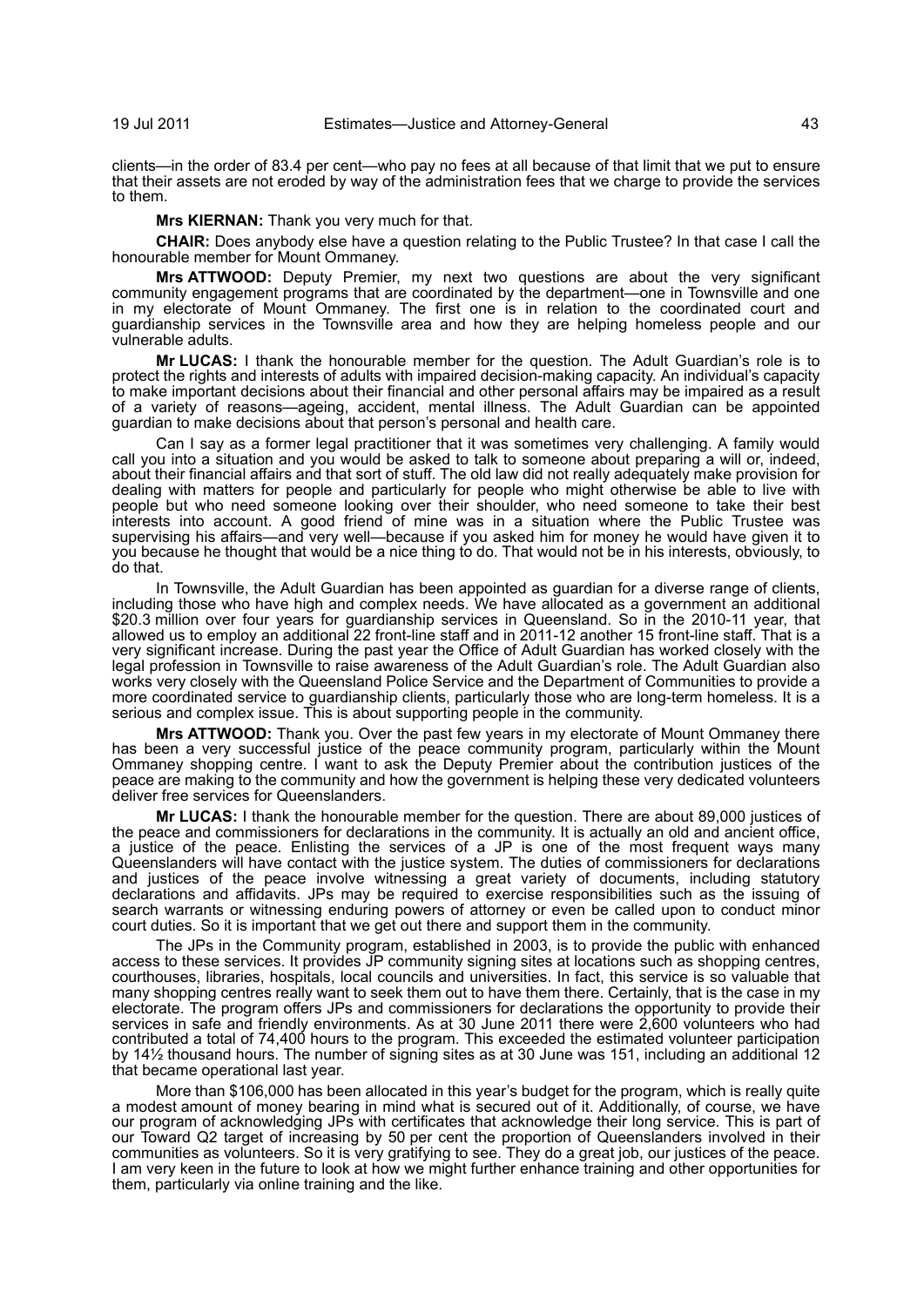**Mrs ATTWOOD:** Yes. They do a great job in my opportunity.

**CHAIR:** We all have particular interests in our own children so I will ask after one of mine. How is the Anti-Discrimination Commission going? In particular, how are they meeting their objectives?

**Mr LUCAS:** I thank the honourable member for the question. The Anti-Discrimination Commission is a pretty efficient and lean operation in Queensland. They have a \$4.9 million budget and, off the top of my head, I think 35 staff approximately at three different locations throughout Queensland and they have a number of different focuses.

In 2010-11 they provided training to almost 6,000 Queenslanders. They have a traditional role of investigating matters but, frankly, the ideal position is to actually have people trained out there in the community to understand what discrimination issues are. I think there is often a lack of understanding about indirect discrimination, for example. They also use videoconferencing to provide training to participants in regional areas, they do specific work with Indigenous communities, and free training sessions are offered to community and not-for-profit organisations. They actually charge the private sector for training if they require it. You can get it from a different trainer if you do not want it from the commission. But it is good income earner for them as well.

During 2011-12 they will invest \$100,000 to develop a new website and intranet. That is particularly important when you come to a body such as the Anti-Discrimination Commission, because its web design and accessible software are really important for people with various differing abilities. They may have reading, sight or other issues. It is critical that that deliver on the job.

This year they had the fourth Mabo Oration. That was by intellectual property and business lawyer Terri Janke. We have had a number of very distinguished orators, Noel Pearson and the like, in the past on those issues. It is important to use this milestone to signify a renewed focus on promoting human rights and building a diverse and inclusive community. Two of the more important human rights decisions in Australia were originally Queensland decisions: Koowarta and Mabo. I think, in fact, Mr Moynihan was remitted by the High Court—or was it the Federal Court?—to establish the facts in the Mabo case; is that right?

**Mr Moynihan:** Yes.

**Mr LUCAS:** I remember that because the law firm in which I worked was involved in doing some of the work on that. There are all sorts of connections.

**CHAIR:** An awful lot of people in this room had to read the case.

**Mr LUCAS:** It is very critical in terms of the outreach function of the commission, coming into the 20th anniversary this year of the Anti-Discrimination Act 1991.

**CHAIR:** What is the process like these days? You said that it is very lean. How does the actual execution of a discrimination complaint go these days?

**Mr LUCAS:** First of all, if you believe that you have been treated unfavourably at work or in other areas you have the right to make a complaint to the commission. The first thing the commission tries to do is resolve the complaint between the complainant and the respondent directly. So, it seeks to try to sort the matter out first. It also plays an important educational role. I do want to emphasise that the commission can only look into matters on grounds of unlawful discrimination. Race, gender, breastfeeding, lawful sexual activity, trade union activity, disability and the like are all grounds on which it is unlawful to discriminate. For example, it is not unlawful to discriminate against someone because you do not like their taste in music or something like that. It has to be a ground that falls within the provisions of the Anti-Discrimination Act.

In terms of that educative role, there is an information kit that is available, either printed or from electronic sources, to employers and respondents to complaints to understand their rights and obligations. That can help them address discrimination issues proactively but also helps resolve issues. If, of course, the matter is not able to be resolved appropriately then ultimately QCAT is the body in which the matter is adjudicated on. The establishment of QCAT has brought together, I think off the top of my head, some 23 different tribunals. That is a significant efficiency to the benefit of the people of Queensland.

**Mrs ATTWOOD:** During the flooding crisis at the beginning of the year, the Registry of Births, Deaths and Marriages took a significant part in replacing lost and damaged documents for people, particularly those living in my electorate. I would like the Deputy Premier to please advise how the Registry of Births, Deaths and Marriages is taking steps to improve its service delivery for people in Queensland.

**Mr LUCAS:** I thank the honourable member for that question. First of all, I would like to thank the registry. It provided free replacement of documents to members of the community who had them lost or damaged in the flood event. It is a very important thing to people because you do increasingly need to establish your identity for those sorts of issues.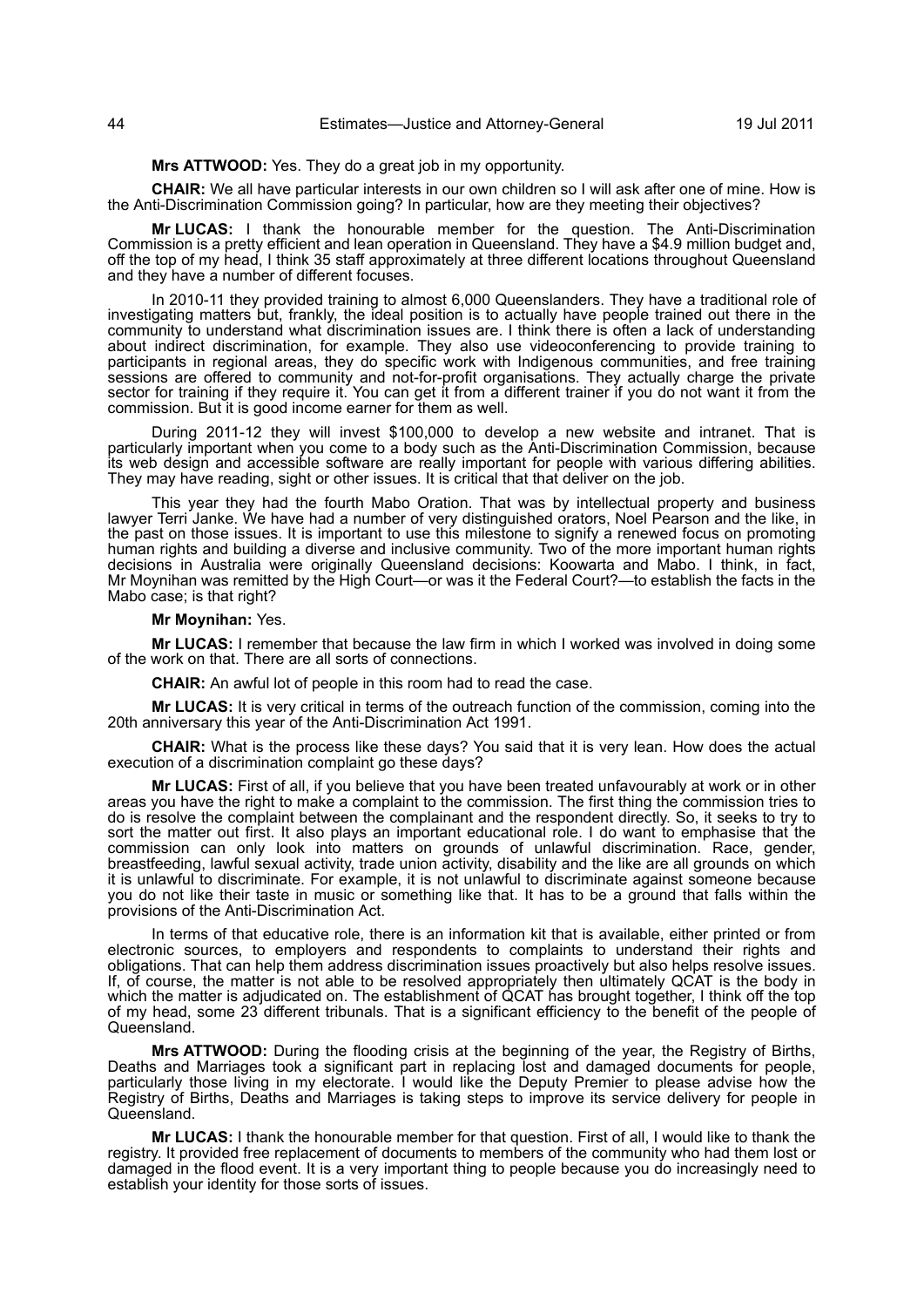The Registry of Births, Deaths and Marriages records, preserves and protects life-event records for all Queenslanders. It is part of the justice system that most people will have contact with in their lifetime. In fact, it is a bit difficult to think that you will not have contact with it in your lifetime. You are born, you are registered; you get married, you are registered; and certainly when you die you are registered. So one way or the other, they write you down and put you in the book.

In addition, though, to the work made possible by the state government's \$20.8 million investment into the digitisation of life-event records, the registry is focused on the use of technology to achieve greater efficiencies. In the past, when you ordered a death certificate or a birth certificate from the registry it had to go and be manually copied and then filled out and the like, and that took lengthy periods of time. What we have been doing for a significant period of time now is capturing the new records electronically. Say you ordered your birth certificate, or I mine, it would not be digitally captured originally, but once they actually do an order then they digitally capture it at that point in time.

We have allocated \$20.8 million to going back and digitising for a lengthy period of time our records. We have had four million birth registrations since 1980, 1.5 million death registrations since 1980 and 1.5 million marriage registrations since 2006. So there are seven million life registrations that we hold, but four million of them are not fully captured. So we have allocated \$20.8 million over five years to digitise those records. Most of them are ordered with a particular rapidity. You generally find, for example, that a record, say, from 1910 is rarely ordered but that records, say, from 1960 are frequently ordered. We increasingly digitise these certificates, particularly the ones that are more regularly ordered. Then we can provide them quicker.

Last year 430 birth certificates were produced from the period 1910 to 1915, whereas 984 were produced from the period 1930 to 1935. We have a policy on access to information. The Information Commissioner would obviously understand this point. I should not be able to go down the road tomorrow and get the death certificate of someone with whom I have no relationship. But for deaths that occurred more than 30 years ago, marriages that occurred more than 75 years ago or births that occurred more than 100 years ago, there is public access. That is available for anyone at that time. Genealogists obviously like to secure that.

The 2010-11 performance is based upon average time frames: 119,000 life events were registered last financial year; 85 per cent of life-event registrations were processed in seven working days. In 2008-09 this took an average of four to five weeks. So in a short period of time, this is what technology can get for you. Eighty-five per cent of certificate applications were issued within 10 working days. In 2008-09 this took an average of five to six weeks. The goal is to increase this to 90 per cent in 2012. More and more we are encouraging online ordering through our courts and the like in regional centres, QCAT offices and the like, so that that can then be provided to people—unlike the old days, when you used to have to post it down to the office in Brisbane. This is somewhere that technology can have some significant benefits for everybody generally and also, in the course of time, genealogists and the like.

In the floods we facilitated the delivery of 4,494 certificates; 3,732 Queensland certificates— \$130,000 in forgone revenue—and 762 interstate certificates also issued to Queenslanders.

**Mrs ATTWOOD:** That is fantastic work by the Registry of Births, Deaths and Marriages. I would like to now ask about the State Reporting Bureau, which provides vital support services to our court system. Could the Deputy Premier please update the committee on the State Reporting Bureau's performance?

**Mr LUCAS:** I thank the honourable member for the question. Of course, it is always good to acknowledge the State Reporting Bureau and their close relatives down here, the Hansard service. We will not get into any competitiveness between them. I am sure they get on very well on a collegiate basis. I always say to the judges, though, that they do not have to transcribe people yelling and screaming at you in court, whereas it happens down here in parliament, so that sometimes makes it a little bit more challenging.

In any event, the State Reporting Bureau has been serving Queenslanders for 85 years doing a wonderful job for our courts, tribunals and 35 regional and circuit centres throughout the state. This is another area where the world has changed very significantly. In the old days you would see them there in court doing Pitman shorthand with a pencil and a pad and then they would take it and type away. Then, of course, there was the—I forget what the little thing over there is called, but the one before it was not electronic and now there is an electronic one. Now they actually record things using voice technology. I remember when we had a telex machine in the place I worked when I was an articled clerk, and the day that it was obsolete it all went away.

We have very many different technologies we use in our courts. They are largely dictated by the urgency of the matter. You can understand that in criminal matters the need for courts and parties to have access to transcripts urgently is very significant to them. In 2010-11 the bureau recorded approximately 16,300 hours. That is equivalent to about 2,200 days of proceedings in the Supreme and District courts. Productivity has increased during the past five years by 43.5 per cent in the number of transcript pages. The use of voice recognition software since August 2010 has produced 8,300 pages of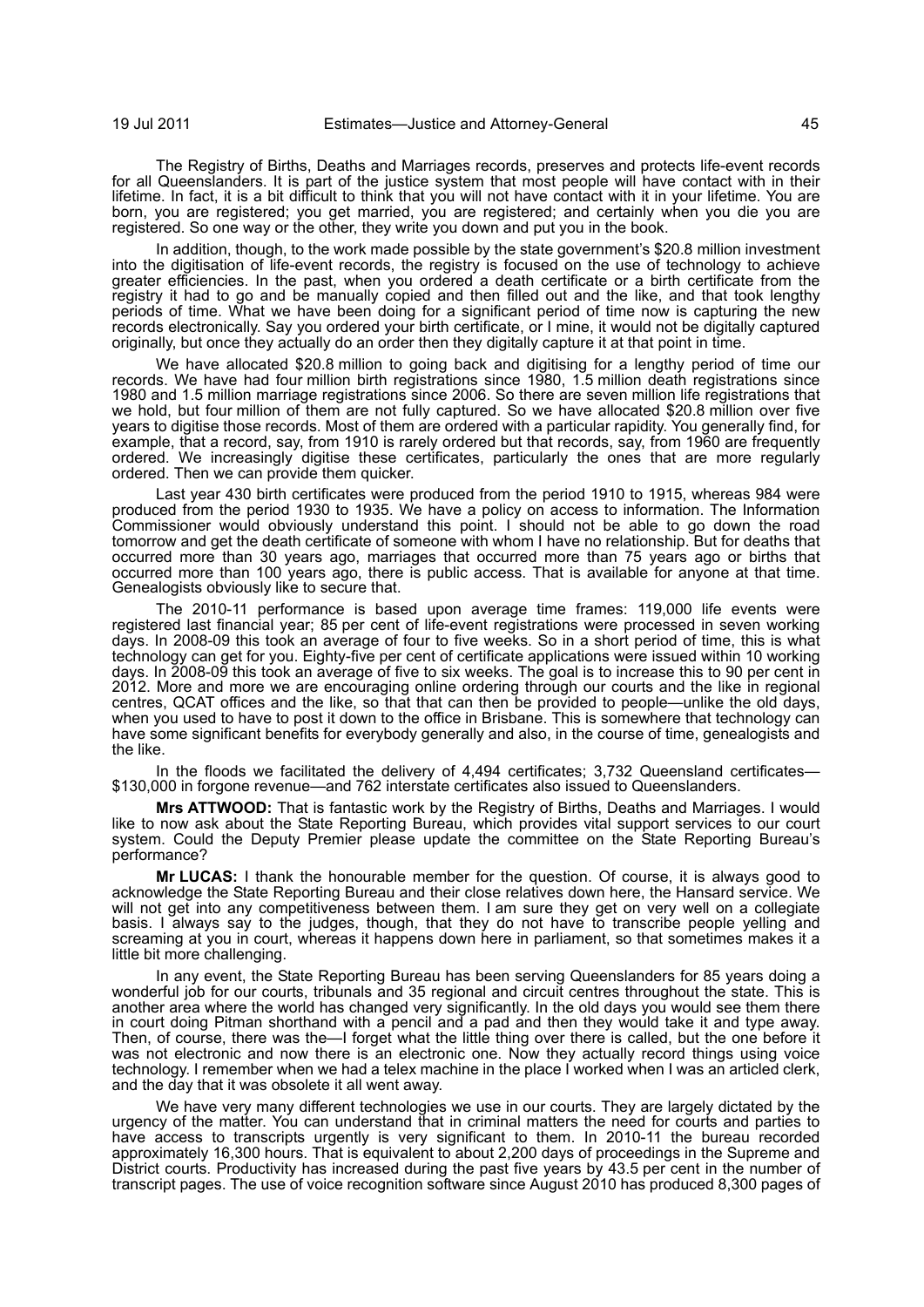transcript at an average of 4.08 pages per hour. We have installed cameras in courtrooms and digital recording systems to allow staff to monitor and record proceedings across the state from any of the 10 bureau offices. Other improvements, such as transcript standardisation and projects, have resulted in increased productivity, higher quality recordings and faster delivery of transcripts to clients.

The State Reporting Bureau has been able to significantly increase the amount of transcript produced without having to pass on increased costs. The current cost per page is \$5.80. This is less than the \$6.50 per page the former coalition government tried to introduce in 1997 in the Justice Legislation (Variation of Fees and Costs) Regulation. How is that? It is a bit like photocopying: when I became a member of parliament in 1996 the photocopying charge was \$1.55 a page—as lawyers used to call it, the silent partner. What a wonderful job the court reporting bureau have been able to do in terms of keeping these fees low. That is an important part of access to justice for the community.

**CHAIR:** No further questions in that line?

**Mrs ATTWOOD:** Not at the moment.

**CHAIR:** I call the honourable member for Kawana.

**Mr BLEIJIE:** Thank you, Mr Chairman. Director-General, at present Lindsay Irons is the Acting Adult Guardian. Why did the Adult Guardian not fulfil her contract, what was the early termination cost to the taxpayer and has a permanent replacement been found?

**Mr Reed:** The previous Adult Guardian resigned effective from 13 May and was paid out her entitlements. We have advertised the job. The job closed. We are going through an interview process in coming weeks. We have an Acting Adult Guardian because, as the legislation states, you have to have an adult guardian.

**Mr BLEIJIE:** Can you indicate what the current term for the former Adult Guardian was? Was it halfway through the term that the Adult Guardian left?

**Mr Reed:** From memory—and this is only memory—it was a five-year term and I think it was three and a half or four years into that term.

**Mr BLEIJIE:** In terms of the appropriation and in terms of payouts, et cetera, was it the Adult Guardian who resigned from that position?

**Mr Reed:** Yes, the Adult Guardian resigned from the position.

**Mr BLEIJIE:** Thank you, Director-General. I understand that some positions of the senior guardian have been kept vacant for the past few months and that regional managers will be working to fill those positions on a temporary basis from this month. For your information, I table an email from the Acting Adult Guardian, Lindsay Irons, where he says that, in addition to the above, there are other senior guardian positions that have been kept vacant for the past few months. He goes on to say, 'I am conscious of the fact this recruitment comes after a lean period in which steps were taken to reduce the overspend.' I table a copy of that email. Director-General, why have positions been kept vacant for so long and what is the overspend?

**Mr Reed:** Within the financial year, for all offices, not just within the department but also those where the finances flowed through the department, we monitored their expenditure, as you would as the accountable officer, to try to ensure that people lived within their budgets. At one point earlier this calendar year, the Adult Guardian's office was, against the expenditure that was expected at any particular point in the year, about \$300,000 above budget. The Adult Guardian's office was asked to remain within budget within the financial year, as I would expect the whole department to remain in budget. As a result of that, they took some steps to ensure that positions that they may have advertised at the time, because they had increased funding in the last financial year that flows through into this and the next, were staged rather than recruited at this point in time. There was nothing untoward about it. It was trying to ensure that they lived within their budget.

**Mr BLEIJIE:** Thank you, Director-General. With respect to the overspend, does it impact on any other services offered by the Adult Guardian, that is, not just staff?

**Mr Reed:** Not that I am aware of.

**Mr BLEIJIE:** Not any operational expenses?

**Mr Reed:** Not that I am aware of.

**Mr BLEIJIE:** I understand that understaffing of the central positions in the Office of the Adult Guardian through vacant and temporary positions have presented challenges, in terms of how essential services are delivered by the Adult Guardian. Would you please advise what action is being undertaken to ensure that the Office of the Adult Guardian is adequately staffed with appropriately qualified staff? I get to the point that if we have vacancies for some months, obviously there is an impact on the people who rely on the services of the Adult Guardian.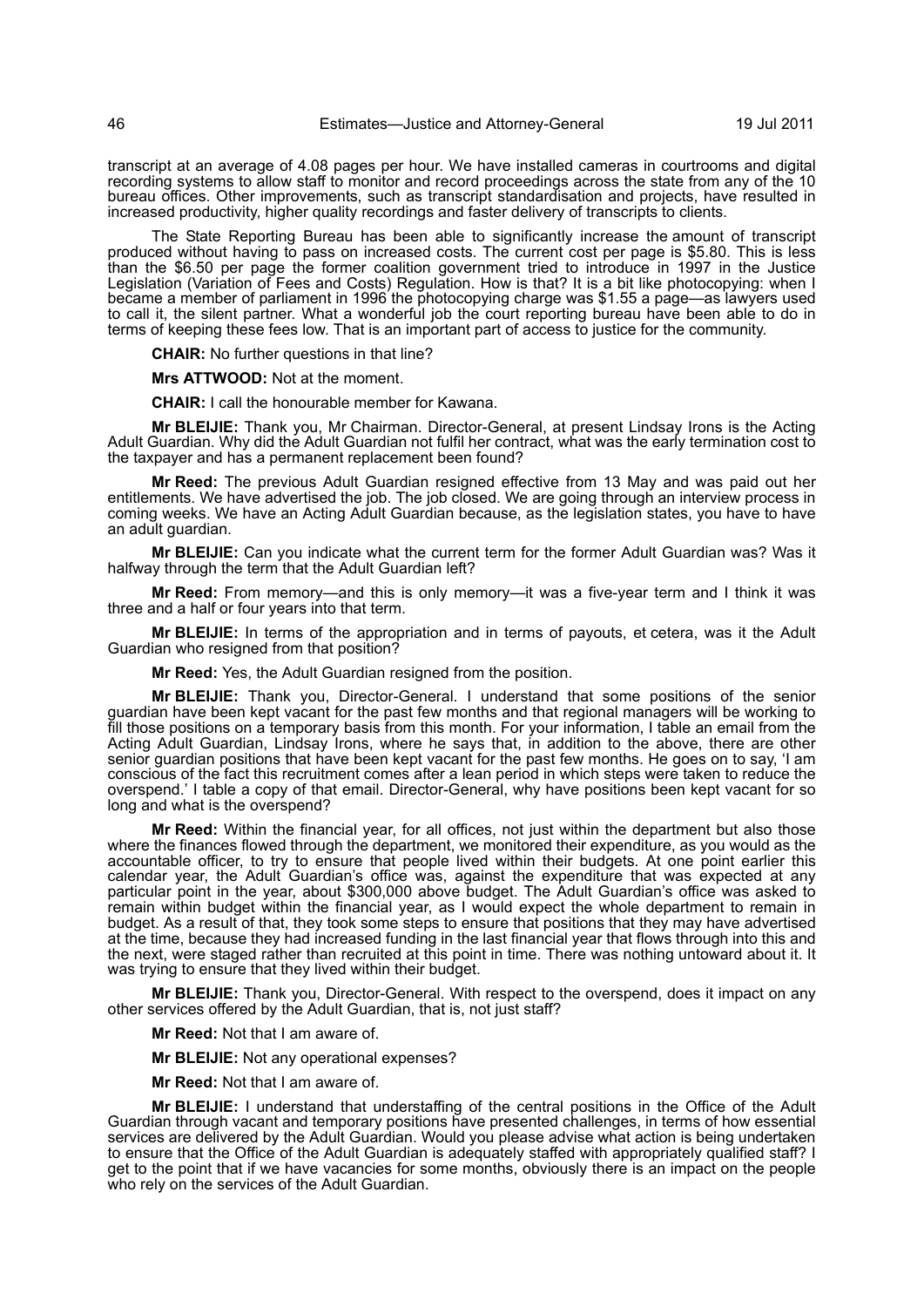**Mr Reed:** The positions were advertised; these are the two senior positions. At this point, they have not been permanently filled. There are people acting in those roles and the Acting Adult Guardian has advised me that, at this point in time, the office is operating effectively and efficiently.

**Mr BLEIJIE:** Thank you, Director-General. I want to turn back to the CMC and Mr Moynihan. We discussed earlier the changes in relation to the former director of misconduct investigations being responsible for the oversight of the CMC investigations of political misconduct and that now being performed by a police officer. We talked about running contrary to the theory where you had a criminal lawyer doing that before and now a police officer. Is it true that the changes implemented since Mr Pearce's departure mean that every investigative team within misconduct is now headed by a police officer instead of a lawyer?

**Mr Moynihan:** I will have to ask the misconduct commissioner.

**Mr Strange:** I am the Assistant Commissioner for Misconduct at the CMC and thus am responsible for our misconduct functions. Under the restructure of misconduct, Mr Pearce's old position of director of misconduct investigations has not been replaced by a police officer. What the restructure does is to give a more prominent role to our most senior police officer, who is a detective superintendent of police in misconduct. That is designed to ensure that our investigations proceed in a more timely and more effective way. Timeliness has been an issue for us at times. That position in respect of police matters must report to a new role, which is the director of the office of the assistant commissioner. We are recruiting for that at the moment, but currently a senior lawyer is acting in that position. It will be a senior civilian lawyer position. Ultimately, I am still responsible for all misconduct matters, including ultimately all police investigations. My position must be a senior lawyer position under the statute.

**Mr BLEIJIE:** Through you, Mr Chairman, to the Chairman of the CMC: the changes as described had the effect of sidelining Ms Sharon Loder, the assistant director of misconduct investigations and a lawyer who, under Mr Pearce, successfully conducted Operation Capri and Operation Tesco. As I understand it, Ms Loder was forced to hand over her role to a police inspector. Is it true that Ms Loder resigned from the CMC in June and is now employed as the executive director of operations with ICAC in New South Wales?

**Mr Moynihan:** I believe she holds that position.

**Mr BLEIJIE:** Mr Chairman, with respect to the line of questioning prior to referring to other matters, we talked about Mr Russell Pearce, the director of misconduct investigations. I have concerns that, when we are looking at the appropriation here, there are many senior executives in the CMC— Mr Peter Scanlan, executive director, terminated and escorted from the premises; Mr Greg Rigby took early retirement and I understand that; Russell Pearce had his contract paid out; Helen Couper was refused an extension of her contract; Margot Legosz, as director of research, remains suspended on full pay since February; and as I have just indicated, Ms Loder resigned in June from the CMC and is now employed in ICAC. Is there a systematic problem in the CMC when you have what appears on the surface to be a major problem where you have executive director, director, director, director resigning or being forced out of their positions?

**Mr Moynihan:** I do not believe so.

**Mr BLEIJIE:** I will not ask for clarification on that. I would have thought that when you have so many directors being pushed out or resigning from the commission that would, to the reasonable person, suggest that there may be a problem.

**Mr Moynihan:** It may, but from my perspective there is not a problem.

**Mr BLEIJIE:** Mr Chairman, the CMC recently undertook a staff climate survey, which was due to be conducted last year. As has been the case when the survey was conducted on past occasions, did this year's survey measure staff confidence in the integrity of senior management? When will the results of the survey be publicly available?

**Mr Moynihan:** I cannot, at the moment, tell you when it will be publicly available, but it is being progressed.

**Mr BLEIJIE:** Has the survey taken place?

**Mr Moynihan:** I believe the survey has taken place, but the processing of the outcomes is progressing.

**Mr BLEIJIE:** How was the survey conducted?

**Mr Moynihan:** It was conducted by a professional survey firm.

**Mr BLEIJIE:** In terms of the restructure, we have discussed the six key positions that are not there but you have indicated that they will all be replaced. How long does this date back? How long ago did these people leave? What is the longest period since Scanlan, Rigby, Pearce, Couper, Legosz or Loder left the CMC?

**Mr Moynihan:** The longest time?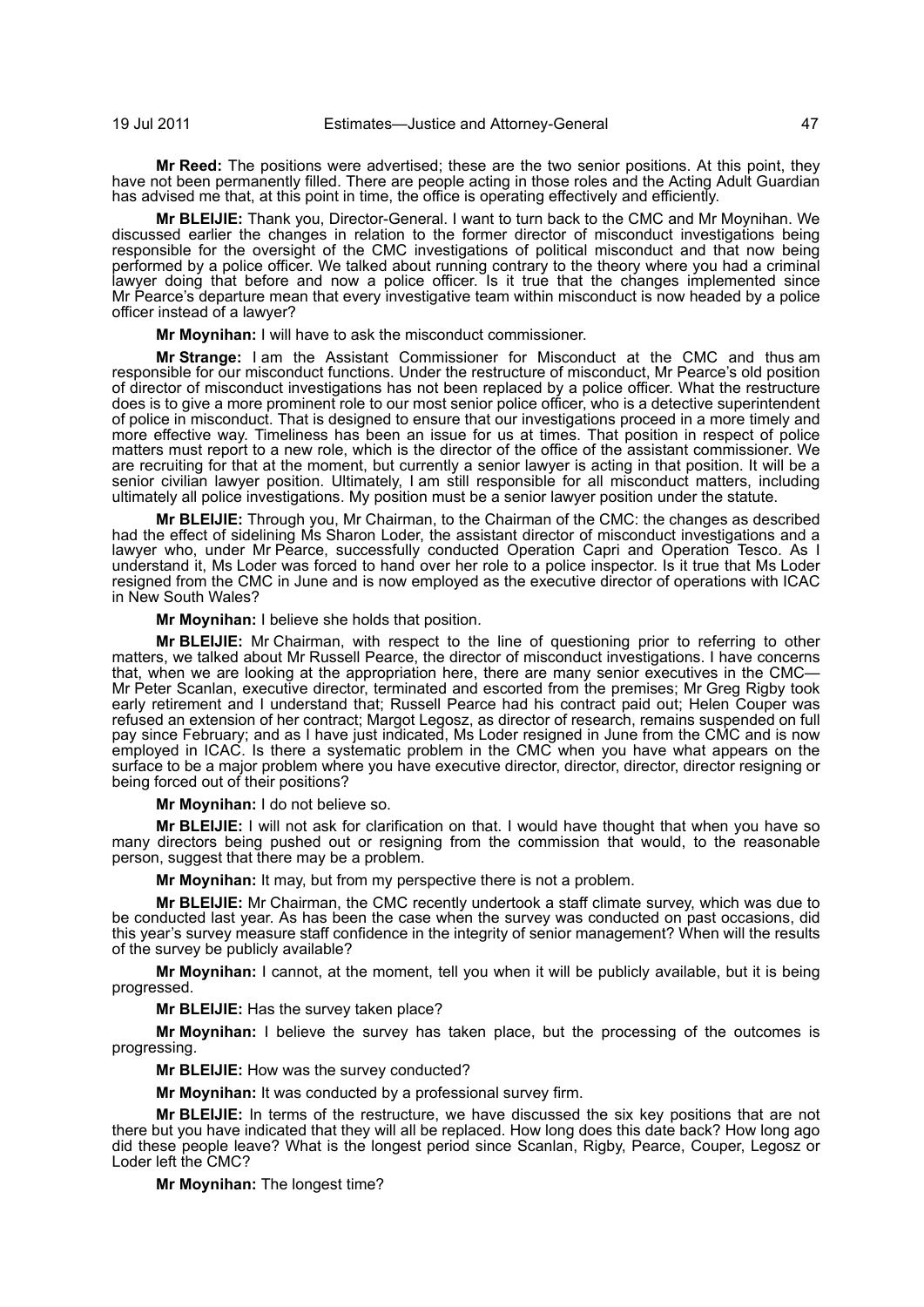**Mr BLEIJIE:** The longest period since one of them resigned or left?

**Mr Moynihan:** Loder is quite recent. I am not sure that I can accurately give you those dates out of my memory.

**Mr BLEIJIE:** Less than a year for all of them; over a year?

**Mr Moynihan:** Some would be over a year, I think.

**Mr BLEIJIE:** How does one conclude that you will replace those people in those same positions with different people when they have been vacant for, as you have just indicated, over a year?

**Mr Moynihan:** Some of the them have been filled temporarily by people who are quite competent and are carrying out the work. There is some short listing going on for some positions. Some have been advertised. It is progressing.

**Mr BLEIJIE:** If they are well qualified for the position and they are filling it temporarily, why wouldn't you appoint those people permanently?

**Mr Moynihan:** One thing is that it might be useful to advertise and see what the market brings you.

**Mr BLEIJIE:** Have you advertised for those positions?

**Mr Moynihan:** Again, I do not have the details.

**Mr BLEIJIE:** Mr Chairman, if I can move onto the Attorney-General. Attorney, I note that the government initially rejected a crime squad. I note the government rejected the GPS tracking of sex offenders. I note that the government then set up the Sentencing Advisory Council to report, initially by July this year in its terms of reference but now it has been extended to September, on the minimum mandatory non-parole periods. The government is now considering setting up another review panel to look into workplace bullying laws. Most recently, the Attorney-General referred child sex offender laws to the Sentencing Advisory Council. My question is this: how is it that the Labor Party can be in government for nearly an uninterrupted 20-year period and have to outsource so much decision making? Is it that the government or its ministers do not have the competence or is it that the Labor Party has not been listening to the community for the past 20 years, meaning that you have to outsource all of these important decision-making processes?

**Mr LUCAS:** What was the body you mentioned before the Sentencing Advisory Council?

**Mr BLEIJIE:** I mentioned various, in terms of the review of bullying practices, the Sentencing Advisory Council. I have made the point and you can provide the answer.

**Mr LUCAS:** I have to respond to those which are in my portfolio. In relation to major crime, you would be fully aware—and no doubt your colleague the Deputy Chair will be able to ask the Police Minister tonight—that these are unlike the good old days of the National Party when Russ Hinze used to say to police sergeants he was upset with, 'Son, what station do you want to go?' and then would send them out to Charleville. Sir Terence Lewis would be busily talking to Joh, who interestingly was acquitted 11-1 with Luke Shaw, a National Party member, on the rorted jury. Now he would have been convicted. Indeed, he would have been convicted in Tasmania on a 11-1 majority verdict, where Shaw subsequently sought refuge. Or to somewhere like Mundingburra, where he had an MOU where they agreed to get stuck in and get rid of the CMC. We then saw the Connolly Ryan inquiry, where it was struck down by bias by Justice Jim Thomas when Peter Connolly said, 'Now that our side is back in power, we'll see how their little experiment of the Fitzgerald inquiry goes.' Or where, indeed, you decide that you can actually apportion police at a political whim, rather than relying on the independent Police Commission. That is fine if that is the way that you want to go, but that is not what we see. You would forget the 18-month debacle that was the Borbidge National Party government. In that period, as I said before, you managed to get an inquiry to get stuck into the CMC and shut it down, and that was shut down for bias by Jim Thomas. He is hardly a great Labor figure, I would have thought. Jim Thomas is a very honest and straight judge.

The Sentencing Advisory Council was set up for the purpose of making sure that decisions about sentencing are taken not just in a political arena but also in the context of people who have a view having a say, that is, victims of crime groups, police, researchers, Protect All Children Today. All of those sorts of bodies have a legitimate say in review. That is why the Sentencing Advisory Council is looking at that. The High Court looks at laws like the dangerous sex offenders legislation and assesses whether our laws are there to actually do a double punishment on people or protect people. All of those things ultimately are relevant to that.

This is a serious business. It is not something where, in a Saturday afternoon debating club, you decide what might be interesting. It affects whether or not you get people convicted. In New South Wales, they got the Kable case wrong and they got knocked off, and that meant that sex offenders went free.

**Mr BLEIJIE:** Mr Chairman, I ask for a five-minute adjournment of the committee, please.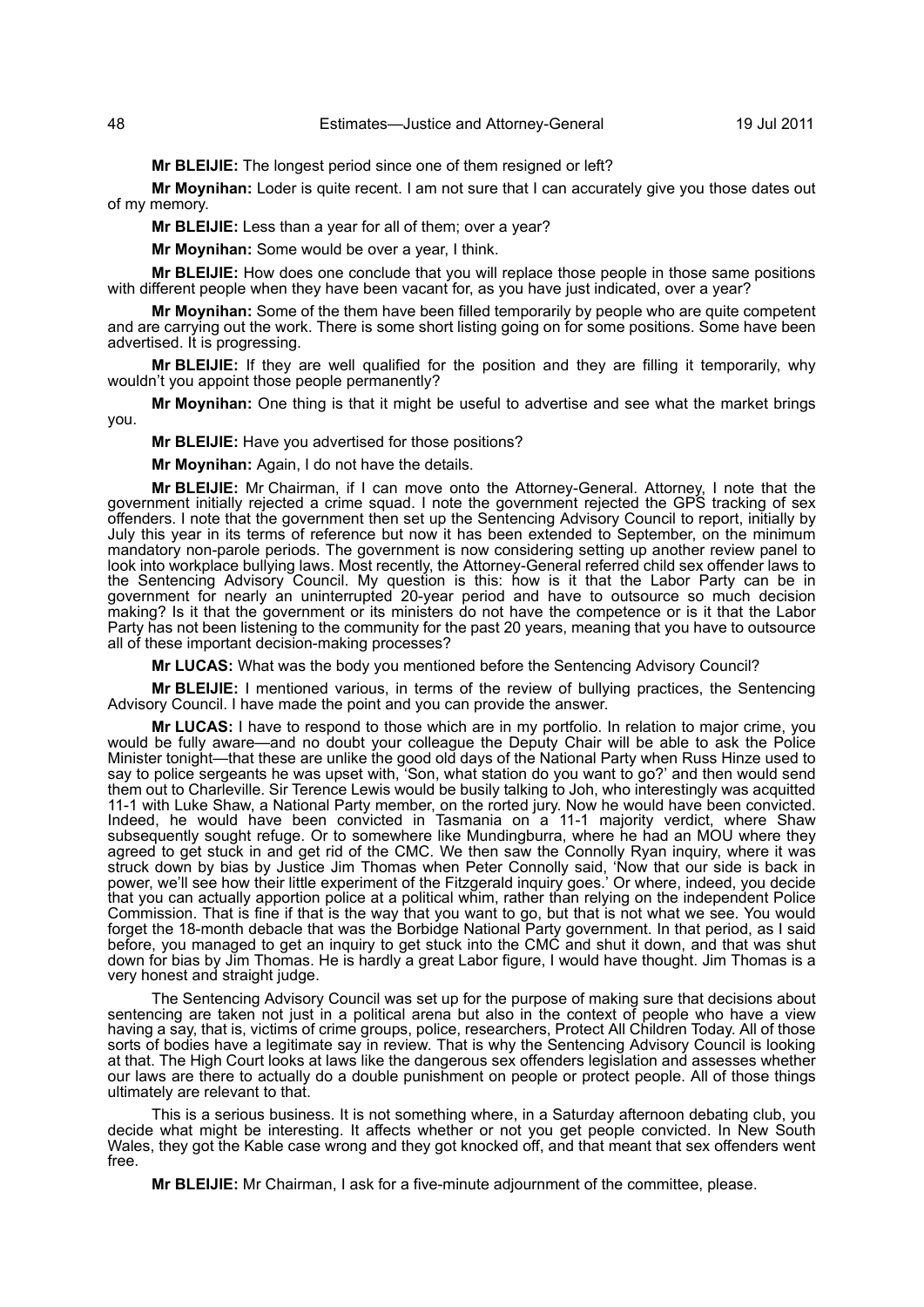**CHAIR:** The member for Kawana has asked for an adjournment. The purpose is to put something before the committee; is that right?

**Mr BLEIJIE:** Correct.

**CHAIR:** The member for Kawana has asked for an adjournment to put a procedural matter before the committee. The committee will, therefore, adjourn for a short break. The time for this proceeding has expired. Do you wish all of the representatives of the executive to remain here or only some of them?

**Mr BLEIJIE:** I am happy for the executive to remain, yes.

**CHAIR:** Ladies and gentlemen, would you excuse the committee for a short break.

**Mr LUCAS:** Mr Chairman, I have to catch a plane at 4.45.

**CHAIR:** We will try to make it less than 10 minutes.

# **Proceedings suspended from 3.45 pm to 3.52 pm**

**CHAIR:** Mr Attorney, that concludes the estimates for the portfolio of the Attorney-General. May I thank you and your officers for their attendance. May I thank the parliamentary staff and all who have been involved in the preparation and the execution of this event. We need to have the questions on notice in by Friday, 22 July at 10 am. Thank you, one and all. Mr Attorney, is there something you would like to say before you go?

**Mr LUCAS:** Yes. Mr Chairman, I thank you, the deputy chairman and your fellow committee members. I thank your research staff. I thank Hansard and the parliamentary attendants. I also thank the staff of my department and the statutory authorities that are accountable to this committee through my department and also, of course, my ministerial staff. Thank you for this first time under the new and different parliamentary committee system.

**CHAIR:** We will break now for afternoon tea. The committee will meet with the next minister at four o'clock.

## **Proceedings suspended from 3.54 pm to 4.04 pm**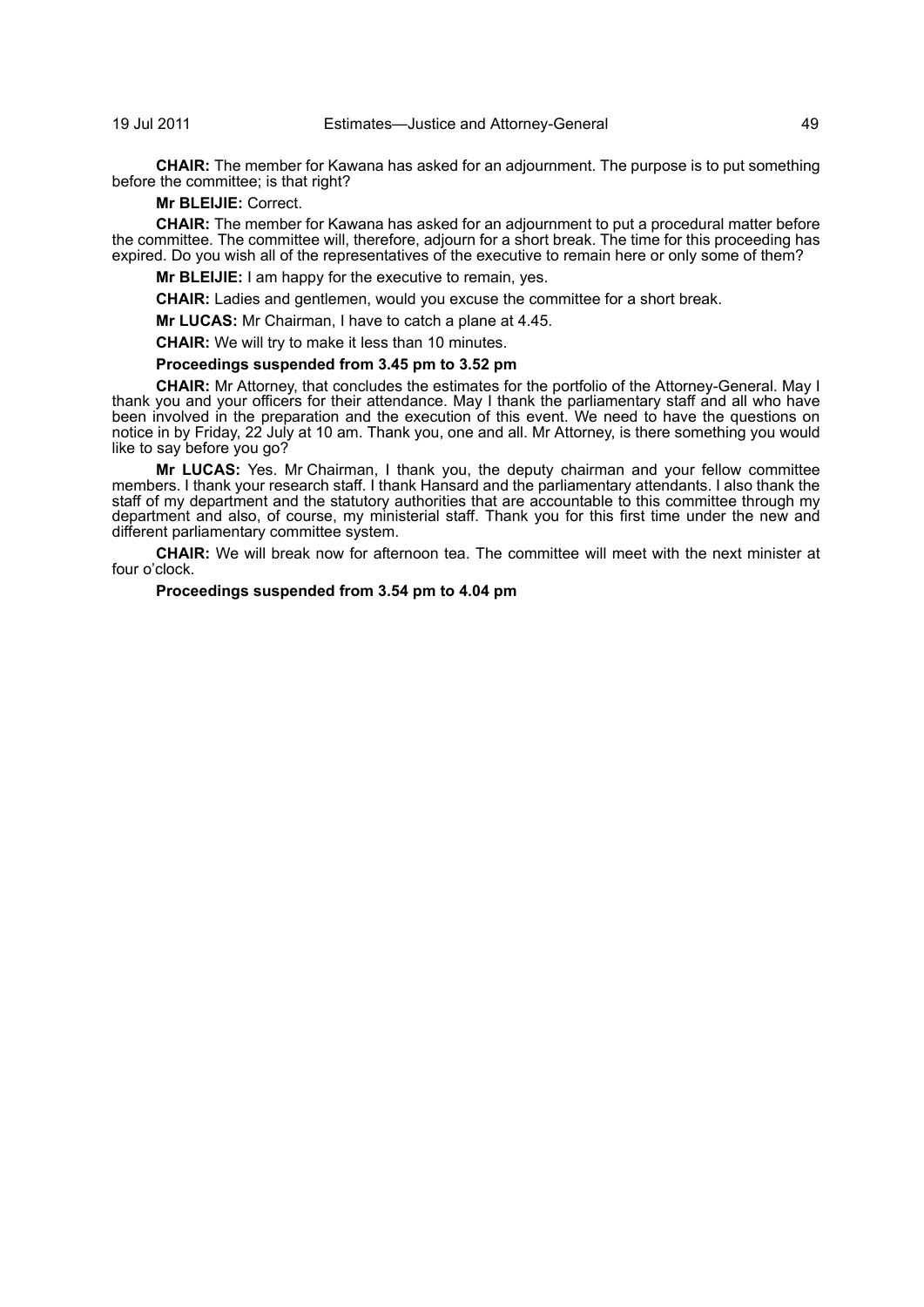## **ESTIMATES—LEGAL AFFAIRS, POLICE, CORRECTIVE SERVICES AND EMERGENCY SERVICES COMMITTEE—POLICE, CORRECTIVE SERVICES AND EMERGENCY SERVICES**

## **In Attendance**

Hon. NS Roberts, Minister for Police, Corrective Services and Emergency Services

## **Queensland Police Service**

Mr B Atkinson, Commissioner of Police

Mr I Stewart, Deputy Commissioner, Regional Operations

Mr R Barnett, Deputy Commissioner, Specialist Operations

Mr P Brown, Deputy Chief Executive, Resource Management

Mr A MacCracken, Manager, Corporate Reporting Unit, Office of the Commissioner

#### **Prostitution Licensing Authority**

Judge M Boyce QC, Chair

**Department of Community Safety**

Mr J McGowan, Director-General

Mr K Anderson, Commissioner, Queensland Corrective Services

Mr R Bowles, Commissioner, Queensland Ambulance Service

Mr L Johnson, Commissioner, Queensland Fire and Rescue Service

Mr B Grady, Assistant Director-General, Emergency Management Queensland

I remind all honourable members that recent changes to the standing orders now provide that directors-general and those chief executive officers set out in schedule 7 of the standing orders may be questioned by the committee. The committee has also resolved to allow alternative members to take part in the discussions. However, there are none who have indicated their wish to do so.

**CHAIR:** [Ladies and gentlemen, we will commence the hearing. I am supposed to say that the](http://www.parliament.qld.gov.au/docs/find.aspx?id=0Mba20110719_160505) [hea](http://www.parliament.qld.gov.au/docs/find.aspx?id=0Mba20110719_160505)ring is now resumed because we have been sitting all morning, but for you, it is the commencement. [I am Dean Wells, member for Murrumba. For my sins, though not for any misdemeanours, I am chair of](http://www.parliament.qld.gov.au/docs/find.aspx?id=0Mba20110719_160505) this committee. Barbara Stone, who is the legitimate chair, is representing this parliament at a conference of the Commonwealth of nations and, consequently, for this temporary purpose I will chair this meeting.

May I welcome the Minister for Police, Corrective Services and Emergency Services, departmental officers and members of the public to the gallery. To all members of the executive arm of government present, I say welcome to the Parliament of Queensland. The other members of the committee are the member for Mount Ommaney, Julie Attwood; the member for Surfers Paradise, John-Paul Langbroek; the member for Kawana, Jarrod Bleijie; and with us now is the member for Maryborough, Chris Foley.

The committee will now consider the proposed expenditure of the relevant organisational units within the police portfolio. I remind all participating in the hearing today that these proceedings are similar to parliament to the extent that the public is not allowed to participate. In that regard, I remind members of the public that under the standing orders the public may be admitted to or excluded from any hearing of the committee. The committee has resolved that the proceedings of the committee be broadcast and that photography be allowed during the chair's opening statements and the introductory statement of each minister as well as during a short period during any changeover of organisational units. I ask that mobile phones and pagers be either switched off or switched to silent mode.

For the benefit of Hansard, I would ask departmental officers and sworn officers if they would identify themselves before answering a question. It is quite likely that Hansard will know you anyway but, as you know better than any other department, it is not what you know; it is what you can prove that counts. They will need to establish for the record who it is that is speaking.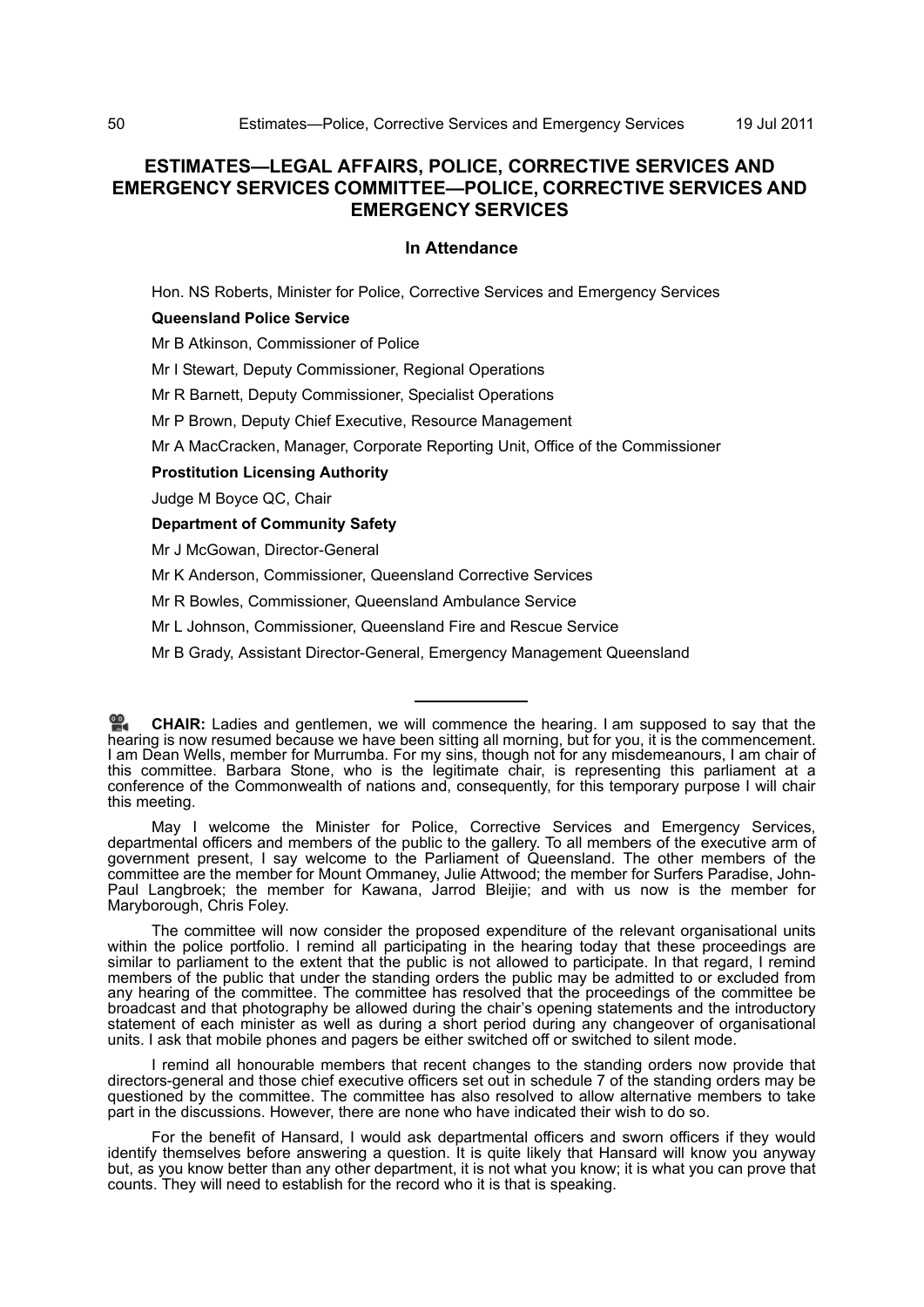I now declare the proposed expenditure for the relevant organisational units within the police portfolio for the Minister for Police, Corrective Services and Emergency Services open for examination. The committee has determined that the minister be invited, should he wish, to make a short opening statement. The question is—

That the proposed expenditure be agreed to.

I call the honourable the minister.

**Mr ROBERTS:** From the outset today I would like to pay tribute to the more than 15,000 men and women who make up the Queensland Police Service. This group of sworn officers and civilian staff have contributed to a significant reduction in crime in Queensland during the 10-year period from 2000-01 to 2009-10. The rate of offences against the person has decreased by 20 per cent since 2000-01, while the rate of property offences has decreased by 48 per cent. The hard work, dedication and professionalism of our police and civilian staff are key contributors to these reductions.

I also take the opportunity to recognise and pay tribute to the contribution that the Queensland Police Service made to the management of the recent floods and cyclones in Queensland. Police assumed a more active operational role in disaster management following recent amendments to the Disaster Management Act. Deputy Police Commissioner Ian Stewart was appointed as the first State Disaster Coordinator, a role he performed admirably during that period.

However, as we know, policing is a dangerous profession. Police officers put their lives on the line every day in the pursuit of community safety. Tragically, in June we saw just how dangerous a profession policing can be with the death of Detective Senior Constable Damian Leeding following an incident at Pacific Pines on the Gold Coast. I again take the opportunity to offer my sincere condolences on behalf of the people of Queensland and, indeed, the entire Police Service to Damian's family and friends and, indeed, his colleagues within the Queensland Police Service. Damian became a police officer so that he could help protect the community. One way to honour his sacrifice is to continue working towards the shared goal of community safety and protection.

In this year's budget the government will provide funding for the Police Service in 2011-12 of around \$2.1 billion. That figure comprises an operating budget of \$1.889 billion as well as more than \$227 million in capital expenditure. The budget provides for funding for an additional 150 police officers and represents a final instalment in the government's election commitment to increase the number of police officers by up to 600 officers during this term of government to bring the total number of police officers in Queensland to more than 10,600 by March 2012. It also includes \$43.8 million to fund new, refurbished and upgraded police facilities across the state, \$54.9 million for the ongoing development of the new state-of-the-art Police Academy at Wacol, \$51.1 million for a range of information and communication technology initiatives and \$12.7 million for three new Water Police catamarans. The budget also contains an additional \$25.7 million for the continued deployment of fixed and mobile speed cameras across the state in an effort to keep our roads safe and reduce the tragic number of deaths on our roads.

Thank you for the opportunity of making an opening statement. I look forward to answering and addressing the committee's questions.

**Mr LANGBROEK:** I welcome you, Minister, and also the Commissioner of Police and departmental officers to this estimates committee hearing. My first question to the minister is about question on notice No. 12. The district budgets were provided for 2010-11 but it says that district budgets are fluid, that they are not centrally managed and that it is not possible to provide budget figures for the next year. I ask: how can the minister ask this committee to sign off when he is unable to provide these district budget figures or at least some sort of global figure? Would it be possible for him to provide us with the regional figures for the eight regions if he cannot provide the district budget figures?

**Mr ROBERTS:** I might defer to the Police Commissioner to answer that question. As the member would be aware, the actual allocation of funding amounts within the Queensland Police Service is a matter for the Queensland Police Commissioner and his senior executive. The role of government is to resource the Police Service, and I and, indeed, the government can be held accountable for the amount of resources that we provide the Police Service. The way in which that budget allocation is divided up between regions, districts, specialist operations and the particular projects is a matter, ultimately, for the Queensland Police Commissioner.

Of course, during election campaigns in particular and, indeed, during budget periods, governments will provide particular allocations and announcements for the Police Service. Ultimately, the way in which the operating budget is divided amongst the regions and the districts is a matter for the Police Commissioner. I might ask the Police Commissioner to provide some additional response to that question.

**Commissioner Atkinson:** I will probably have to take this question on notice. In answering it, I might defer to the executive director of Corporate Services. Of course, we have allocated our budget for the 2011-12 financial year. I can give you the regional breakdowns, but that is not the totality of the budget. Besides the eight regions we have other commands—State Crime Operations Command with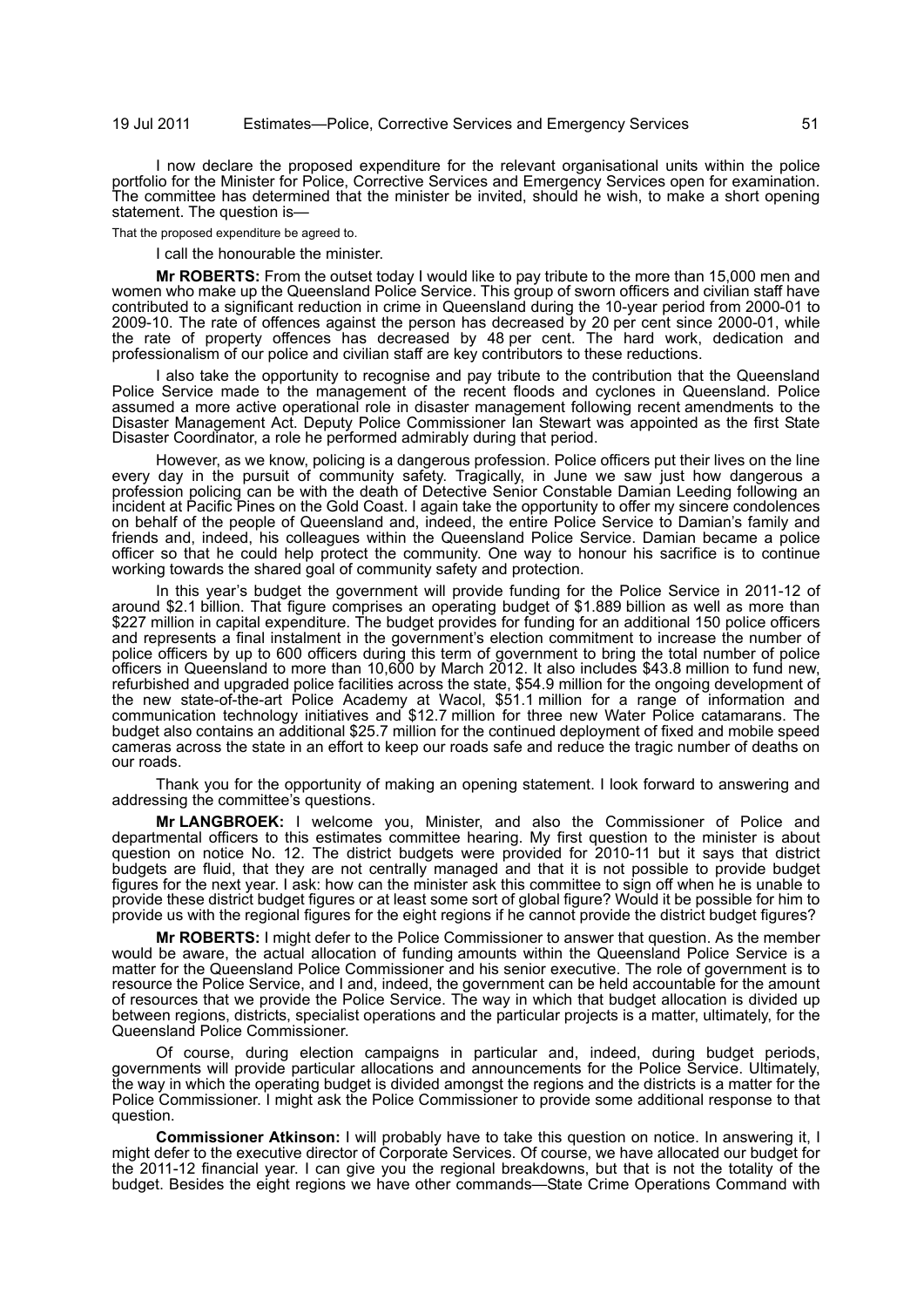our detective grouping here in Brisbane, Operations Support Command that provides all the support services, our new Education and Training Command, our Ethical Standards Command—and then we have a suite of areas, as most departments do, that look after our human resource management, finance, administration and information technology. I can give you the regional breakdown now for the eight regions in terms of their allocations or, if you wish, we could take the question on notice and get back to you with as much detail as we can.

**Mr LANGBROEK:** Thank you, Commissioner. If the minister is happy to take that on notice, then I am happy to have it provided in that format.

**CHAIR:** Can I just draw the attention of people to the presence now of the member for Mount Isa, Betty Kiernan. This gives me the opportunity to make the point that even those of us at this table who are using corrected vision cannot read the black on blue of the nameplates. So it might possibly be a good idea, Minister, if you were to introduce your party so that members of the committee could address them directly if they chose to.

**Commissioner Atkinson:** I am Bob Atkinson, the Commissioner of the Queensland Police Service. To my immediate right is Deputy Commissioner Ian Stewart, who is responsible for the eight regions throughout Queensland. To his right is Deputy Commissioner Ross Barnett, who is responsible for the specialist support areas in the Queensland Police Service, primarily Operations Support Command and State Crime Operations Command. To the minister's left is Angus MacCracken, who is in the office of the commissioner and has provided the secretariat role in preparing the documentation today. To Angus's left is our third and other deputy who is the executive director of our corporate services area, Mr Paul Brown.

**CHAIR:** Thank you very much. I call the member for Surfers Paradise.

**Mr LANGBROEK:** Thank you, Chair. My second question is to the commissioner. I do want to come back to the minister's statement which he has made on a number of occasions—that is, that he understands his role to be one of procurement, not necessarily operational matters. I will come back to that in a moment. Further to that answer to question on notice No. 12, I was very concerned when I looked at the allocation for the south-east region. In the 2010-11 answer to question on notice No. 12, the allocation for the south-east region totals about \$109 million. The south-east region of course incorporates the Gold Coast district, the Logan district and the Coomera district. I presume you can see those figures?

**Mr ROBERTS:** Are you looking at question on notice No. 12.

**Mr LANGBROEK:** Yes, the answer to question on notice No. 12. It has the total actual spend by police district for 2010-11—unaudited actual. It has as the sixth region the south-east region and it has the totals for the Gold Coast district, the Logan district and the Coomera district. That totals \$109 million. When I went back to the same question that we asked two years ago, Commissioner, the actual spend in each police district for 2008-09 for the south-eastern region—and I table a copy of this answer to the same question two years ago—was \$120 million for the south-east region. That included the Gold Coast district, the Logan district and the Coomera district, which at that stage had a zero dollar provision, but the total amount was \$120 million. I am very, very concerned that there is a 10 per cent drop in the provision for the south-east region in those two years. I table a copy for the commissioner's benefit and the minister's benefit.

**Commissioner Atkinson:** I would be very grateful if I could see that. There might be a ready explanation for that, but I do not have it at the moment. So if I could see the document that would be helpful. Sorry, Sir, but I may well have to take the question on notice. There is a regional allocation that is factored in here of \$31 million as well. The precise nature of that I cannot tell you regrettably at this time. So I am sorry. Generally speaking, all of the regions increase each year in terms of funding unless there was some particular activity that was a one-off special case. But certainly this year the southeastern region has increased in its regional budgetary allocation. One of the reasons that happens, generally speaking, is that there are additional personnel and of course the standard enterprise bargaining pay increases. It would be highly unusual for a region to go backwards. I am sorry that I cannot give more detail at the moment, but I do not want to answer your question in terms of any guess. I would rather be absolutely certain of the facts, so if I could take that notice and come back to you—

**Mr LANGBROEK:** I am happy for that to be provided and I am happy to have the minister expand if he would like to.

**CHAIR:** Just for the record, the minister can take the question on notice. We cannot ask any other officer to take a question on notice. So if the minister wishes to embrace the undertaking of the commissioner and take the question on notice—

**Mr ROBERTS:** I am happy to come back and we will clarify that for you. Having had a quick look, I think this maybe—and I qualify that this maybe—the answer. In your question you actually asked for the spending for each district, which is what has been provided. The three districts obviously make up the whole of the region. As the commissioner has indicated, we understand that there is also an additional allocation for the entire region which may account for the figure you are talking about. So we will get back to you and clarify that precisely before the end of the hearing.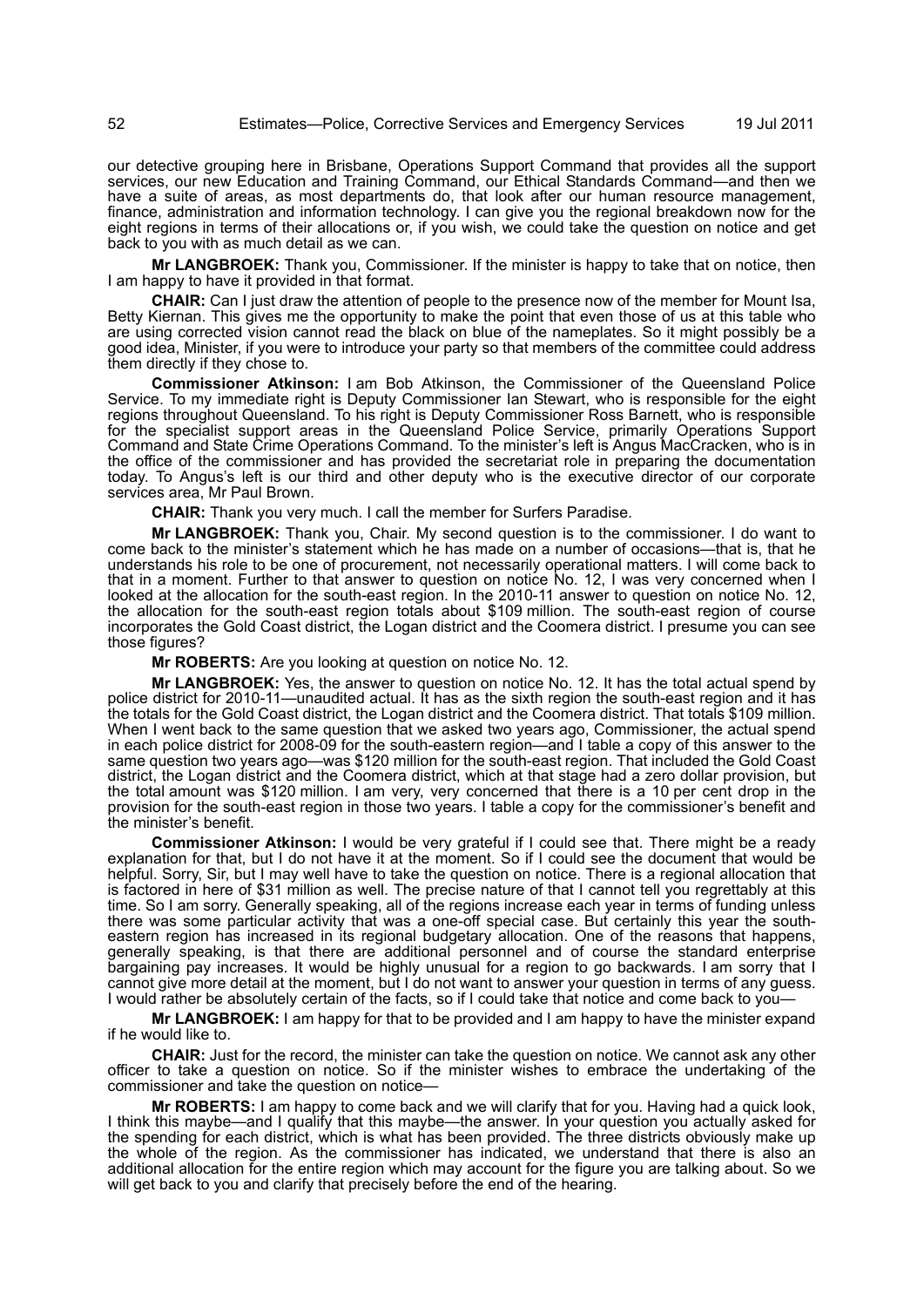**Commissioner Atkinson:** With a region such as the south-east region, it is more practical to have some of the functions regionalised. Say, for example, the scenes of crime personnel may be regionalised and they would come out of a regional budget, not out of any of the district budgets. So that could well be part of the explanation.

**Mr LANGBROEK:** I understand that. Of course it is really the global figure that is covered by that \$120 million from 2008-09, as contrasted with \$109 million now. It really is quite glaring that of all the regions this could be the case. Of course, if this is the case, it is a significant issue on the Gold Coast and in a region where there should be this crime epidemic that we are experiencing and in an area where it has been put to me—and I am going to ask some questions subsequently about this—that resourcing, especially in the Coomera district, has been adequate. But I am certainly happy to have the minister take that on notice.

**Mr ROBERTS:** Again, just to pick up the point you have raised, subject to getting it finally clarified, it is not valid on the information I have at this point to simply add up the three district budgets and then make a determination that that is less than the previous year, because on the information I have seen—and we will get that absolutely clarified—there is an additional regional allocation over and above the specific districts budgets which would actually contradict the claim that the member is making. But we will clarify that in the very near future.

**Mr LANGBROEK:** Thank you. Minister, can I then ask you about this description that I have mentioned before and that you actually mentioned in answer to my first question—which was about your role in procurement, not operational matters. Under the Police Service Administration Act subsequent to the Fitzgerald inquiry, in section 4.6, which is headed 'Communications between Minister and commissioner', it mentions that the commissioner can furnish reports and recommendations to you and that you also may, having considered those recommendations, then make recommendations or give advice with regard to policy and priorities. Now that is something that you have not indicated that you necessarily feel is your role at the moment. You normally say that it is about getting money and the commissioner will apportion that money as he sees fit. So, under the Police Service Administration Act, have there been recommendations from the commissioner or advice from you to the commissioner that you have provided in accordance with that act?

**Mr ROBERTS:** I will need to look at the actual provisions of the act, but there are two issues here. Firstly, in terms of recommendations that the commissioner makes to me as minister, as a matter of course I am receiving briefs on a regular basis—weekly, even daily in some instances—where the Police Service will be making recommendations to me to approve a whole range of matters. That is the very nature of being a minister: you are briefed and required to make a response or a decision. And I do that pretty well on a daily basis. So that I think answers that part of the question.

As to the other part of the question, my understanding—I am assuming, because I listened to your question to the chair of the CMC towards the end of the last hearing—is that the issue you are referring to is whether I give directions to the commissioner about particular matters. As you would be aware and are correctly pointing out, since the Fitzgerald inquiry there is a requirement that, should I determine to give a direction to the Police Commissioner about a matter, that needs to be recorded and ultimately tabled in the parliament.

In answer to your question—and you may well ask a more specific question—I have given no directions of that nature to the commissioner since I have been minister. Indeed, I would say that it would be an extraordinary event for me to do that. There is certainly the power for me to direct but, in accordance with the accountability framework, which is well-established following Fitzgerald, I would be required to ultimately table that direction in the parliament, and obviously the CMC would be advised of that as well. I am assuming that they are the two issues you are talking about.

#### **Mr LANGBROEK:** That is fine.

**Mr ROBERTS:** You were alluding to the fact that I sit back and do nothing in terms of the Police Service. I can assure you that, as I have indicated earlier, I receive a significant number of briefs requiring me to make decisions as minister regarding the police portfolio or simply to note the advice that has been given to me, and that happens on a regular basis.

**Mr LANGBROEK:** Thank you. My question is to the commissioner. It also says at section 4.7 of the Police Service Administration Act that the commissioner will keep a register which he then passes on to the chairperson of the CMC which is also subsequently tabled. Following 31 December last year, was such a report provided to the CMC chair, because the CMC chair could not remember when I asked him that question an hour or so ago?

**Commissioner Atkinson:** Yes, Sir, it is. It is provided annually at the end of each calendar year. I think it has to be provided within a month but I am not sure of that. But generally we provide that report to the CMC in January of each year and it was so provided this year.

**Mr LANGBROEK:** So in that case, given, Minister, that you have already said that you do not make directions or have not made directions of a formal nature—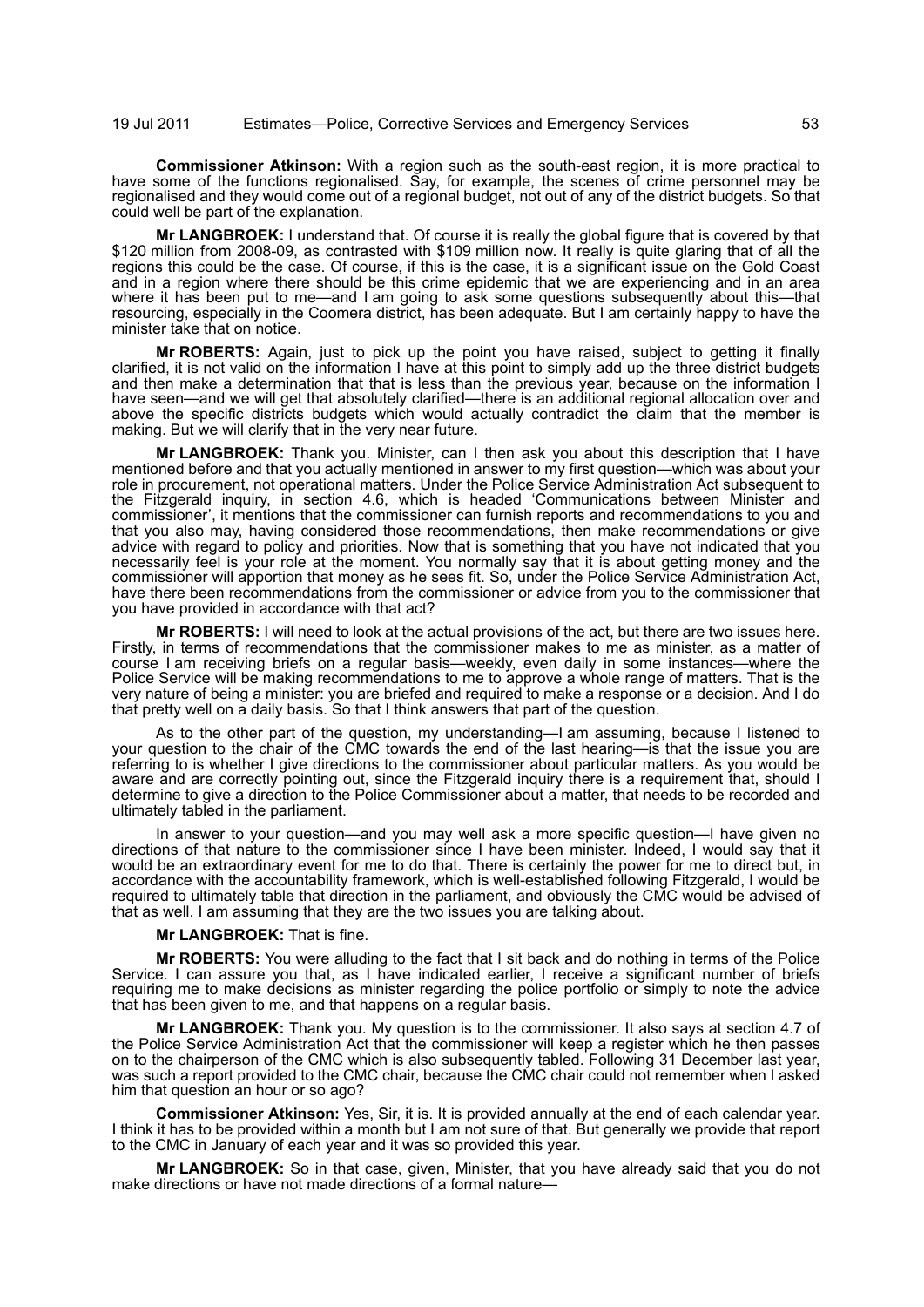**Mr ROBERTS:** That is correct. I have given no directions in accordance with that provision which would require me to table it in parliament.

**Mr LANGBROEK:** Can you confirm then for the committee that you gave no direction about the establishment of Taskforce Resolve on the Gold Coast?

**Mr ROBERTS:** Absolutely, and I can give you an assurance that I have not given a direction in the form that you are talking about to the commissioner at any time. The commissioner and I talk every day—every single day—and sometimes on more than one occasion. We of course talk about the range of significant issues that are confronting the community of Queensland. But, in the end, for me to give a direction there is a proper process to be followed, and that process would be followed if I took that step. I have given no such direction since I have been minister.

**Mr LANGBROEK:** In that case, Chair, my next question is to the commissioner. That means that obviously the commissioner has made the decision independently of the minister to establish Taskforce Resolve. I ask the commissioner about the process by which that came about, given that a couple of weeks before then or a month before then the Premier came back from holidays and I think was with Deputy Commissioner Ian Stewart. At that stage no action was going to be taken, but subsequently the commissioner has taken that decision to establish Taskforce Resolve. Is that correct?

**Commissioner Atkinson:** I am not sure of the detail of the Premier's leave or Mr Stewart's nexus to this. Without question, the decision to establish the serious and violent crime squad, which is also known as Taskforce Resolve, was mine and mine alone. In coming to that decision I did consult with the deputies after I formed the view that that was the best way to go. We also consulted with the assistant commissioner in the region. None of the three deputies or the assistant commissioner in the region had any objection to the establishment of that group. In fact they were supportive.

The background to it was that there had been a review of the detective strength in the region and that review had recommended a significant increase in numbers. We had provided some of those numbers—14—in the previous year's staffing allocation. The challenge for me was to make the best use of whatever additional detectives we could provide for the region. Basically, the two options were to allocate additional detectives to the three districts—namely, the Gold Coast district, Coomera or Logan—which would have resulted, in my view, in a spread; it would have been of value, of course. What I wanted to try to do was have a group that could travel anywhere in the region, that would be freed up from the day-to-day investigative duties of detectives that tend to tie them down and that would only focus on serious violent crime. So the decision that I came to, supported by my senior executive colleagues, was that the best way to do this would be to establish a new group, a group that was independent of any district but would work the whole region and focus on serious violent crime. So noone else was involved in that decision.

**Mr LANGBROEK:** And that certainly has been welcomed of course by all the Gold Coast, Logan and Coomera community. Commissioner, can I then ask why the Coomera police district has such a high police to population ratio? I think the state average is one to 434, but question on notice No. 12 says that there are 188 police in Coomera and there is a population there of over 200,000 so it is a ratio of over one to 1,000. Can I ask you about that and then I will ask a series of questions, with the Chair's permission, about Coomera specific issues.

**Commissioner Atkinson:** Thank you for the question. The decision was taken to establish a district at Coomera, which we did in November 2009, and a very important part of that was in terms of planning for the future. Another significant growth area had a district established as well shortly before that, and that was at Caboolture. In establishing the district, there were one of two ways that we could have gone about that. We could have robbed the other two districts—Logan and the Gold Coast—and put significant numbers into Coomera at the outset or we could have had a plan to build that district up gradually over time. We opted for the choice of building the district up gradually over time.

As a consequence of that, however, it has started out with a police-population ratio that is one of the highest in the state. We intend and plan to bring that down. That will be a challenge because, as I am sure you are well aware, the district of Coomera is experiencing significant population growth, but we will bring the police-population ratio down. Every year we will put additional resources in there. We are currently planning for additional resources for the Coomera district. We have not quite finalised yet what that will look like, but we are in that planning process now.

Regrettably, of course, throughout the state not every district has I suppose the perfect balance of police to population. Could I just make the comment though that that is not the sole determinant in terms of the police-population ratio. The Brisbane West district, which is that area from Toowong out past Indooroopilly, also has a similar police-population ratio to Coomera but with different demographics. The Brisbane West district has I think the lowest rate of crimes of violence and possibly the second lowest rate of property crime in the state of the 31 districts, so of course there are other factors apart from police-population ratio.

**Mr LANGBROEK:** I understand that obviously it is not cut and dried because I think 70 per cent of the districts do not have the exact police to population ratio or the lowest police to population ratio. Commissioner, can I then ask a specific question: given that the Coomera district includes Nerang,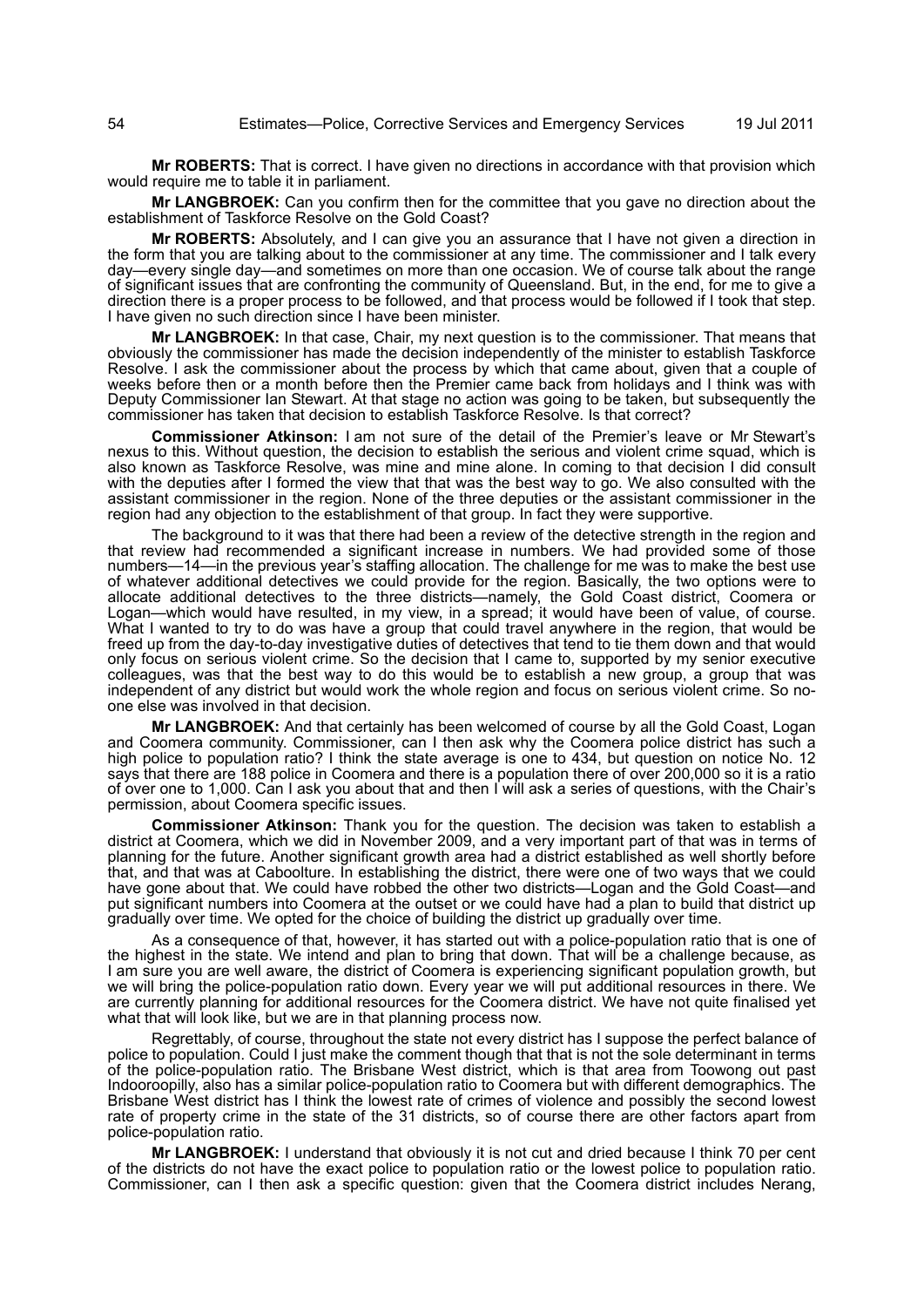Mudgeeraba, Tallai, Tamborine Mountain, Beaudesert, Canungra, Rathdowney and Hope Island north to Pimpama, how many uniformed car crews patrolled the district of Coomera last Friday and Saturday nights?

**Commissioner Atkinson:** I will have to take that question on notice. That would be a matter for local management and obviously the availability of resources. As everyone is aware, policing is a 24/7 arrangement. Many of those stations are not 24-hour stations though. However, those that are not would be covered either by call-out arrangement for the officers being called on to duty or by cars where it is 24 hours attending.

There is the backup of other resources as well. So whilst there might only have been a particular number of cars from Coomera, there would have been detectives, there could have been Dog Squad officers, there could have been Traffic Branch personnel and there may even have been Public Safety Response Team personnel from Brisbane in the region as well. To answer the question properly, I would have to take it on notice and look holistically at everyone who was available in the Coomera district at that time.

**Mr LANGBROEK:** Can I ask the minister whether he is happy to have that taken on notice?

**Mr ROBERTS:** Absolutely, we will provide that information.

**Mr LANGBROEK:** Thank you. I want to come back to your previous statement about the announcement in November 2009 that Coomera was going to be formed. Can you confirm for the committee that former minister Judy Spence issued a statement in June 2008 that \$7 million was for the Coomera district back then, so a year and a half before then?

**Commissioner Atkinson:** No, I cannot, I am sorry. I think the district commenced its establishment from 7 November 2009. Clearly, the decision to establish the district would have been made before then and it could well have been made in the previous financial year with funding to roll out from the next financial year. I regret that I am having to take so many questions on notice, but I will have to take that particular question on notice.

**Mr ROBERTS:** I can clarify that. The district commenced operations on 7 November 2009.

**Mr LANGBROEK:** I actually will table a statement by the then Minister for Police, Corrective Services and Sport from 3 June 2008 which includes a statement of \$7.3 million for the new Coomera district headquarters. I will table that for the commissioner's benefit.

**Mr ROBERTS:** Following on, if that announcement was made a year or so before, obviously the building needed to be constructed and established and it commenced operations in November the following year.

**Mr LANGBROEK:** Sure. We have already ascertained, by the way, that the minister was happy to have that taken on notice. How many calls for service in the Coomera district over the past six months saw an officer injured?

**Commissioner Atkinson:** I am sorry. I do not know the answer to that question.

**Mr LANGBROEK:** I understand that. Again, can I have that taken on notice, Minister?

**Mr ROBERTS:** Yes, we can provide that information. I am happy for the commissioner to provide a lot of this information. It is very detailed but, yes, we can take that particular question on notice and get back to you on that.

**Mr LANGBROEK:** Thank you. Subsequent to that and, again, focusing on the Coomera police district, I would like to know the number of officers who are on sick or stress leave or who are seconded to areas outside the district.

**Commissioner Atkinson:** Again, I cannot give you that information at this precise moment, but if the minister is agreeable we can take the question on notice.

**Mr ROBERTS:** Yes.

**Commissioner Atkinson:** Is that officers on sick leave?

**Mr LANGBROEK:** Sick leave or stress leave or seconded to areas outside the district.

**Commissioner Atkinson:** Just for the purposes of clarification, sick leave covers stress leave so we would probably simply provide the number of officers who are on sick leave. If an officer takes a day off for sick leave, obviously I do not think you are looking for that. Are you looking for longer term leave?

**Mr LANGBROEK:** Yes, exactly, not daily leave.

**Commissioner Atkinson:** Thank you.

**Mr LANGBROEK:** Once again with a view to having a look at this overall police district where significant issues have been raised about the resourcing there—and that is why I am pursuing this line of questioning but I am nearly at the end and I ask for your indulgence, Mr Chairman, as I ask the commissioner a question again—how many first-year constables are currently working out of the Coomera district and how many of those are field training officers with less than five years service? Again I understand that you may have to take this on notice.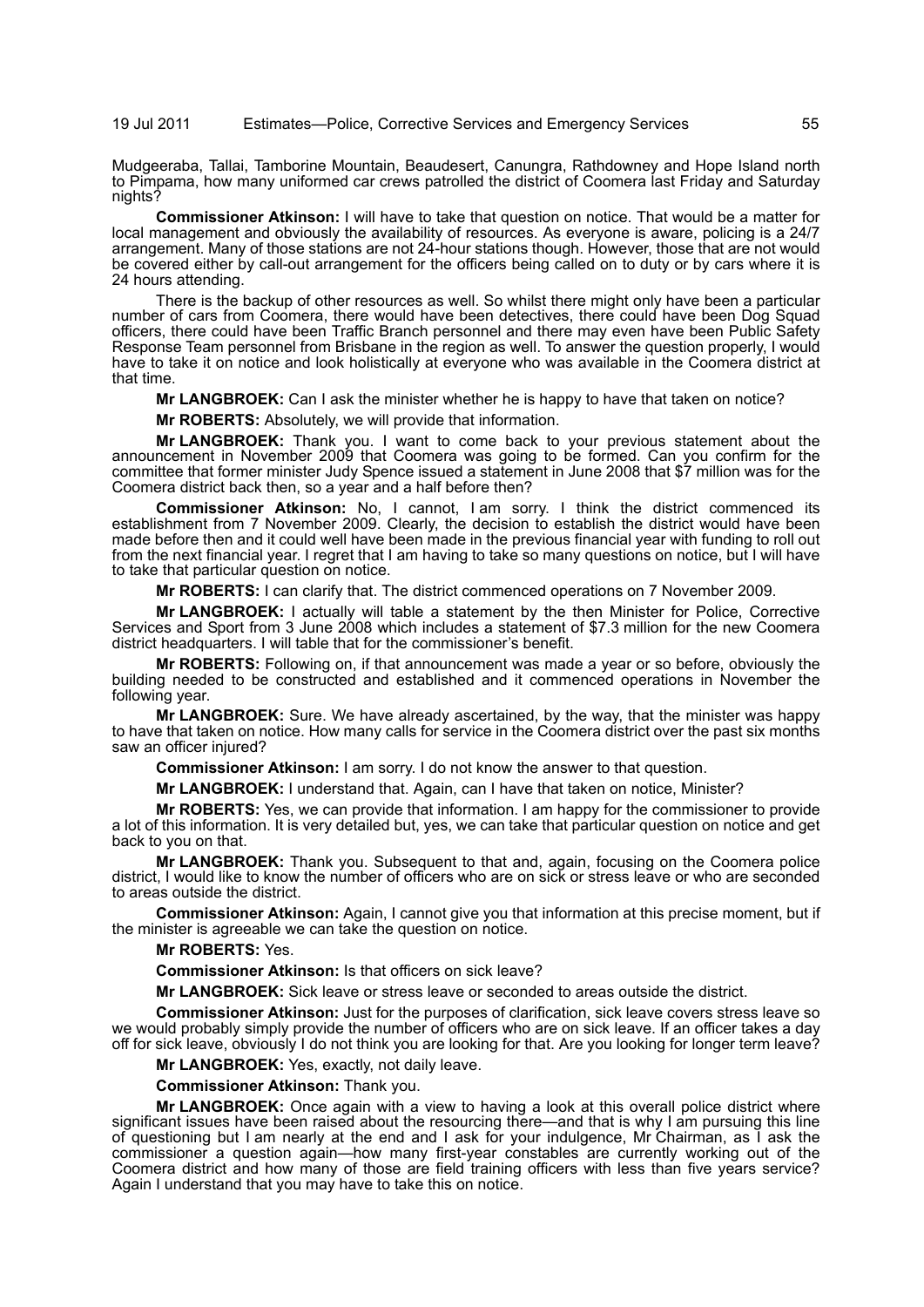**Commissioner Atkinson:** For the purposes of accuracy, I would prefer to take that question on notice as well. Can I say that Coomera is a very important training station, as are Logan and the Gold Coast districts. They are good areas for officers in their first years of service to go and to become acquainted with the range of duties that they perform as a police officer. We would see that as a valuable training area and I see that expanding into the future.

**Mr LANGBROEK:** Minister, again, are you happy to have that taken on notice?

**Mr ROBERTS:** Yes.

**Mr LANGBROEK:** Thank you, Mr Chairman. I have completed that line of questioning.

**CHAIR:** We will turn to something different then. This committee is, in a sense, a successor of the Law, Justice and Safety Committee, the committee that made a series of recommendations about alcohol fuelled violence. Would the minister please advise how the Queensland Police Service is working to reduce alcohol and drug fuelled violence?

**Mr ROBERTS:** Thank you for the question. I think from a community perspective there has been a strong community view expressed that people are a bit fed up with some of the antisocial behaviour that has been occurring, particularly in some of the more popular night spots. Having been through a number of these areas myself with police at some of the busiest times, including in Brisbane, the Gold Coast and North Queensland, I think the comment I would make is that the vast majority of people who attend these major entertainment precincts do so for the sole purpose of enjoying the entertainment and the time with their friends.

From a Queensland police perspective and indeed from a government perspective, we do not want to interfere unnecessarily in people's ability to enjoy what are very popular night spots and indeed significant employers of people in our community. However, in response to growing concern, a parliamentary inquiry, as the committee is aware, was established which came up with a number of recommendations, and the government has responded to that in a number of ways. With respect to the Queensland Police Service and the direct role that it plays in enhancing and improving behaviour so that the overwhelming majority who do just want to go out and enjoy themselves can do so, a couple of significant initiatives have been put in place.

The most significant is the creation of the three drink-safe precincts in Townsville, Fortitude Valley and Surfers Paradise. As part of that, one of the significant powers which was granted to the courts was to issue banning orders and I can provide the committee with some facts on that. The amendments that were made were to the Bail Act and the Penalties and Sentences Act. I can provide some figures in relation to the activity under those two acts since the commencement of the drink-safe precincts, and that commencement was staggered in a couple of areas but it was around December 2010.

Within the three drink-safe precincts, as at 30 June this year, there have been a total of 72 banning orders applied for directly by police: 31 of those have been imposed by the courts, 10 were refused and 31 are pending. In addition, within the drink-safe precincts themselves, there have been seven banning orders issued without police application. Obviously, the courts can consider a range of matters when they are sentencing offenders and can impose those without a police application.

Areas outside the drink-safe precincts have also had the banning order provisions apply to them. I think this is an important point here: the government has provided funding—and additionally in this budget—to the Queensland Police Service to fund the extra hours that police are committing to the drink-safe precincts but that does not mean that police have not been targeting and indeed increasing commitments to some of these other areas on a targeted basis. So in those non-drink-safe precinct areas, police have made a total of 33 applications for banning orders: 18 of those 33 have been issued, 10 were refused and seven are pending. In addition to that, there have been 47 banning orders issued without police application.

Some of the other key parts of the targeting of the alcohol fuelled antisocial behaviour and violence did involve amendments to the Liquor Act. It is not my portfolio directly, but obviously police have a direct interest in the issues of high-risk areas which now can be prohibited from serving liquid in glass containers, and that legislation has been in place now for some time. In addition to the specific allocations which have been given to the drink-safe precinct—and, again, just reiterating, there are allocations in this budget to support police doing that—as I indicated, the police will continue as they always have to target entertainment precincts to make them safer and more enjoyable for the community.

Members of the committee would probably be aware of the national initiative Operation Unite. This was an initiative of police commissioners both within Australia and New Zealand where police services right across the nation focus attention over identified weekends, and it has occurred I understand on about three occasions over the last couple of years, although I stand to be corrected on that. Yes, there were three operations of that national program Operation Unite conducted during the 2010-11 financial year resulting in 844 arrests and 385 drink-driving charges.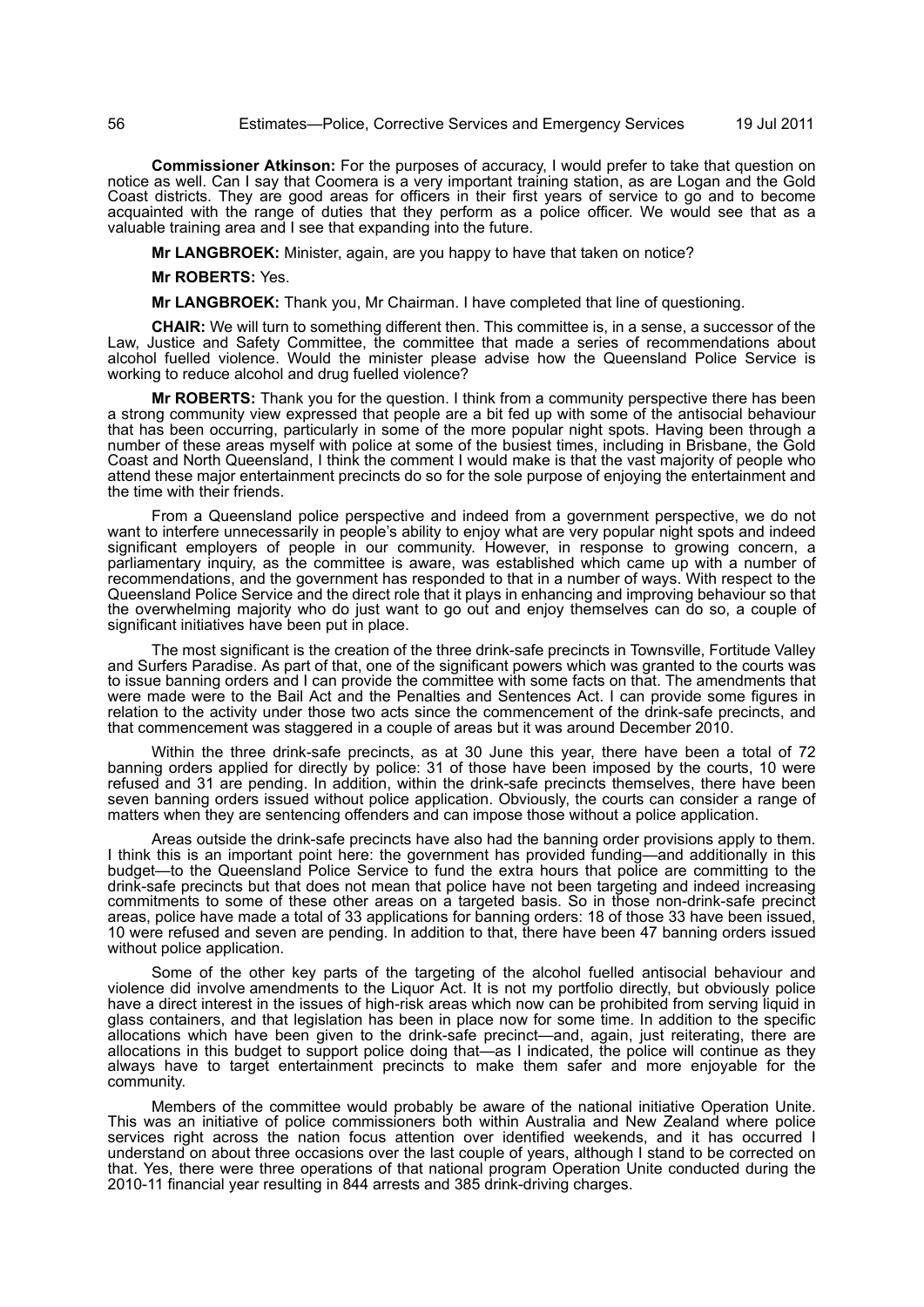I think some of these figures would be quite alarming to the community. Targeted operations will obviously result in more offences being detected. I have spoken to police officers who now work in the drink-safe precincts and indeed in other areas and hopefully—and I think some of the evidence is there—there has been a noticeable change in the behaviour. There are always going to be those people who have no regard for the peaceful enjoyment of an area for others, but anecdotally from a number of the police that I have spoken to directly there has been some improvement and an improved ability to maintain these areas in a way so that more people can enjoy them. I might just leave my comments at that at this stage.

**CHAIR:** I call the honourable member for Mount Ommaney.

**Mrs ATTWOOD:** I commend the commissioner and the Queensland Police Service for the record low road toll and the achievement of a lower rate than the national target. I ask the minister to outline to the committee the steps being taken to enhance road safety.

**Mr ROBERTS:** Thank you. The issue of road safety is something which I know Queensland police officers take to heart and very seriously. It is one of the mandatory issues that the Police Commissioner and I speak about every morning—and I know this occurs with the transport minister as well—where we get a report on accidents which have occurred in the previous 24 hours and keep a track of the road toll. But I know from talking directly to many traffic officers and senior police involved in the traffic management area that it is a passion of many Queensland police to drive down the road toll. It is all about ensuring as much as humanly possible that drivers obey the road rules and that drivers are aware that police are out there not just to enforce the rules but for their own safety, and last year, as the member alluded to, was a record low.

As at today the figures are 139 and 12 over—that is, 12 over the same period last year—which so far this year is the highest from my recollection that it has been over the same period last year. That of course is disappointing because it would have been great to see those extremely lower numbers continue, but this is an area where changes can occur in a short period of time and hopefully in the second half of the year we will see that reduce.

Just for the record, the road toll for 2010 was 249, which was 82 fewer than the previous year, and the rate per 100,000—which is, in a sense, the real comparator across the years—was 5.52 per 100,000, which I think was the lowest road toll from 1952. That was a really significant reduction. There will be a lot of debate about what the reasons for that were—of course we are 12 above at this point but hopefully we can keep that trend going down—but I have no doubt in my mind that there are a couple of key factors in the reduced road toll. One is the increasing professionalism and targeting by Queensland police of road offences. As I said, since I have been minister I know that the people I talk to are passionate. They are continually looking for ways to raise awareness and to drive the road toll down.

One of the other factors which I believe is having a significant impact on driver behaviour which is a significant factor in many incidents are speed cameras—not the most popular topic around the barbecue. I have many friends who are not too happy with some of the consequences of being caught by a speed camera, but I am absolutely convinced that the speed camera program in combination with visible enforcement and the other range of technology that police are using is helping to reduce the road toll and will continue to do that, and we have seen it in other states.

I just want to give the committee a couple of figures for fixed speed cameras and then I will extrapolate to what has happened since then. If you look at fixed speed cameras, which essentially commenced in around 2008, in 2008 we had three sites and the rate was 3.04 speeding detections per 1,000 vehicles. In 2009 we increased the sites to seven sites, but the rate per thousand vehicles dropped to 2.02. Even in one year that was a significant drop. In 2010 we had nine sites and the rate dropped to 0.98. These are real comparisons. These are not actual numbers; this is the rate per thousand vehicles which is a truer comparison of the impact of the speed cameras. Up until 31 March the figure is 0.91.

What that is showing is a significant reduction in the rate of detection. That is a good thing which means that fewer people per capita are being fined. That is occurring at fixed camera sites and the obvious explanation or conclusion one might draw is that people know where they are and therefore they always slow down. But that fact alone demonstrates one thing: that when people believe that there are speed cameras in place and out in the community, they will slow down. The irrefutable fact is that if people slow down we will save more lives and we will not have as serious injuries which would otherwise occur.

The evidence which I have provided to me from the Police Service—and I just do not happen to have the figures with me now—shows that the rates of detection per thousand vehicles for mobile speed cameras has decreased and over time I think we will also see the rates of detection for covert cameras decrease. They are actually much higher than fixed cameras—that is, the actual rate of detection per thousand—but they are coming down. That leads me to refer to the decision of cabinet to support the Police Service having up to 30 per cent of hours of camera detection in a covert fashion—that is, no marking and all types of vehicles. It could be my old Datsun 180B or it could be a ute or a van with speed cameras in them.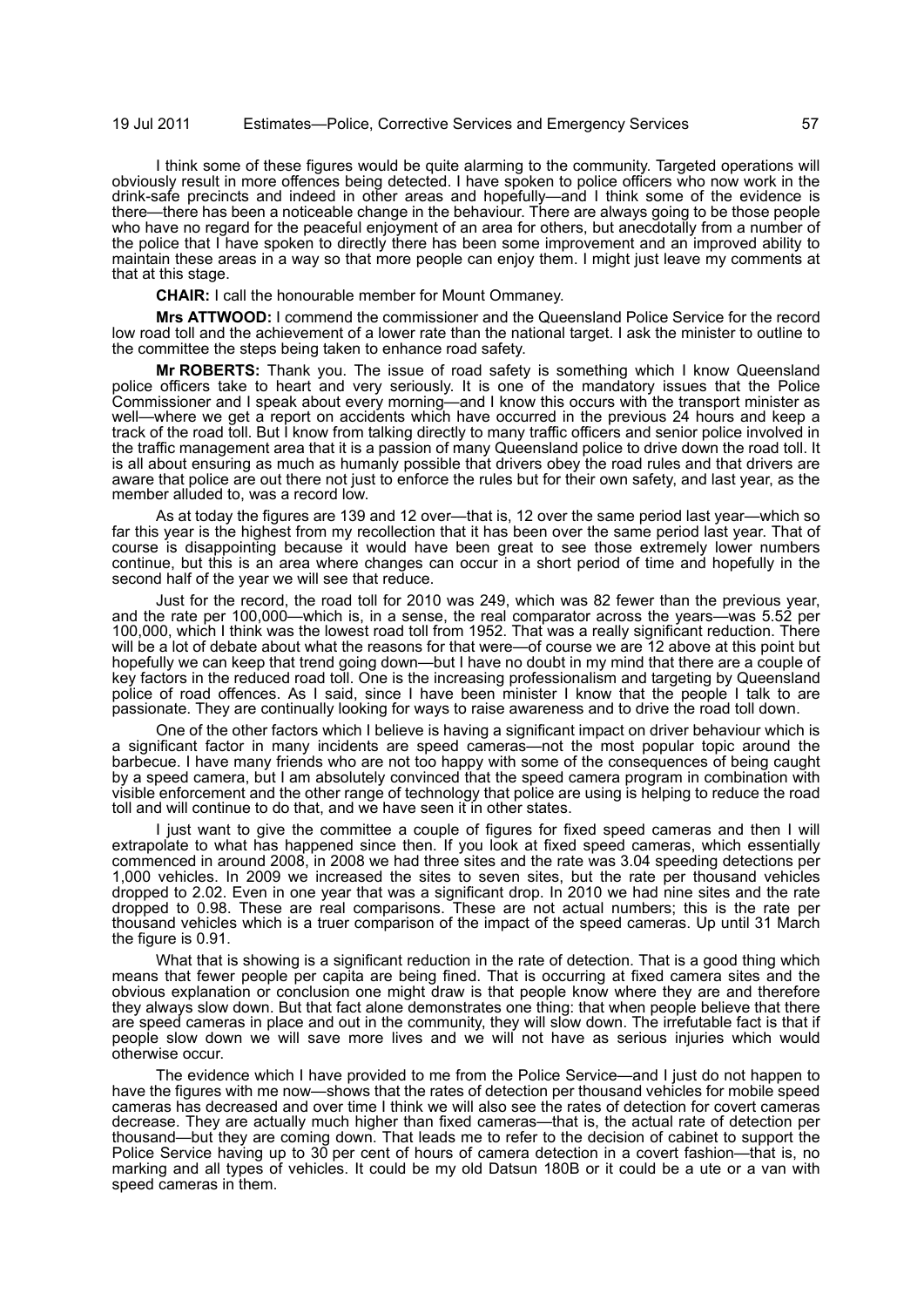I am convinced that over time the fact that the 'anywhere, any time' platform on which the government and the Queensland Police Service now bases speed enforcement through camera operation will start to trigger in people's minds that every time they hop behind the wheel potentially there is a speed camera out there. That is probably not the best way to change driver behaviour or the most desirable way. However, the reality is and the evidence is that it does change behaviour. I am convinced that all of the camera operations—fixed, mobile and covert—will contribute to a reduced road toll. On the issue of the resources that police have, the government through its commitment also committed to an additional 106 traffic police, which is a significant increase over the last two years, which, again, increases the visible presence.

**CHAIR:** I call the member for Mount Isa.

**Mrs KIERNAN:** Good afternoon, Minister, and good afternoon, Commissioner. Minister, my question is about our summer disasters, particularly the extensive flooding and Cyclone Yasi. We know that it fully tested so many systems, but a key and significant change just prior to that was the management responsibilities being handed over to the Queensland Police Service. I want to know the broader role that the QPS played. But before I ask you to answer that, given that I have never met Deputy Commissioner Ian Stewart in person and have only seen him on my telly the whole time, I also want to congratulate him and thank him again for the significant role that he played right across Queensland. Could you outline the significant role that the QPS did play in this summer of disasters?

**Mr ROBERTS:** Thank you for recognising Deputy Commissioner Ian Stewart. As I have indicated, I think universally his role has been recognised as extremely significant in terms of the operational management and I again place on the record my appreciation on behalf of everyone for the work that he did.

The Disaster Management Act in Queensland provides and establishes a very robust disaster management system, and has for some time. It was reviewed over the last 12 to 18 months and, as the committee would be aware, changes were made to the Disaster Management Act last year which came into effect in November last year. One of the key changes—although the fundamentals remained the same, there was a lot of strengthening of the provisions and structure—was to at a state level provide a more focused role for Emergency Management Queensland in supporting councils' built capacity, local disaster management groups et cetera and for police—which they have always done—to refocus their attention on those sorts of aspects, including training.

One of the other significant changes was to provide a more significant operational role for the Queensland Police Service. As you indicated, Deputy Commissioner Stewart was the state's first State Disaster Coordinator. From a policing perspective, there were a number of other changes in terms of the support and executive role that police officers played at the State Disaster Management Group level and also at the district disaster group level, where they have always been the significant officer in terms of chairing those groups, but it was beefed up in terms of the executive officer role for both the district and the state level.

Following those changes the QPS put in place a range of initiatives to support those officers who are now playing a more prominent role, and that included briefing sessions, training and support for a range of people. Just for the committee's benefit, the QPS provided 21 additional permanent police officer positions last financial year to provide the support that I have referred to to district disaster management groups, which is the second tier in our disaster management system, and two additional positions to its central Disaster Management Unit. Again, when we have seen the Queensland Police Service response—and I will talk more about the Department of Community Safety response later today—they have a significant capacity to run 24/7 operations for a long period of time and that was obviously part of the thinking when this more significant operational role was provided.

In terms of the other roles, of course we have mentioned the State Disaster Coordinator role that Deputy Commissioner Stewart undertook and senior Queensland Police Service officers were also responsible for chairing the state disaster coordination group during the actual disaster response. For the benefit of those who are not totally familiar with the disaster management system, the State Disaster Management Group is in a sense the policy formulation body but the coordination group is the operational group which meets daily—twice daily—during disasters to actually manage the state-wide response. During disasters a Queensland police officer will be assigned to chairing that and EMQ would take over the role in non-disaster periods.

In preparation, as I have indicated, prior to 1 November QPS facilitated with EMQ 14 state-wide briefing sessions on the changes to the act. Additionally, the Disaster Management Unit delivered a number of internal briefings and facilitated two two-day training sessions targeting 70 QPS officers and so on. The message I am giving the committee is that the changes to the act were significant. The Queensland Police Service and indeed Emergency Management Queensland invested considerable time and effort in ensuring that their officers who had responsible positions were briefed and trained on their responsibilities.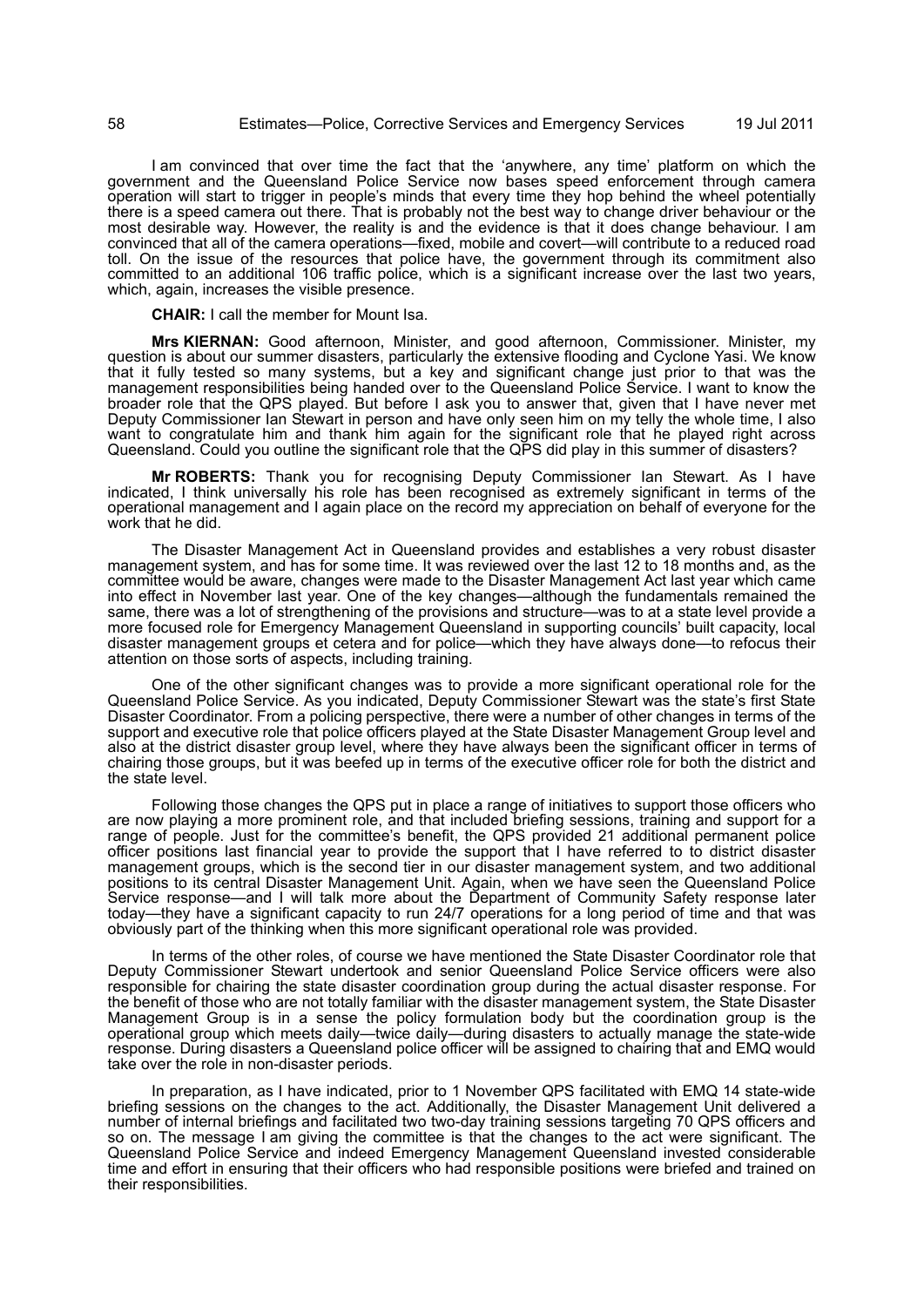From where I sit as minister, I am tremendously proud of the way in which obviously both Queensland Police Service officers and indeed Community Safety implemented those new arrangements in some of the most difficult and trying times in terms of a natural disaster in Queensland's history. To conclude, the QPS's role is not finished there. Obviously, once the disaster response is over there are recovery committees. QPS officers have been actively involved in local recovery committees as well.

**Mrs KIERNAN:** Thanks for that, Minister. I have to say that in the north particularly I have a close working relationship with the police in my district. I would have to say that in watching them and in going out and visiting the other areas as well they did all step up to the plate, particularly in North Queensland but right across Queensland. I would like to acknowledge the officers in my patch, so to speak. My follow-up question is about social media and the role that it is playing. I do not know that I have become a friend of the Queensland police yet, but I am certainly a friend of the fire services. The social media has enhanced the response capability of getting messages out. Could you tell the committee about some of those improved mechanisms that we now enjoy, such as Facebook and twitter—not that I am twittering yet.

**Mr ROBERTS:** Thank you for the question. Again, I really need to congratulate the Queensland Police Service media team for what I think is the nation-leading use of social media during catastrophic events or disasters. The media unit established both a Facebook page before the disasters but also a twitter account, which was used by Deputy Commissioner Stewart, who used to tweet during the disasters. The number of people who relied upon or who used that media to get information out about what was happening was phenomenal. I will just provide some figures. Up to the end of 2010—so we just started, obviously, towards the end of 2010 with some of the weather patterns that we experienced into the new year—around 10,000 people followed the QPS Facebook page prior to the onslaught of the floods. Throughout the disasters there was a gain of around 150,000 new followers over a period of just a few months. That was just a phenomenal increase in a very short space of time. At one point the QPS Facebook page had approximately 40 million story impressions—and I will need the technocrats to explain precisely what that means, but I am sure it is significant—and over 10,000 interactions a day. I heard personally of so many people who indicated that they were using the QPS Facebook page and indeed following the twitter account to get up-to-date, relevant information.

One of the problems or issues with social media—and QPS has been very conscious of this and they have done their own research—is that internationally I think it is recognised that the Mumbai terrorist attacks in 2008, the Victorian bushfires in 2009 and also referred to here the 2009 Iranian election protests are some of the international events where people were following a lot of information about those events on Facebook and twitter. But, of course, one of the factors which comes into play with those types of events is the amount of misinformation which can be disseminated as well. So I think when the floods came around there was an ideal opportunity and a desire of people to know what was happening. They needed a reliable and trusted source of information and, of course, that is what the QPS provided. That is why the numbers have grown so significantly. To date, the QPS has more than 205,000 Facebook followers and 14½ thousand twitter followers. That I think is a really significant achievement. The media team has been recognised for the great work that they have done. They have recently won the Australian government 2011 Excellence in eGovernment Award in the Government 2.0 category. Again, that is a real credit to the team in the media unit for establishing something which will now set the benchmark for information dissemination in future disasters.

There are, of course, many other uses for Facebook. If you log on to the Facebook page now or the twitter account you will find a whole range of information about crimes that might have occurred or major incidents—traffic et cetera—which people are logging on to and getting the information they need.

**Mr FOLEY:** I just wanted to clarify whether Judge Manus Boyce will be present at the hearing.

**Mr ROBERTS:** Yes, he is here, yes.

**Mr FOLEY:** Because some of the questions might relate to his role.

**Mr ROBERTS:** Yes, sure

**Mr FOLEY:** With the questions that I want to put to the minister regarding prostitution I am happy for the minister to answer or, if he wishes, to defer to Judge Manus Boyce to answer the question as well. The 2009 report into prostitution in Queensland highlighted a number of issues. Minister, we have spoken about some of these things on the odd occasion. Could you advise as to the extent of illegal operations? I understand that there is a lot that has been put out on legal prostitution. What is the police and/or the Prostitution Licensing Authority's intelligence gathering saying about illegal prosecution prostitution and, in fact, under-age sex trafficking in Queensland. What would be the current state of play?

**Mr ROBERTS:** That is an issue that I might ask the Police Commissioner to make some comment on. As you would be aware, the Prostitution Licensing Authority was established by the government to regulate the legal industry. Certainly, that is the focus of the authority's brief. I might add that they do a very good job. I think that when you look at any analysis of the work the authority does in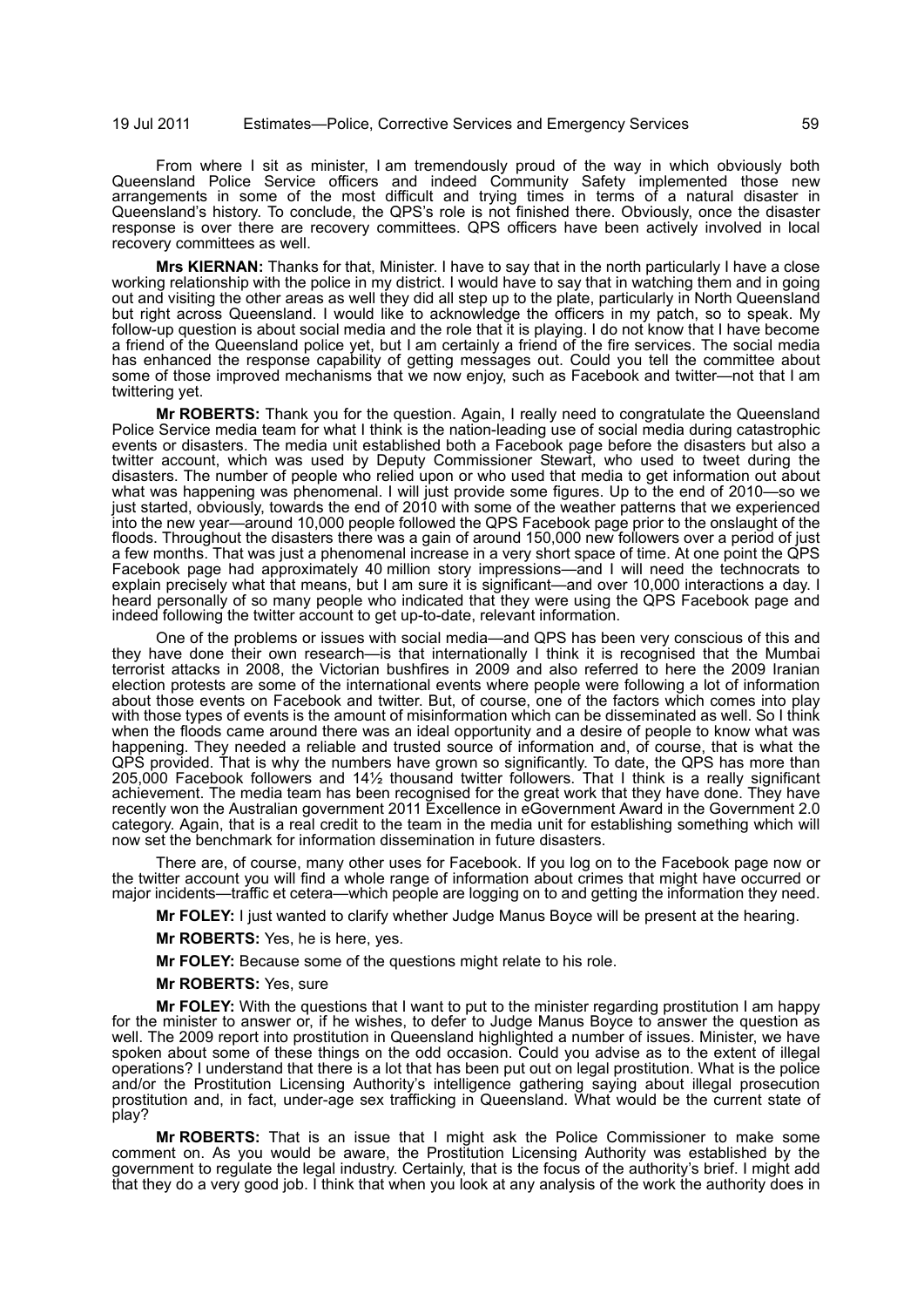ensuring that the legal prostitution industry in Queensland has remained corruption free and as safe an environment as humanly possible for both workers and those people who choose the clients then they have done a very good job. There has been and indeed always will be an illegal industry. Whereas the authority may have some idea about the extent of that, initially, I might see if the Police Commissioner wants to add to that, but I know from information and briefings that I have received that the Prostitution Enforcement Task Force within the police force is very proactive and will act upon complaint. It will target operations to stamp out illegal prostitution activity.

In terms of the issue of trafficking, again, I will allow the commissioner to make some comment on that. I am not aware that there is any evidence of human trafficking in Queensland—subject to correction—but it is an area which, of course, would be of concern if there was evidence of that occurring. I might, if the commissioner wished, pass to him to make any particular comment on those two issues.

**Commissioner Atkinson:** Thank you, Mr Foley. The first one is obviously a very serious matter and that is human trafficking and human bondage. We work closely with the Australian Federal Police and the department of immigration in that space and as at the present time we are not aware—but we would welcome any evidence to the contrary—of any such activity occurring in Queensland. I am not saying that it does not, but I think quite extensive inquiries by the Queensland Police Service together with the Federal Police and the department of immigration at this point in time have not been responsible for the identification or the prosecution of any people in that space. But it is something that, in my view, we need to maintain a constant vigil in respect of.

The Prostitution Enforcement Task Force has 15 staff—15 sworn officers. As at 1 May this year, statistically they had charged 111 people with 235 offences relating to illegal prostitution activity. My own sense of it is that the legal brothels, of which I believe there are 23, have been very effective—not just in terms of limiting criminal activity but obviously in terms of the associated things as well, such as health and other issues. This is an area, however, that is difficult to measure. Any area of unreported crime is difficult to measure. It is like drug use. People are not necessarily going to report the offence. By way of comparison, the one offence that we believe is reported to the full extent of its occurrence is car theft. People might not even report that they have been assaulted if it has been by a relative. They might not report theft, again if it is a relative who has stolen something from them. But everyone just about reports their car stolen. The offence of prostitution is in that other category, though, of things that are not generally reported.

**Mr FOLEY:** In your discussions with the Federal Police is that their position as well—that they do not believe that there is any sex trafficking or bondage trafficking in Queensland?

**Commissioner Atkinson:** With respect we are actually not saying that there is not any; what we are saying is that, together with the Federal Police and the department of immigration, at this point in time we have not successfully prosecuted anyone for that or we believe identified any existence of that activity. But that is a constant vigil and that work is ongoing. I cannot speak for the Federal Police in terms of other jurisdictions; I can only speak for Queensland.

**Mr FOLEY:** Yes. Just to follow up on that, with the legal operations in brothels, what sort of vigilance is undertaken to make sure that under-age girls are not working in brothels?

**Mr ROBERTS:** From the policing side of it, there is regular engagement in that regard in terms of inspections. It might be better in this case if I defer to Deputy Commissioner Ross Barnett from the policing side of it, because he is more experienced than I am, having previously been charged with our State Crime Operations Command and currently being the deputy commissioner responsible for that area. So if that is okay, I will hand over to Deputy Commissioner Barnett.

**Deputy Commissioner Barnett:** In terms of general compliance, the Prostitution Enforcement Task Force makes regular scheduled and unscheduled visits to all of the licensed brothels around the state. We also act on any complaints that come in either directly to ourselves or to the PLA and investigate all of those. So we are confident that all of the sex workers operating in the licensed brothels are appropriately screened and cleared.

**Mr FOLEY:** I am not being facetious here, but is there an actual process? When a prostitute wants to work in a brothel, who runs those due diligence checks in terms of their age, their health and other factors like that? Whose responsibility is that?

**Mr ROBERTS:** I might ask the chair of the authority to address that particular question. He would be able to outline both the requirements under the act and for the authority.

**Mr Boyce:** So far as age is concerned, if I could say the sex worker must produce evidence of age to the licensee before commencing work at a particular brothel. That has to be sighted and a note made in a register that is inspected by officers from the authority on their audit inspections. So far as sexual health is concerned, the sex workers are required to have checks every three months and produce a certificate from a medical practitioner, which is in a prescribed form.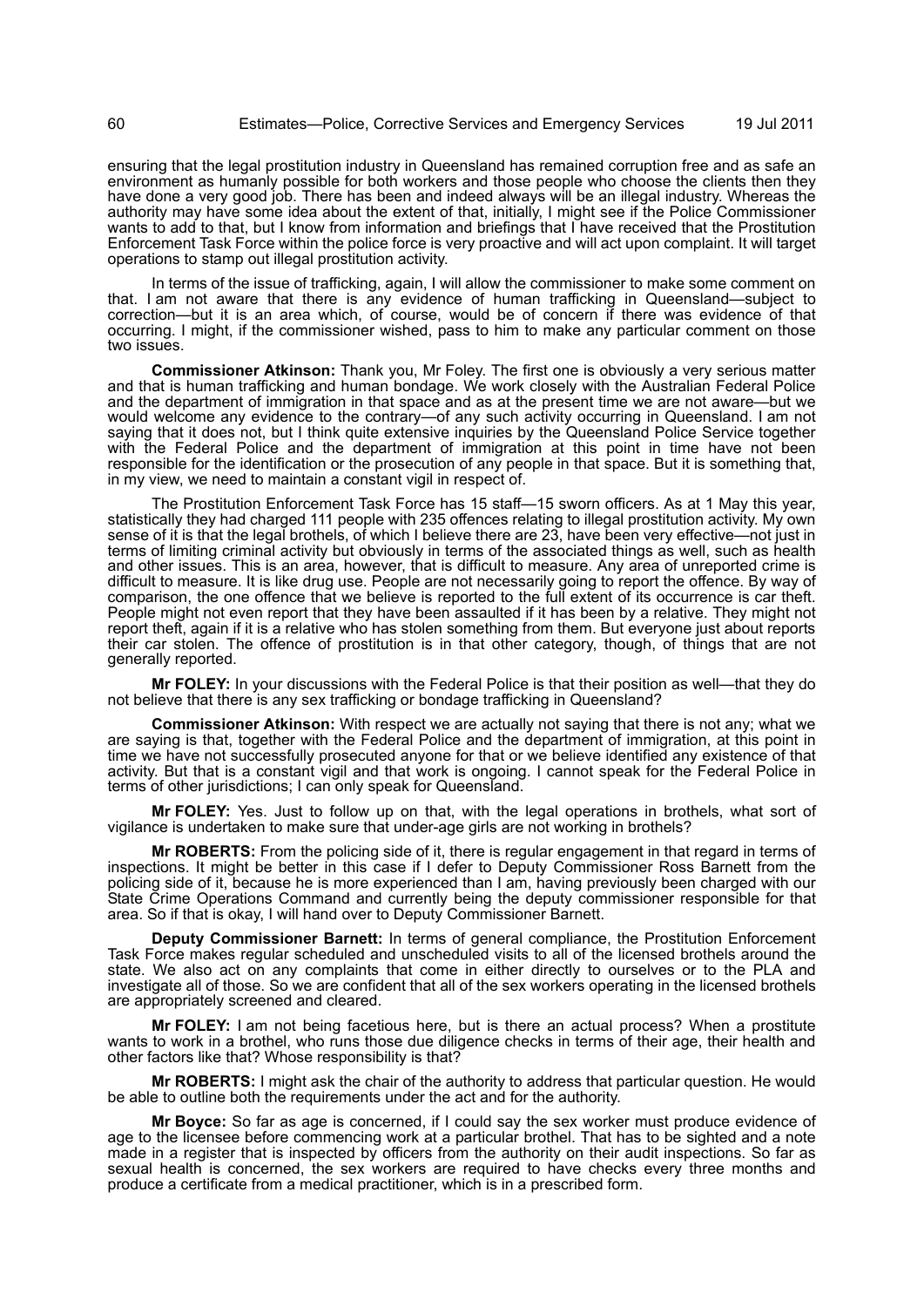I might come back to the question of sex trafficking. Every licensed brothel each year is subject to inspections, which are both announced and unannounced. Every brothel in Queensland each year will have one unannounced visit and they may have more if there are any grounds for concern. There has been no evidence found of trafficked women in any licensed brothel. In recent years there have been several unannounced visits to brothels where Asian interpreters have been brought along together with officers from the Commonwealth immigration department. No evidence of trafficked women was found.

In recent months we have adopted a policy, and it is a term of the brothel licence, that in every licensed brothel there must be placards which have to be displayed in both the reception area and in the working area. Those placards are in English and in three Asian languages—I think it is Chinese, Thai and Korean—and they raise this question of sex trafficking, indicate briefly what the rights of a person are and give a phone number which may be contacted. Those placards are directed to clients and not merely to workers. In addition, there are leaflets which must be made available in every licensed brothel, which once again are in English and in three Asian languages, and they are addressed to sex workers informing them of their rights and, in particular, what they may do if they are concerned about sex trafficking. But as I say, no evidence of trafficked women has been found in any of the licensed brothels in Queensland. The illegal industry is outside our jurisdiction so I cannot really comment on the illegal industry.

**Mr FOLEY:** Thank you. I have a couple of other points. In the 2003 Woodward report, *Selling sex in Queensland*, there was some degree of research into the mental health of prostitutes. The 2009 report did not seem to mention it at all. Perhaps one of the factors is that the 2003 report showed that the mental health of both legal and illegal prostitutes was significantly lower than that of the general population. With these regulatory checks, the mandated health checks, is there anything done in terms of checking their mental health, as they may become quite disturbed by the work they are doing, especially the younger girls?

**Mr ROBERTS:** I might just ask the chair to give a brief response to that. The act establishes a regime for legal brothels in Queensland. The authority has a responsibility to regulate that legal industry. Ultimately, whether it is a brothel or a bakery or a legal office, there is a responsibility on an employer to ensure that appropriate workplace health and safety standards are provided for any of their employees. Now, whether that is a prostitute or a lawyer or a baker, the obligation on the employer to ensure that people work in safe environments remains the same. In terms of the mental health of prostitutes or, indeed, of anyone, obviously if employers become aware, or should be aware of issues, I would expect that there is a legal obligation on them to take appropriate steps. Now, I might just, if I could, ask the chair to briefly respond to that particular question whether there is, in fact, any account taken of that, but I would suspect ultimately the responsibility lies with the employer, as it does in any workplace, to ensure that their employees are not exposed to risks and if they identify a particular risk factor then they should be required to take appropriate action to ensure that their safety and wellbeing is looked after.

**Mr Boyce:** The only health checks, and they must be done every three months and a medical certificate obtained, are solely concerned with what used to be called venereal disease, but nothing is required so far as mental health is concerned. As the minister has indicated, it is really a matter for the brothel licensee. It might be of interest to know that where venereal disease is concerned the rate of chlamydia in prostitutes in Sydney is lower than in schoolgirls in the Australian Capital Territory. That is an interesting statistic although it does not bear on mental health.

**Mr FOLEY:** A follow-up comment to that would be that leaving a brothel owner to say, 'I don't want that girl to work for me any more because she has got some mental health issues,' might be expecting a bit much because they have got a certain pecuniary interest in the girl continuing to work in that situation. There is one other thing that I want to inquire about. The Criminal Code regarding prostitution obviously does not cover sole operators whilst legislating against the presence of children at places where there are two and more prostitutes operating. Section 229L is very clear that if there are more than two prostitutes you cannot have children anywhere near the place. This means that it is possible that the children of sole operators may be present and therefore influenced when their mothers entertain guests. If you have a sole operator and that is their only income and they are operating outside of the bounds of the legislation, I know it is a difficult question to ask because you are charged with stamping out illegal operations. But you do not have a set of moral rules obviously for that. But I am very concerned that in that situation there may be children present when that entertaining of a guest takes place.

**Mr ROBERTS:** I think any responsible adult would share your concern. I think though, and I may need to seek some advice on that, that you will find that an adult who exposes a child to prostitution in the way that you are talking about would possibly—in fact, I am sure—be in breach of a number of other provisions of other acts in terms of the welfare of the child. I would share your concern if that was occurring with any child, but if you don't mind I might seek a little bit of advice because I think it would be another minister's act that might have welfare provisions.

**Mr FOLEY:** Yes, Child Safety.

**Mr ROBERTS:** Yes, which would come into play should a child be put in those circumstances which I do not think that anyone would deny would be absolutely unacceptable.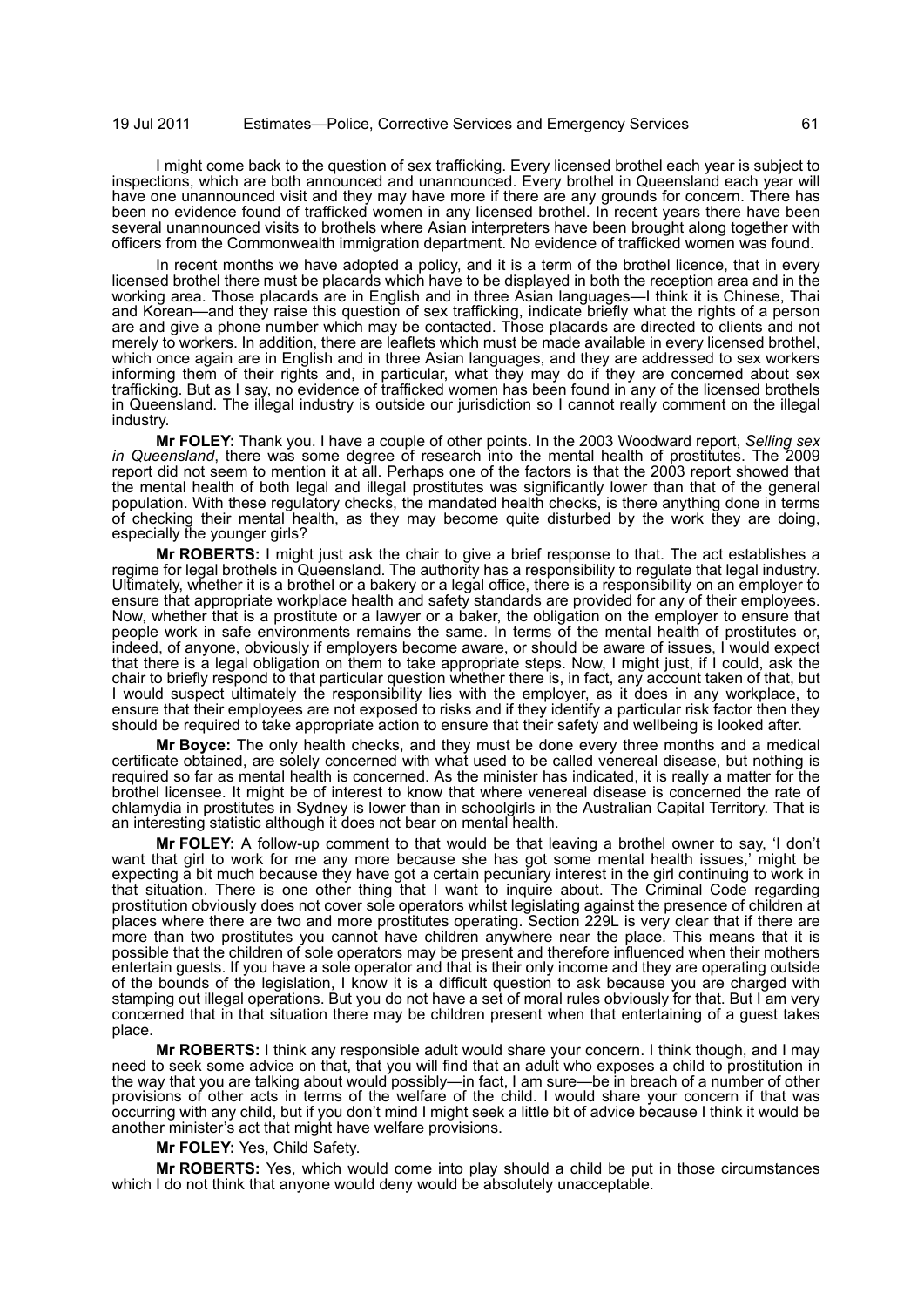## 62 Estimates—Police, Corrective Services and Emergency Services 19 Jul 2011

**Mr LANGBROEK:** I would like to now turn to the issue of police numbers—that old chestnut and ask the commissioner about the answer provided to non-government question on notice No.11 which was about actual police officer strength. I see that there is a total of 10,557 police officers in the state, but 7,347 are receiving the operational shift allowance. I just ask the commissioner to confirm then that we have only 7,347 front-line police actually receiving that operational shift allowance which means we have a significant number not receiving that operational shift allowance?

**Commissioner Atkinson:** In my view, all the 10½ thousand police are productively involved in their core role which is providing for the safety and security of the community. Not everyone works shiftwork. There are detectives, for example, who might not work shiftwork. There are officers who might be police prosecutors who do not work shiftwork but who play a very important role in the system and do not receive the operational shift allowance. In my view we have the right balance in terms of those officers who are doing shiftwork and receive the operational shift allowance and we have got the right balance, in my view, in terms of those who do not but perform other functions and duties and roles and responsibilities that are equally important in terms of providing the backup and support.

#### **Mr ROBERTS:** Can I add some more information?

**Mr LANGBROEK:** Not for the moment, thanks, Minister. I am happy just to ask the commissioner about the issue. No-one is questioning whether people who are not at the front line or receiving the operational shift allowance are offering a service. A number of police whom I have met around the state are concerned about the fact that front-line policing needs more support. They are significantly concerned about the declining numbers receiving the operational shift allowance. I want to ask the commissioner then, when we look at the answer to the same question about police numbers from two years ago, the number of officers receiving the operational shift allowance as at 30 June 2009 was 7,396. I table that for the commissioner. Now this year it is 7,347. Whilst we have the government talking about increasing numbers of police, those actually receiving that operational shift allowance has actually declined whilst the number of total police has gone up by 280 over that two-year period.

**Commissioner Atkinson:** Could I take the detail of that question on notice? There may well be very good reasons for that and it may well be that those additional officers have gone into support roles. We try, and I believe we are successful in this, to get as many people into direct operational front-line service delivery roles as possible. But it is also essential that those officers be backed up by competent police prosecutors so when they take a case to court that case is properly prosecuted; that they be backed up by competent scientific and scenes of crime personnel so that at a crime scene their initial investigations can be supported. But in terms of the specific detail of those numbers, if the minister is okay, I am happy to take the question on notice and come back to you with some precise, I guess further, explanation.

**CHAIR:** I ask the minister if he would like to take that on notice. He might also like to add something.

**Mr ROBERTS:** I do, thank you, Mr Chair. It is unfortunate that the member for Surfers Paradise is seeking to mislead the Queensland community about this issue. There was a media statement released this morning where the member talked about the number of operational police and that three out of every 10 police are tied up in paperwork based tasks and the issue of the number of police on the operational shift allowances. Former opposition police spokespersons have endeavoured to do the same in terms of misleading the community. The reality is, and I accept that the commissioner can provide this information further, that the operational shift allowance does not determine that a person is front line. The operational shift allowance applies in particular circumstances where people work particular shift patterns. There are a significant number of other officers who work in small stations where they do not actually receive the operational shift allowance. They are front-line officers. They are uniformed officers out there on the beat performing police functions. In police beats, for example, and many of the smaller stations, people do not receive the operational shift allowance. So it is absolutely misleading and dishonest for the member to put out a media statement making that claim.

I have here before me a couple of figures, and the commissioner can clarify this later. The 2011 Report on Government Services, which is the only national comparison report that we have, indicated that the Queensland police staff by operational status—there is a particular definition used for those national reports—was 90.8 per cent. That is slightly above the national average which was 89.5 per cent. That is one measure which clearly indicates the actual number of operational people, which in that ROGS definition does include some staff members as well. But the advice that I have from the police is that as at 1 May 2011 there were 9,986 operational police in Queensland, which represented around 95.2 per cent. The member for Surfers Paradise is endeavouring, through this line of questioning, I assume, but most certainly through the media release which was put out earlier today, to run this line that there are fewer operational police and all these other police are sitting around doing desk work. It is absolutely false, untrue and the facts demonstrate that to be the case.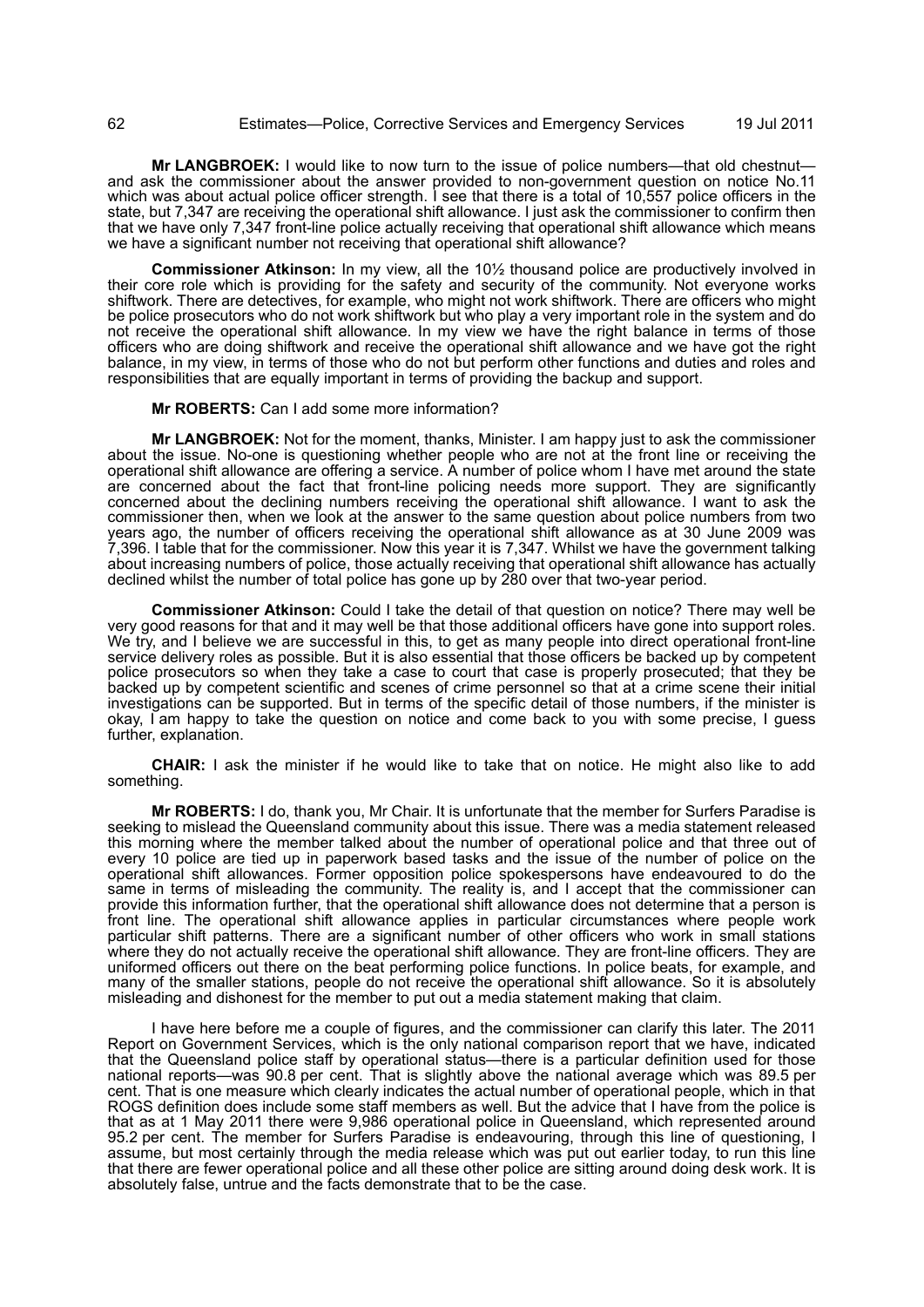**Mr LANGBROEK:** Can I ask the commissioner, continuing this line about police numbers, between 2008-09 and 2009-10 we had more than 1,300 police sworn in and yet the number of actual police officers only grew by 181. Given that this year's budget allows for 150 extra to be recruited, is the commissioner satisfied that our recruitment levels are satisfactory when we have police to population ratios in 70 per cent of districts that are outside the state average?

**Commissioner Atkinson:** I am satisfied that we have sufficient police to provide a professional policing service to the people of Queensland. By all means I am happy to debate police-to-population ratios. I think that we have to be really cautious when we do that, because when you look at the state there are remote and isolated areas of Queensland that have police-to-population ratios, in some cases in Indigenous communities, of probably one police officer to every 40 or 50 people. That is entirely appropriate. Recently I mentioned the Brisbane district of Brisbane West, which has a high police-topopulation ratio of approximately one to 900 and yet it has one of the lowest rates of crime, if not the lowest rate of crime, in the state. So that is only part of the overall consideration.

We need to look more holistically over a period of three years, at least, as a minimum in terms of the commitment for this electoral cycle, which is three years of 600. Those numbers will ebb and flow over a period. At any given time, for example July, our attrition rate is running at about 3.4 per cent, which is a very low figure by industry standards. Industry standards, as I understand, say that 10 per cent is reasonable. We are running at 3.4 per cent, so very few people are leaving us. There is a compulsory retirement age of 60. People tend to leave us in July, obviously because of financial circumstances. At any given point, obviously the figures might not show a huge increase but over a more sustained period I think that the increased numbers are more truly reflected. At the moment with that 3.4 per cent, we lose around about 300 people a year. They are replaced through recruitment, as are the additional officers. With interships it is 600, but for this year it is 152.

**Mr LANGBROEK:** Commissioner, looking at the recruitment of police, is the service moving away from officers having some form of tertiary qualification or part thereof as currently exists and, if so, how will this impact on the professionalism of the service or is it an admission that recruitment is struggling?

**Commissioner Atkinson:** No, it is not. I do not think recruitment is struggling, but we need to be very conscious and mindful of two things. Potentially, we could move into a space in the future where recruitment will be in a very competitive environment if the economy of Queensland, as is predicted, booms in the next few years. The other issue that is really important is that for us and for the people we serve we need to recruit the best sort of person possible. Previously, we did have a minimal tertiary requirement of the equivalent of 200 hours. What we are exploring now is looking more at the person's potential and capacity to acquire the knowledge they need to be a police officer and to have the ethical and professional standards that we require of them to be a suitable police officer. What we are arranging now is a battery of tests to identify the potential of an individual in those disparate areas. We want to be as flexible as possible. We are a strong supporter of the concept of tertiary education and many of our officers today, compared to the preFitzgerald era, if not the vast majority, have some form of tertiary qualifications. We also attract people with tertiary qualifications and we think that is a very good thing.

We are a very diverse state. The police officer in charge and the second in charge at Boulia may have very different styles and sets of qualities than what you might look for in someone, for example, who will be a detective in the fraud squad here in Brisbane. All may be very competent and capable in their work, but with different characteristics.

**Mr LANGBROEK:** In that case, you are obviously keeping top of mind the Fitzgerald inquiry reports and recommendations saying that we need to make sure that, when we are recruiting, we have qualifications that mean that they will be suitable to be police officers and are not just coming in through other means, which can lead to a culture that would be unhealthy for the service?

**Commissioner Atkinson:** Absolutely. It is fundamentally critical to our future in terms of the quality and calibre of the person we recruit. As I mentioned, not just in terms of their intellectual capability in terms of being able to acquire the knowledge and skill sets that they will need in this fairly complex world to be police officers, but also that battery of psychological testing relates to their professional and ethical standard and values.

**Mr LANGBROEK:** Commissioner, can you advise the committee, have there been any direct recruiting campaigns to attract interstate and overseas police to the service? You mentioned the skills shortage in Queensland that is obviously pending. Last week an issue was raised with me by the member for Gregory, which concerns police in areas like Mount Isa and Mackay who are being attracted by the mines and who are also having trouble with the cost of living. That means that they are either taken away from the service potentially and are also having trouble with their salary and being able to live in areas like that. Can you advise the committee of any of those issues?

**Commissioner Atkinson:** Sir, in answer to those two questions we are very conscious of that. Actually, it is not a new problem. The problem existed at Mount Isa probably 40 years ago. It is not a new problem in mining towns where the cost of purchasing real estate or rental is very high. We are doing all we can to provide service accommodation to address that issue.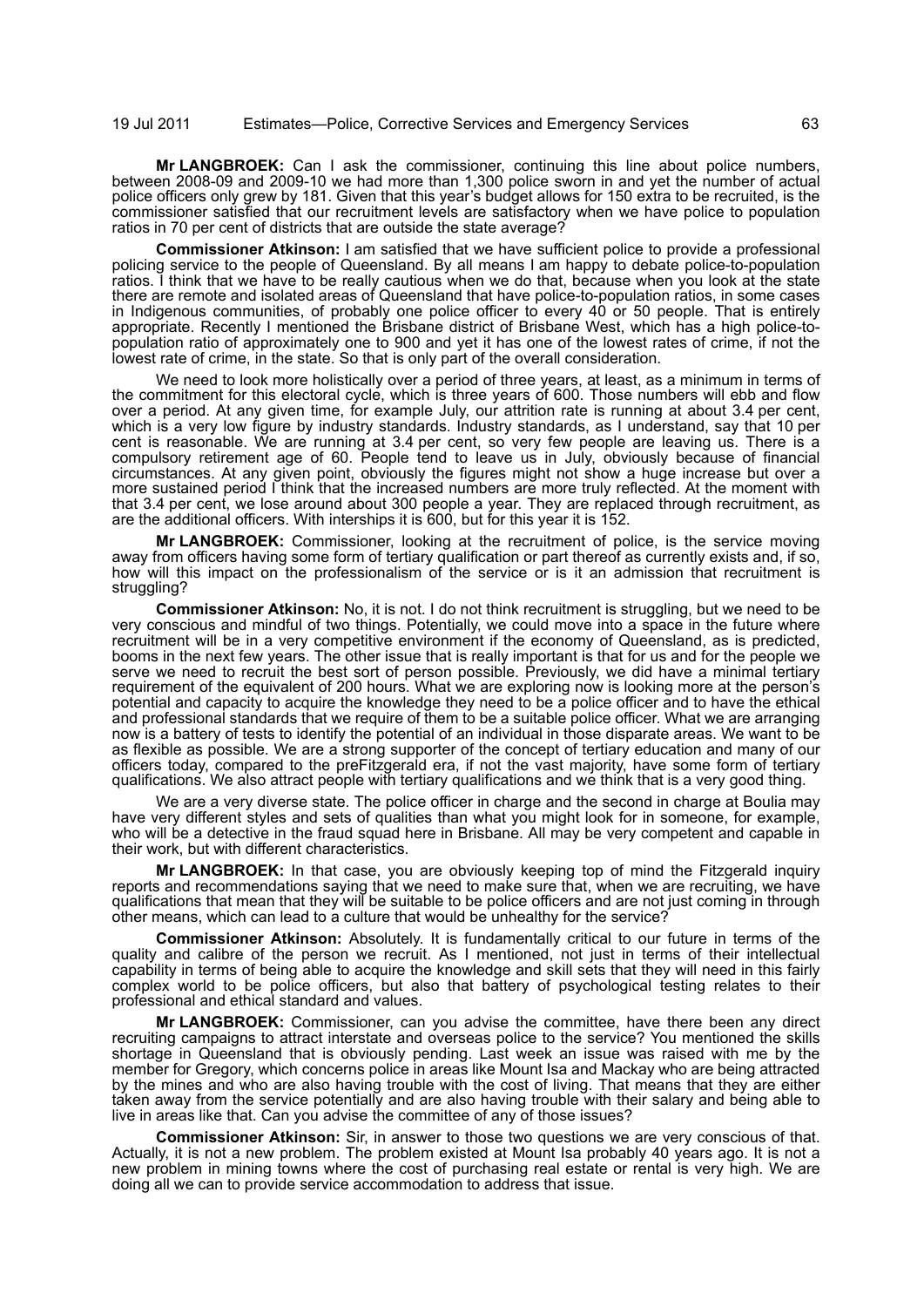In answer to your original question, we have withdrawn from the practice of endeavouring to recruit police from other jurisdictions. Officers from other jurisdictions are welcome to join us if they wish, but they are now required to complete the full training program. In fact, in our last intake induction parade—swearing-in parade—here in Brisbane, three chose to do that, two from South Australia and one from New South Wales. They completed the full six-month program. We have moved away from direct efforts at recruiting from interstate and overseas. We welcome them if they wish to join us and they pass the battery of testing that we provide, but we are not recruiting directly.

**Mr LANGBROEK:** Commissioner, what is the total budget for recruiting currently in the service and, on average, per month how many applications are received by the recruitment division of the Police Service?

**Commissioner Atkinson:** With respect, sir, I do not want to speculate on that. My understanding is that we receive several thousand applications at least each year. Could I take those two questions on notice, which as I understand them are the precise amount spent on recruiting and how many applications are received each month.

**Mr LANGBROEK:** Thank you. I think the minister is indicating that he is happy to have those taken on notice. I turn now to the issue of police drug testing that I note was in the media only last week. I note the Police Service Administration Act 1990. The Commissioner had mentioned that the random drug testing of police may eventually come in. How many officers have been drug tested under the existing provisions of the act and how many officers have returned positive tests?

**Commissioner Atkinson:** I will not be a moment; I believe we can give you the answer to that. Hopefully, this is helpfully indicative. In the period from 1 July 2010 to 1 May 2011, there were—you are only interested in drug tests, not alcohol?

**Mr LANGBROEK:** Whatever you are prepared to provide to the committee will be appreciated.

**Commissioner Atkinson:** In relation to your specific question about drug testing, there were 53 urine drug tests performed after critical incidents. Random breath tests are quite more significant, of course, as they are much easier to carry out. From 1 July 2010 to 1 May 2011, the same period, 1,214 random alcohol breath tests were conducted on members throughout the service and 731 random alcohol breath tests were conducted on recruits. All of those returned a negative result. We conducted 506 urine drug tests on recruits in the same period. Again, they all returned negative results.

**Mr LANGBROEK:** That is certainly encouraging. How much does this cost from test to analysis and what is the total budget for our existing testing regime?

**Commissioner Atkinson:** I will have to take on notice the precise nature of the cost for both the alcohol test and the urine tests. Urine tests are expensive. I think random alcohol testing is part of the price of professional. To establish—and I mentioned this previously—a random drug testing regime in Queensland, given the spread and diversity of the geographic nature of Queensland, will be a very expensive business. As I have mentioned previously too, in all probability I guess it is inevitable because random drug testing exists in other businesses, industries and professions. It is something that will probably come in in the fullness of time. I genuinely do not believe that we have a problem in terms of officers commencing work being affected by either alcohol or drugs in the Queensland Police Service. Nonetheless, the random alcohol breath testing regime needs to be continued and the issue of random drug testing is something that, following the CMC's recommendation, will be considered obviously by the government.

**Mrs ATTWOOD:** My question is to the minister in relation to additional funding in the SDS for the development of the state-of-the-art new police academy, which I know a number of you are really looking forward to the completion of. Would you be able to advise of any recent progress on this facility and the benefits it will bring to Queensland police, as well as next door in my electorate of Mount Ommaney?

**Mr ROBERTS:** I thank the member for Mount Ommaney for the question. I know the member and other members in the area, and the councillors as well, are all very keen to see this project established and ultimately opened. I thank the member for her support. I have been out there on at least three or maybe four occasions since I have been the minister, to visit the site. Recently, I attended the opening of the new driver training facility and a display of a new armoured vehicle that the SERT team has. On other occasions, I have gone there simply to inspect the site.

This will be a world-class, world-standard training facility for police. I believe it will be the envy of other states. It is a magnificent site with plenty of scope for all the activities and training needs of the Queensland Police Service. I know that the officers involved in the project are very excited about it. I was very pleased, both in last year's budget and this year's budget, to see significant allocations to keep the project going. Of course, this year's allocation of \$50 million will start to see some of the core earthworks required for the substantial buildings that will obviously flow for this project. As members of the committee would be aware, the QPS currently has three major training centres: the Oxley academy that will be replaced by the new Wacol site, the police college at Chelmer and an academy in Townsville. The new academy at Wacol, Westgate, will consolidate both the Oxley academy and the police college under the one site. The programmed completion date for the project is 2014-15.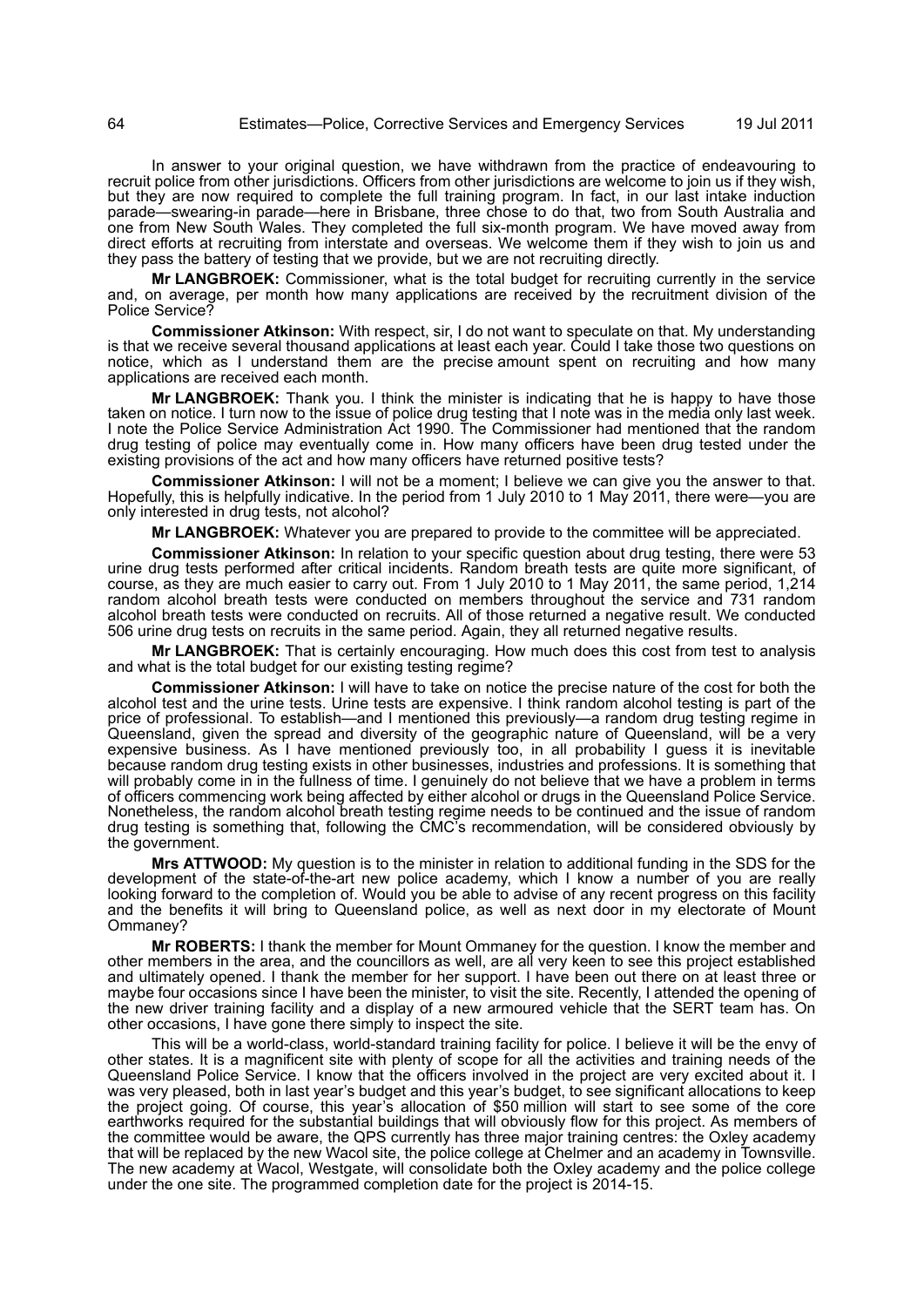In terms of some of the benefits that will flow, apart from obviously providing a first-class training environment for the Police Service, during its life the project will generate around 3,200 jobs. One of the major parts of the project, which is completed and which I opened in November, is the driver training facility. Again, this is a first-class facility. Police have used Mount Cotton and other venues for training in the past. This venue allows multiple tasks or multiple training exercises to be undertaken at the one time. A whole range of driver training exercises can be undertaken on this site simultaneously, which has not been able to occur to the same extent in other areas. In 2010-11, the budget of around \$50 million will provide funding for the completion of the design planning for the academy, including the site infrastructure, continue the design of the forensic services facility, commence construction of the whole-of-site infrastructure works and the removal of hazardous material, et cetera.

This year's budget will help finalise design for the forensic services facility; continue the construction of the whole-of-site infrastructure works—and there will be a significant amount of work in that area this year; commence construction of the firearms range, the scenario village and the use-offorce training area; and commence refurbishment of the heritage building. That is another issue. As you would be aware, Mr Chairman, there are a lot of very significant heritage buildings on that site, some with an awful history. There was a mental health facility at the site. There are some very sad stories and very tragic circumstances related to some of those buildings. The buildings are quite spectacular and, of course, will be protected in the redevelopment. Obviously, part of this year's budget will be in the next phase of inviting tenders for the construction of the project proper.

While it is going to be a primary police training hub, there are many other aspects and a broader range of functions that will be maintained on the site. As I have indicated, they include the driver training facility, which is now operational, and the special operations training facility. I was out there with the commissioner and other senior officers within the last few months to see the SERT team conduct a demonstration of the new armoured vehicle—it probably has a special name. This venue provides an absolutely spectacular opportunity for police to engage in a whole range of operational training such as firearms, scenario village and simulation training for use of force—that is the actual firing of projectiles in real-life training—and there is a freshwater training facility as well.

I cannot praise the project enough. I really do congratulate the project team on the work that they are doing. Ultimately, we expect to see around 700 to 1,000 recruits trained at the facility each year. It is a very exciting project, and the Police Service and those involved who have been managing all aspects of it to date have done very well.

**CHAIR:** After 12 months of Policelink, what sort of outcomes are you getting?

**Mr ROBERTS:** Policelink is another significant initiative for Queenslanders and, indeed, for the Queensland Police Service. The Policelink number, 131444, will take pressure off and is taking pressure off the 000 call centre network. Currently Queensland Police Service receives around 450,000—and I stand to be corrected—000 calls a year, and around four per cent of those are time-critical emergencies. So there has been a significant number of calls being made to 000, tying up the communications centre on matters which could be dealt with elsewhere. It is a significant issue for the service. So the creation of Policelink, 131444—housed, by coincidence, in my electorate at Zillmere with Shared Services Queensland—provides an alternative phone number for non-urgent matters.

You may recall the advertising that was undertaken. For crimes that are in progress or for immediate threats to a person's wellbeing or life, of course 000 is always the recommended option. But for something which might have occurred the day before or which is not life-threatening or does not require a critical response, we are really encouraging the community to call 131444. That call will be answered by very skilled operators who, if necessary, will refer that on to police for an operational response or, as is occurring in many instances, provide the information or the guidance that that caller requires to help them address the issue they have raised.

Since the opening in August last year, the Policelink contact centre has received 918,874 calls. Obviously, since this has been printed there would have been more. There were about 919,000 calls handled by all lines. I do stress that it is not just the 131444 number that is managed at that centre; there is the hoon line, the general police communication lines for major events and Crime Stoppers. From August 2010 up until June this year there were, on the figures I have, over 230,000 calls made to the 131444 number. That is significant. That is demonstrating that the public is becoming aware of the ability to contact and inform police of their concerns or to report a crime without tying up 000 or without having to flick through the telephone pages to find their local police number. They can get a person directly on the end of the line 24 hours a day, seven days a week, 365 days a year to report a crime or their concern. That is significant. Of those 230,000 calls, more than 50,000 reports have been taken for incidents relating to things such as property damage, stealing, break and enters et cetera.

All in all, the early days are showing that the Policelink number is starting to penetrate into people's knowledge bank and they are using it. By way of additional information, the 13HOON number is also answered by the Policelink centre. It was launched in December last year. To date there have been a little over 3,000 calls received via that line. Obviously that number will eventually become more known in the community and more calls will come through that.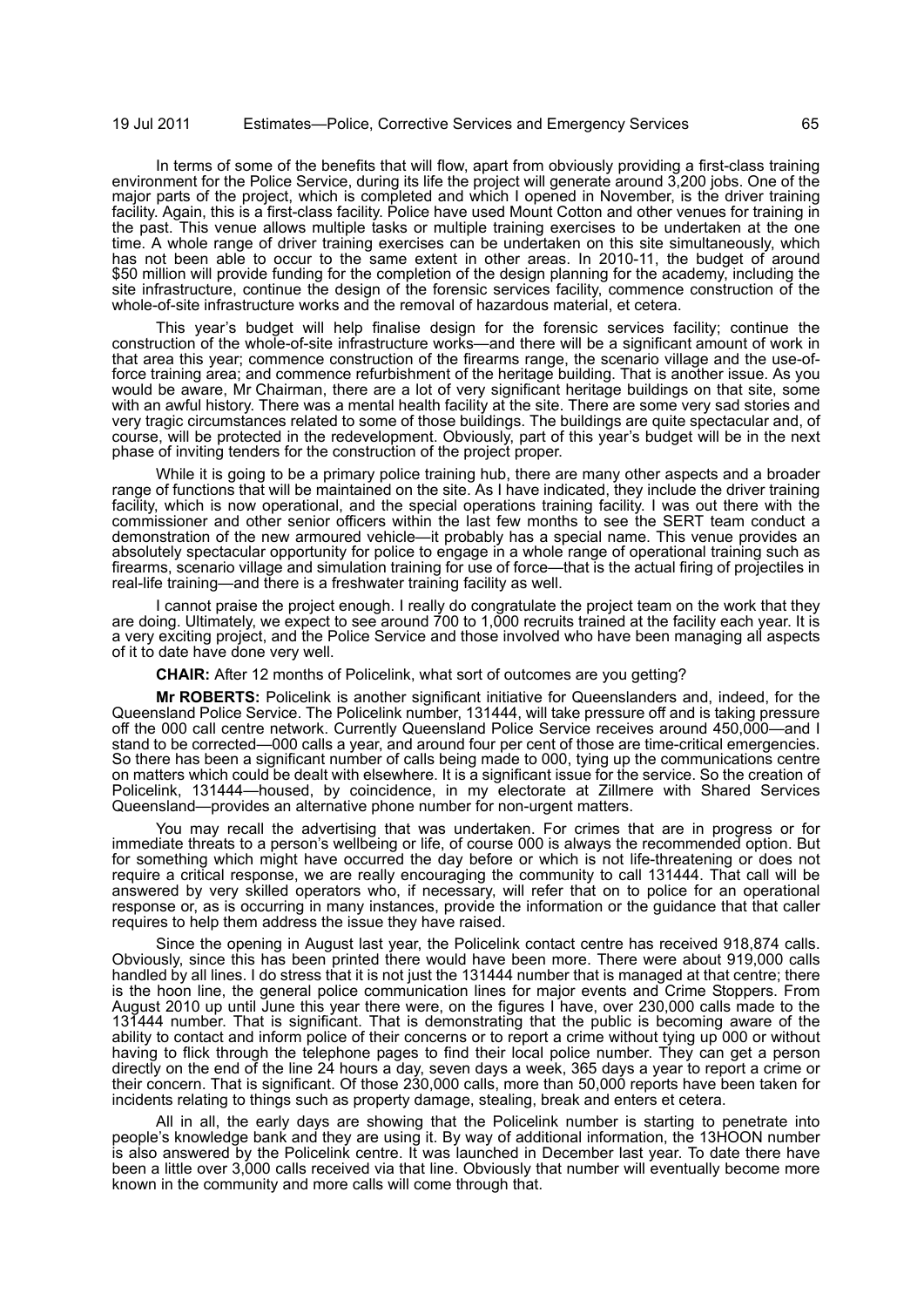I go back to the original point and one of the key purposes for the 131444 number. It is intended to provide that non-urgent contact point for the community. A significant benefit of that will be taking pressure off the 000 call centres and, as I have indicated, around 430,000 calls are made to 000 a year of which only around four per cent are genuine life-threatening, critical emergencies. It is a good initiative.

**Mrs ATTWOOD:** Minister, Queensland's Task Force Argos continues to lead the way in the fight against organised paedophilia. Can you please outline to the committee how this task force is actually protecting our children from internet predators?

**Mr ROBERTS:** Task Force Argos, as you have outlined, is really all about fighting against organised paedophilia and organised activities to exploit children. Again, I want to take the opportunity to congratulate and recognise the exceptional work that is undertaken by the officers in Task Force Argos.

### **Mr FOLEY:** Hear, hear!

**Mr ROBERTS:** I thank the members on the committee for that acknowledgement. They are world-class. They are recognised internationally. They have—and I will outline a couple of operations shortly—led major operations which have led to significant numbers of people involved in organised paedophilia being put behind bars in a number of countries. The evidence, the information and the activities of this task force have resulted in children being taken out of extremely harmful situations. I cannot do anything other than praise, at the highest level, the work that this group of officers does and, at the same time, recognise that they work in an exceptionally difficult environment.

Before I get on to some of the operations, as a part of recognising that, I advise the committee that practitioner exposure to this material obviously can be tremendously difficult. So the service, working with other police services across the country, is looking for ways to minimise the impact on officers who work in this very traumatic, difficult environment. That is happening through a range of measures. Obviously officers are monitored and supported in the role that they perform and are given breaks from time to time to ensure their capacity to continue this work is maintained.

Also, a very significant project has been developed nationally: the Australian National Victim Image Library. In July of this year the Ministerial Council for Police and Emergency Management approved the nationwide implementation of this image library. In the past, officers have had to physically examine awful images to identify children and perpetrators. This library will have very sophisticated technology which will enable analysis and identification through computer software to hopefully remove officers from that awful task of having to view some of the terrible exploitation and damage done to children. It is a really significant development. Queensland will be one of the first jurisdictions to use ANVIL, the Australian National Victim Image Library. The development of the project was led by officers in Task Force Argos. That, again, underscores and emphasises the professionalism and expertise of this group of officers in developing that software, obviously, in conjunction with other providers and services.

I will just touch on some of the achievements of the detectives. As at 1 May this year, Argos detectives had prosecuted 75 offenders this financial year on 272 charges. Some of the results include 25 children being removed from situations of harm and 102 national and international targets being referred to partner law enforcement agencies. Again emphasising the nature of the work, the internet is one of the areas where Task Force Argos focuses a lot of attention. It crosses all borders—national and international—and a lot of the work they are doing is picking up offenders in other states and other parts of the world who are obviously being referred on to those responsible agencies.

I will touch on one of the most significant operations, Operation Achilles that Task Force Argos led. That led to the infiltration and dismantling of an international child sex offender network and has been recognised again internationally for its achievements. In 2011 the Task Force Argos team involved in that project was named the winner of the annual International Law Enforcement Cybercrime Gold Award by the Society for the Policing of Cyberspace, which is a Canadian based organisation.

There are a number of other significant achievements which I could spend time outlining—and it probably deserves to happen—but again I want to reiterate that Task Force Argos and the Queensland Police Service, through the work of those dedicated officers, are recognised nationally and internationally as world leaders and are respected all over the world for the work they are doing. They are doing a great job, a difficult job, in helping to protect children in our community.

**CHAIR:** Have you been investing in increased police investigative capacity?

**Mr ROBERTS:** Yes. I thank the member again for that question. Police obviously are improving their detection and prosecution of crimes through a whole range of measures. Just to reiterate, Queensland Police Service has been very successful in reducing crime rates. There is a whole range of factors, including the resourcing, but ultimately it is all about investigative techniques and the commitment of officers to get out there, target criminals and bring them to justice. As I have said on many occasions in the parliament and publicly, Queensland Police Service has achieved over the last 10 years, from 2000-01 to 2009-10, a reduction in offences against the person of around 20 per cent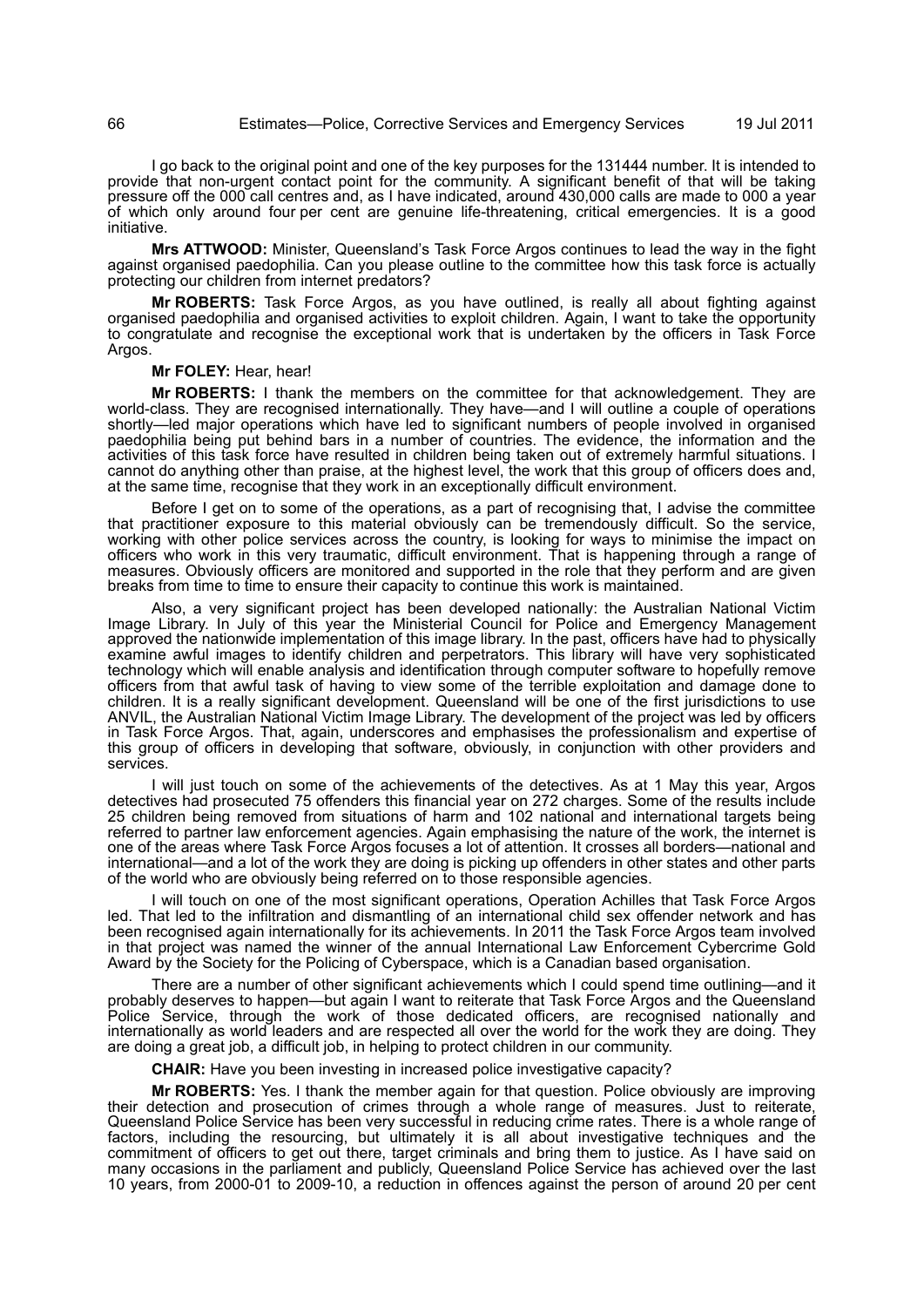and a more than 40 per cent reduction in property offences. This is a significant achievement, and there has been a continued trend downwards in these crimes due to the investigative capability, professionalism and, indeed, obviously the resourcing that is provided to the service.

There have been a couple of significant additions to the capacity of the service to address crimes. One of the more significant was the passing of the new telecommunications interception legislation in mid-2009 which obviously provided both the Queensland Police Service and the CMC with powers to intercept telecommunications being used for criminal activity. Members may be aware—but I do not think many people in the community would be fully aware—that that includes landlines, mobile and internet. The powers now exist, once authority has been given by federal authorities, for police to intercept those communications.

One of the important differences between telecommunication intercept powers in Queensland and those in other states—and indeed my understanding is that we are unique in this regard—is that we have a significant role in the Public Interest Monitor to protect the interests of the Queensland public. So the Public Interest Monitor provides an independent oversight of both the application process for warrants, but it also provides an audit role to ensure that the Queensland Police Service is complying with the law to protect the interests of the people in the community. Since the commencement of the TI legislation, just following on from the Public Interest Monitor, there have been two internal audits conducted and inspections of the Queensland Police Service TI records identified 100 per cent compliance on both occasions. I think that is something that the service deserves credit for.

There is that need, as we have indicated, to have the Public Interest Monitor in the government's view to make sure we get the appropriate balance between the law enforcement objectives of the Queensland Police Service and ensuring that individuals' privacy is not unnecessarily breached in the pursuit of those other objectives. That is sometimes a very difficult balancing act that police face not only in the area of telephone intercept but also in a whole range of other activities.

The government has committed \$33.7 million over five years to establish a permanent telecommunications capacity for the service. At the moment the service is operating a smaller scale interim telecommunications interception arrangement in partnership with the Australian Crime Commission. The service will be establishing its own intercept capability with that funding. The contract for the procurement and implementation of the contemporary TI interception was signed in March. The money will also provide for a fit-out of accommodation and the establishment of a permanent staffing structure, and all of those major project phases are currently continuing.

In terms of the TI statistics, to date it has assisted in the arrest of 433 offenders on 2,168 charges that can be directly or related to the use of telephone intercept powers and has enabled and supported the recovery of \$8.5 million in drugs and property that have been seized and \$15 million restrained. So already through the use of those powers we are seeing that the Queensland Police Service is getting significant results, particularly in those more serious aspects of crime.

**CHAIR:** I call the honourable member for Mount Isa.

**Mrs KIERNAN:** Minister, the Service Delivery Statements state that the priority of the QPS is to target antisocial behaviour. The government recently legislated to enable the state-wide rollout of public nuisance ticketing. Would you please advise how this is progressing?

**Mr ROBERTS:** Thank you. This is an initiative which, from the feedback I have received from officers, has been very well received by officers on the beat. As we talked about earlier in relation to the drink-safe precincts, there has been I think an increasing intolerance of the community to some of the antisocial behaviour that we have seen in some of the more popular entertainment precincts. That is why the government has acted to fund drink-safe precincts and indeed support police in the enforcement action that they need to take. Beyond that as well, there is that general concern about some of the public nuisance activities of some individuals. So, following reports and a trial and a subsequent evaluation by Griffith University of the public infringement notice ticketing trial, the government has extended that power for police state-wide.

The issue is that this is an additional option for police in dealing with public nuisance offences. Police have still got the option to arrest an individual or issue a notice to appear, which will still occur. But one of the practical issues in terms of obviously arrest—and that will occur where it is required—is that many of these offences simply need to be recorded and people dealt with so police time can be focused on maintaining order in the particular precinct. So, where police choose to use the tickets, one of the benefits of that is that it does release police from the work that is required in relation to the court process.

One of the interesting findings of the Griffith University evaluation prior to the government making the decision about supporting public nuisance ticketing across the state was that around 46 per cent or nearly half of the people ticketed had no criminal history. So a fair number of the people who were involved in some of this antisocial behaviour are not—how will I put this—people who are regularly coming to the attention of police. There are some people who might have misbehaved on one occasion. One of the issues with arrest and/or notice to appear in court is that that person then has a record, which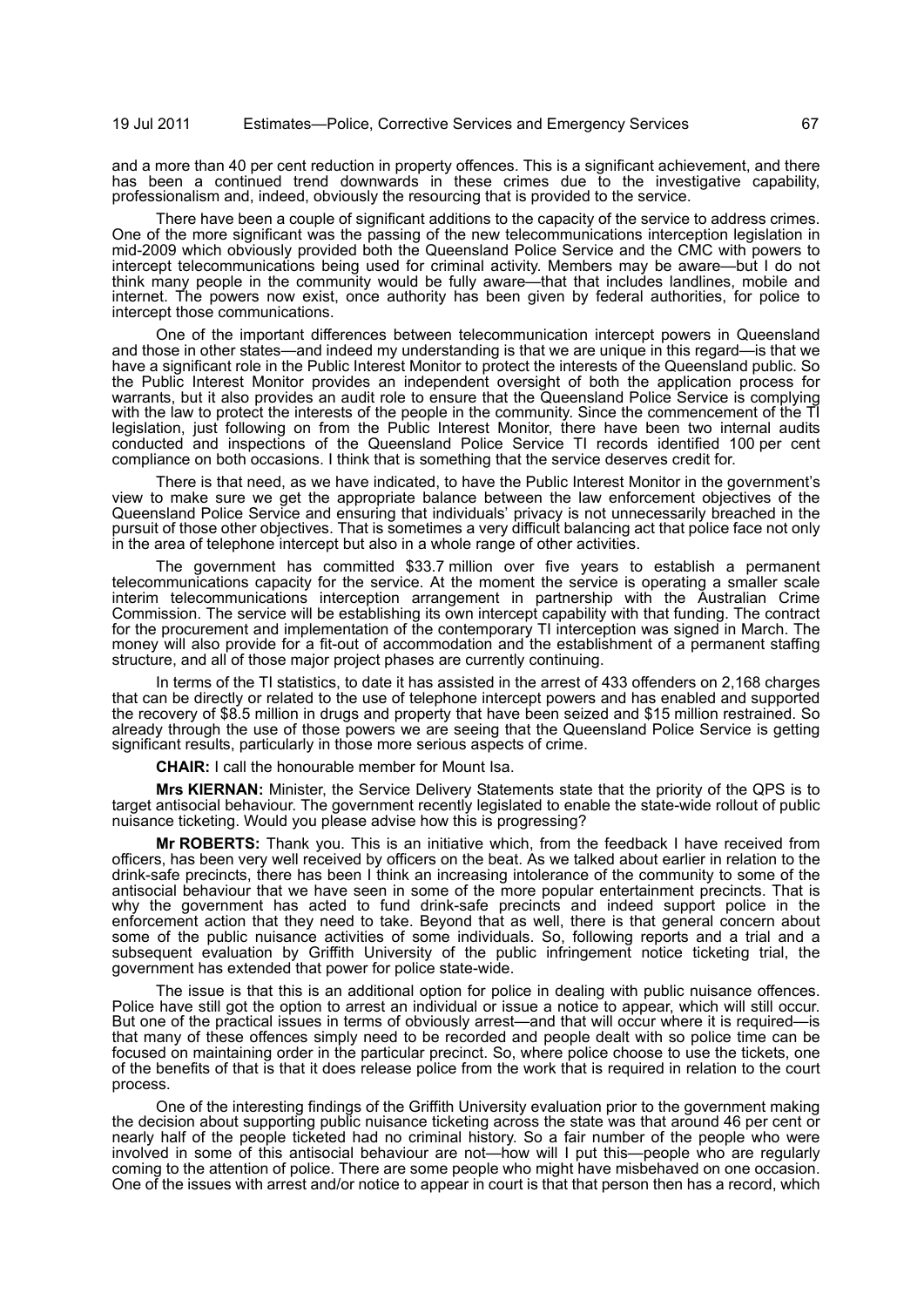in many instances can impact negatively on their future, whether it be for employment or indeed for travel. Whereas there would obviously be some community debate about the ability for police to more easily issue infringement notices—and this is something that will be monitored as part of the rollout—it does have some benefits in terms of removing people out of the criminal justice system if they can simply get a ticket, pay the fine and move on.

Interestingly, under the previous arrangement only a very small percentage of people challenged the tickets or the court notices to appear and the requirement to appear in court. So personally I believe—and I think the government also believes—this is a proactive step to enable police to deal with an issue in a very efficient manner. Of course if people still believe that they have a ticket issued inappropriately they do have the right to have that matter challenged.

The police have put in place a couple of mechanisms to ensure that officers use these powers appropriately. There will be a focused operational performance review process, and that is expected to take place or start in October this year—a themed operational performance review which will focus exclusively on public nuisance ticketing to make sure that, firstly, officers are using the powers appropriately. Also, other stakeholders will be invited to participate in that operational performance review, because one of the concerns of the community obviously is vulnerable people—whether they be young people, people with mental health issues, the Indigenous community who are overrepresented in public nuisance offences. But we need to make sure that the more efficient way of dealing with that does not impact adversely or unnecessarily. So an operational performance review will be undertaken to make sure that the powers are being used appropriately.

**CHAIR:** Minister, thank you for that. I now call the honourable member for Maryborough.

**Mr FOLEY:** Minister, there has been a great degree of adverse publicity surrounding the weapons licensing authority and the timely issue of permits to acquire, including newspaper reporting of one particular gun dealer who was significantly out of pocket in that he had sold the goods but had not been able to take the money for those sales—people obviously cannot pick them up without a permit to acquire. I am just wondering whether you could give me the current state of the backlog. What has been done? Obviously that is quite a concern to the industry, particularly how much that list has been brought down by the introduction of the new computer based system.

**Mr ROBERTS:** Thank you, member for Maryborough. This is a significant investment of the Queensland Police Service which will ultimately lead to a whole range of efficiencies in terms of dealing with weapons licensing issues, including the ability of many transactions which currently occur over the counter to be conducted online both by applicants and indeed by the industry.

The first stage of the implementation of the weapons licensing system commenced—and I stand to be corrected—around November last year. There was consultation with the industry sector before that because it was recognised that in the transition from the old system to the new system there would be a need to go offline for a period of time and that inevitably has led to some delays. Now, the Police Service communicated that. They have continued to engage with the industry on addressing the concerns that this has raised. There were a couple of other impacts on the implementation of the new system. Of course just after the implementation had started we had significant floods. That required the office of weapons licensing to temporarily stop processing for a while and officers from a whole range of areas in the police were required to actively engage in the response to the disasters.

The Police Service responded by putting on additional people to address the backlog—and we will get you some figures if we can on the current status. As I understand it—and I stand to be corrected—the equivalent of about 10 to 20 additional officers were placed in the area to assist in addressing the backlog. On the reports that I have been getting, that backlog has been substantially addressed. If I could just provide this detail: as of 11 July 2011, which is just a week ago, more than 16,750 permits to acquire have been finalised since the new system commenced last year. At the same time there were fewer than 1,600 permits to acquire that were outstanding on the new computer application system. These applications have primarily been received within the last three weeks, with over 650 in the last week alone. So, subject to being corrected, there are about 1,600 outstanding, but to my understanding that is pretty standard. It is not extraordinary in terms of the numbers. I might ask Mr Brown to make a few comments in terms of that specific issue.

**Mr Brown:** At the present time there are about 1,600 being processed through the system. We are anticipating at the moment an increase in the volume of permits to acquire given the seasonal trends. Additional staff will be brought on board to address that as they occur. There are a number of matters which do affect whether or not a permit is processed in a timely manner—the reason behind the permit is something that needs to be substantiated, the weapons not being in the possession of the holder of the firearm, maybe incomplete receipt details et cetera. So there are a number of processes that occur before the permit to acquire is issued.

**Mr FOLEY:** What you are saying is that there are always going to be permits coming and permits going. How would that figure of 1,600 relate to, say, 12 months before when you were on the manual system?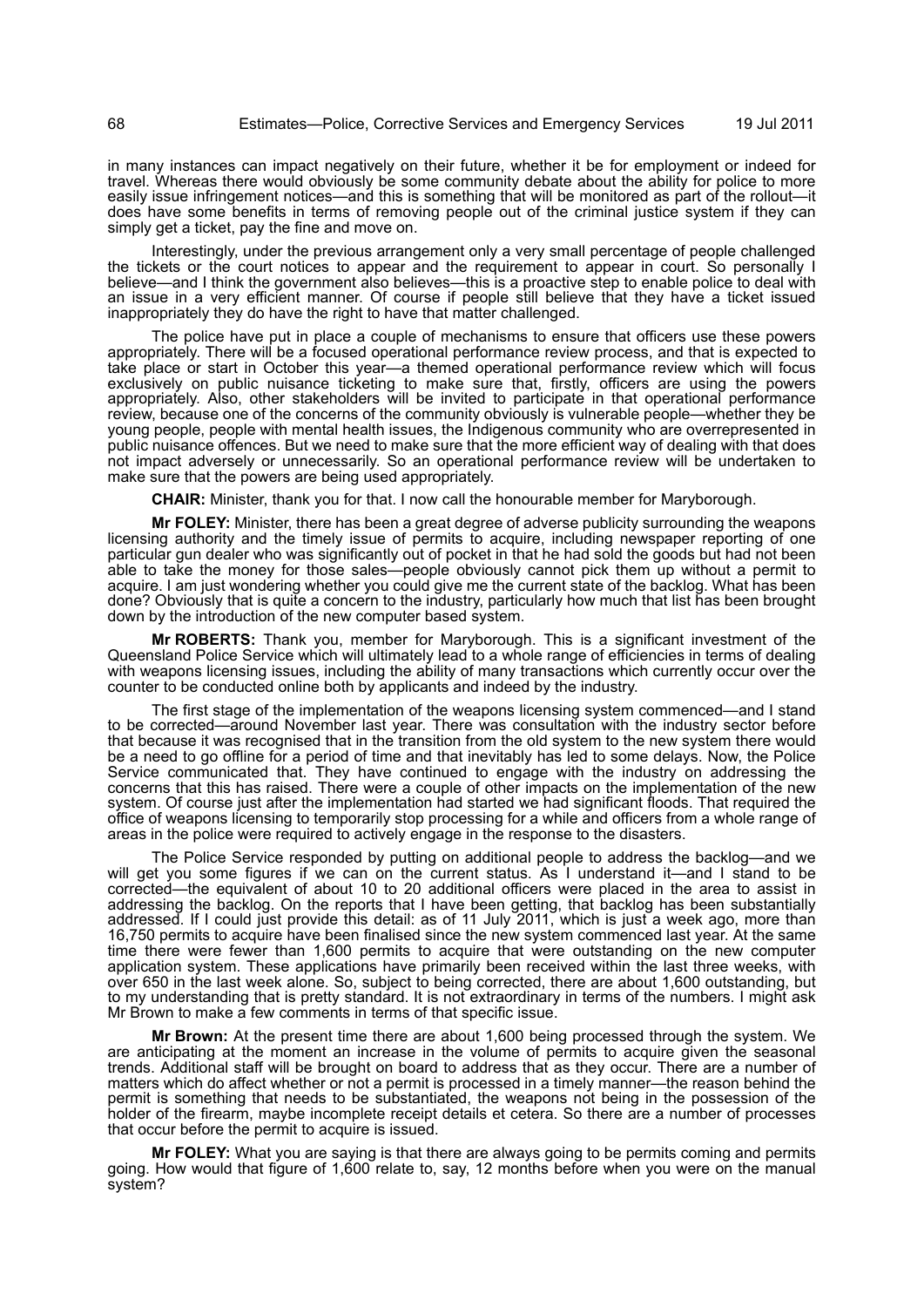**Mr Brown:** I am unsure of that. All I do know is that in the last week we received about 600 additional permits to acquire. That is on a weekly basis. So we try to process them as quickly as we possibly can given the constraints we face.

**Mr ROBERTS:** If I can just add, member for Maryborough, that I have spoken with the people in the weapons licensing system on a number of occasions. I have been briefed on this issue. I am very conscious of the fact that there was an impact on some people. There was a delay in getting permits to acquire. We acknowledge that. But I will say this: the weapons licensing system staff have, I believe, a good relationship with the industry. They do a lot of work to develop those relationships. They understand that this is a business that people need to run. I am confident in the information that I have been given that all efforts have been made and the system is now operating and delivering, as we have indicated, a significant number of permits to acquire. But, in addition to that, the staff are very committed to supporting both the industry and those individuals who are applying for weapons licences and permits.

**Mr FOLEY:** Are they only sworn officers who process the permits to acquire or do you have regular administrative staff, non-commissioned staff?

**Mr ROBERTS:** It is a mix of officers, but there are a significant number of civilian staff in there as well.

**Mr FOLEY:** The question that was put to me is this: with that massive backlog that existed, why did you not bring in more people and basically run hard to bring that list down?

**Mr ROBERTS:** Well, they did. As I indicated earlier, my recollection, subject to being corrected, is that there were up to 20 additional people—I have been told that is correct—who were actually brought in to help address the backlog. No-one is denying that there was a backlog but it was communicated to the industry early that there would have to be a delay in transferring from the old to the new. It was exacerbated by the floods, where a lot of staff and particularly the weapons licensing was temporarily disrupted. This did add to whatever backlog would have occurred otherwise in the transition. Again, I want to say this: I am confident in the advice I have been given and the people I have met within weapons licensing have pulled out all stops to support the industry, to get people their permits and licences and to make sure that as much as humanly possible is being done to support the industry during this transition.

**Mr LANGBROEK:** Commissioner, can I ask you about the evade police provisions? I know you have expressed concerns about the current laws in the sense that the fines people are receiving are the equivalent of being on a mobile phone. Through the chair, can I ask: will you be making recommendations to the minister about potential criminal offences similar to Skye's law in New South Wales, given that from the CMC report the government have said that they are going to accept the Coroner's recommendations by 2011?

**Commissioner Atkinson:** I agree that this is a very important issue and certainly following the various reports—both the observations of the Coroner and the CMC in this area—it will be my intention to respond to those reports and recommendations to the minister for the consideration of the government. The final position of the service in terms of the penalty regime for the offence is not one that we have decided on. We acknowledge absolutely that ultimately it is a matter for the government of the day and the parliament of the day if there are to be increased penalties.

Might I say, though, that the current penalties are a \$20,000 fine, potentially absolute disqualification of a driver's licence and I think in default three years imprisonment so it is arguable that the penalty is in fact satisfactory. What we probably need to do is be more persuasive in the courts to perhaps have a penalty that is a deterrent. This is one matter where it is absolutely essential in my view that the penalty is a deterrent, so if the person is convicted of doing this—that is, evading police, and we are trying to avoid police pursuit at all costs—then the penalty in my view, and it is only my view, should be greater than what they would have received for what they would have been stopped for. If, for example, they had been drink driving and they chose to speed off from the police, then the penalty should be in excess of what the drink-driving penalty would have been, if that makes sense.

**Mr LANGBROEK:** Yes, thank you for that view because I think many Queenslanders would share that view as well. I want to move on with the few minutes left to ask about the Child Protection Offender Register. Commissioner, can you advise the committee how many officers per region are assigned to manage the more than 3,200 offenders currently on the register?

**Commissioner Atkinson:** We will look that up. We would have a brief on that.

**Mr LANGBROEK:** Can you take that on notice?

**Commissioner Atkinson:** While we are extracting the information brief on that matter, that occurs throughout the state and generally that is our Child Protection and Investigation Unit personnel. Currently, the approved strength for those officers throughout the state is 546. There are 16 vacancies so the actual strength throughout the state is 530. Generally speaking, with the Child Protection and Investigation Unit, depending on the number of persons locally on the register, one or two officers might be specifically assigned to monitor those people.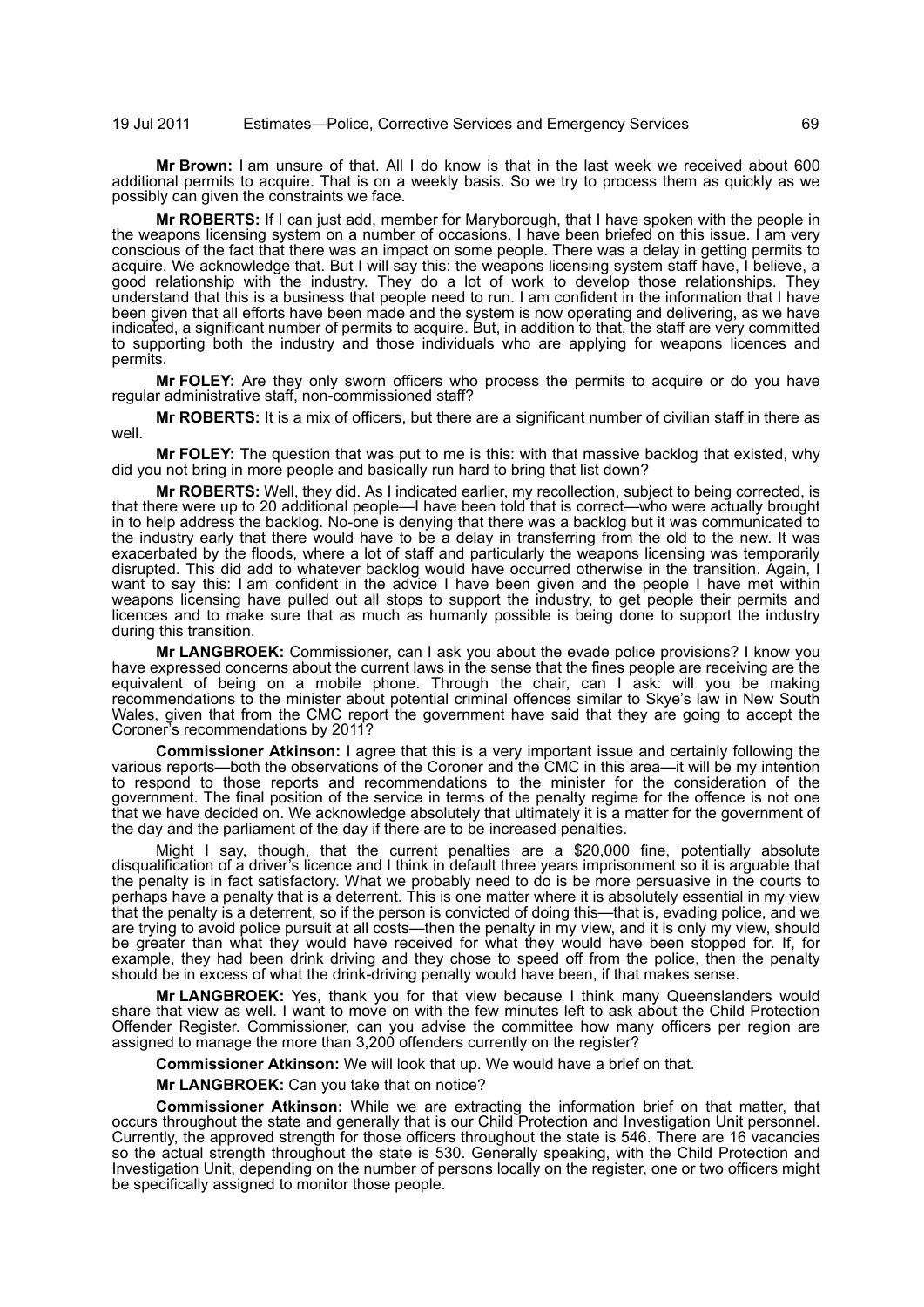If you do not mind, I will ask Deputy Commissioner Ross Barnett to add to my comments about this because, again, this is an area where he has particular knowledge and expertise. What they do as well is assess them in terms of their level of risk to the community, and the degree of monitoring is adjusted in accordance with the level of risk to the community. Can I ask Deputy Commissioner Barnett, with your permission, to expand on that?

## **Mr LANGBROEK:** Certainly.

**Deputy Commissioner Barnett:** The regions have adopted different management models based on various factors, including the geographical spread and the staffing dispersal. Some districts have assigned dedicated officers to undertake these duties, while other districts have appointed a single coordinator in their district. At a minimum, one experienced police officer is designated to monitor their reporting compliance within each district and to investigate and prosecute offences.

As you would be aware, the service announced in relation to the growth in the number of reportable offences the creation of eight new sergeant positions across the state and four AO4 intelligence officer positions within the Child Protection Offender Registry at police headquarters. In addition to that, at police headquarters itself, the current strength at the Child Protection Offender Registry is 16 and that is a combination of experienced detectives, administrative officers and intelligence officers.

**Mr LANGBROEK:** Thank you. Commissioner, has the service made any recommendations to government about making offenders on the register report more frequently?

**Commissioner Atkinson:** Not at this point in time. I think the current powers are adequate. Certainly, though, we would have no hesitation if we felt we needed additional legislative powers to seek those, but at this point in time to my knowledge we have not done that.

**Mr LANGBROEK:** Thank you. There was significant exposure of more than 1,000 breaches of this register only a couple of weeks ago, so therefore I ask whether the legislation is strong enough if we are having that number of breaches.

**Commissioner Atkinson:** Again, I will ask Deputy Commissioner Barnett to comment. But, with respect to that, it is also arguably indicative that the system is working in terms of the detection rate. Do you mind if I ask Mr Barnett to comment?

## **Mr LANGBROEK:** Certainly.

**Deputy Commissioner Barnett:** For the record, since the act came in on 1 January there have been 1,889 breaches against the act that have resulted in reportable offenders being arrested, issued with notices to appear or cautioned by police. So there has been and will continue to be significant monitoring of compliance with the act across the state on an unscheduled basis. That is done on the basis of the risk assessment of the individuals concerned. We are confident that the regime that we have in place is identifying breaches where they occur.

**Mr ROBERTS:** Can I add something to that.

**Mr LANGBROEK:** Just briefly, Minister. Please do not go for six minutes.

**Mr ROBERTS:** No, I will not. I just want to say that there has been a lot of political debate about the number of breaches and I will allow the commissioner and the deputy commissioner to speak for themselves, but what this indicates—and this is both with this regime and the dangerous prisoner regime—is that we give these people no quarter. I will give an example where I had a member of parliament write to me in a sense making representation on behalf of their constituent where police had done the following. This person who was on the register came to their attention in December of the particular year, a few weeks before their annual reporting date. This person failed to report three weeks later on their annual reporting date, were breached and were taken before the court. I just use that as an example. The fact that the police had contact with this individual three weeks before did not remove the obligation to report the following month, and the fact that they did not and they argued and the member of parliament argued that that was being a bit harsh shows that police give these people no quarter and they breach them.

So this level of breaches, in my view, I think arguably demonstrates that police are proactively out there keeping these people in line. That is the point I would like to make. Of course, you are aware that we made significant amendments to the act in the last few months as well.

**Mr LANGBROEK:** Thanks, Minister. Commissioner, do police have the power to enter an offender's home who is on the register and inspect computers and mobile phones?

**Commissioner Atkinson:** Under certain circumstances, clearly. Again, I will get Mr Barnett to comment. Obviously, in my view, there would need to be some grounds to do that, despite the fact that the person would be on the register. Do you mind if I ask Mr Barnett to comment?

**Mr LANGBROEK:** Not at all.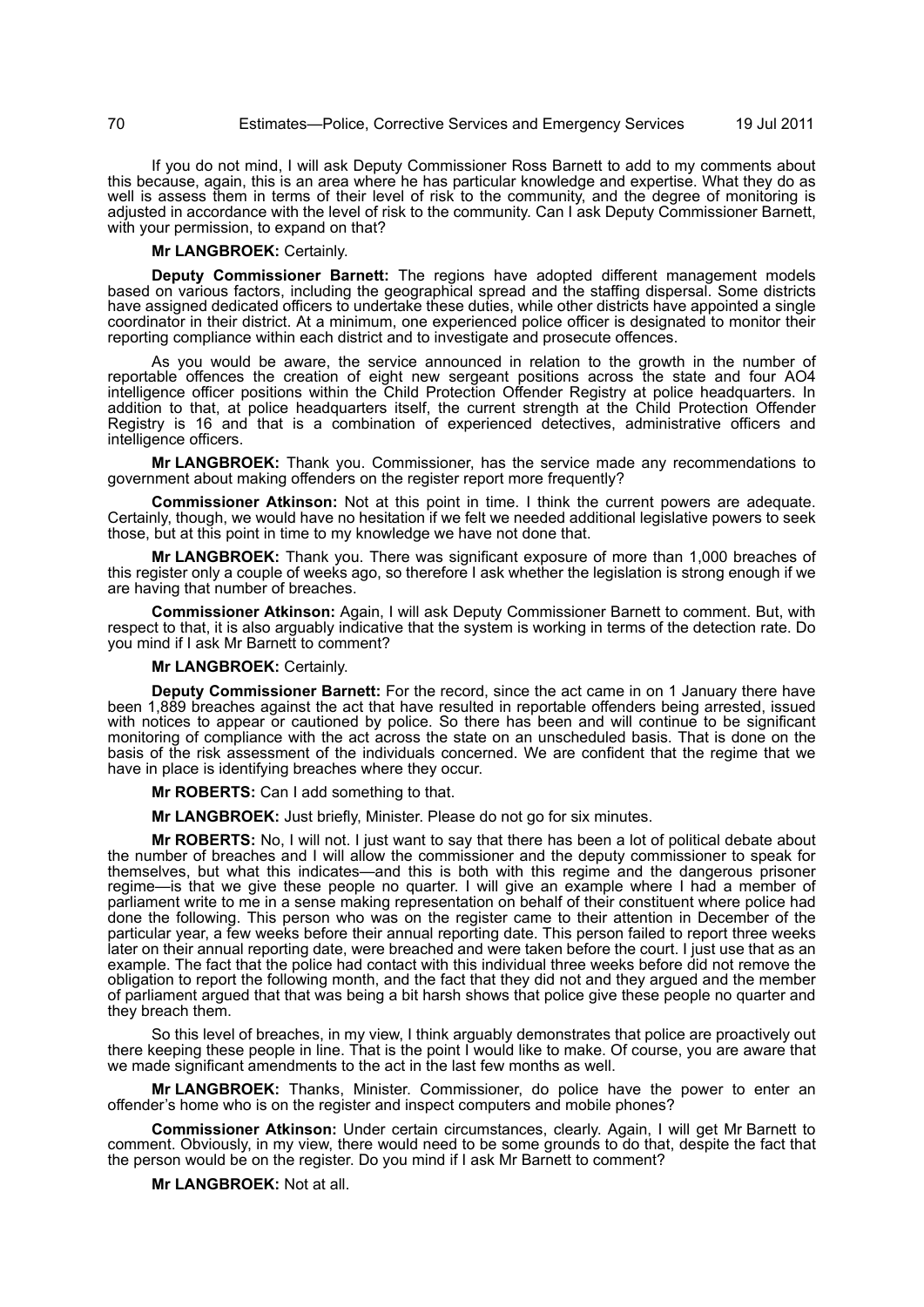**Deputy Commissioner Barnett:** That would require some information being made available to police to suspect that some activity may be occurring.

**Mr LANGBROEK:** Okay. Commissioner, how many random checks at offenders' residences were done last financial year?

**Commissioner Atkinson:** I do not know whether we actually keep statistics because, as has been indicated, there are quite a few people on the register—in fact, 3,780—and we have got 546 Child Protection and Investigation Unit officers out there. If the offender is a low risk in our categorisation, then the check might be a phone call. If the offender is regarded as high risk, then it might involve some quite sophisticated activity including surveillance so it would be difficult to identify precisely how many checks were made. Again, can I ask Mr Barnett to comment?

#### **Mr LANGBROEK:** Yes.

**Deputy Commissioner Barnett:** We do not keep a record of the actual number of compliance checks conducted annually across the entire state. As the commissioner said, the status of the individual is graduated depending on their risk. The Child Protection Offender Registry staff travel around the state in consultation with the local regions and do a number of spontaneous random checks of serious offenders. The districts also do that off their own bat. It is a very high priority that is identified by each and every district around the state to ensure close management of these offenders. They do not suffer from a lack of attention.

**Mr LANGBROEK:** Thank you. Commissioner, has there been any additional money allocated this financial year to the management of the Child Protection Offender Register?

#### **Commissioner Atkinson:** Yes.

**Mr LANGBROEK:** I note that a review of the register was done by Griffith University. Could you advise the committee what recommendations were made and how many have been implemented?

**Commissioner Atkinson:** No, but I can take the question on notice with the minister's permission and get back to you.

**Mr LANGBROEK:** Minister, are you happy to have that taken on notice?

**Mr ROBERTS:** Which report are you referring to?

**Mr LANGBROEK:** A review of the Child Protection Offender Register.

**Mr ROBERTS:** I am happy to have a look at that report and get back to you. I just make the point that police ministers nationally have sought to do one particular thing, and that is to increase the regime which monitors these offenders and also maintain consistency. Recently, there was a police ministers ministerial council decision to maintain that consistency and the internal analysis of the legislation conducted by Queensland police are the basis of the bill which I took to the parliament.

I am happy to look at that report and get back to you with some answer as to whether those recommendations were considered or considered worthy of pursuit. The regime we put in place has significantly strengthened the capacity of police to monitor and increase the obligations on these offenders.

**Mr LANGBROEK:** Thank you. Mr Chair, do you want to have a government question? I have another question.

#### **CHAIR:** Go ahead.

**Mr LANGBROEK:** I suppose it is a bit sensitive, Commissioner. Can you advise how many sex offenders from interstate have come to Queensland in the last year and are now on our register? Do we monitor that?

**Commissioner Atkinson:** No. I will have Mr Barnett confirm that. In our contemporary society, there is a fair degree of movement interstate so whilst we would have people obviously who come here from interstate equally people who are on the register from Queensland would travel interstate as well. I will just ask Mr Barnett to comment. We have the raw number of 3,780 and obviously as people are released from prison those numbers will grow. That is inevitable, but I do not know that we keep a record of the interstate movement.

**Deputy Commissioner Barnett:** As the commissioner said, there are regular movements across the states. A careful investigation of the records on the register would probably reveal the numbers who have transferred in from other jurisdictions if that is required.

**Mr LANGBROEK:** But, Commissioner, there is no relationship between the states where police services will advise other states that there is this movement going on—in other words, if they have registers, they then are tracking those particular offenders and if they were to move interstate that would be something that I would have thought, through a cross-border issue, we would expect to be relayed from one state to another.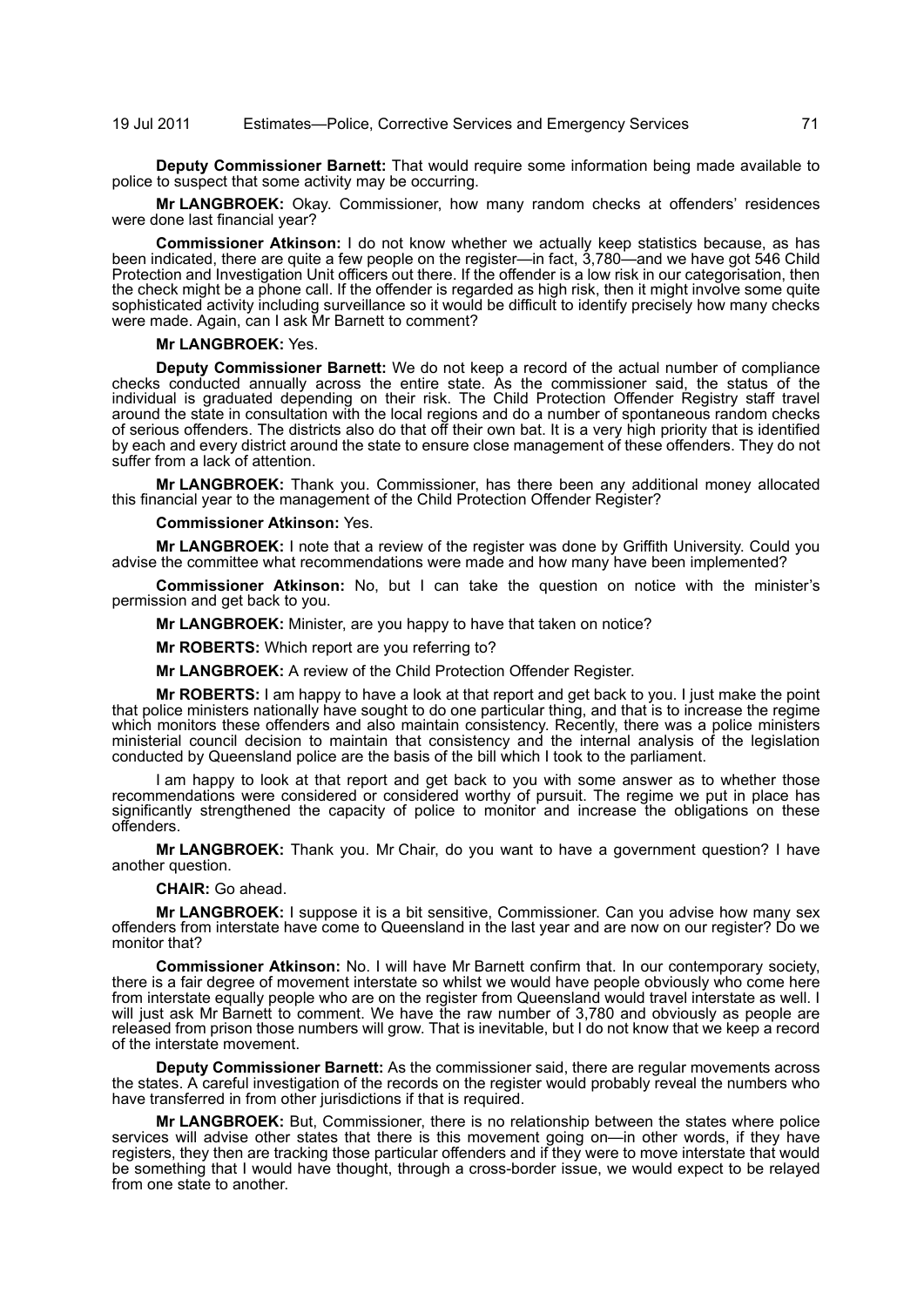**Commissioner Atkinson:** Yes, there is an excellent level of cooperation between the jurisdictions nationally in respect of this area and I think the public can have absolute confidence in that level of cooperation. Mr Barnett's point was that, in terms of statistical data, that could probably be obtained from the database, because clearly someone who moves interstate is required to register on our database. But just thinking that through a bit further, that would probably require a national database which would simply overlay and replicate what is happening at a state level.

**Mr LANGBROEK:** Thanks, Mr Chair.

**CHAIR:** We have one minute before the time expires for this session. Have honourable members exhausted their questions for the police?

**Mr LANGBROEK:** No, Mr Chair, I have not, but I do not expect to get an answer with one minute to go.

**CHAIR:** Do you have any questions that you would like to put on notice?

**Mr LANGBROEK:** No. The minister has been very kind in taking many questions on notice.

**CHAIR:** The time having expired for this session, may I thank Hansard staff, may I thank Parliament House staff and may I thank the minister and his departmental staff for their assistance to the committee. May I on behalf of all members of the committee especially thank you, Commissioner, and sworn officers. Police are unique in government service in that they sign up on the basis that they are willingly putting their lives on the line to protect the rest of society. We all recognise that unique commitment and we thank you. Minister.

**Mr ROBERTS:** Thank you, Mr Chairman. If I could also just take the opportunity to thank the committee for this part of the proceedings, and I will hopefully get the opportunity at the end to do that a little further. I also recognise all of the officers who are here today and those officers and staff who have spent a considerable amount of time in preparation for estimates. I think the committee would be aware of the importance of these proceedings. What is not well recognised by a lot of people is that there is a lot of effort that goes into preparation, and that is something which the staff take very seriously. As minister, I am very appreciative of the efforts that they put in to keeping me well informed of the issues on which I could possibly be questioned here today. So I thank them sincerely for that.

**CHAIR:** The chair will be resumed at one minute past seven.

### **Proceedings suspended from 6.32 pm to 7.02 pm**

**CHAIR:** [Ladies and gentlemen, I welcome the members of the executive arm of government who](http://www.parliament.qld.gov.au/docs/find.aspx?id=0Mba20110719_190321) [hav](http://www.parliament.qld.gov.au/docs/find.aspx?id=0Mba20110719_190321)e just arrived here at Queensland's legislature. We thank you for your attendance at this hearing of the estimates committee. Minister, welcome back. To my right we have the honourable member for Mount Ommaney and the honourable member for Mount Isa and to my left the honourable member for [Surfers Paradise, the honourable member for Kawana and the honourable member for Maryborough.](http://www.parliament.qld.gov.au/docs/find.aspx?id=0Mba20110719_190321) I am the member for Murrumba. Welcome. The estimates hearing of the Legal Affairs, Police, Corrective Services and Emergency Services Committee is now resumed. We took a decision that the minister would be invited to make an introductory remark. If you wish to do so, please do so now.

**Mr ROBERTS:** Thank you, Mr Chairman. In accordance with your request at the outset of the previous hearing, I might introduce all of those people at the table, even though I am sure most members are aware who they are: Director-General Jim McGowan; the recently appointed Commissioner for Ambulance, Russell Bowles; EMQ Assistant Director-General Bruce Grady; Mr Lee Johnson, Commissioner for Fire and Rescue; and Kelvin Anderson, Commissioner for Queensland Corrective Services.

Before discussing the appropriations for the Department of Community Safety for 2011-12, I again would like to take the opportunity to recognise the commendable efforts of the Department of Community Safety staff and volunteers. As members would be aware, earlier this year Queensland endured arguably the most intense period of natural disaster in its recent history. Widespread flooding across a vast area of the state combined with two cyclones, one of them amongst the most intense cyclones in the state's history, caused massive damage and impact on individuals, businesses and the community.

Front and centre in the state's response to these natural disasters were the staff and volunteers from the various agencies that make up the Department of Community Safety: Emergency Management Queensland, the Queensland Fire and Rescue Service, the Queensland Ambulance Service and Queensland Corrective Services. I again place on the public record the thanks of all Queenslanders to these dedicated and hardworking staff and volunteers for their work in responding to and assisting with the recovery from these disasters, as well as the work they do day in, day out to help keep our communities safe.

The department's 2011-12 budget supports the work of our staff and volunteers and the work that they undertake to protect our community. More than \$2 billion will be spent over the next 12 months on more front-line officers, more emergency services vehicles and new and refurbished facilities and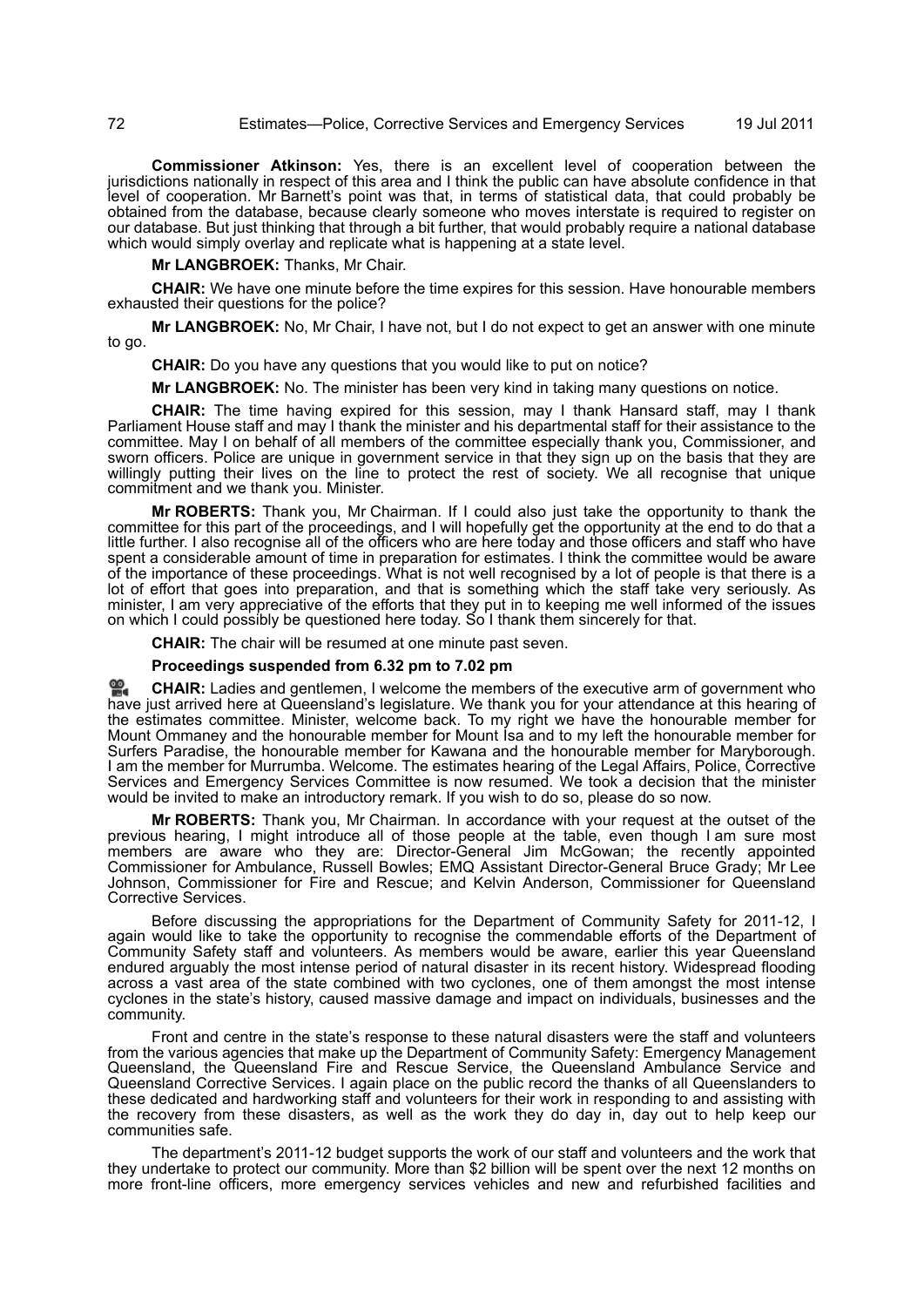technology. The budget includes funding for 19 new or redeveloped ambulance stations, 14 new or redeveloped fire stations as well as 50 additional ambulance officers, 140 new or replacement ambulance vehicles and 49 new and replacement urban and rural fire appliances.

The budget also continues the expansion and refurbishment program underway within the state's correctional centres. As I have announced recently, the new Southern Queensland Correctional Centre at Spring Creek near Gatton will accept its first male prisoners early next year, allowing for a reorganisation of prison assets which will include the temporary mothballing of Borallon jail and expansion of low-security female cells at Numinbah and Townsville. Another important aspect in the reorganisation is the opportunity to increase the number of suicide-resistant cells in use in Queensland, from 78 per cent currently to around 92 per cent by 2013.

The budget also includes \$13.7 million over four years to introduce global positioning system technology for the monitoring and tracking of offenders on continuing supervision orders under the Dangerous Prisoners (Sexual Offenders) Act 2003. There is also funding for a new disaster management warehouse in North Queensland, a new \$6.9 million all-hazards information management program which will provide accessible, relevant and up-to-date information to enhance situational awareness during disasters, and more disaster management supplies. With those few comments, I look forward to answering the committee's questions.

**CHAIR:** I call the honourable member for Surfers Paradise.

**Mr LANGBROEK:** Thank you, Mr Chairman. I welcome the director-general to his final estimates before he retires and also the other departmental officers for attending today. We appreciate you attending this estimates committee hearing. My first question to the director-general relates to the answer to non-government question on notice No. 15 relating to random drug tests that are being conducted. Director-General, I note that answer (b) said that nearly 4,000 urine tests tested positive in 2009-10 and now it is 6,563 in 2010-11. I ask the director-general if he could comment about this extremely high rate of people in the probation system, and I will come to that in a moment. We might be better at detecting it, Director-General, but what are we doing about the fact that there is clearly a major drug problem out there amongst people in this system?

**Mr McGowan:** I think the other part of that answer relates to the first question, that we actually are testing another 5,000 people or have had another 5,000 tests done this time. The situation is as you describe it. There is a significant increase. That has been put down to a more sophisticated level of intelligence and targeting of probation and parole offenders. We are keen to make sure that that targeted testing continues in order that people who are on probation and parole are in fact required to adhere to increasingly higher standards.

**Mr LANGBROEK:** Thank you. My next question is again to the director-general about the answer to non-government question on notice No. 18. In that question we ask about case loads. By my mathematics, there are about 14,000 offenders who have been in the probation and parole system. When I tie that then to the previous answer, which is that we have 6,563 testing positive, I would like the director-general to again comment to the committee about the concerns that I certainly have that we have this massive number of positive tests from 14,000 offenders in the parole and probation system.

**Mr McGowan:** I think the figure is probably marginally higher than that—about 15,000—but nevertheless the point is correct. The answer to that is that there are people who are offending on more than one occasion and those people are then subject to other regimes, including the warning stuff to court action in certain circumstances.

**Mr LANGBROEK:** I suppose my question to the director-general is this: what else do we need to do about these offenders and these high rates of recidivism with respect to use of illicit substances? These people are now in this system, but obviously the effects of these substances may cause them to reoffend in other ways as well. Are there recommendations that the director-general may make to the minister about legislative changes that we should be making to try to modify their behaviour?

**Mr McGowan:** I think we need to recognise that these people are in fact people who have offended against the normal social mores. That then creates, I guess, a challenge for all probation and parole people or staff who work particularly hard under difficult circumstances to maintain the service. The most recent experience in relation to that is that the Auditor-General actually looked at the community corrections and in fact indicated a high level of confidence in the system that is in place. There is always more to do and we need to address this, but in fact I think the reality around this is that our professional staff are doing a pretty good job in identifying people who are potential offenders and subjecting them to the tests that they are.

**Mr LANGBROEK:** Thank you. Mr Chairman, I have a series of questions now for Corrective Services, just so the departmental officers are aware, but I will come to some Emergency Services questions later. I have a block of questions here that I will direct mainly to the director-general. Can I ask the director-general about the statistics for assaults on staff at centres such as Townsville, Lotus Glen, Brisbane Women's and Brisbane men's. They have all experienced fourfold increases compared to two years ago. In fact, two years ago there were about 16 assaults on staff in the year; now it is 67 up to 31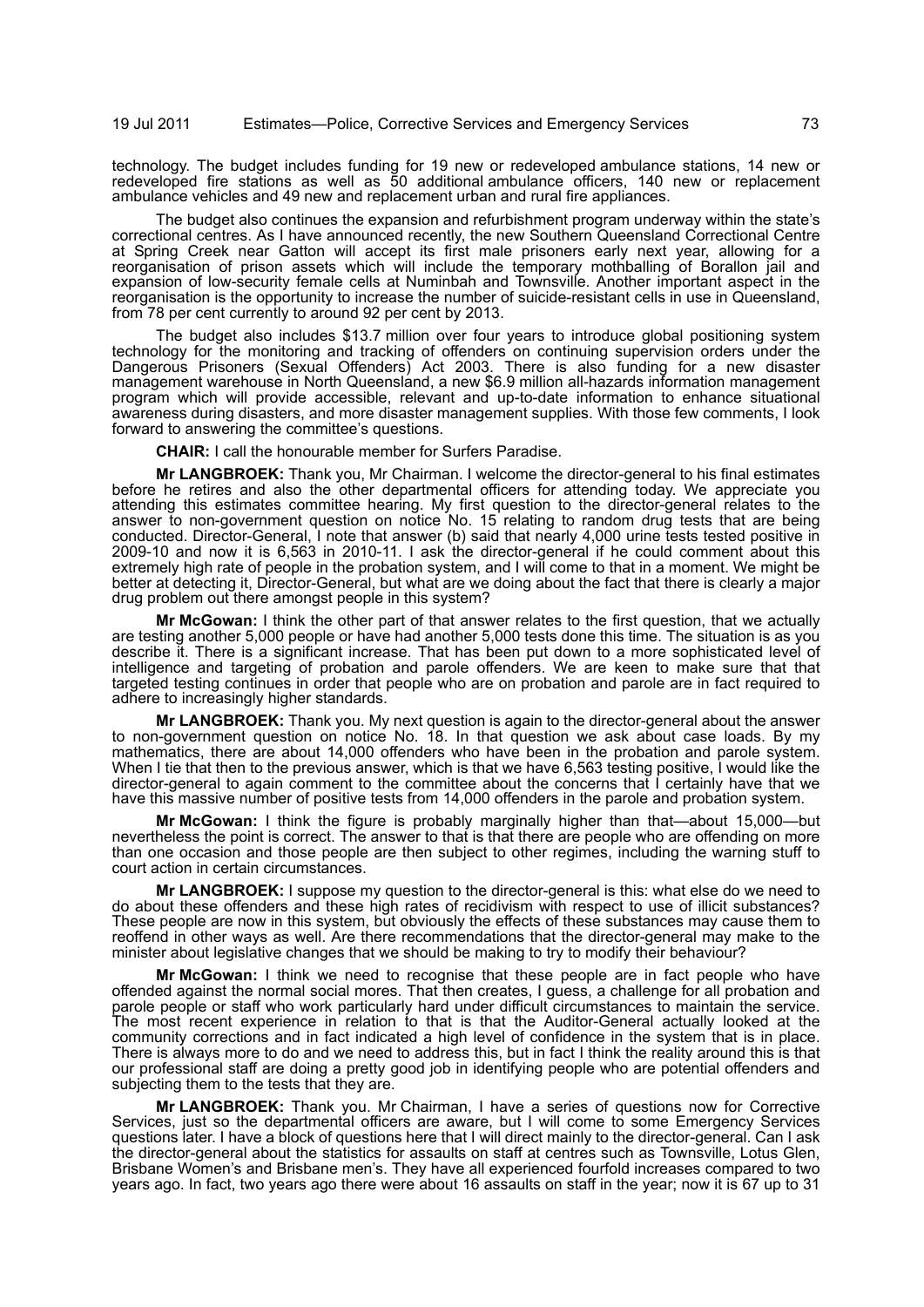March. I know that staff are placing the blame squarely on the soft discipline system that has been implemented, and I ask the director-general whether he has made submissions to the minister to change the legislation to better protect the staff.

**Mr McGowan:** I think the legislation is a policy question that can be addressed by the minister in respect of that.

**Mr LANGBROEK:** But, with respect, you can make recommendations.

**Mr McGowan:** We could. I think the reality is for our staff any assault—one assault—is too many. That is true. In 2005 the Criminal Code was amended to create a specific offence related to assaults on Corrective Services officers. In general terms when people offend of that nature there is an increase in the jail term that they have.

However problematic assaults are, I guess the Report on Government Services does indicate that the rate of assault in Queensland prisons is actually significantly less than the national average. I am not using that as an excuse, but I think it is relevant to the work that correctional staff do in terms of maintaining a level of discipline. The issue of whether or not the regime is hard enough, which I think you also asked—the discipline regime against people who offend is harsh enough—we were again subject in Corrective Services to an inquiry by the Auditor-General, or Ombudsman. I think perhaps it was the Ombudsman in relation to discipline. Discipline was previously the sojourn of a lower level of officer than is currently the case. The Auditor-General said, 'There needs to be greater consistency. That consistency needs to be managed at a higher level.' We have introduced those procedures in accordance with the Ombudsman's recommendations around that.

While I understand that some of our staff are critical of the range of discipline, I suspect that will always be the case regardless. But we are, in fact, attempting to implement the recommendations of the Ombudsman to provide greater consistency across all correctional centres in how discipline occurs for people who are guilty of assault. But I have to say as director-general that I am not happy that our people are subjected to assaults. I think that is regrettable. Again, however, the nature of the clientele that our people deal with—and I have significant sympathy for them—is that these people are often there for violent crimes. The management of our staff is such that, in all the numbers we have, the proportion of people who are guilty or who commit these assaults is very low, which I think is a testament to the tightening of the arrangements that have occurred within the correctional system. But if you ask me, again, I would say one assault is too many.

**Mr LANGBROEK:** Thank you, director-general. My next question, again to the director-general, is about major assaults on prisoners by other prisoners. Up to 31 March, can he confirm that there were 35 major assaults on prisoners by other prisoners—well above the planned rate for 2010-11? Is it not true that Maryborough prison with eight and Capricornia with six both had the highest number of major assaults on prisoners?

**Mr McGowan:** I do not have those exact numbers right in front of me but, accepting that those statistics are right, the two that you identify as more significant, Maryborough and—

**Mr LANGBROEK:** Capricornia.

**Mr McGowan:** I am not sure of the specific reasons in relation to why they are higher. These are very difficult statistical arrangements to come to when you have relatively low numbers. A couple of assaults can change significantly the relative proportion of assaults in those cases.

**Mr LANGBROEK:** Okay. Director-General, could I ask about contraband. For example, in the month of January 2011 I would ask if you could confirm for the committee that drug related contraband topped 60 items, or 62 per cent of all contraband found with 18 per cent of that including syringes. I also ask whether the pattern of contraband that has been located is increasing or decreasing? Certainly, I think all the members of the committee would share our concerns about the amount of drug contraband, including syringes, being found.

**Mr McGowan:** I might ask if it is okay for the Commissioner for Corrective Services to answer that question because, again, I do not have the specific detail of that in front of me.

**Commissioner Anderson:** It is true that we have a zero tolerance approach to contraband in prisons. We do not want contraband in prisons. In fact, there is on our website now the QCS drug and alcohol policy, which takes that approach. We have a series of rolling searches that we do both of facilities and targeted searches for car parks and for visitors to the centre. Anybody who has been to one of our centres knows the extensive sets of security that you need to go through to get into a facility. But all that only tests the ingenuity of prisoners to try to get contraband in. Every day we are trying to be one step ahead of them. In fact, at the new prison at Gatton we have introduced a body scanning device, which I think will lead the world. It will show if there is any contraband on the person entering the facility. It will do that in a way that protects an individual's privacy. But all the same it is another example of how we are going to extraordinary lengths to try to prevent contraband coming into the system.

The truth is that our perimeters are our weakest point in that things can be thrown over, things can come in on visitors and we regularly intercept visitors with contraband on them. We try to back that system up with a very detailed intelligence security system. Each location has their intelligence officers.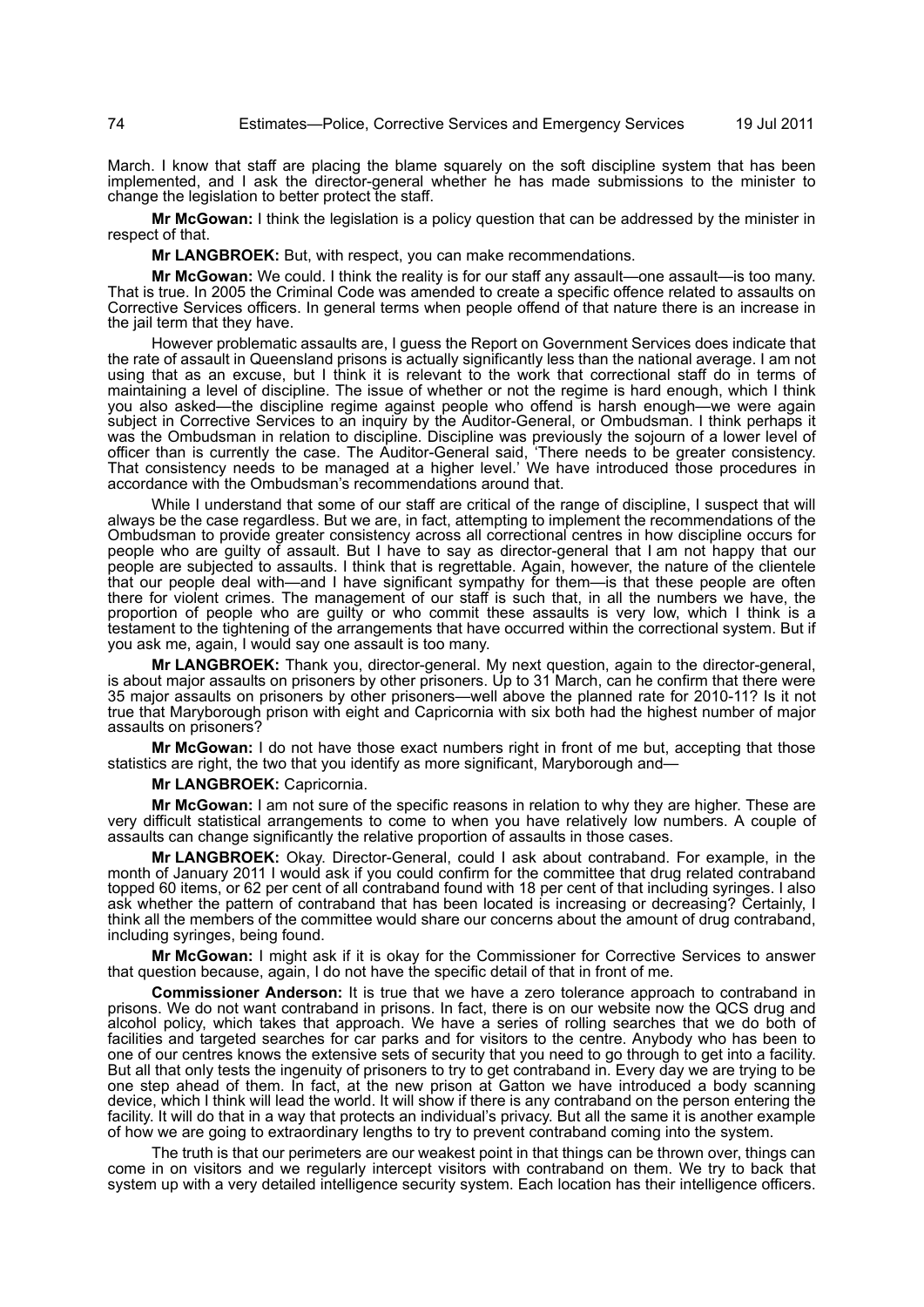There is a central team that coordinates the effort across the state. We record all telephone calls by prisoners. So that gives us a tremendous amount of intelligence in which we can target these particular searches and particularly those searches of people coming into our facilities.

All that said, we are still distressed that contraband comes into our facilities. In fact, some of the contraband that comes into prison is not the kind of contraband which is a preferred method of drug use in the community. It has its own unique kind of circumstance and characteristics and that is because of the culture that develops within prison.

**Mr LANGBROEK:** Thank you, Commissioner. Yes, I think I saw elements of that when I visited Arthur Gorrie and then Borallon, where I saw one of these special chairs that they have for detecting contraband. With that reference to Borallon, my question is now to the minister about the Borallon prison precinct. Can I ask the minister to advise the committee about the total value of the Borallon prison precinct? Have there been preliminary amounts offered by the federal government for the centre to be used as a refugee or immigration detention centre?

**Mr ROBERTS:** In relation to the issue of immigration centres, the federal government has approached and has had discussions with the state government, particularly through my department through senior officers, on that issue. However, as both the Premier and I have made clear on a number of occasions there is no commitment, there is no agreement, there is no formal proposal that has actually been put on the table. But I do acknowledge—and there has been no secret about this—there have been discussions.

In terms of the question about the value of Borallon, I do not know the answer to that question. It could be something that I could get you a rough figure for.

**Mr LANGBROEK:** Thank you, I would appreciate that.

**Mr ROBERTS:** The thrust of your question relates to the use of Borallon. I am happy to answer any further questions, which I am sure you will ask. But while I have the microphone, I might just touch on issues that you raised with the director-general a moment ago about assaults. I think that everyone in this room on both sides of the House, and indeed within the department, take a very serious approach and are very concerned about any assault that occurs on a staff member or, indeed, between prisoners. We do not want violence to occur within our prisons. However, history will show that whether it is in Queensland, New South Wales, Victoria, the United Kingdom or anywhere in the world, these are difficult environments where violence occurs. The member has sought to outline some figures and statistics about assaults. Yes, there have been, compared to the year before last and this year, a slight increase in the number of assaults. It is unacceptable to have one assault, as the director-general indicated, but let me say this: over the past decade or so through professional management by Queensland Corrective Services putting the interest, the safety and wellbeing of staff, and indeed the community, as the highest priority the rate of assaults has decreased. If I can just use an example of when the member's party was last in government in 1997-98, the rate of serious assault-

**Mr LANGBROEK:** With respect, Mr Chairman, point of order—

**Mr ROBERTS:** The rate of serious assaults against staff was 0.3 per 100 and non-serious—

**CHAIR:** Excuse me, Minister, we have a point of order.

**Mr LANGBROEK:** I am happy to have the minister provide some context to an answer to a question that was not asked to him, but I would ask that it be short so that we can get to some more questions. He does not need to make political points to me.

**Mr ROBERTS:** I will be very short.

**CHAIR:** Sorry?

**Mr ROBERTS:** I will be very short, because the figures speak for themselves.

**CHAIR:** Can I just rule on the point of order. You can certainly ask the minister that but your happiness is not a point of order. So the minister's brevity cannot be compelled.

**Mr LANGBROEK:** No, the question was not to the minister. The minister has jumped in there to say that he wants to add something to something I have asked the director-general. I have been happy to allow the minister to have some leeway there, but in the last session when we had some 10-minute answers. With the shortened time, I just respectfully ask that there be a brief answer without the politics.

**CHAIR:** But the minister has acceded to your request. It is just that I cannot rule on a point of order to the effect that the minister has to speak briefly. But you asked the minister nicely if he would be brief and he said nicely—

**Mr LANGBROEK:** That he will be.

**CHAIR:** That he will be brief. The only element of discord is that we are having a debate about a point of order. Could I suggest that we let the minister continue and just see what happens.

**Mr LANGBROEK:** Sure.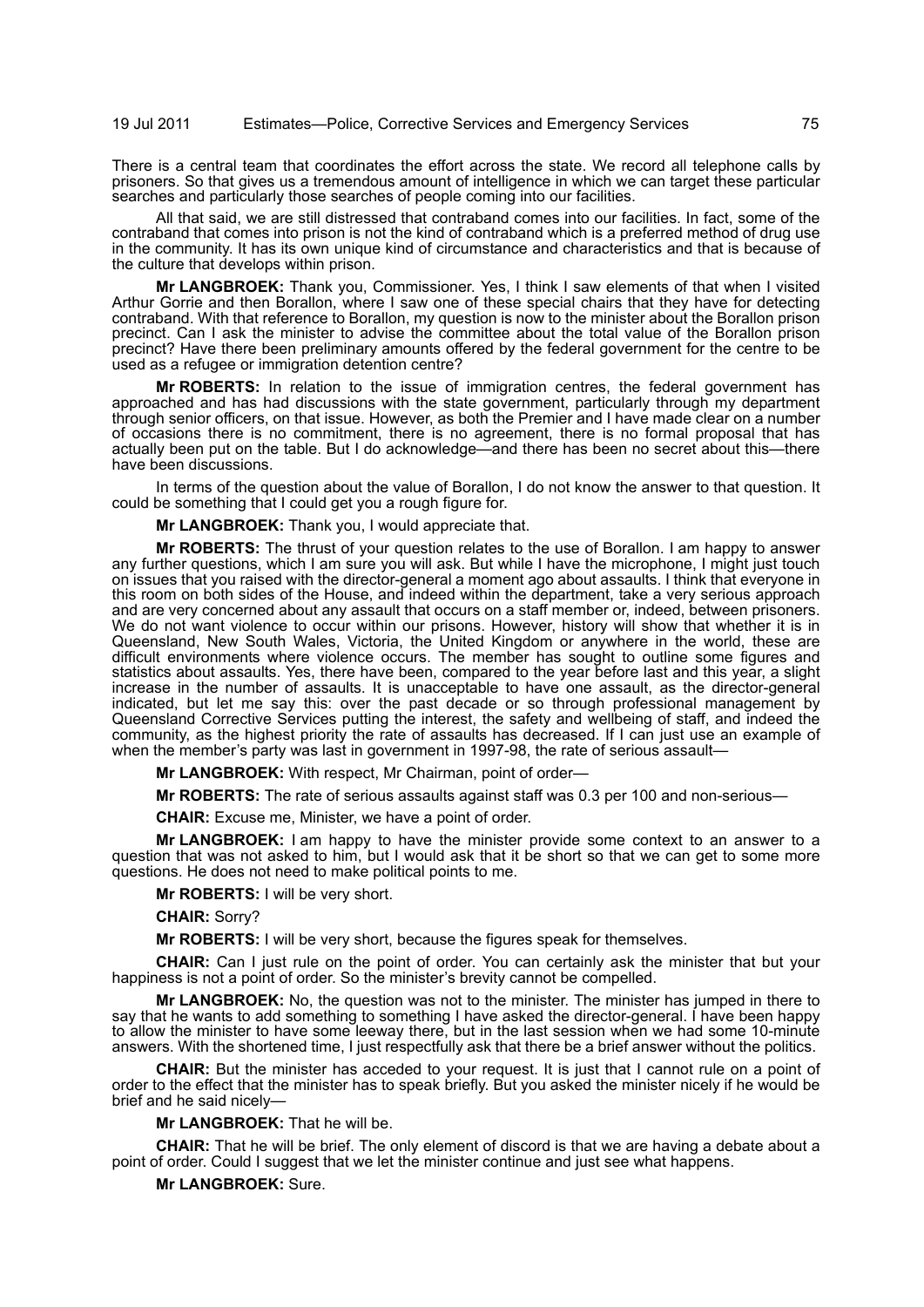**Mr ROBERTS:** Thank you. I just want to put some figures on the record. As I have indicated and I am not challenging the member's genuineness here; we are all concerned about any staff member who is assaulted because these are our employees and we want them to be safe—the record shows that there has been a significant reduction over time in assault rates on staff and, indeed, across-theboard. Queensland's assault rates in prisons compare very favourably—in fact, in a positive way—with interstate. So let me put the figures on the record. In 1997-98—the last year your party was in government—serious assaults, 0.3 per 100, or 13 actual assaults; non-serious, 1.16 per 100. In 2009 last year—the rate was 0.07, or four assaults on officers. So a decade or so ago there were 13. With many more prisoners, there were four last year. There was, in fact, one more serious assault this year than last year but, because of the low numbers, that has a significant impact on the rate. In terms of non-serious, in 2009-10, 0.43 compared to 1.16 per 100 in 1997-98. The issue I am making is that the rates are coming down. They do fluctuate. Any assault is unacceptable.

In terms of the total value of Borallon, member for Surfers Paradise, I am advised that the net book value in an accounting sense is \$64 million. Whether that is an actual reflection on its real value as a physical asset I will allow others—

**Mr LANGBROEK:** That is the \$64 million question. Thank you for that. Can I ask whether the member for Ipswich West, the member for Bundamba or the member for Ipswich have made representations to you to object on behalf of all Ipswich residents about the potential for having an immigration detention centre forced on them?

**Mr ROBERTS:** The issue is there is no decision to force anything on anyone.

**Mr LANGBROEK:** But it looks like we are heading there.

**Mr ROBERTS:** As I have indicated, and the Premier has indicated, there have been discussions and approaches between the state government and the federal government to discuss this issue. However, no decision has been made. No formal offer has been put on the table. There have been discussions and whether the federal government wishes to pursue that matter is ultimately a matter for them. I just add in another element, which is that the decisions that the government has taken in relation to Borallon and the prison at Spring Creek are absolutely separate and unrelated to any approach that the federal government might make about the use of Borallon. The decisions about Borallon and its future and Spring Creek at Gatton were made independently of any issue that had been raised by the federal government.

#### **Mr LANGBROEK:** Okay.

**Mr ROBERTS:** In answer to your specific question about the members in the area, the local member who directly represents that constituency is the member for Ipswich West, Wayne Wendt. He has raised issues with me on behalf of his community. I have briefed him on the government's decision. Obviously, as a local member, he will represent the interests of his constituents should that issue arise as something which the federal government wishes to pursue.

**Mr LANGBROEK:** Just a couple of more questions—with your approval, of course, Mr Chairman, before we move to government questions—to the director-general about a couple of specific incidents. Can the director-general confirm that there was a brutal bashing of a prisoner, who was beaten with a sock full of rocks at the Woodford Correctional Centre on 27 June 2011? And if so, why has no prisoner been charged?

**Mr McGowan:** I believe there was an assault of that nature, but I will pass over to the commissioner in terms of what has transpired since that occurred.

**Commissioner Anderson:** I do not have the most up-to-date police investigation report, but I can explain the process that we go through. Where there is an assault, that matter is referred to a group of police that are attached to our service and they take the investigation on. In this particular case, at least initially and at my last briefing, we could not find a motive for the assault and, in fact, that may have been a case of mistaken identity even. However, that investigation will now be moved over to the police. I can track the progress of that matter, but that is just a police investigation now.

**Mr LANGBROEK:** There is another incident that I would like to ask the director-general about. Can the director-general confirm that there was a major riot that occurred in the P3 unit of the Woodford prison that took 30 officers, riot squad and dogs and the threat of gas to bring it under control? Why has no prisoner been charged with rioting as a consequence of this?

**Mr McGowan:** Again, I will pass that to the commissioner because I am not aware of that level of detail.

**Commissioner Anderson:** I wonder if you might have a date or something that might get me closer to that matter?

**Mr LANGBROEK:** I just know this was an allegation that has been made to me very recently and so I thought I would put it to you as I did the last one.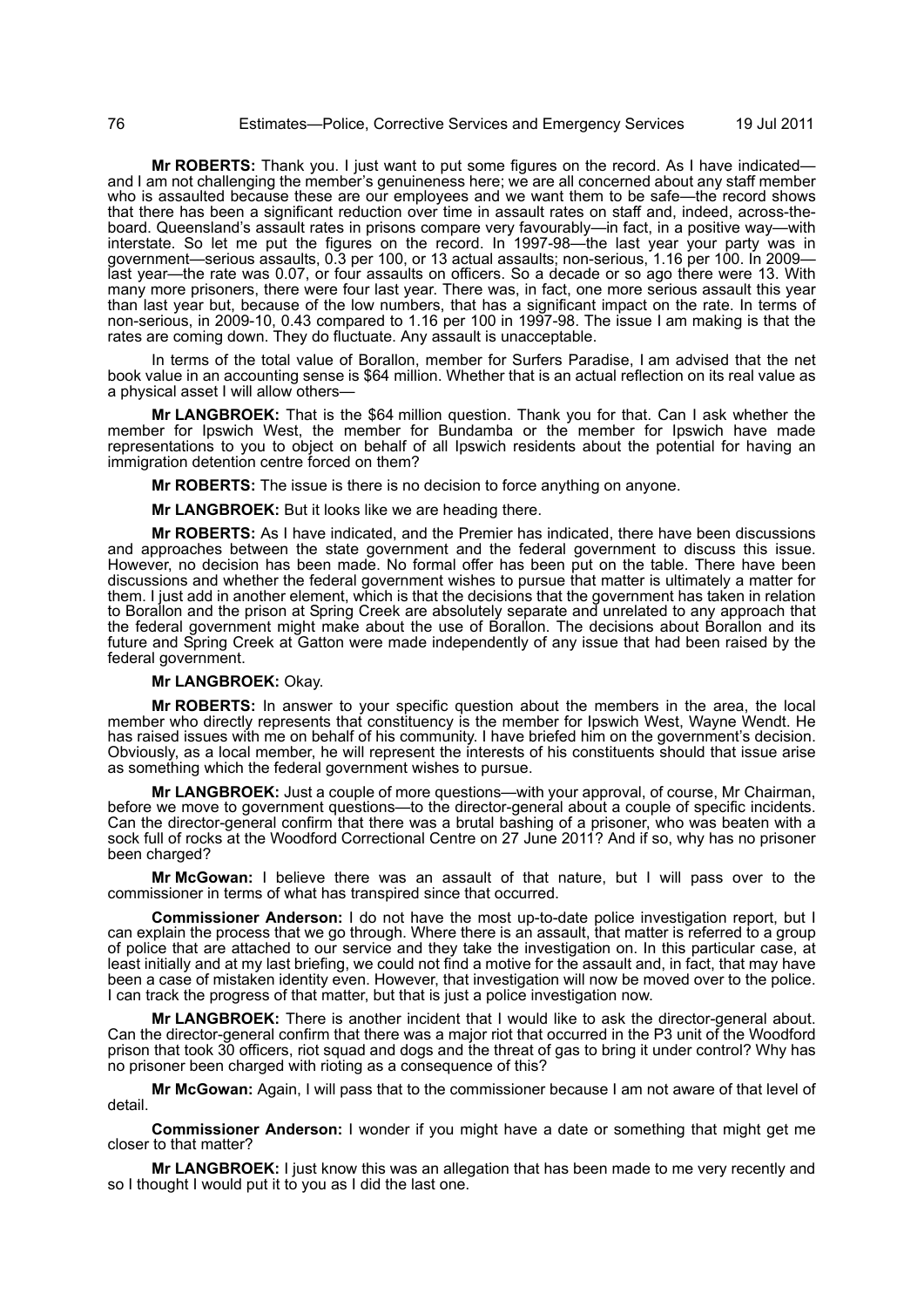## 19 Jul 2011 Estimates—Police, Corrective Services and Emergency Services 77

**Commissioner Anderson:** Can I take that on notice and we will do some work and look through our intel?

**Mr LANGBROEK:** Minister, can I have your permission to have that taken on notice, please?

**Mr ROBERTS:** Yes. We can make some inquiries about that matter, yes.

**CHAIR:** The member for Surfers Paradise is referring to the fact that only the minister can take a question on notice. The committee cannot require an executive to take a question on notice.

**Mr ROBERTS:** I will say, however—the member has said that an allegation has been made to him—that a little bit more detail would have been helpful. If the member is able to provide more detail in relation to the allegation, that would expedite any inquiry that QCS needs to make.

**Mr BLEIJIE:** I am sure the police minister's resources would be able to track down a riot because I wouldn't imagine they happen every day.

**Mr ROBERTS:** They do not, because Queensland Corrective Services manages the facilities and the prisoners very well.

**Mr LANGBROEK:** Can I ask one final question about the potential for an immigrant detention centre at Borallon?

**CHAIR:** That is a logical necessity. It is only possible ever to ask one final question.

**Mr LANGBROEK:** The *Queensland Times* conducted a poll with the result that 70 per cent of the residents of Ipswich do not want one of these immigrant detention centres forced upon them. I have been to Borallon. It is well maintained. I think it is our oldest facility. One would not know that it is there almost, yet when we see what has happened with immigrant detention centres throughout the country I think it is obvious that the people of Ipswich and the people of Queensland would have considerable disquiet about the potential for what could happen should it be placed there. I ask whether you, the minister, have given any consideration to the fact that the people of Ipswich do not want it there and I do not think the people of Queensland will, either?

**Mr ROBERTS:** As I think I have said, and indeed the Premier has said on a number of occasions, there have been discussions. The federal government have obviously been looking to establish detention centres in a range of areas. They established one in Far North Queensland, in the cape. They have certainly approached and have had discussions with my department about this issue. But I just reiterate: no decision has been made and no formal proposal is on the table. Of course, if a formal proposal is ever put—and that is a question that needs to be put to federal government ultimately about whether they actually wish to pursue this issue—then obviously there would need to be a level of community consultation and discussion about this issue and that would occur at that time. But I just reiterate that, yes, discussions have taken place but there has been no agreement, no decision and no commitment, and at this point there is no formal proposal on the table for the federal government to take over that facility.

**Mr LANGBROEK:** Can I advise you that the riot that was alleged to have happened was about 3½ months ago.

**Mr ROBERTS:** Thank you.

**CHAIR:** Thank you, member for Surfers Paradise. I call the honourable member for Mount Ommaney.

**Mrs ATTWOOD:** I am going to move on to the capital works program and ask the minister if he can outline the performance of the Department of Community Safety in relation to meeting its expenditure targets in 2010-11. You may be able to also talk about Gatton and the new probation and parole facilities.

**Mr ROBERTS:** Thank you for that question. It is an important question because the Department of Community Safety has performed, in my view, exceptionally well in terms of delivering its capital works program. In that regard, whereas we do have a new person heading up the team, I did want to pay credit to Paul Hobbs, who has now moved into a role in Emergency Management Queensland, for the excellent work he has done over the last couple of years in driving this program and also recognise Queensland Corrective Services, who drive their own program, for the work that has been undertaken there.

In 2010-11, the department capital budget was \$303.479 million. As at 30 June \$310.953 million had been spent. Again, that is an excellent result, particularly given the natural disasters and excessive rainfall and disruption that has occurred across Queensland for the last few months, for the department to reach that milestone.

In terms of Queensland Corrective Services, the published total actual capital expenditure was \$190.21 million against a published budget of \$189.477 million. That included significant progress on the Southern Queensland correctional precinct at Spring Creek and also Lotus Glen Correctional Centre. Some of the other achievements of Queensland Corrective Services in terms of computer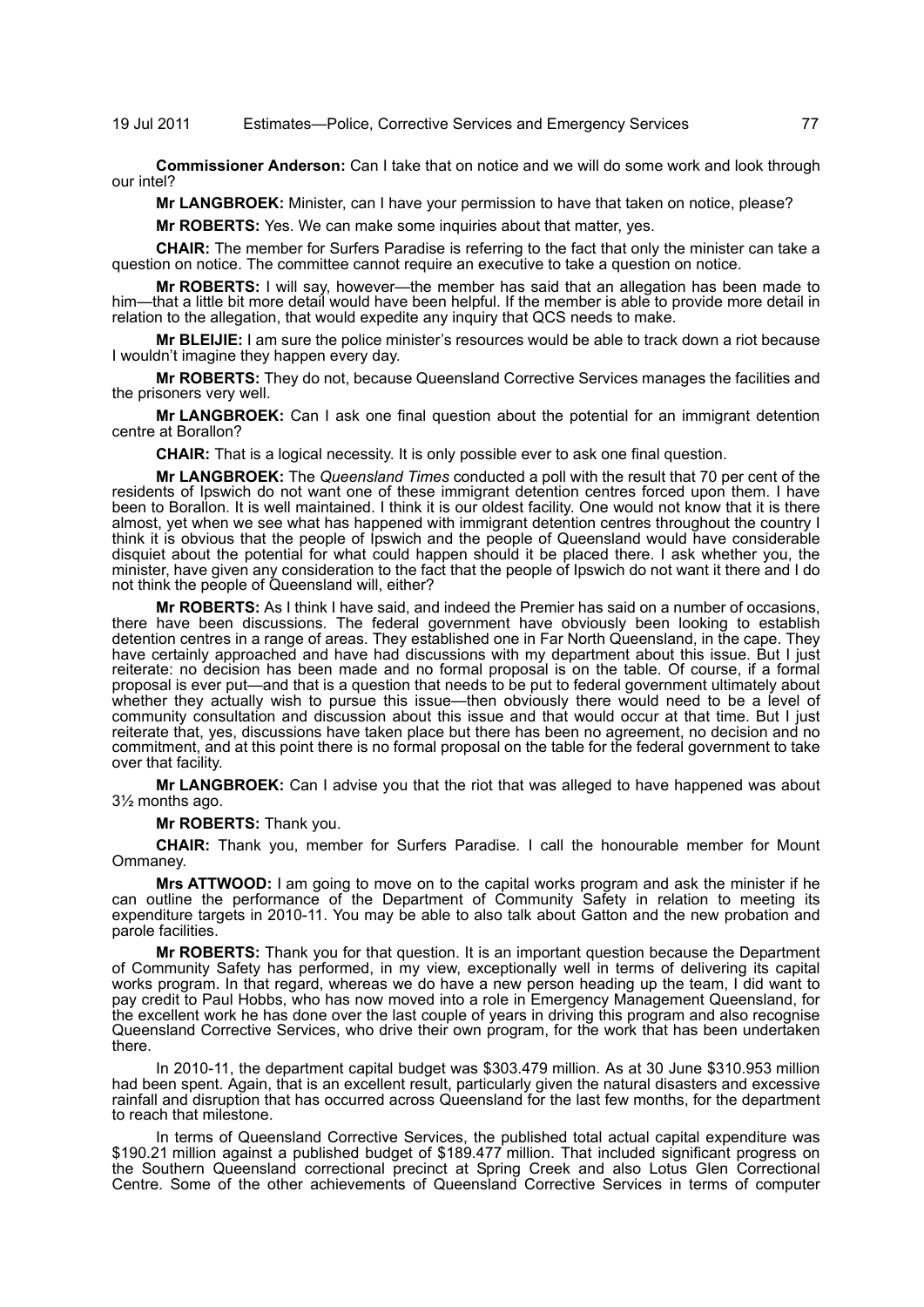systems are: an upgrade to the Integrated Offender Management System; a new prisoner trust account system—there is a trial underway; and a biometric identification system for low-risk offenders in eight probation and parole locations. There is also a welding workshop at Woodford, and so on it goes.

Queensland Fire and Rescue Service—again, a good record—estimates a total actual capital expenditure of \$35.453 million against the published budget of \$34.734 million. Of the 11 building projects, three were completed—at Agnes Water, Pullenvale and Toowoomba. Construction at Craignish is well underway and phased into 2011-12, as originally planned, and a number of other projects are progressing well.

Queensland Ambulance Service estimates a total actual capital expenditure of \$48.075 million against a published budget of \$51.856 million. Seven ambulance facilities were completed at a range of locations including Ashgrove, Ipswich, Jimboomba et cetera. Construction is well underway on another seven, and the department also purchased staff housing in a number of the coal areas—Blackwater, Capella, Carmila, Meandarra and in the Surat and Bowen basins.

In terms of joint Emergency Services projects, there was \$29 million expenditure against a budget of a bit over \$20 million. There was actually, as you would see, a significant overspend there. That basically related to several works packages for the Queensland Emergency Operations Centre project being rescheduled from the previous year into this last financial year. EMQ spent \$8 million against a budget of \$6.6 million and there were some adjustments and deferrals that resulted in that overspend.

I think the simple message from relaying very quickly those figures is that this has been a significant capital works program. These are complex matters. There are lots of issues. Things go wrong. There are issues which interfere with the progress of projects, not just natural events: negotiations about land et cetera. Again, I just want to give credit to the capital works teams within both Queensland Corrective Services and, indeed, the broader department for the great work that they have done in driving the completion and continuation of these very significant projects.

**CHAIR:** Before I call the member for Mount Isa, I will be leaving the room momentarily to address an administrative detail relating to the committee and I will ask the deputy chair, the member for Surfers Paradise, to take over. Member for Mount Isa?

**Mrs KIERNAN:** Minister, in an earlier session we spoke of the role of the police in respect to our cyclones and floods earlier this year. We recognised at that time the role that the Police Service played but also recognised the response from the many agencies during these disasters. It demonstrated a real spirit and determination, I think, when Queenslanders were confronted with unprecedented events such as this—how so many people, and strangers in fact, pulled together. Emergency services staff and volunteers, as we all know, were at the forefront of this response. Can you advise the committee of the role of the Department of Community Safety staff during these events?

**Mr ROBERTS:** I thank you for the question. Again, it is just another opportunity to place on the record the appreciation that I have, and I know all members of the committee and, indeed, all Queenslanders have, for the work that our emergency services agencies undertook, and all of the agencies in the Department of Community Safety, in responding to the needs of Queenslanders during their hour of need. In saying that, I am obviously referring to organisations such as Emergency Management Queensland, Queensland Fire and Rescue Service and the Ambulance Service, which are right at the front line. But Queensland Corrective Services officers also played a significant role in obviously making sure that our prisons remained secure in some very difficult environments and exploring the potential for prisoners to be moved if disaster struck. In addition to that, they have undertaken some of the recovery work—clean up et cetera—through the use of prisoners in low-security prisons and also on probation and parole. So I just collectively thank everyone, both the staff and the volunteers, for what was a magnificent effort all round—very professional, very focused and dedicated and something which I am tremendously proud of for the work that they have done.

As I indicated earlier, the Disaster Management Act was significantly amended and came into operation in November last year. It redefined in many respects the role of the Queensland Police Service and EMQ in an operational sense for major disasters. In my view, EMQ would stand equal to or, indeed, head and shoulders above any emergency management organisation in the world in terms of their capabilities and skills. The combination of that expertise with the capacity and expertise of the officers of the Queensland Police Service who are involved in disaster management I think is something that we should be very proud of. I know from reading and hearing of commentary from international visitors that they recognise that expertise as well.

There were hundreds of staff within the department who contributed. Of course, EMQ staff were absolutely at the front line. That is their role. That is what they train for. That is what they work to on a day-to-day basis, and we do recognise the significant roles they played in the State Disaster Coordination Centre and, indeed, out in the regions supporting local disaster management groups and district groups and so on. We also, of course, recognise the great and heroic work of our EMQ helicopter rescue crews, who have been internationally recognised for their bravery and their expertise in rescuing people in the Lockyer Valley and other places. I have some detail here of the number of hours, but it is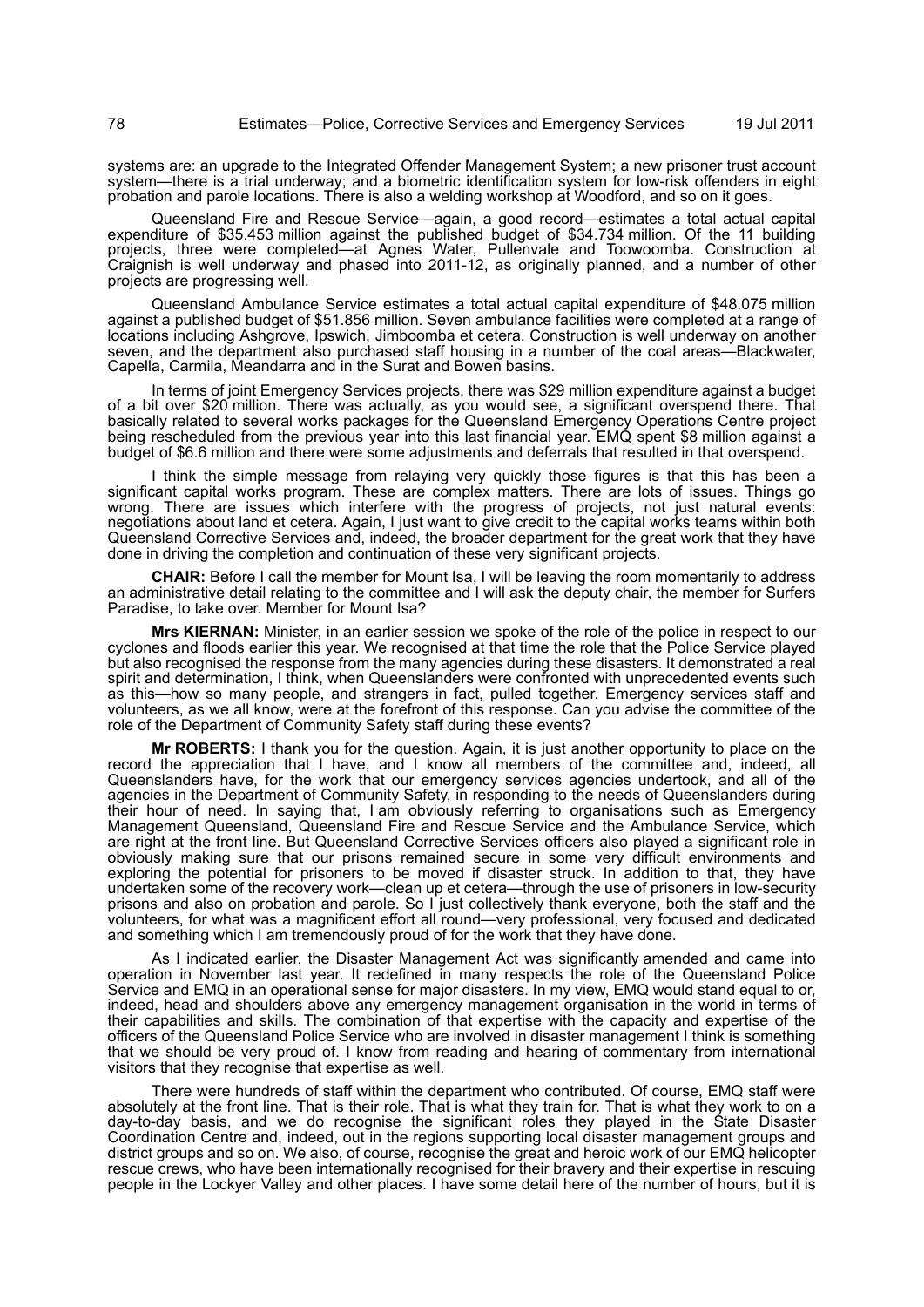just hundreds of people, both staff and of course the SES—a couple of thousand deployments of SES volunteers and Rural Fire Service volunteers across the state—in what was a magnificent effort all round. We cannot thank them enough.

I have spoken about EMQ. The Queensland Fire and Rescue Service also brought significant skills and contributions to the response and recovery effort. In particular, Queensland Fire and Rescue Service officers delivered what was very public and visible: the swift water rescue crews that were deployed across the state. There were 457 water related rescues during that period by very highly skilled, very brave officers who were working in very dangerous conditions. They put their lives at risk to rescue and support people in need.

QFRS officers also delivered a service that is getting significant recognition nationally and, I think, interest internationally, which is rapid damage assessment. No disaster response can be effective without good accurate and up-to-date information. In fact, that is the significant reason why we are investing heavily in the All Hazards Management Information Program, which I might get a chance to talk about later. It is about getting people in there with the expertise and the technology to identify what the damage is and getting it back to the disaster groups that can then make decisions about what resources are needed. QFRS played a really significant role in gathering that information.

Also, QFRS was involved in supplying the flexible habitat shelter. In a sense, this is like a relocatable village that QFRS maintains. It is available to all sorts of agencies. It has now been used both within Queensland and in deployments to Christchurch, as part of the earthquake support we gave. Airbase managers—a lot of the air operations we saw were managed by QFRS staff, et cetera.

The Queensland Ambulance Service again made a magnificent contribution. Among the highlights were the fact that they maintained a first-class service under extreme conditions right across the state and were involved in some really significant initiatives during the recent floods. One of the most significant highlights was the evacuation of the Cairns Hospital. That was a combination of the expertise and professionalism of the Queensland Ambulance Service, Queensland Health and the defence force. They moved an entire hospital from Cairns to Brisbane, essentially, including intensive care patients, women having babies—you name it, they moved them safely, effectively and efficiently from that hospital. I think it is a credit to them and they deserve tremendous praise for the work that they have done. I am very proud of the work that they did. There were other evacuations of hospitals at Theodore, et cetera, and aged care residences.

As I have indicated, Queensland Corrective Services supervised thousands of hours of work by offenders on probation and parole and low security to support communities. It is something that we thank them for. They deserve a great deal of recognition for it.

**ACTING CHAIR:** Member for Mount Ommaney?

**Mrs ATTWOOD:** Thank you, Deputy Chair. Minister, I want to commend the work of all Community Safety staff in relation to the floods. My area was very badly affected by the floods in January. The emergency services workers, ambulance officers and Corrective Services staff performed remarkably well during that period. We have all been watching very closely the inquiry about the floods. I would like to look at what you are doing in preparation for the 2011-12 cyclone and flood season.

**Mr ROBERTS:** Following on from the previous question, disaster planning is done by EMQ, the Queensland Police Service, the Queensland Fire and Rescue Service and the Ambulance Service. Indeed, all the agencies within my department proactively plan and prepare for disaster seasons. It is based on the best available advice from the Bureau of Meteorology and other agencies in terms of the level of response that might be required. The point that I want to make here is that it is absolutely critical that we have the Department of Community Safety, EMQ and its other agencies focused on that task; that is what they do. In this budget there are a number of initiatives to increase their capacity. I referred earlier to the All Hazards Information System, which will be rolled out over a couple of years. It will make an important contribution to that.

In saying all that, and I want to detail some of the work that the departmental agencies are doing, it needs to be recognised that our disaster management system is built on a foundation of local government. Absolutely critical to the defence and protection of communities is the work of local councils and the work their local disaster management groups undertake. It is absolutely clear that local disaster management groups are responsible for developing local disaster management plans. They are responsible for initiating the first-line response in terms of protecting their communities, evacuation plans, identifying shelters, et cetera. The role that they play is absolutely critical in ensuring that communities are protected. I recognise the great work that those councils do. That being said, they cannot do it alone, which is why it is important that our professional agencies, which exist to provide these services, are well planned and I am confident that they are.

I have outlined the key foundation of our system, which is our local government. Emergency Management Queensland has a critical role as well and works proactively with councils to review their local disaster management plans, provide training, et cetera. Over the last period, particularly in 2010- 11 since the floods, EMQ has facilitated operational debriefs with a whole range of councils—Ipswich,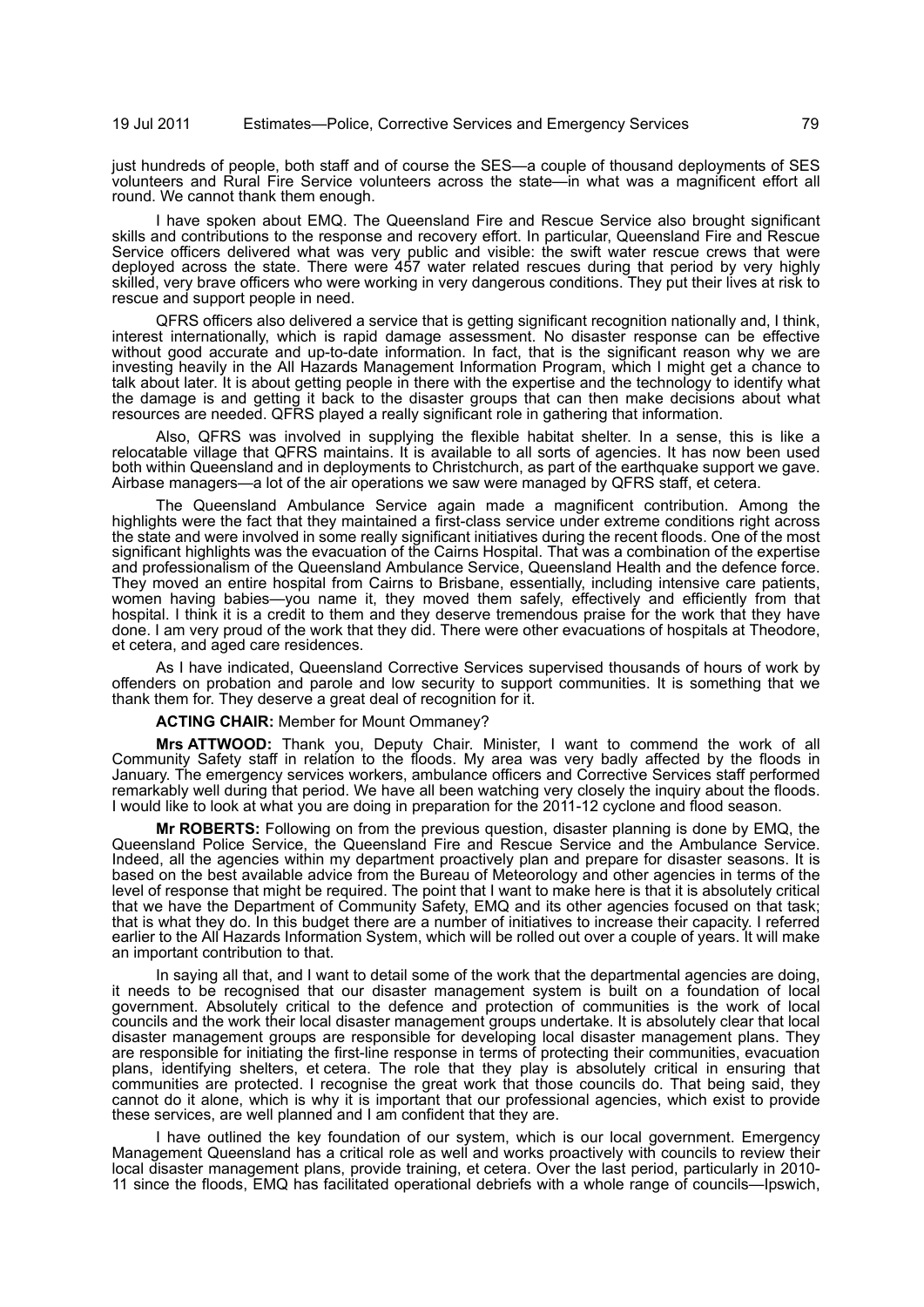Cassowary Coast council, Gold Coast, local disaster management groups. They have also participated in operational debriefs of over 20 local disaster management groups, again recognising that that is where the core responsibility lies for the first frontline defence of local communities. EMQ has worked with local disaster management groups in the Lockyer Valley, Toowoomba, Rockhampton, Central Highlands, Banana, Maranoa, Balonne, Bundaberg, north and south Burnett, Croydon and the Tablelands, for example, to help strengthen their local response.

One of the critical issues of preparation is exercises. There is funding to EMQ every year to conduct a major exercise. There was, in fact, a major disaster exercise conducted in the Toowoomba-Warwick area prior to the last flood, which was very timely. I can recall the Mayor of Warwick saying it was the best thing that they ever did, because it reinforced the issues that they needed to address. That local council obviously had some significant issues to address during the flood and they were very appreciative of the exercise. Exercises are a major factor of our preparation. The next major exercise is planned for the Brisbane region, as I understand it, within the next few months.

Additionally, EMQ will partner with the Local Government Association of Queensland to support the Local Government Disaster Management Conference. A little bit of politics was played on this issue recently by the opposition, suggesting that the commitment of former Premier Beattie to have an annual conference was stopped. What happened, in fact, was the conferences commenced, solely run by the state government. But in consultation with the local government it was determined that we could maximise the benefit to the frontline foundation organisation, which is local disaster management groups and councils, by doing it cooperatively. That has happened over the last three years and will continue in that form, as long as the Local Government Association is happy to undertake it. The theme of this year's conference in Bundaberg in July, next week, will be 'Race to resilience'. Apart from the important issues I have talked about, one of the fundamental components of preparing communities is for individuals to take more responsibility for their own protection, that is, plan for the disaster, know what the disasters are in your area, plan to respond with your emergency kit, et cetera.

Cyclone workshops are being conducted across the state. Last year there were 10 workshops during September and October. These are conducted by what is referred to as the Tropical Cyclone Consultative Committee. Effectively, it is a group of people comprising EMQ, other government departments, the Bureau of Meteorology, Geoscience Australia, local government associations and so on, which come together, particularly in the cyclone areas, to pre-prepare and inform those communities about the impending risks.

I am pleased to say that this budget provides additional staffing for the watch desk, which is a critical component of our disaster response all year around, 24 hours a day, seven days a week. There is an extra 10 full-time staff, in fact tripling the watch desk staff. There is funding for an additional seven regional disaster planning officers in EMQ, one for every region, which is a significant strengthening of the capability of EMQ to support councils. A range of other initiatives taking place include resilience projects, also with the business community, and also planning on evacuation and planning protocols, et cetera. In short, preparation for the next season is an important and ongoing responsibility of the department. They do it well and they continue to do it each year.

**CHAIR:** The honourable member for Maryborough.

**Mr FOLEY:** My question relates to the release of prisoners from the Maryborough Correctional Centre. When the correctional centre was first built, the understanding with the community was that there would be notification if a prisoner was released, especially on the weekend or whatever, to allow for appropriate integration should they wish to stay in Maryborough. There has been some disquiet reported to me in my office in recent times about prisoners being discharged from prison and basically having nowhere to go. They are landing up at homeless men's shelters, et cetera. Can you outline the protocols and the processes that are in place for when a prisoner is released from the Maryborough Correctional Centre?

**Mr ROBERTS:** That is a really important question, because obviously from Corrective Services' point of view there are two key arms: one where we keep them behind razor wire and one where they are supervised in the community. When people are behind bars, so to speak, it is important that Corrective Services keeps them there to keep the community safe, but at some time point they need to be released. A lot of work, thought and research has gone into transitioning people from a very confined and restrictive environment back into the community. In some cases that will involve transition to low security and then into the community. In other cases, they will be released from prisons such as the Maryborough prison.

The service has a range of programs to transition people from secure environments into the community. Queensland Corrective Services funds and supports a number of agencies to help that transition. In the end, no matter what people's views of prisoners are, the ultimate outcome we want is for them to re-enter the community and remain as law abiding, productive citizens. If we send them into the community absolutely angry, absolutely determined to kick the first door down that they see and cause harm, we do not achieve anything. Queensland Corrective Services is very proud of the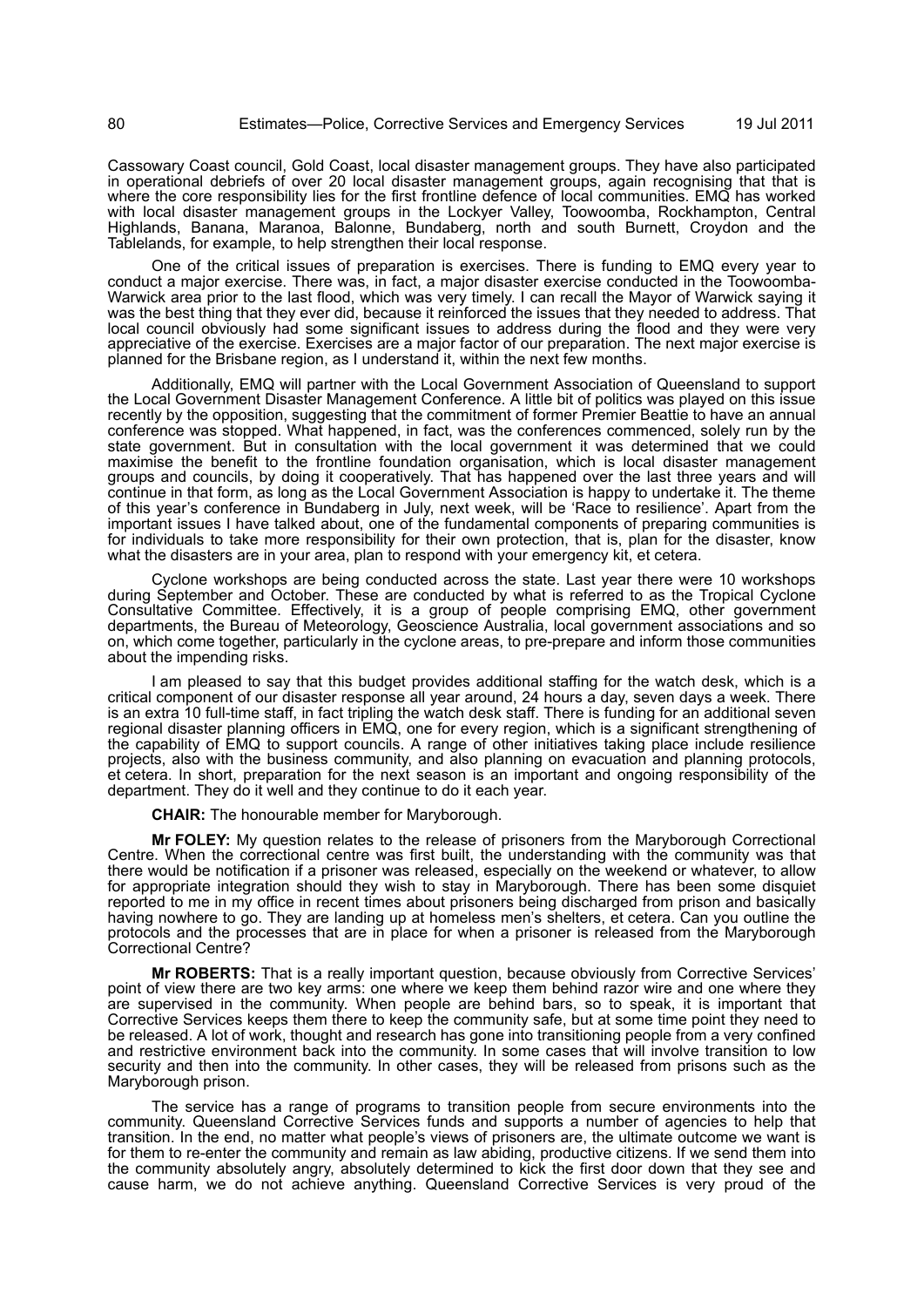rehabilitative work that they do through their programs. However, it is not just through programs; it is the efforts of every individual staff member on a day-to-day basis that can help those prisoners. I will ask the commissioner to provide you with a bit more detailed information about those transition programs.

**Commissioner Anderson:** There are probably two things to say. First, before we go to the programs, we do try to release people not on public holidays or weekends. We plan for the releases so that they go on a day when they can connect into normal services. That is not always possible if there is an immediate release from court, for example, and we cannot plan in the way that we would like. At a place like Maryborough I would think we should be able to plan quite well because it is such a stable population and it is very predictable around the population within the prison. We do try to do that.

We know that somebody who has a roof over their head and a way to make money, that is, employment, is less likely to offend. One of the things that we have engaged with over the past year has been a program called *Conviction Kitchen*, which was a reality TV show that showed exactly that point: exoffenders can gain employment and there can be some positive outcomes. We run a transitional support program and there are a number of elements to it. To give you an idea of the scope of the transitional support model, between July 2010 and June 2011, there will be some 3,673 offenders who will have been provided transitional support on that program. That is a big chunk of people when you consider that our daily prison population is about 5,500 or thereabouts. On top of that, we also have the Offender Reintegration Support Service, where those people who are at high risk of either homelessness, unemployment or at a high risk of reoffence are case managed back into the community. We engage with non-government organisations to provide those services.

We have also entered into a national partnership on homelessness. We received something like \$6 million from the Commonwealth and state governments over four financial years commencing in 2009-10. That is to help reduce homelessness for those people leaving custody. There is a suite of things that are available. Can we plan for everybody? No, we cannot. There are unusual circumstances. It is true that some people have very poor plans when it comes to preparing for their release. That would probably be demonstrated with a recent Sentencing Advisory Council report which shows that not everybody gets parole on the earliest eligibility date. In fact, many people go well beyond their parole date simply for the reason that they cannot show they have suitable release arrangements in place.

**Mr FOLEY:** Is there a monitoring program of people once they have left incarceration to see how they are going?

**Commissioner Anderson:** The best monitoring method we have is through the Probation and Parole Service. For those people who are straight releases and outside of our supervision, there is no method by which we can track them. In terms of probation and parole, you will see that our completion rates are now moving up. That is an indication that that program is working and yet the recidivism rates are staying pretty constant. They compare very favourably with the national average.

**Mr FOLEY:** Finally, on the release of a prisoner what sort of agencies are notified? For instance, in Maryborough we have Coolooli House Men's Shelter. Certainly in times gone by I have received some complaints about people turning up at the door unannounced needing a bed for the night. I was particularly interested to know if there is an agency referral system in place that lets people like Coolooli House know that?

**Mr ROBERTS:** Again, I will ask the commissioner to provide that detail.

**Commissioner Anderson:** There is. In fact, we are working with a number of agencies all the time. In Brisbane there is Ozcare, and we are working with some specific Indigenous community nongovernment organisations to provide these services for us. There have been occasions where we have made these arrangements, the straight-release offender chooses not to take the opportunity up and then arrives in the homeless shelter in company of another mate. Then of course people say, 'You have not planned for him,' but you have to look at each case individually.

**CHAIR:** Does any other member have a question on Corrective Services?

**Mr LANGBROEK:** Yes, Mr Chairman. I have some more questions.

**CHAIR:** I call the honourable member for Surfers Paradise for further recidivism.

**Mr LANGBROEK:** I want to deal with a couple of issues that the minister referred to in answer to questions from government members about Probation and Parole budget staffing. I ask: why is it that the busiest region, Metro South, Brisbane, which supervises the largest number of parolees—270—has no surveillance officers to assist in the management of these offenders?

**Mr ROBERTS:** I am not aware of the particular detail that you have asked for. I would say that each Probation and Parole region manages the offenders according to the requirements of their particular orders. For a person who is released into the care of Probation and Parole of Queensland Corrective Services, there would be particular requirements of their order. The staffing arrangement for each particular region or office would be based on the type of offenders and the mix of offenders that are required. I will allow the commissioner to answer that particular question and he will provide that detail. I would say that there may well be opportunities for some of these officers to work across regions in terms of some of the support they provide. I will let the commissioner provide that level of detail to you.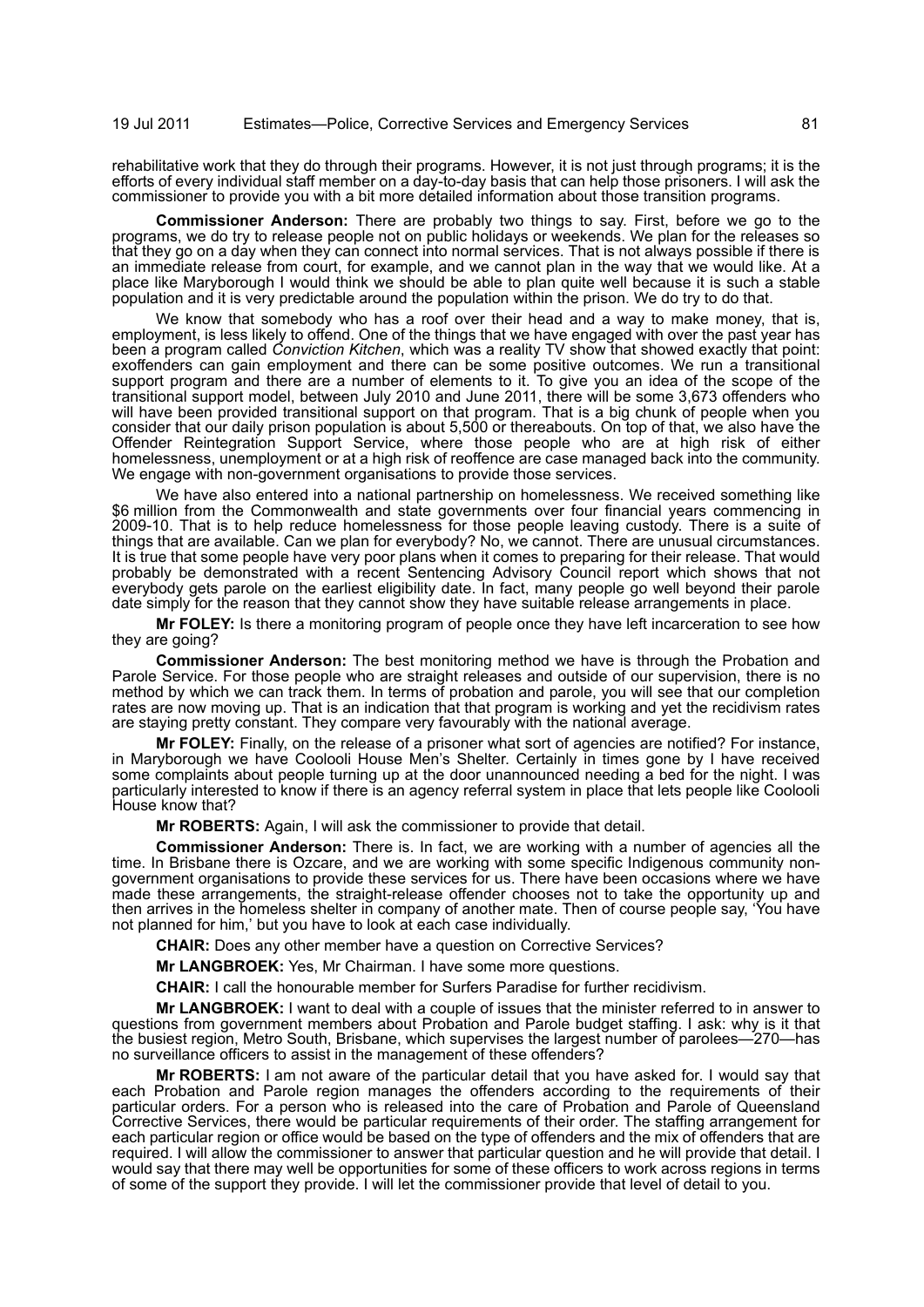**Mr LANGBROEK:** I might give you some background first, Minister. I understand that there was a submission put for a business case to have two of these surveillance officers provided. As I understand it, there was no money in the budget for it.

**Commissioner Anderson:** I assume that you are suggesting that that submission is with this year's budget bids, because we are still in the process of locking this year's budget down. In fact, our next round of budget bids internally will be at a meeting this Friday. It may well be that if it is the budget for the coming year then that may be a submission that is there. It is always tight for us. It is always tight to balance our budgets.

It is true that Corrective Services people compare well on a national average. If you look at the cost of Probation and Parole compared to the national average, we are well under the national average for the same prison. The costs that come along with running these services are pretty incredible. Every year it is a matter of rationing across each of the regions. For example, it may well be that if we looked at our Wacol facility, where we have sex offenders, we have something like 23 staff attached to that facility who will obviously take on the surveillance of those people who are on dangerous prisoner sex offender orders. It may be that we get some leverage off the advantage of having those surveillance officers across the broader Brisbane region, but we are still locking our budgets down and we have made no final decision.

**Mr LANGBROEK:** Thank you very much. My next question is to the minister about education, which he mentioned was such an important part of rehabilitation. I ask: if getting prisoners educated is a key issue in breaking the cycle of reoffending, as the minister said, why did the last Report of Government Services show that Queensland had the lowest number of prisoners in education or training of any state in Australia? I table that page of the report.

**Mr ROBERTS:** I will wait to get some information. Of course education is important, and the department does place a considerable effort on it. The commissioner may have those figures. Queensland compares favourably with the other states in one of the key areas, which I think is really important. I am not taking away at all from the need to continue to invest in education and training and work opportunities. The commissioner has advised me on many occasions that one of the key elements of the successful running of a prison is activity, and education obviously forms a part of that.

The ultimate outcome of whatever level of investment there is in education—and of course there was always a need and a desire to increase the participation of prisoners in those sorts of events—the ultimate outcome of the effort that is put into supporting prisoners, whether it be through education, employment related activities et cetera, is measured by how many actually return to prison. When you look at the recidivism rates in Queensland for example, the RoGS data that you referred to for 2011 showed that the rate of Queensland prisoners returning to prisons was 33.5 per cent—lower than the national average of 37.6 per cent—and the rate of prisoners returning to Corrective Services Queensland was 38.9 per cent, better than the national average of 44 per cent. Whereas I acknowledge that there may well have been an instance where Queensland was not spending as much or there were not as many people participating in education as in other states, the activity levels and the other support mechanisms, whether it be employment or otherwise, within our prisons are actually delivering positive outcomes for the people of Queensland.

In terms of the specific issue, in the 2009-10 year 27.4 per cent of QCS prisoners were engaged in education and training, and that was lower than the national average of 34.8 per cent. I acknowledge that that is an area that we need to obviously improve. I will say this: I am very confident in the capacity and professionalism of Queensland Corrective Services. I am very comfortable with the level of effort that they put into issues such as education and training and employment opportunities. The work that they are doing is actually delivering outcomes. I acknowledge that it is not as high as the national average, but there is a lot of good work being undertaken within our prison system to provide people with the rehabilitation initiatives that they require. I might ask the commissioner if he has anything further to add.

**Commissioner Anderson:** The other side of this result is that we are the highest in the reporting jurisdictions for tertiary qualifications. Clearly, those numbers will not be as high as those people who need to go through secondary education. Our aim is to engage prisoners in every part of the day. In fact, as we have been able to redevelop some of our sites such as Lotus Glen—and I was up there only a week and half ago—the level of activity within the jail, that is the engagement of prisoners in education and meaningful activity throughout the day, has doubled since we have been able to move into the new facility. We run expos and we train our staff to motivate prisoners to be engaged in education. We see education and employment, particularly education linked to vocational training, as one of the key planks in reducing recidivism. We have had some very good results, particularly up north where we have trained a number of Aboriginal prisoners in gaining qualifications in the mining industry. Our aim is to turn people out with those kinds of skills.

Our big challenge is literacy—not surprisingly—and being able to do something about literacy. Particularly when we have people for such a relatively short amount of time, trying to undo a lifetime of a lack of education is an awful challenge. I would think literacy is our biggest challenge, but I can say that the level of engagement of prisoners in meaningful activity is increasing across the state.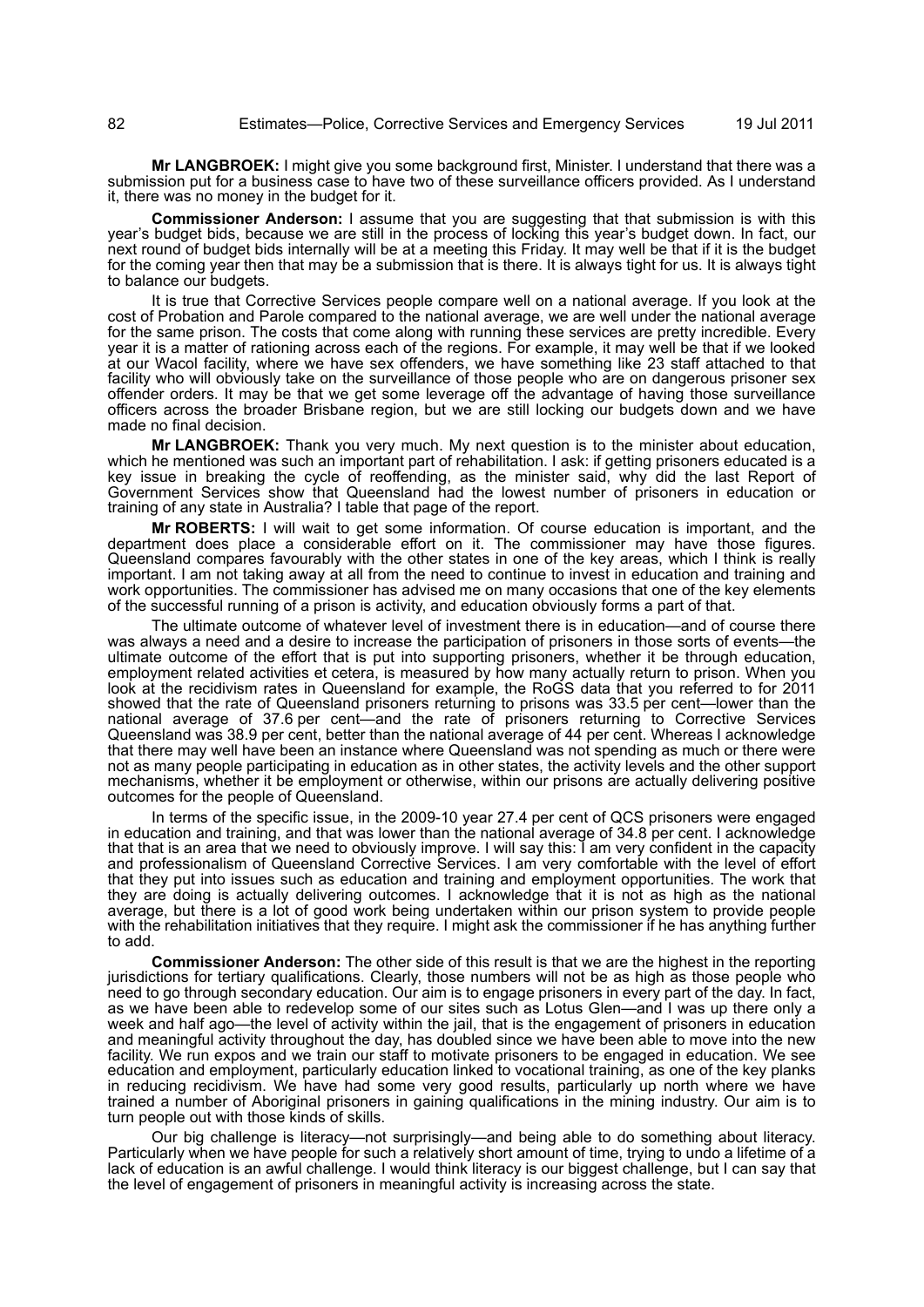## 19 Jul 2011 Estimates—Police, Corrective Services and Emergency Services 83

**Mr ROBERTS:** I will just add one bit of information. The commissioner referred to the tertiary information, subject to correction.

**Mr LANGBROEK:** Yes, I was going to ask for some clarification. I think he said that we have a higher level of tertiary education than we do of secondary.

**Mr ROBERTS:** No, the position was that we have a higher proportion of prisoners involved in tertiary education. It is around 3.1 per cent—subject to that being corrected—against the national average of 1.7 per cent. I am acknowledging that our education involvement is less than the national average, but in the tertiary area we are way in front with those prisoners who actually wish to engage in tertiary education.

**Mr LANGBROEK:** In other words, we have more prisoners doing postsecondary study—

**Mr ROBERTS:** No, 3.1 per cent of the prison population are engaged in some form of tertiary education against the national average of around 1.7 per cent.

**Mr LANGBROEK:** So the statistic is higher than our secondary engagement, which is lower than the national average. The number of our prisoners engaged in secondary education is lower than the national average.

## **Mr ROBERTS:** Yes.

**Mr FOLEY:** A lot of very smart crooks in Queensland.

**Mr LANGBROEK:** My next question is to the minister or the director-general. How many drug tests were conducted through the Corrective Services mobile drug vans? I believe they were introduced in 2006.

**Mr ROBERTS:** I will need to get some information on that. The issue of drugs in prisons is something which no prison system in the world has been able to completely eradicate. It is an issue which is constantly under attention. Queensland Corrective Services has a range of measures to prevent drugs getting in—obviously, you saw the BOSS chair; there is spectacular technology which will be introduced into the Spring Creek prison at Gatton—intelligence driven operations et cetera. One of the ways in which we measure the success of the programs to prevent the entry and, indeed, use of drugs in prisons is fundamentally the random drug-testing regime. Targeted regimes which are based on intelligence are actually getting higher percentage hits than in previous years, and that means they are detecting more when they are targeted operations.

The real indicator of the level of drug activity within prisons is the random sampling. As of a year or so ago, it is now very professional in that—and the commissioner will correct me—one per cent per month of the prison population is tested on a random basis; they are selected by computer. If we take the number of prisoners who were actually tested—and, again, I do not wish to continue to remind the member of the record of his colleagues in a previous government—and compare it, we find that in 1997-98 random testing in prisons delivered around 12 per cent positive tests. That has been reduced now to around two to three per cent. That indicates that there is still an issue with drugs getting into prisons but the regimes, the sophistication of the technology and the focused attention of staff, who do a commendable job under very difficult circumstances, are actually delivering results. I have forgotten the other question you asked.

**Mr LANGBROEK:** It was about the mobile vans.

**Mr ROBERTS:** I might ask the commissioner to say something about that.

**Commissioner Anderson:** Just to make it clear about the random drug testing regime in prisons that the minister spoke about, one per cent of the population is tested weekly on a random basis rather than on a quarterly arrangement, which we have done previously. We think that has had a terrific deterrent effect. The drug van is attached to our Beenleigh probation and parole office. We do use it on the weekends. It is very good. I do not have the exact number of tests we are doing. The reason we have phased out drug vans is that as we have built our new facilities, as we have modernised the probation and parole offices, each office is now fitted out with a drug testing suite. It is properly designed for urine testing. I am told that the drug van has a very great deterrent effect in that around Beenleigh I am told that the case managers say, 'How would you like the drug van to call around at the weekend?' and it has a sobering effect on people. I do not have the exact number. We most likely will continue to phase out the van, but that is because we have built infrastructure into the offices themselves.

**Mr ROBERTS:** If I can briefly make a comment.

**Mr LANGBROEK:** As I understand it, I have more questions but the government does not, so I am happy to keep going.

**Mr ROBERTS:** You did raise the issue of the number of positive tests for people in the community service situation. Obviously in a prison it is a more controlled environment and people on probation live in their own homes and obviously have access to substances which are not normally available in prison. So the rate of detection will always be higher in a community environment than in a prison, you would hope. But I can assure you that Queensland Corrective Services takes strong action against people who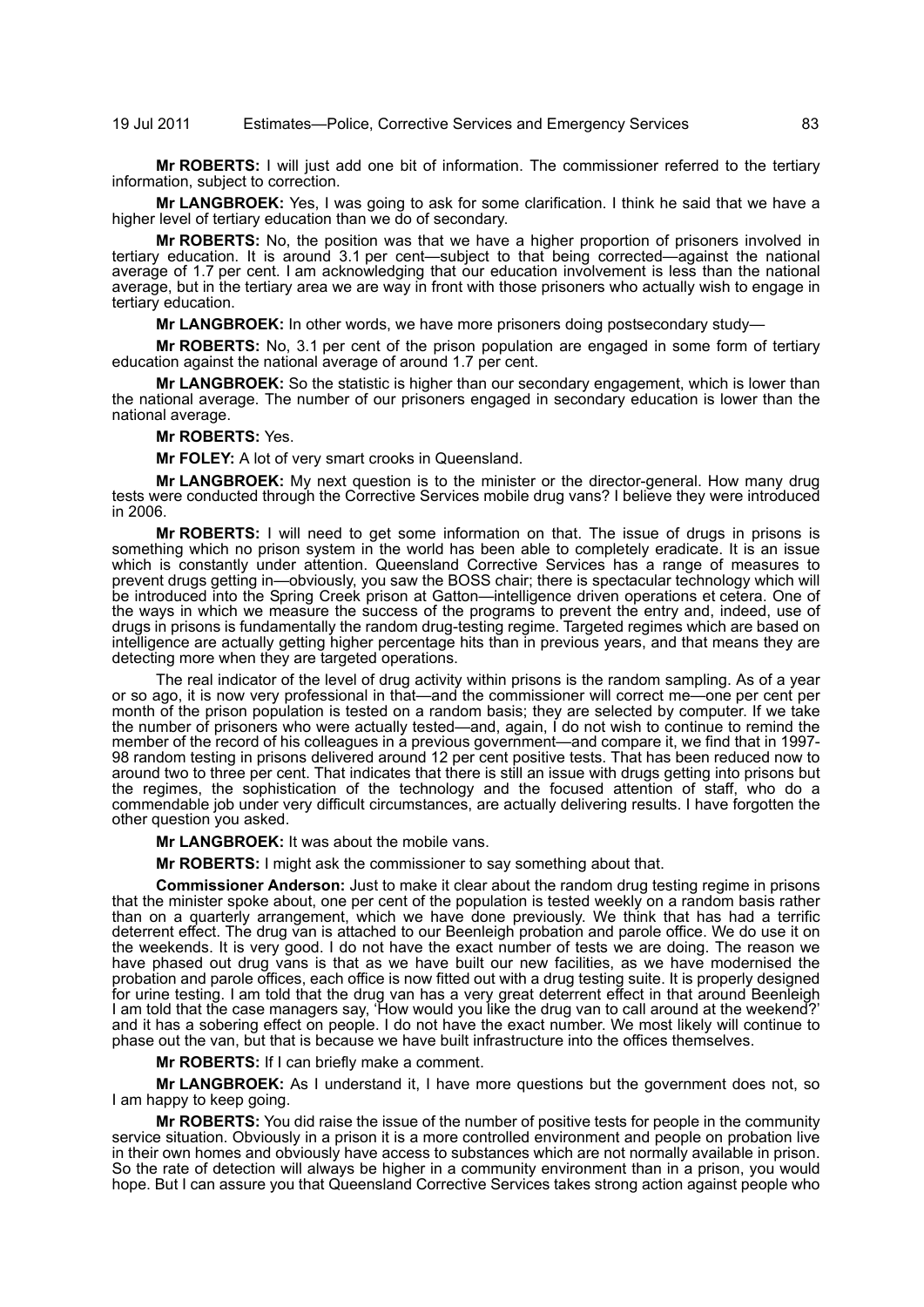are detected with positive tests. This is a part of the strong compliance regime that Queensland Corrective Services conducts or puts in place on its offenders. Whatever the number of positive tests or discoveries are in relation to the use of drugs, there are in the main consequences for those people which can be anything from return to prison or other sanctions that might be applied by the court or Queensland Corrective Services officers.

**Mr LANGBROEK:** Those other sanctions obviously do not often include return to prison though, Minister, do they, given that we have 6,500 positive tests of those 15,000 parolees?

**Mr ROBERTS:** I will leave the commissioner to talk about that. It will range from return to prison to a range of other sanctions.

**Mr LANGBROEK:** I am interested to hear potential proportions.

**Commissioner Anderson:** I have not got the breakdown figure in front of me but we do refer to the parole board those cases where there has been drug use, particularly opiates and other things, where it is clear that this would be putting the person at risk of reoffence. One of the features of Queensland's system is court ordered parole which allows us to go into a suspension period. So we have many people go back to jail for that 28 days. It is unique in Australia where the probation and parole service can issue the warrant and put a person in jail for that period, allowing the parole board to consider the circumstances of the case. So a person might ultimately complete their parole order but they may have had a couple of—

**Mr LANGBROEK:** Extensions.

**Commissioner Anderson:** Extensions or times in jail as a result of those contraventions.

**Mr LANGBROEK:** Thank you. I turn now to the issue of court ordered parole. But before that I would like to ask: how much money has been allocated to the random drug testing of offenders on supervision orders, Minister?

**Mr ROBERTS:** If you allow us to try to locate that figure, I will come back to you in a moment.

**CHAIR:** While you take some time to do that, I will ask a question. What does the All Hazards Information Management Program do and how is going to provide benefits?

**Mr ROBERTS:** I will provide some preliminary advice and then maybe the director-general might want to add to it, because it is a project which I know he is pretty passionate about. As I have spoken about on a couple of occasions tonight, probably one of the most important elements of an effective disaster response and indeed recovery is getting good information. One of the things which we need is some system to bring together the multitude of information sources which exist during a disaster. I think that you really need to sit and observe the process to understand that the State Disaster Management Group, the district disaster management groups and indeed local disaster management groups are sometimes making life and death decisions on the best available information that they can get. On many occasions that information is conflicting—expert advice from the bureau, local people giving particular advice on what they are seeing et cetera.

One of the priorities which has been identified for some time but which I think came to the fore as a significant issue recently was the need to have an overarching system which was capable of bringing together information from a diverse range of agencies from local government to the Bureau of Meteorology, to SES groups et cetera and bringing it together in a format where decision makers could make appropriate decisions to respond and protect communities. So I am very pleased that in this budget we have allocated \$6.9 million over three years for the development of this all hazards information system. It is going to have a number of components which I could detail but I might ask the director-general to provide some information. I cannot overemphasise the significance and importance of this investment. This will, in my view, be one of the more significant decisions in terms of supporting our disaster response in the current period.

**Mr McGowan:** Thank you, Minister. The need for information quickly in order to not only provide community based information but also direct responses to areas of greatest need I guess is one of the lessons we have learnt over recent disasters. We have had disparate systems across local governments, and indeed much of the information that we currently utilise involves very labour intensive work where people are actually ringing in and data is being collated in that way. The proposal here is to actually enable data to be extracted from local government systems from state agencies to make sense of it. So, rather than using the individual method of gathering that information and making sense of it, we will have a capacity over that three years to actually extract data from the range of systems. So it is not a new system; it is in fact something that will sit over and above those things which are allocated.

In the thirst for information, which is very important in an event, it is important that that information is available quickly and is able then to be used for multiple purposes, rather than local government having to extract it. So simple things like how many jobs have been allocated in Tully is something that is currently transmitted largely manually, whereas what we are saying is that that data ought to be able to be uploaded and then a group of people centrally making sense of that and using that information for the more effective deployment of resources.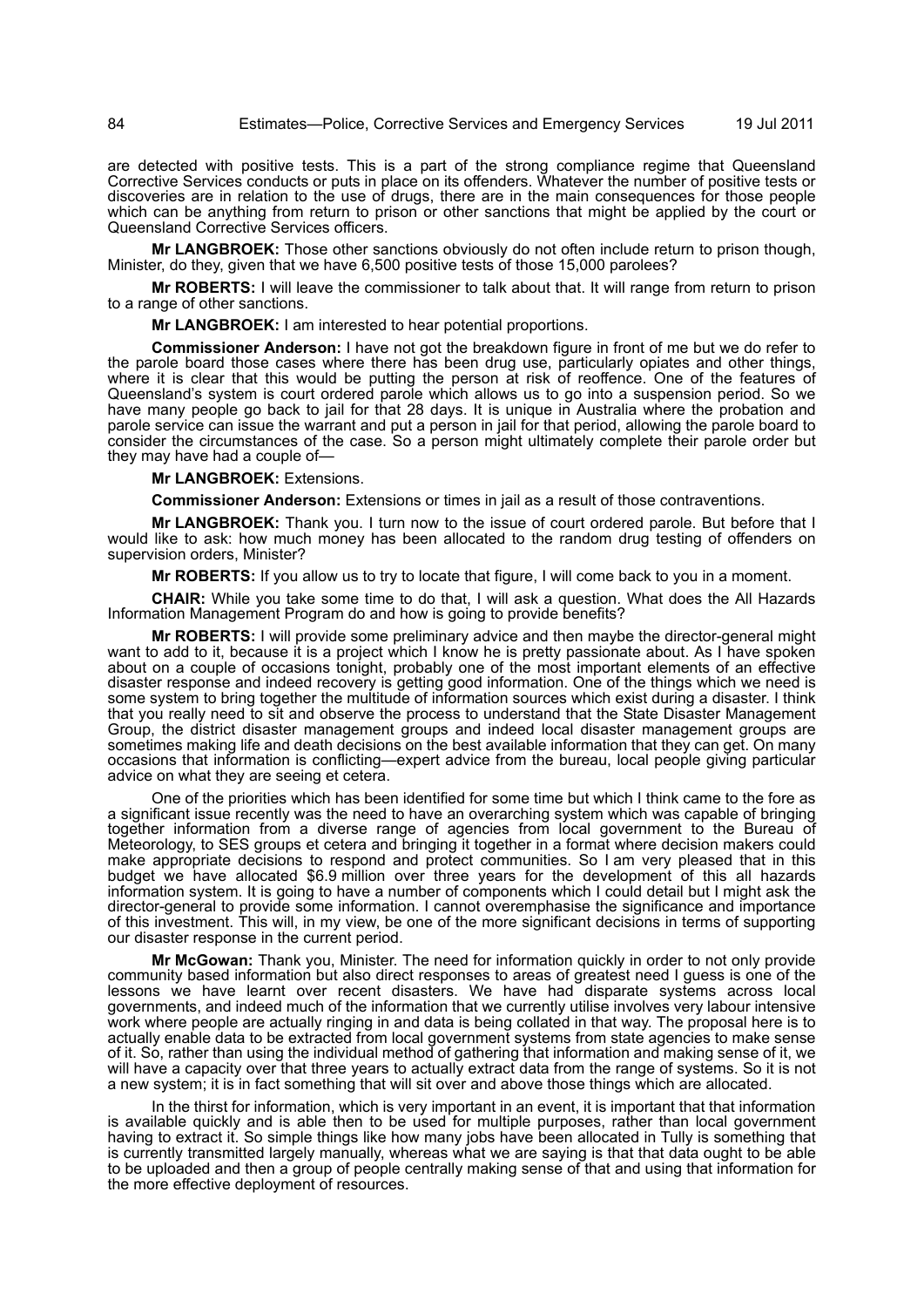In terms of this system—and we have already had some success; it only started a month or so ago—we have social media capability already so that in the next event we will have the capacity to communicate through Facebook and through other social media that are so important in terms of information sources for those who are younger than most of the people who are sitting here tonight. But, moving forward, the broader aim is to be able to extract data, to extract it to a single point and to have it collated and made sense of in an intelligent way to focus that activity. It is something that is really critical.

**CHAIR:** I understand all these abstractions but can you make it real for me? I am one of your SES volunteers. So I am sitting beside my phone. A tornado or storm hits Redcliffe or Deception Bay. I am ready to go out and do something. I understand that this program that you have been describing to me means that somebody in EMQ is putting a whole lot more information in computers than they previously did and that somebody somewhere knows more or thinks they know more than they previously thought they knew. But how is it actually going to help me and my colleagues in the local SES unit when we go out and face the elements or what remains afterwards?

**Mr McGowan:** I guess that is part of the system, but we have already tried to address that by putting additional staff on to the watch desk so that in future calls will be made and then redirected back to the local areas for the jobs that they are able to be deployed to. In simple terms it will say, 'Where are the requests for assistance coming from? Who is going to be actioned or deployed to address those things? Where are the available sources of tarps or other equipment and how do you access that?' so that that is in fact a burden lifted off local people who are trying to do the right thing for their community rather than having to do those sorts of administrative tasks.

**CHAIR:** Thank you, Director-General. Can you or anybody else give me a concrete example of how it would work? I want to be able to explain it to my constituents who are emergency services volunteers. I can see how the system is useful, but what I am looking for is a real life example that will enable me to explain to them how this is an advantage.

**Mr McGowan:** Local SES people will still be deployed to deal with local SES matters, but they are one of a variety of people who are deployed in these events—from police to firefighters to a whole range of other agencies involved in this. It will be about the capacity to identify where the issues are and deploy people quickly to those events. In the case of the SES, they are local people and those jobs will come in online and we will be able to direct those people to the task more quickly than we have previously been able to do.

**CHAIR:** For example, in the recent floods they needed people in Caboolture but we did not necessarily know that they needed people in Caboolture. So we were filling sandbags in Deception Bay. What you are saying is that EMQ would be more acutely aware of the need so you could redeploy people. Is that it?

**Mr McGowan:** EMQ or police or local government. It is to enable a single source of information about the nature of the event and the damage caused across all of those response agencies.

**CHAIR:** So it is going to enable us to use the human resources we have more effectively.

**Mr McGowan:** More efficiently and more targeted around that.

**CHAIR:** That is great. Thank you. I call the member for Surfers Paradise.

**Mr LANGBROEK:** I should not have said that the government did not have any questions left, Mr Chairman.

**CHAIR:** No, you shouldn't have.

**Mr LANGBROEK:** Can I just get some clarification from the minister about whether we were getting the information about the random drug testing of offenders on notice. Is that now able to be provided?

**Mr ROBERTS:** I think we have that information.

**Mr LANGBROEK:** I am happy to have that provided to the committee if possible.

**Commissioner Anderson:** For the random drug tests in the community, in 2009-10 the cost was about \$677,000. Last year, 2010-11, the expenditure went up to \$891,900. In prison, the testing regime is what it is—so one per cent per week is what it will cost. We will just put that into the base budget and the same with our targeted tests. For next year—we are still locking down our budgets and the next meeting is Friday—we have allocated nominally so far \$997,000 for the program. To give you an idea of the costs that go along with this, in prison we use a urine testing cup which is an indicative test. That is about \$10.50. By the time we then move on to the tests themselves and the confirmatory tests, it gets to about \$70. So to get through each test to a point where we can take action might be as much as \$80. That is just the way it is, and that will be built into the base budgets.

**Mr LANGBROEK:** Thank you for those details. I would like to come back to the issue about court ordered parole. The Commissioner for Corrective Services mentioned that, when people have breached, sometimes they get extensions to their penalties and their prison service. Can the director-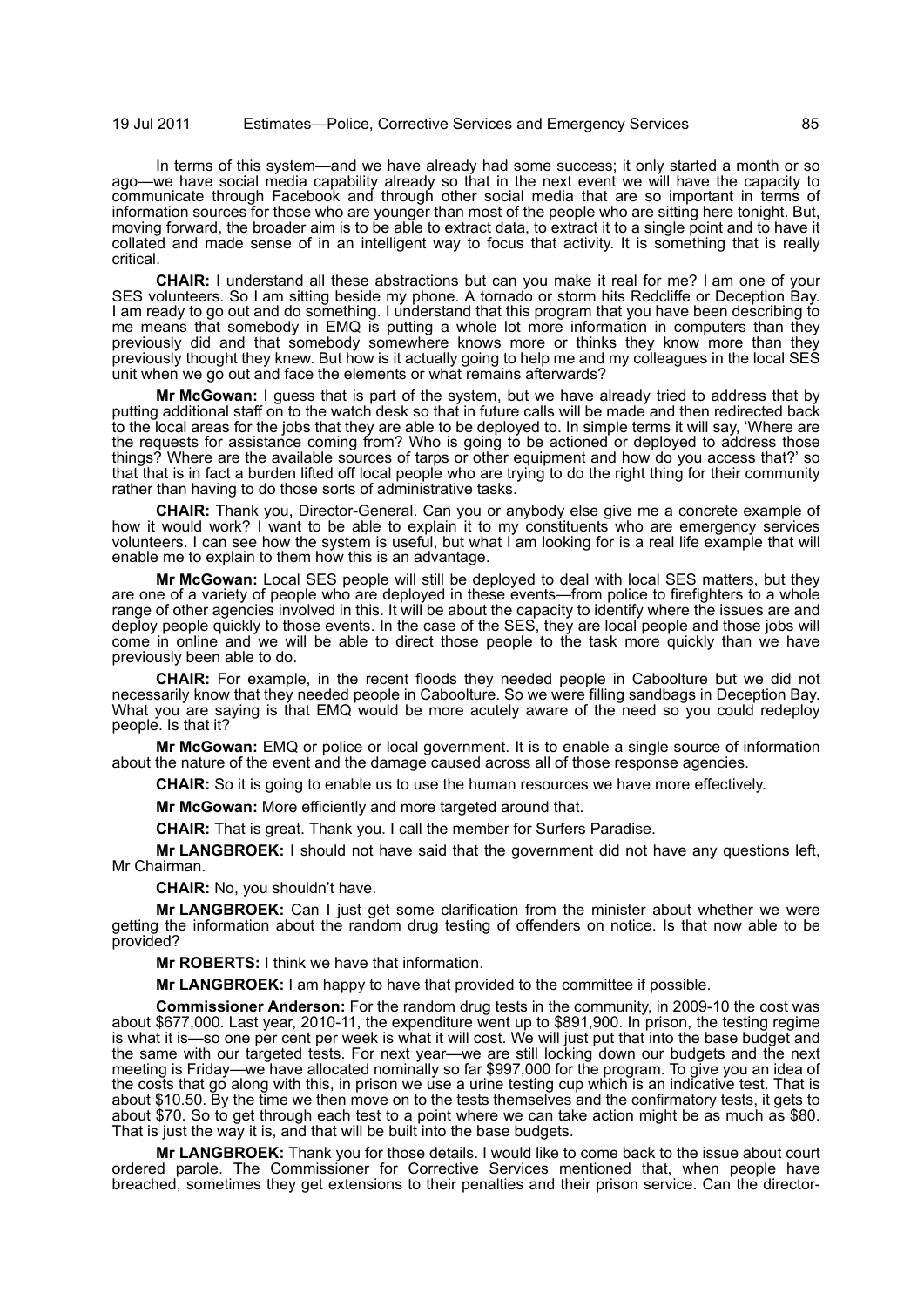general confirm that a high number of admissions to remand centres around the state are for breaches of court ordered parole and that this type of order is setting up a revolving door for many offenders coming in and out of prison?

**Mr ROBERTS:** If you do not mind, the commissioner can provide some detail on that.

**Commissioner Anderson:** To give you an idea of the scope of court ordered parole in the state, as at 30 June, we had 3,214 court ordered parolees. It is not our most frequently used order; probation is still that, with about 8,800. The completion rate for court ordered parole is around the 71 per cent mark, with a target of about 70 per cent, so we are on about par with the target.

It has been said by some of my staff that it is the court ordered parolees who cause disruption in the jail. We have recently had a look at the causes underpinning assaults and we have done a small piece of research, and that does not hold up in the research. What does hold up in the research is that the disruption that is caused is where you get a level of disengagement or a lack of activity. So, yes, they do come in and, yes, it is sobering. They do have a defined period of time that they are in jail. The parole board will then deal with them, and that is a sanction we will enforce if you are not living up to the conditions of your order.

**Mr LANGBROEK:** Minister, can I again clarify the figures there. So 29 per cent of 3,214 are failing and are therefore coming back to prison, nearly 1,000 out of 3,214?

**Mr ROBERTS:** Not necessarily all of them are going back to prison. We are saying that on the advice that has just been provided around 70 or 71 per cent of people are completing their orders. Obviously, there will be a proportion of those who have been returned to prison; there will be a proportion where additional sanctions might have been applied. Commissioner, do you want to elaborate any further on what the sanctions might be?

**Commissioner Anderson:** There are some jurisdictions which might report a higher completion rate. If you were to ask me my view of that, I would say that is an indicator to me that supervision is not as strict as we run here in Queensland. We do run a very strict probation and parole system. The governance that is around our probation and parole system has been mentioned very favourably by the Auditor-General. It is true that we do expect people to live up to the conditions of their order and we will actively supervise those orders. So it is not a bad result; I think it is a very balanced result to see about 70 per cent completing their order.

**Mr LANGBROEK:** Thank you. This question is to the director-general about Corrective Services and I understand this may get passed over to the commissioner. I want to ask about a staff survey conducted in Corrective Services which identified three key areas that should be of concern—that many staff do not believe the workplace is free from harassment, that there is bullying and that morale is not usually high.

**Mr McGowan:** I am aware of the staff culture survey that was conducted. About 37 per cent completed the survey; that is the proportion. In reality, these things need to be benchmarked against one another and benchmarked over time. There were concerns around that, and I for one do not tolerate or do not expect that people have to tolerate bullying. We have set up a range of processes where people can do that—such as reporting to supervisors, going through their unions, going to higher levels of management, going to an independent alternative area to have those matters dealt with. Where we get complaints, all of those are investigated.

In the survey, 60 per cent of people did say that they were satisfied with their job and indeed 60 per cent said that they intend to be with Corrective Services for 10 years or more. That is a very high proportion of people who are planning to stay in the workforce for a considerable period of time. In broad terms, we do have stability.

The purpose of the culture survey though for me and for the commissioner is to actually go to managers and say, 'This indicates where you need to focus your people and management resources.' We have put in place programs in corrections and indeed across the department—a Building Better Workplaces Program in corrections and a Positive Workplace Program across the department. The Building Better Workplaces Program is an attempt to get all of the people in the correctional centre managers and staff—sitting down and talking about what the issues are and trying to work those things through. In many respects, it is a very innovative program that does not exist broadly through the Public Service.

For first level managers, we have sought to put in place a Positive Workplace Program and roll that out through the state. That was done on the basis of not just correctional officers but actually supervisors in corrections meeting with similar people in fire, ambulance, EMQ and the corporate areas to share experiences—not just focusing on the negative aspects of bullying but actually talking about the sorts of attributes that managers and supervisors need to provide to their staff.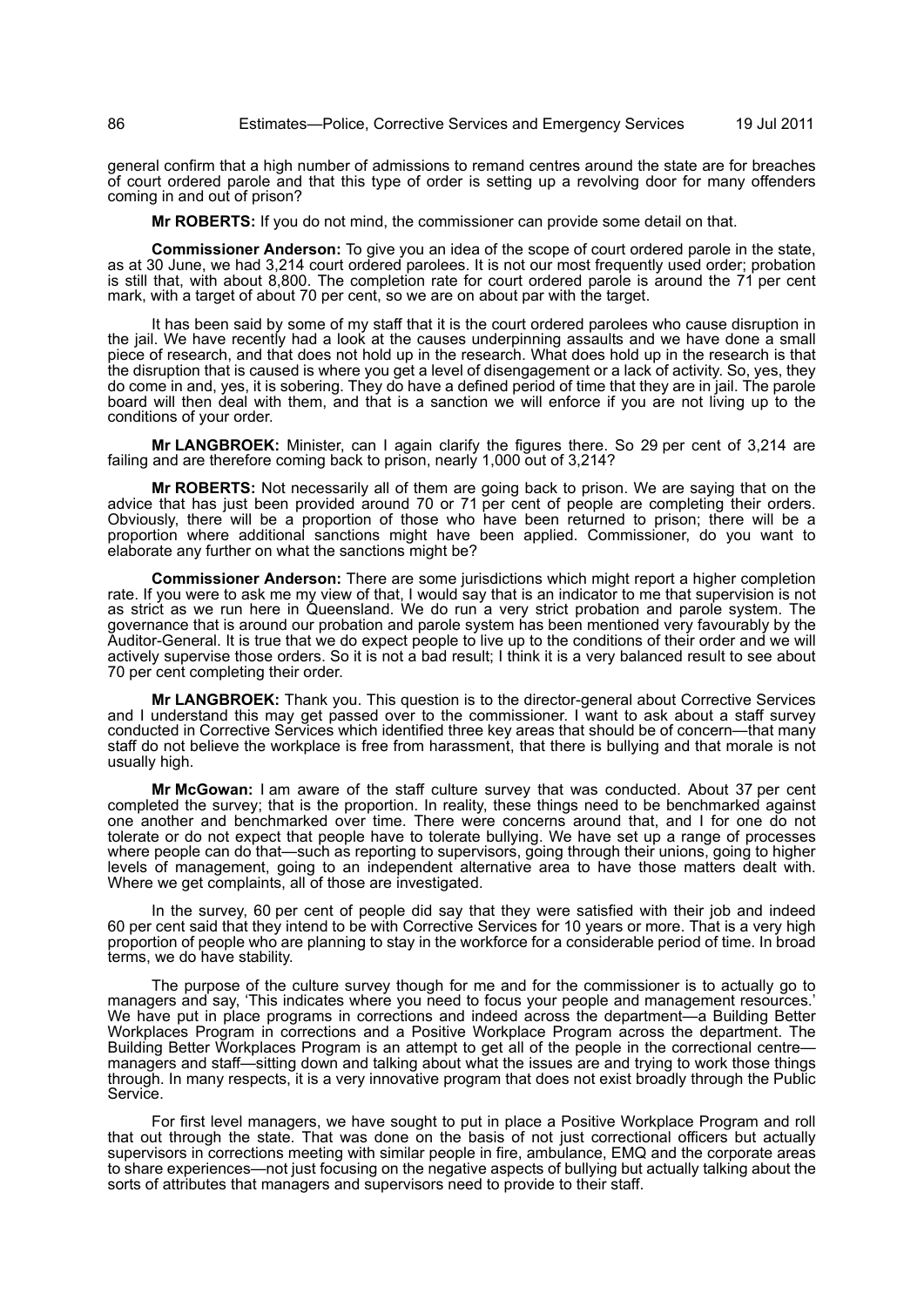Certainly, in my view, I have a high level of commitment to actually building relationships within workplaces to enable people to work more effectively. I think we all know that where there are problems in workplaces, where managers do not deal with problems, where problems are allowed to linger on, the resolution becomes more and more difficult. For me, it would be a desire to bring that out into the open and try and deal with the problems as they arise.

We have put intervention strategies into a number of places. I think there were issues in corrections in Toowoomba in the probation and parole area where we actually sought to enable people to express those views and try to resolve the relationships within the workplace to deliver better results. The consequence of that is that they actually reduced levels of sick leave, levels of stress and those sorts of things occurring.

I have a genuine commitment around that. I think 60 per cent of people generally expressing satisfaction with their bosses is not too bad across organisations generally. It would be better if it were 80 per cent or 90 per cent, but we are not as a society particularly tolerant or goodwilled towards our supervisors when we are able to express those views with anonymity. I think the culture survey is important but it is only important if managers actually take it on board to address some of the issues and to keep following it up so people actually think it is not a one-off—that it is not just something that happens on one occasion but rather it will be revisited.

Many times the results will be the same. In every organisation I have ever been in, people complain about a lack of communication. It is a challenge and I have certainly talked to senior management about it. It is hard work but it is hard work that has to be consistently applied because, in the end, a really important part of working in any organisation is actually having managers who understand what their task is, managers who carry out those things fairly and openly and managers who address the problems.

I do not want people to back away from problems; in fact I hold the view that the longer you leave a problem unresolved the more difficult it is to resolve. I think some of the issues of grievances in the Public Service are because we actually do not call bad behaviour to account when it first occurs and then down the track someone says, 'But he's always been like that.' That is not a good enough excuse and we need to address those things.

We provided the alternative complaint channel so that those issues could be raised. One of our senior people has in fact an open line that people are able to ring to complain if they do not feel they can go through the normal channels around that. I understand that that is sometimes the case; people do feel intimidated by the normal processes and need to talk through that.

**Mr LANGBROEK:** Thank you very much. Can I turn now to the intensive drug rehabilitation orders. There is a very poor success rate here; I think it is about a 22.35 per cent completion rate as at December 2010 so a 77 per cent failure rate. I know that offenders are waiting between 30 and 60 days to get into rehab programs. Can you explain to the committee why we are continuing to get such a poor success rate?

**Mr McGowan:** I think there was a question on notice in relation to that particular issue. I have some knowledge of this going back to my previous role in Justice with the Drug Court as well. The Drug Court, in terms of how it operates, is a different form of therapeutic justice where people elect to do that. It is quite an expensive mechanism. Indeed, the results of the Drug Court through I think all of its operation have been broadly consistent with the outcomes that are still being achieved. People do lapse back, people do choose to ignore it or to ignore their obligations, and the consequence for them is to return to the prison system, regrettably. These results are not unique to Queensland. These results are the sorts of results that are experienced in this therapeutic justice arrangement wherever it is in place.

**Mr LANGBROEK:** Thank you. Mr Chair, continuing that theme about prisoner support and programs, can I ask the director-general for some statistics on how many prisoners were released from prison last financial year having served fewer than 12 months and how many of those offenders were denied access or were ineligible to participate in a rehab program?

**Mr McGowan:** In terms of drug related offenders?

- **Mr LANGBROEK:** Yes.
- **Mr ROBERTS:** We will try to get that information.
- **Mr LANGBROEK:** Can you take that on notice?
- **Mr ROBERTS:** Yes.

**Mr LANGBROEK:** Thank you, Minister. Director-General, what sorts of prison programs are available for those offenders? Why is it that a majority of prisoner programs are not available to persons serving short sentences? Sorry, I think that is self-explanatory. When I was at Arthur Gorrie, it was obvious and they even said to me, 'We've got very limited time with some of these offenders.'

**Mr McGowan:** I think the answer to the last part is as you have just indicated. Whether it is drug programs or other programs, the shorter the period of time the less effective they are because they are generally intensive programs and therefore people who are in for short periods of time are unable to complete those programs.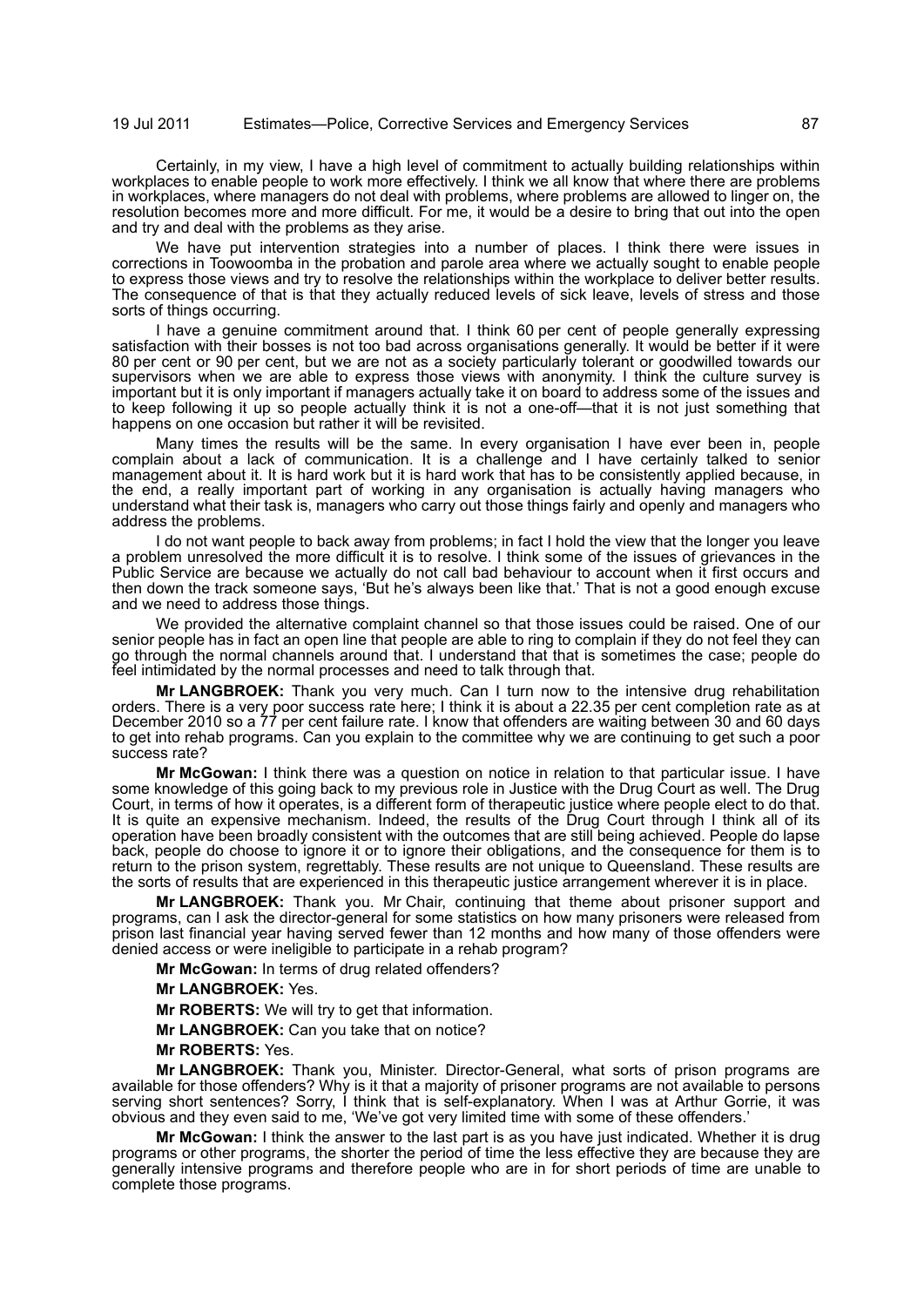In terms of the drug intervention programs, there are a number. The Ending Offending Program is an Indigenous specific, moderate intensity program. The Getting SMART Program is a more intensive program for male and female substance abuses. Pathways is a program for high-risk offenders. Then there is a build on that in terms of a program called SMART Recovery. That is a maintenance program built around trying to consolidate those people who have undertaken those other programs. There are some other more specific programs but in general I think they are the identified drug programs. I am happy for the commissioner to add more.

**Commissioner Anderson:** In short sentences, you are correct. The difficulty is that there simply is not enough time to get somebody assessed and get them settled into a prison sentence. We call that getting their head inside the wall, when they are prepared then to do something, particularly where it is an intensive type program. There is a lot of research which shows putting low-risk offenders into highintensity programs increases the risk of reoffence so you have to target the program effort. For short sentence prisoners, you would naturally expect a lower risk of reoffence—that might not be the case, but you would expect that with a short sentence. Our focus will generally be getting people into the routine of good habits such as work. You mentioned Borallon prison. You would have seen the industry that they undertake there and the tremendous discipline there is around prisoners turning up, working and producing a quality product. They are habits that I think are as valuable as a formal program if you are turning a short sentence prisoner back out into the community.

**Mr LANGBROEK:** Thank you. Minister, I wonder if you could ask the commissioner to clarify again. He said that, as I understood it, if you put a short-term prisoner into a high intensive program it may lead to them having a higher incidence of recidivism.

**Commissioner Anderson:** With regard to low-risk offenders going into a high intensity of programs, there is some evidence around to show that that increases the risk of recidivism because you are mixing them with higher risk characters and that causes contamination. They learn some tricks you simply do not want them to have.

**Mr LANGBROEK:** Thank you. On the health issue in prisons, Director-General, how many mental health nurses are employed within the prison network to deal with the growing number of prisoners coming into the system with a mental illness? This was pointed out to me at Arthur Gorrie, especially in terms of the complex issues of mental illness associated often with drug use.

**Mr McGowan:** There is certainly a significant issue around mental health and the number of prisoners. The people who are in prisons are part of the health department. I do not know whether the commissioner has those sorts of numbers, but we could get the numbers of Health practitioners who are in the prison system. I have everything else but the number.

**Mr LANGBROEK:** Would it be possible to have that taken on notice, Minister? This is about mental health issues.

**Mr ROBERTS:** I am sure that we can get that information. I just make the point that health services within prisons are provided by Queensland Health, so we will obviously be able to get those figures for you.

**Mr LANGBROEK:** With regard to those sorts of services, Minister, obviously there is negotiation though from your department with Health to alleviate the concerns of those Health employees who are working under such straightened circumstances where they obviously need the support. Is that what happens within your department—that your department then says to Queensland Health, 'These people are working very hard and they need support. Will Queensland Health give consideration to putting more staff members within the prison system?' How does Queensland Health otherwise know what is needed?

**Mr ROBERTS:** I will allow the commissioner to provide more detail, but Queensland Health obviously took over the arrangement for providing health services some three or four years ago and obviously they will make an assessment given the workload as to what number of staff are required, and I will let the commissioner provide you with some more detail. But you have actually touched on an issue which is really important. There is an issue with the number of prisoners with mental health problems and other disabilities, intellectual and otherwise, and it is a significant issue for corrective services across the country. Indeed, it is an area where we need to continue to focus a lot of attention because a lot of these people for a whole range of reasons are committing offences and may well be receiving support through mental health services while they are outside. But certainly when they come into prison every prisoner is assessed, so for some of these people it is probably the first time that the actual disability or mental health issue that they are dealing with in real life is actually going to receive some attention. So I can assure you it is a significant and growing issue for corrective services systems across the country, and I might just ask the commissioner to maybe provide a bit more information about the way in which that service is delivered.

**Commissioner Anderson:** The service is delivered to a community standard, so it does not seek to go beyond that. But it is true that the prisoner population are a very sick group generally—high-risk behaviours coming from very diverse backgrounds, large levels of blood-borne virus, mental health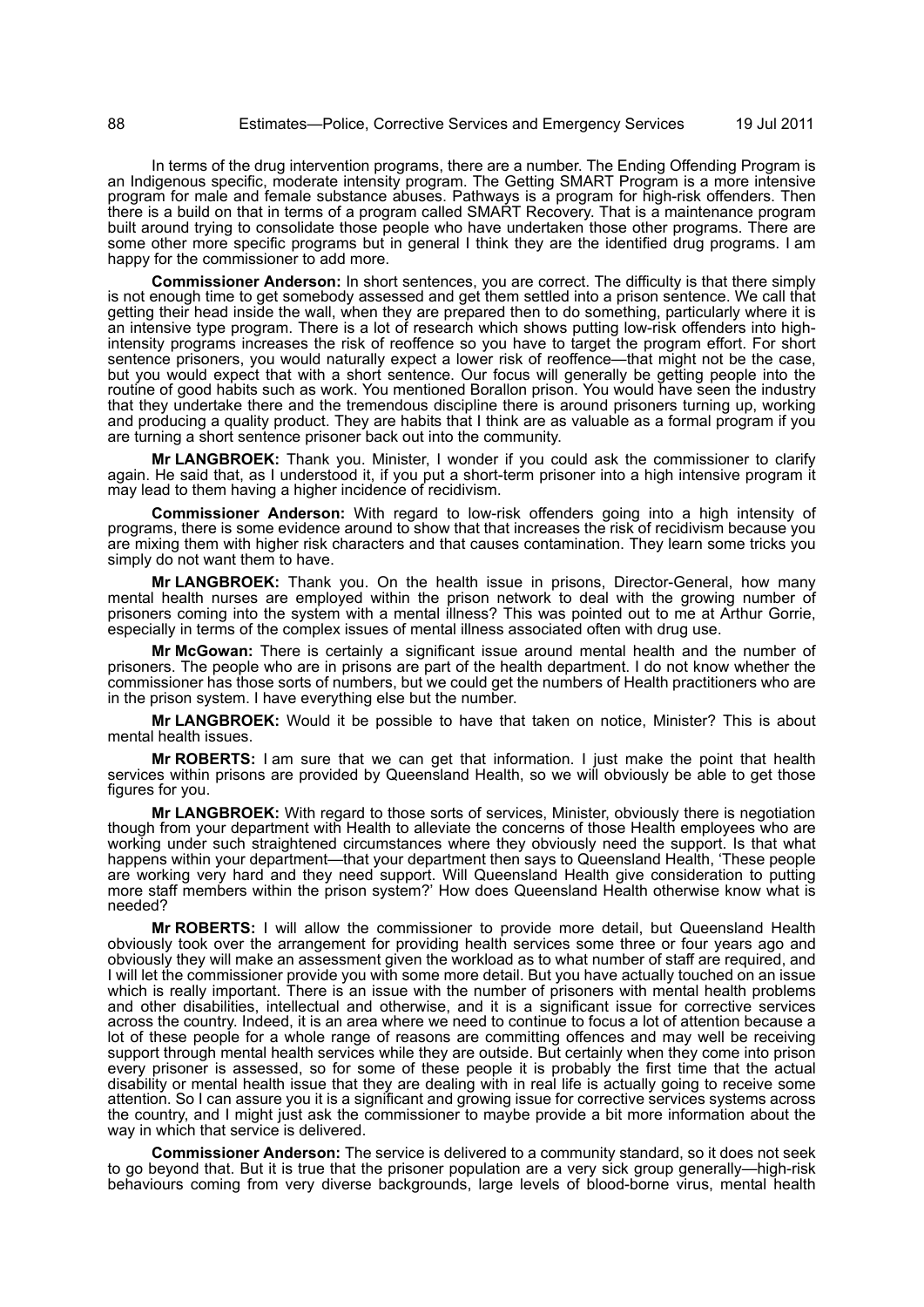issues and addiction issues. So a prisoner coming to us of a relatively young chronological age might well have a very advanced physical age. With regard to the service itself, Queensland Health together with myself have a high-level committee where we look at the coordination issues and the service delivery that is required. We discuss the issues of resources et cetera, and clearly mental health service is one of the things that we continue to talk about. The private providers—that is, the two private providers—have their own health service. That is not provided by QHealth and that is dictated by contract, so it is a different set of arrangements.

Queensland Corrective Services also has a group of psychologists, and our challenge is to keep those numbers up—something around 70-odd around the state. Again, they will be used where there are assessments required for at-risk assessments et cetera. Our staff have raised this issue with us. Our custodial staff have raised this issue: what do we do with a prison population that has mental health issues? We have developed and we are very pleased to say that we now have a train the trainer program around what we are calling the Mental Health First Aid program, and that is not to make our custodial staff psychiatric nurses or anything else but to understand the consequences of the presenting behaviours that they see in the jail on a day-to-day basis. Some people would argue that those prisoners should not be in jail, but the truth is that they have committed an offence and they have been properly sentenced. They are not in a state which would lead them to be certified, so the simple reality of it is that we will need to deal with mental health issues in jail and we are developing a service model around that.

**Mr LANGBROEK:** I am interested in asking you a little bit more about these psychiatric and psychological services. Minister, I wonder then if you could give the committee an idea about how much funding has been allocated in this year's budget for psychiatric interventions for prisoners. Perhaps the commissioner could give a ballpark figure statistically about the current number of prisoners who are identified with some sort of psychiatric illness.

**Mr ROBERTS:** I think that question probably should be directed to the Minister for Health, because, as I have indicated, Queensland Corrective Services does not provide this direct service; it is a matter for Queensland Health. So it is a matter for them to determine, as they would do in the broader community, what level of resourcing is required to meet the needs of the population they are required to look after.

**Mr LANGBROEK:** Okay then. I will move on. I want to ask about a set court ordered parole date. When I was at one of the prisons that I visited through an audit it was found that the court had given court ordered parole and given a sentence that was outside the scope—in other words, they gave a court ordered parole but the sentence that was given to the prisoner should have been greater than what was given as court ordered parole. How do we check this? Are audits done, because of course issues about getting release dates wrong obviously leads to extremely bad publicity?

**Mr ROBERTS:** Obviously in terms of the issue of whether a court has something right or wrong, the question needs to be put to the Attorney-General I would think. But in terms of the issue of-

**Mr LANGBROEK:** This is a case though within the prison, Minister.

**Mr ROBERTS:** In terms of the issue of assessing the correct release date, yes, there have been some issues raised, as you are aware, in recent times. I can say that Queensland Corrective Services have put in place significant initiatives and reforms to reduce the level of inaccuracy of calculation, and there have been really significant improvements. At the outset—and I will ask the commissioner to provide some more specific detail—the calculation of sentences can sometimes be a very complex thing because you are dealing with a range of agencies that have input into that and opportunities to, I suppose, get it wrong—obviously the justice department, Queensland Corrective Services, Queensland police. There is a whole range of decisions and warrants and all sorts of things that come into play which need to be collated so that correct decisions are made.

The target is of course to get 100 per cent of sentence calculations right, but my understanding is we are at about 99 per cent plus. There is a very small percentage—a very small percentage—but zero is the target, and one wrong is one too many. But Queensland corrections have put in place improvements already and indeed more work is being done. My understanding now is that more than half of whatever the number is are detected within a day or so whereas 12 months ago it was taking many more days to actually discover the mistake. So there certainly has been an issue which has been well publicised and talked about in the community. But Queensland Corrective Services gets the overwhelmingly majority right. It is working with the other agencies and I might just get the commissioner to detail a bit more some of the proactive initiatives they have put in place to ensure that people actually serve the sentence for which they have been sentenced. But I just might add again it can be very complex. There is the actual court decision of the term, there is the time that the prisoner may have spent in jail before et cetera. So the commissioner can provide more detail.

**Commissioner Anderson:** Just to give you an idea of the scope of this issue, there is something like about 7,500 discharges a year. So there is a lot of volume. In terms of movement—this is to court, being received back in, recalculations et cetera—last year that was something like 75,000 moves. By the time we looked at last year it was 99.75 per cent accuracy rating, but again, as the minister has said,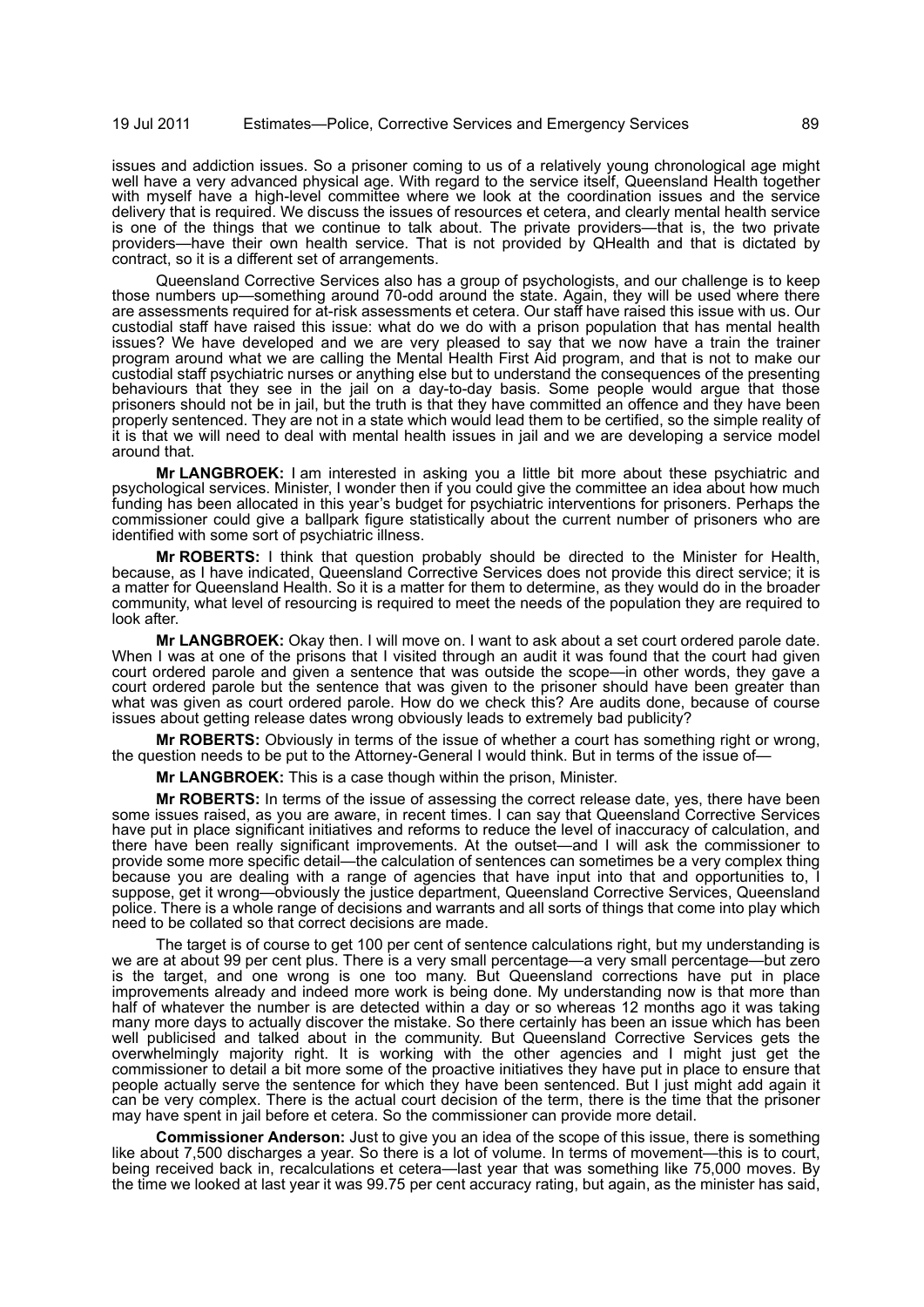we want to improve that. The last quarter—we track this now on a quarterly basis—it was down to three problems and they were caught within a day or half a day of the problem being identified. We do need to do a couple of things. The first is when we look at these pieces of paper that come from the court we need to say, 'What was the intent of the court?' and then as you say the next part is, 'Is that a valid sentence?' If not, we need to address that through legal services immediately.

In our legal services unit we have now funded a resource which is dedicated to checking these sentence calculations with us. Some time ago—I am afraid I cannot give you an idea of the dates; it is lost in the mists of time—this function was decentralised away from head office and was left to the individual prisons. We have now brought that back under central leadership and then we are able to do training and constant coaching et cetera and that has led to the improvement we have seen in the last year.

**Mr LANGBROEK:** Thank you. Minister, can you advise the committee on the issue of prison security as to whether there is a stand-alone dog squad within Corrective Services that can respond 24 hours a day?

**Mr ROBERTS:** There certainly is a dog squad. If I can just touch briefly on the issue of prison security, there has not been an escape from a Queensland jail since 1998. You might wish to quess which government was in power when that happened.

**Mr LANGBROEK:** I understand that security is much better within Corrective Services since then, Minister; they have assured me at the jails.

**Mr BLEIJIE:** Who built the new fences? Who gave the money to build the new fences to keep them in?

**Mr ROBERTS:** Since Labor has been in government there has not been an escape from a secure prison. The other thing I would say is that low-security prison is—

**CHAIR:** Excuse me, Minister. Member for Kawana, if you are going to speak, would you please use your microphone. Nobody can hear you when it is so far away.

**Mr BLEIJIE:** My apologies, Mr Chairman. It was worth hearing, but that is fine.

**Mr LANGBROEK:** It is good to see that there is still some fire in the belly at 9 o'clock at night.

**CHAIR:** Worth hearing; probably not worth repeating. Minister, would you like to continue?

**Mr ROBERTS:** Again, I have visited the Dog Squad officers at Queensland Corrective Services at Wacol and I will allow the commissioner to provide a bit more detail. Just getting back to the prison security issue, our high-security prisons are very secure. As I have indicated, there have been no escapes since 1998. In terms of the issue of low-security prisons, they are not fenced. People can if they wish just walk off. Last financial year there was one abscond from a low-security jail which was quite a significant achievement I think for Queensland Corrective Services staff. They take the issue very seriously. It is not something that they feel comfortable about when someone walks off because they do try to assess people appropriately and to ensure that those who are released into low-security environments are there for good reason, which is to rehabilitate them back into the community. There are dog squads attached to particular prisons. I just want to say these people are very professional. As with the Queensland Police Service, there is a lot of time and effort placed on selecting the appropriate dogs and selecting the appropriate people to work with the dogs. Similar to the Police Service, there are the passive dogs in terms of searches of cells et cetera and also the ones that you would not want to be within 100 metres of because they are very aggressive. So it is a very professional outfit. I might just get the commissioner to provide a bit more detail about how they are actually allocated and how they work across the different prisons.

**Commissioner Anderson:** With regard to the Dog Squad training, we have just changed the arrangements for our Dog Squad training. We still have the stand-alone training where we still have the facility, but rather than having leadership of it stand alone we have now attached it to our academy so that we have even further enhanced the training that will be provided to the dog squads. Our private providers graduate their own dogs, but the dogs are trained under the QCS dog training program.

It is from time to time true that individual dog squad members will not be able to have a dog that has not maintained its accreditation. That becomes a problem, because they are so attached to the animal. The animal is already working in a location and is the source of a very difficult conversation we will have with the officer, given that the dog will not be fit for purpose. So we will then go to try to source other dogs and replace that facility. But we are not seeking to change the arrangements around our dog squad at all. They do a terrific job. The passive dogs we are training to detect a particular drug at the moment, which has been a problem for us because it is not easily identified. If that is successful, then that will enhance our barrier controls even further.

**Mr ROBERTS:** If I could maybe interrupt? We have some information now on that incident that you referred to at—

**Mr LANGBROEK:** Woodford.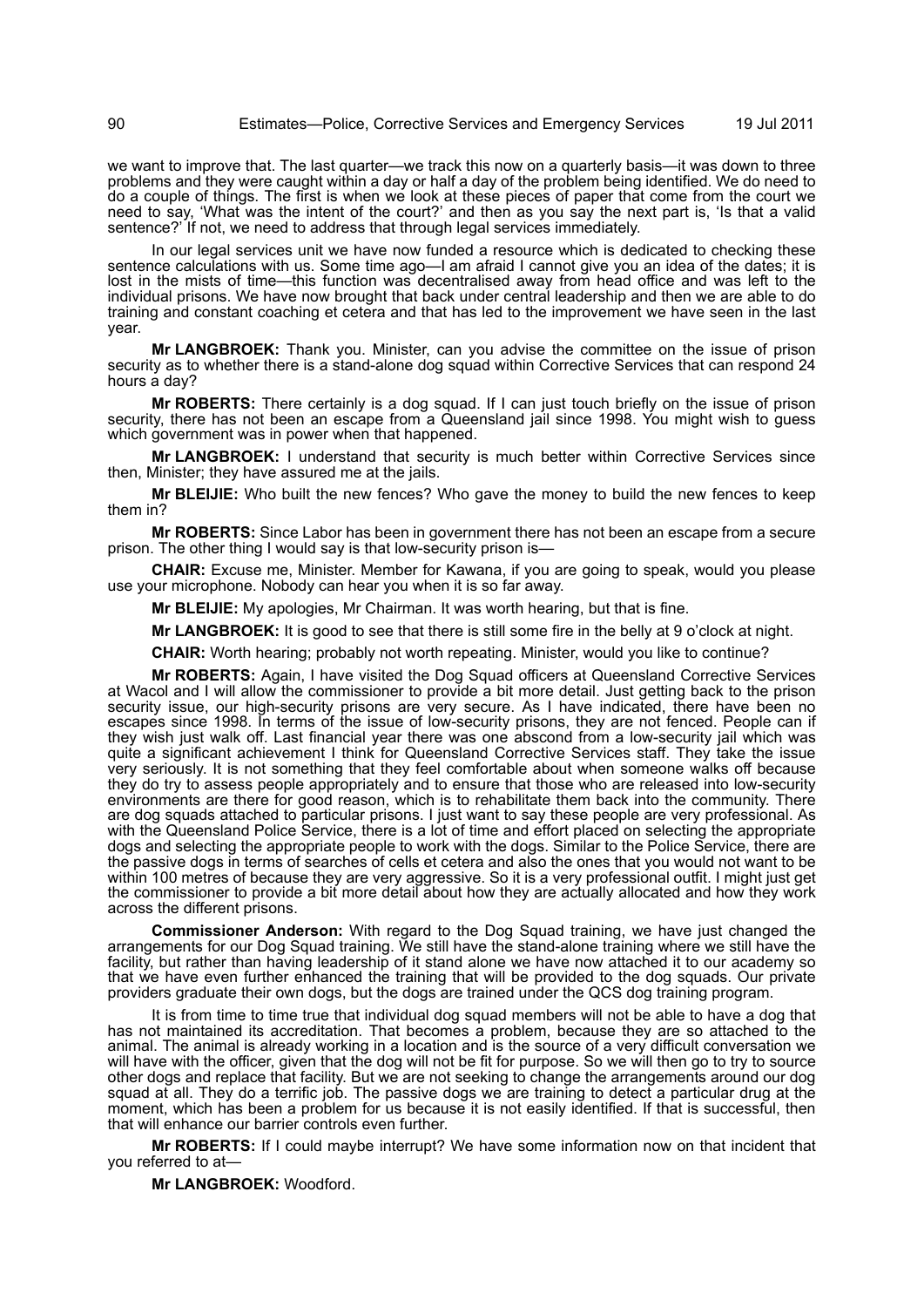## 19 Jul 2011 Estimates—Police, Corrective Services and Emergency Services 91

**Mr ROBERTS:** On 8 December. The director-general can provide that.

**Mr LANGBROEK:** Is it the riot?

**Mr ROBERTS:** The incident.

**Mr McGowan:** The incident. The advice that I have was that it was a non-violent demonstration involving up to about 30 prisoners. I can also confirm that there was no tear gas or any chemical used to control it and that prisoners were brought back under control at the direction of the staff of the prison— 27 people, in fact, I have got that advice. Six prisoners were identified as ringleaders. The next day those six people were sent to Borallon and the Brisbane Correctional Centre and then moved to northern centres, Townsville and Capricornia, as part of the punishment for their involvement. Two others were subsequently identified and they were put in the Woodford detention unit and then placed upon safety orders.

In respect of the other incident you raised—that is the bashing of the prisoner at Woodford—that is currently still under police investigation. So there is no current outcome in relation to that.

**Mr LANGBROEK:** Thank you for that information.

**Mr ROBERTS:** If I can just reiterate that, just to make this perfectly clear, this was a non-violent demonstration. So I think to use words such as 'riot' to describe that event is really going over the top a little. It was a non-violent demonstration by a number of prisoners who have been dealt with appropriately.

**Mr LANGBROEK:** Thank you. That was the allegation that was put to me, but thank you for the information. Can I come back to the issue about the dog squad and ask the commissioner about this. I was not going to ask this question but the commissioner mentioned at the end of his answer that there are dogs that are drug-detection specific. I just want to ask some details about that. How many of the dogs are trained just to smell out one type of drug? I think it is quite interesting.

**Mr ROBERTS:** I am happy for the commissioner to provide more information. My understanding as well is that some dogs are going to be trained in terms of detecting mobile phone batteries. That is a possibility as well, as I understand it. I am happy to be corrected, but there is a whole range of issues ultimately which some of these dogs will be able to be used for.

**Commissioner Anderson:** That is correct and in other jurisdictions they are being trained. I think they detect the lithium in the battery for technical reasons. So that is what they will be trained on. There is a prescription drug that is popular among drug users, which is an opioid substitution therapy drug that is small, easily trafficked and it would be the drug of choice if prisoners could get it. That is what we are attempting to train dogs to detect. If we are successful in that, then that is another quiver in our—

**Mr LANGBROEK:** Arrow in our quiver.

**Commissioner Anderson:** Arrow in our quiver, as I say.

**Mr LANGBROEK:** Thank you for that. Can I move to the issue of the ambulance levy. This is a significant amount of money that was raised as a levy that the opposition has supported removing from Queenslanders. I wonder whether you could advise the committee about what guarantee you can provide us that the Queensland Ambulance Service will not face another funding crisis as happened, of course, by 2003 when former Premier Beattie decided to bring in the ambulance levy, given that we have a budget under significant pressure, as I am sure you acknowledge.

**Mr ROBERTS:** Obviously, the issue of the ambulance levy is predominantly a matter for the Treasurer, but certainly the Queensland Ambulance Service has received funding from it-last year, I think around \$150 million or \$160 million. Sorry, the estimated actual is about \$170 million. So it is in that sort of range and it has been going up. It provides about 30 per cent of the total funding of the Queensland Ambulance Service and it has remained and fluctuated around that since it was introduced in 2003. The government has given a commitment to maintain levels of funding to the Ambulance Service. What this decision does is deliver around \$113 into people's pockets every year to help them with cost-of-living pressures. The government was really pleased to be able to announce that during the last election.

But I have been asked the question and there have been a few people in the community seeking to scaremonger by suggesting that this is going to impact on the funding stream for the Queensland Ambulance Service. The facts of the matter are very clear when you look at the budget allocations. Since the ambulance levy was introduced, the government, over and above that 29 to 30 per cent of the budget that it provides, has been significantly increasing the government contribution over and above that for a number of years. This year's budget of \$575.8 million to the QAS is an increase of \$42.1 million, or 7.9 per cent, on the previous financial year. So there is an absolutely clear, irrefutable record of the government continuing to fund the Ambulance Service with the funds that it requires. Of course, what is that delivering? An exceptional service.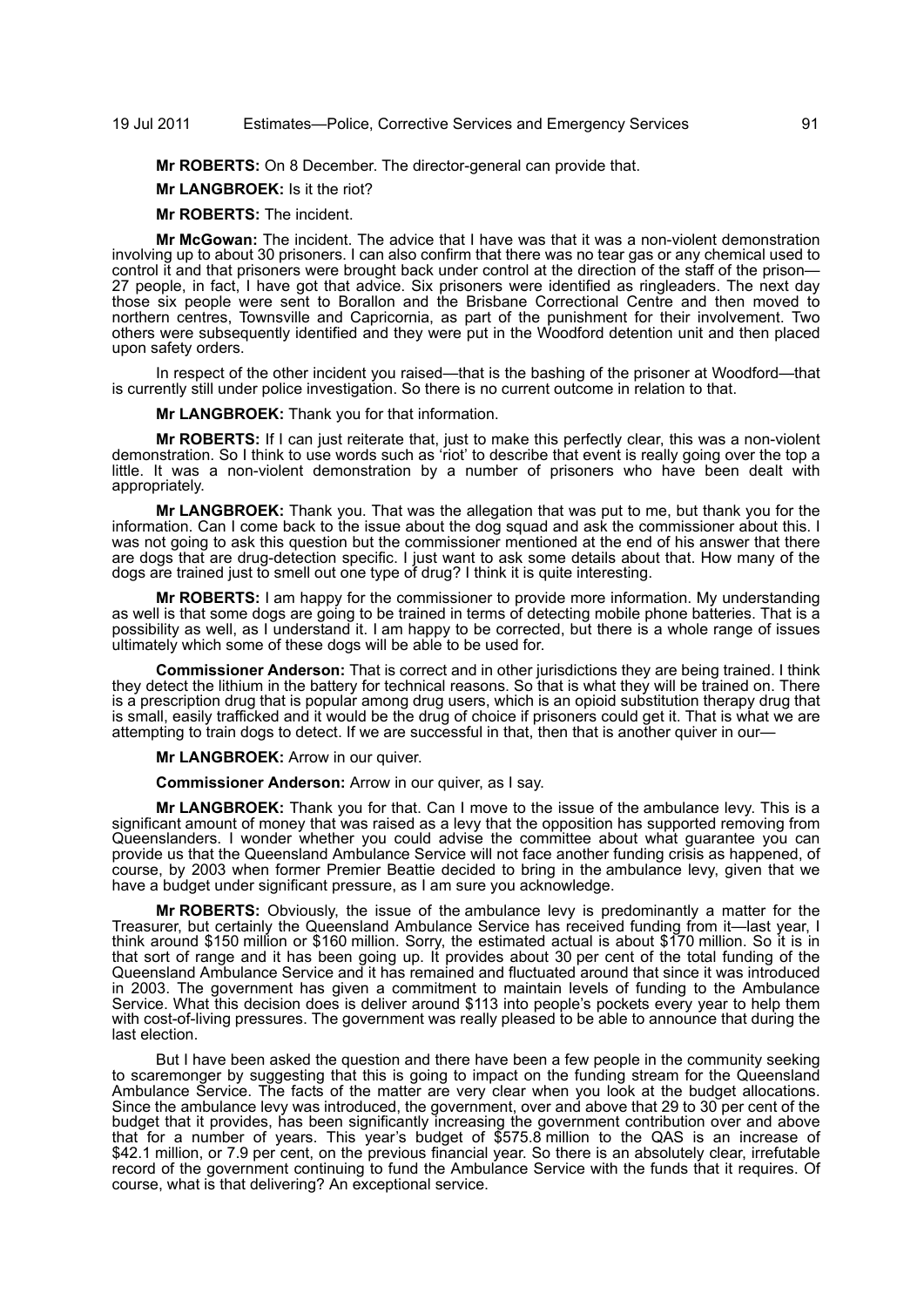Before I go into some of that, I just want to touch on the issue that the community entitlement to ambulance services will not change at all. The fact is that people will no longer pay the levy—and a number do not pay it because of exemptions anyway—but the free access and the support that people will get if they use an ambulance interstate will remain. So all of the current benefits that Queenslanders receive from the Ambulance Service will remain irrespective of the fact that the levy has been removed.

I could go on to talk about the Ambulance Service. Hopefully, one of the other members will ask me. You may want to ask me something about the performance of the Ambulance Service, which is the best-performing ambulance service in the country. If you do not want to ask me I might leave it for one of the government members to ask me in a few moments.

**CHAIR:** Funny you should mention that, actually. I have previously and privately expressed my gratitude to you for your foresight in parking the ambulances that are going to be put into the new North Lakes Ambulance Station in Deception Bay. Having them there actually improves response times and it is an outward and visible sign of an inward and spiritual intent that my constituents laud and magnify. This is just a lead into a general question, because I do not think that my constituents are Robinson Crusoe. Can you give us some details about the acquisition of new ambulances and a general stocktake on the ambulance fleet, please?

**Mr ROBERTS:** Yes, I can. In terms of ambulance vehicles, this year's budget provides for 140 additional ambulance vehicles and that is on top of, I think it was, 165 last year, which builds on the 150 odd the year before and so on. In fact, we have had 740 new and replacement stretcher vehicles over a five-year period. Given that the QAS has approximately 880 stretcher vehicles, that is a significant renewal of the ambulance fleet. I think the average age of the fleet is 4.7 years. So I think members when they are out in their electorates will be seeing these spectacular new Mercedes ambulance vehicles with the new markings on them which are very visible. Staff have had a lot of input into it.

There have been a couple of developments in terms of ambulance vehicles and then I might move on to the performance of the service, if you do not mind. One of the issues this year has been the introduction of two new models. One is a LandCruiser troop carrier type of vehicle but, additionally and importantly, the Mercedes ambulances that you see are predominantly—in fact, all of the new ones are all single stretcher. We are moving to a new design with dual stretchers in the back of the Mercedes ambulance and that is going to be quite a significant enhancement of capacity. Again, just to make the point, the government and the Ambulance Service have invested heavily in the vehicles—740 over a five-year period out of a fleet of stretcher vehicles of about 880 with an average age of about 4.7 years, which is pretty significant.

If the member will allow me to indulge the committee a bit, the Queensland Ambulance Service—

**CHAIR:** The committee is always happy to be indulged.

**Mrs KIERNAN:** Yes, I am more than happy to ask you about ambulance response times, if you would care to just elaborate on that a little bit?

**Mr ROBERTS:** Thank you for that question. The Queensland Ambulance Service—and I do say this in all seriousness—in my view is the best performing ambulance service in the country. There are a number of measures by which that can be validated: the quality of the clinical service that is provided to patients, the care and the professionalism of the officers. Go to our communication centres. There are very dedicated staff in terms of the call takers and dispatchers. They are very highly trained, very committed and passionate about delivering a first-class service to people right across Queensland.

One of the measures where we can compare ourselves to other states is in the response times. Some years ago the ambulance services moved to a common response time comparator where we measured how quick the service responds to 50 per cent of code 1 emergencies and how quickly they respond to 90 per cent of code 1 emergencies. To give you an example for Queensland, in the 2010-11 financial year the Queensland Ambulance Service responded to 50 per cent of code 1 incidents in 8.2 minutes and 90 per cent in 16.7 minutes. We are waiting to hear what the other states' results are. But if I can go back to the year before it does give an indication of how spectacular our response times are comparatively.

The ROGS—the report on government services—was published in January. There was an environment of increasing demand. We went through a significant period of demand when I first became minister. It eased off a bit. There is now significant growth. But in that period of an environment of significant demand the comparator in the latest ROGS for 2009-10 is Queensland is 50 per cent within 8.1 minutes and the most comparable state was New South Wales at 10.3 minutes and 90 per cent, 21 minutes, compared to Queensland's 16½ minutes, or thereabouts. So on those critically important measures of how quickly our code 1 responses occur, the Queensland Ambulance Service, on average across the state despite the diversity of the environment and distance, is two minutes faster at the 50th percentile and about four minutes plus faster at the 90th percentile.

These are exceptionally good figures and are due to a number of things, most importantly the professionalism of the staff—both the ambulance officers and the call takers—but it is also due to some smart initiatives that were put in place following the ambulance audit. The response to incident ratio has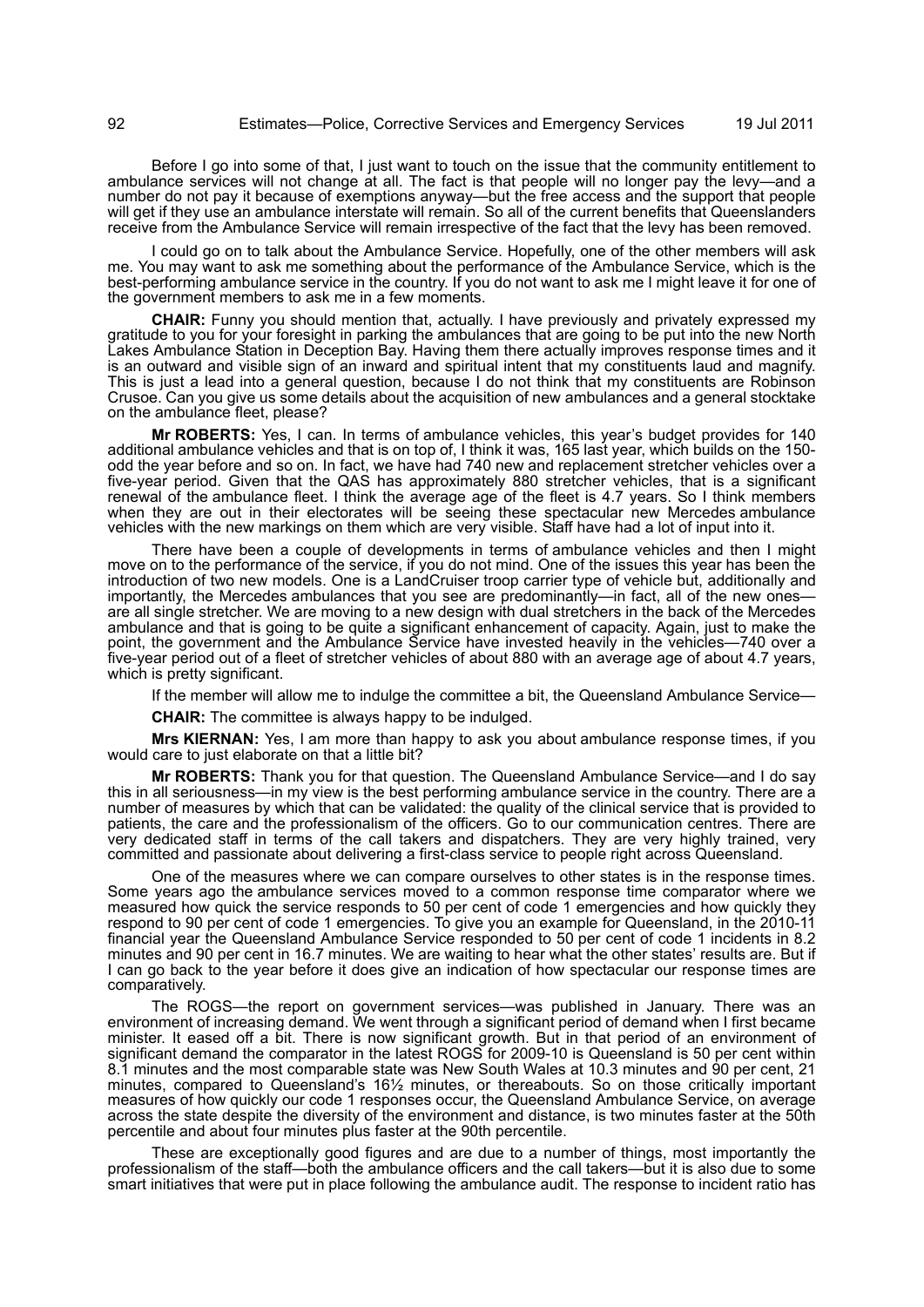reduced significantly—that is, only deploying those resources which are necessary. So that has been reduced significantly over the last couple of years. So you are not sending two ambulances to a person with a stubbed toe. We refined the protocols to make sure that the resources were used and maximised. So those response to incident ratios have been substantially reduced. The response times, as I have talked about, and a range of other measures are really demonstrating that our system and our officers are performing at high levels. One of the areas where a significant improvement was introduced to our call centres was called the secondary triage and referral system. In any one year there are a significant number of people who call the Ambulance Service who do not actually require an ambulance service.

In the Brisbane region there has been a system called STAR, Secondary Triage and Referral, which has been put in place which identifies, through the medical priority dispatch system, those callers who may not actually need a direct ambulance response. Those calls are then referred to a specialist group of call takers, many of them have got, I think, nursing qualifications, who do an additional, in a sense, secondary assessment of the needs of that patient. That can result in a number of things, either an ambulance being sent or that person being referred to their local GP or provided with the information on the phone or referred to 13HEALTH. So there are a number of clever initiatives which have been put in place following on from the audit that are delivering significant results to the people of Queensland.

Again just going back to the response times, they are nation leading. I give all credit to Russell Bowles as the new commissioner and as the deputy before that in driving operational matters within the service. The previous commissioner, David Melville, led a lot of these reforms. They have done exceptionally well. I am very proud of the work that our ambulance officers and our Ambulance Service delivers to the people of Queensland. There are many more achievements, but I am happy to take another question.

### **CHAIR:** Member for Surfers Paradise?

**Mr LANGBROEK:** I am happy to provide another question to the minister about the ambulance levy and the fact that, as you have now mentioned, it is something that is going to cost the government \$570 million, and even more, and about what mechanisms the department has in place to try to recoup some of the money, not necessarily from Queenslanders-I take your point that services are not going to change for Queenslanders in terms of them having to pay—but if it is an interstate visitor or an overseas visitor, if there are accidents where people are able to claim through WorkCover or that the Ambulance Service may be able to claim through WorkCover, or if they are in a motor vehicle accident, are there ways of perhaps on-charging the third-party insurer? These are all ways that the government could get some revenue. I am interested as to the status of collections from interstate or overseas visitors and whether the government and your department has considered ways to try to supplement some revenue because it is now going to cost the government so much more?

**Mr ROBERTS:** I think the Treasurer in the budget speech and in commentary following the budget clearly outlined the choice that the government made here and that was to deliver a cut in cost to the community by removing the ambulance levy and funding it through other means in relation to changes to stamp duty. In terms of the Ambulance Service, as I have indicated—to go back to my original point—the government has given a commitment to continue, as it has, to increase the resources available to the Ambulance Service. So I think that issue can be put to bed.

**Mr LANGBROEK:** I am not questioning that.

**Mr ROBERTS:** The issue about recouping payments from people who come from interstate can happen in a number of ways. Obviously they will be sent a bill. You and I and other members have probably received correspondence from the sons and daughters of their interstate parents who have come up to Queensland and used the ambulance and got a bill. The way that is resolved is obviously some of those people will have private health insurance, some of those people will have arrangements through their own state ambulance service that will repay the costs, but then there are others who will be left high and dry, so to speak, who will obviously have to pay the bill. I might pass over to either the director-general or the commissioner to provide a bit more detail.

**Mr McGowan:** I think that is essentially the mechanisms by which that happens for interstate or overseas people. In addition to that, there are a couple of other source revenues. For example, Vet Affairs. We have a memorandum of understanding with Vet Affairs where they pick up the cost of transports of those people. So we actually have had a long tradition of recouping that money because those arrangements are not changed by the levy. Those people were previously billed and will continue to be billed because they were not covered by the Queensland model anyway.

**Mr LANGBROEK:** Are there other arrangements, Director-General, for example, where the department may consider coming to an MOU with third-party insurers or WorkCover to also be able to claim?

**Mr McGowan:** Queenslanders who are transported as a WorkCover issue were covered by the previous arrangement and will continue to be covered by the government funding of that system. I think that is right, Russell?

**Commissioner Bowles:** Yes.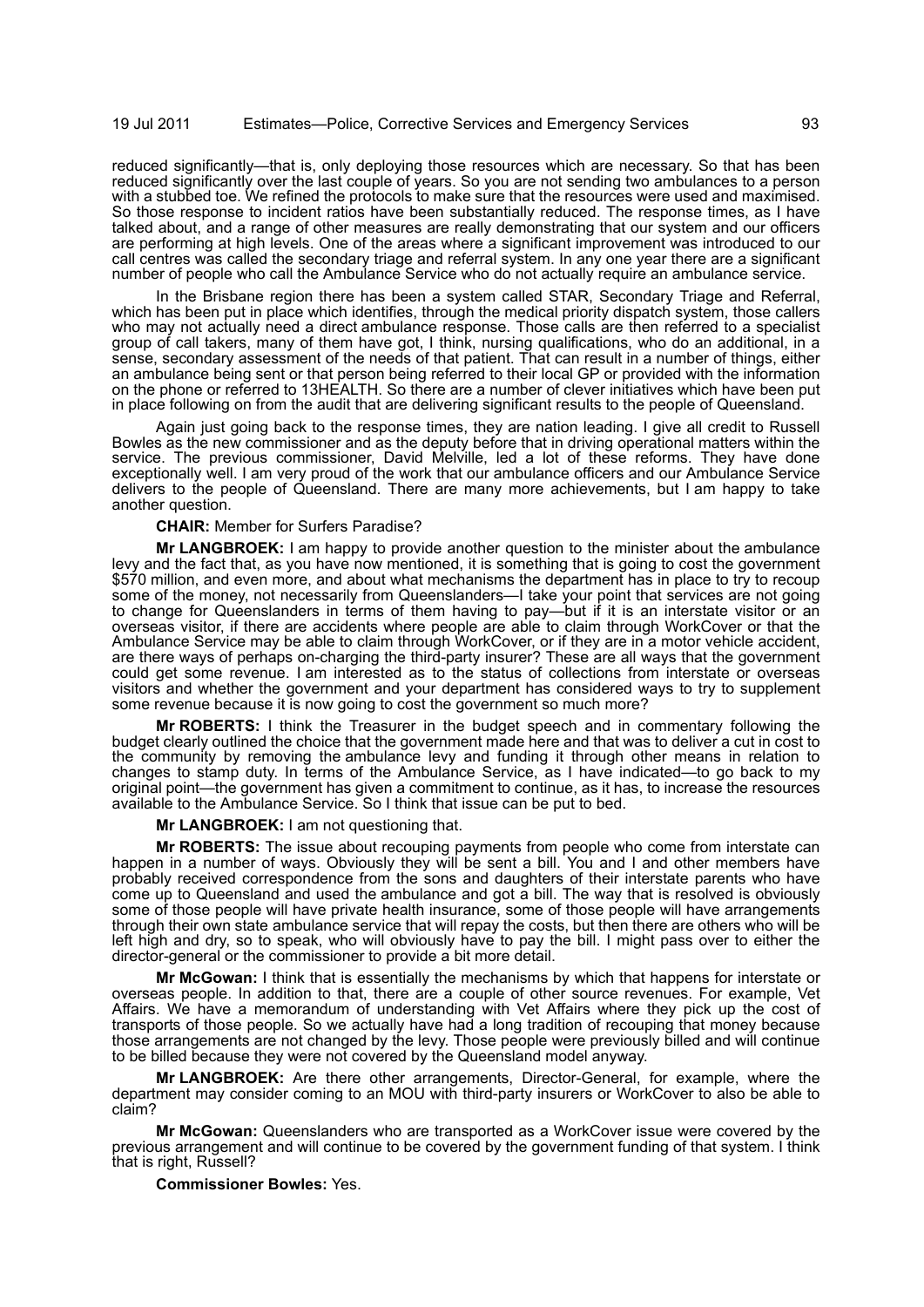**Mr McGowan:** Interstate people would be billed in the same way as they are billed because of the nature of that work. So whether WorkCover picked that up or their own health insurance company or their own ambulance service, that would be a matter for the arrangements that apply in those states.

**Mr LANGBROEK:** I just want to clarify this. I am not only trying to ascertain whether the department and the Treasury are doing as much they can to recoup some of the expenses that we obviously are incurring as a government in Queensland, I am asking as to whether we are investigating every possibility to try to recoup some of the money that it costs us.

**Mr McGowan:** We do and, in fact, put an extra effort into that after the audit because that was about trying to generate as much income as we can to enable us to sustain the Ambulance Service. So since the audit we have been doing much more rigorous follow up of those debts.

**Mr LANGBROEK:** Thank you. Can I move on very briefly—we only have a few minutes left—to ask about firefighter numbers. I don't want anyone to feel they have been neglected or left out. Queensland has experienced high population growth. We have added just 75 additional firefighters in the last three years. I just ask if the minister considers this number adequate given that some major centres have had no real increase in firefighters since the mid seventies. I understand Toowoomba still has the same level of staffing—10 full-time firefighters—it had in 1974.

**CHAIR:** Under standing orders you cannot ask for an opinion. You could phrase that differently and still elicit the information that you want. I would be grateful if you would do that.

**Mr LANGBROEK:** Thank you for your direction. I thought I might get away with a question that was not quite within standing orders, but I should have realised you would be on your game even at 9.20 at night. Minister, could you answer for the committee about the fact that we have had 75 additional firefighters added across the state in the last three years with a high population growth. There are centres that have had no real increase since the mid seventies, such as Toowoomba, where I understand the staffing is the same as it was in 1974.

**Mr ROBERTS:** I am happy to answer this question because it gives me an opportunity to distinguish between the nature and the challenges faced by the fire service compared to the Ambulance Service. The Ambulance Service, as we have heard about tonight, responds to increasing demands for their service—increased population, people are getting older, people are getting sicker et cetera, et cetera. So they have actually got a real demand issue that they are responding to and responding very well to. Fire is a different kettle of fish and I will ask the Commissioner to maybe provide a bit more technical backup to make sure that I say the right thing. From where I see it, fire is entirely different. In fact, the demand for a lot of firefighting capacity has actually reduced in some areas for a number of reasons: better designed buildings, better training of firefighters, better equipment et cetera, et cetera. So, if you go to a place like Toowoomba where there are firefighters or people raising issues about numbers—it happens all the time in various parts of Queensland—if you look at the number of incidents and structural fires they are fighting and the response times, they are actually, on my understanding, improving over time. But also the number of structural fires that are being responded to is, in fact, reducing in some areas.

The point I am making is that the demands on the fire service are a different set of demands to that which exist for the Ambulance Service so the need to increase the number of firefighters is not as critical an issue as occurs with Ambulance because Ambulance, as I have said, is responding to an actual and real increased demand on their services. In some instances, as I said, in the mix of responses provided by firefighters, the growth is probably more in road crash rescue rather than structural fires because of design, better alarm systems and suppression systems et cetera. I might allow the commissioner to provide a bit more detail on that particular issue, but the point I would argue is that it is not a valid criticism to say that firefighter numbers have not increased because of population growth. The fire service is responding and delivering a very good service to Queensland and doing so within the parameters and the time limits that they set as their benchmarks.

**Commissioner Johnson:** The words that the minister spoke are correct in the sense that he mentioned the Toowoomba area, for example. The number of incidents over the last four or five years in Toowoomba has remained fairly consistent. But more importantly, the year that you quoted, 1974, in those days it was very much an insular fire service and today, particularly since 1990, we have a much more integrated fire service where full-time, part-time and volunteer firefighters are able to respond and assist each other in a much more coordinated and synchronised way. We obviously keep an eye on growth. The next growth area for us is the new facilities coming to Ipswich with the Ripley and Brassall stations as part of our capital works and growth program. But certainly structural firefighting, as I am wont to say, I suppose, is not a growth business for us. In fact, we go to about the same number of structural fires, just up and down slightly, as we have for the last 10 years. That area of our work is not a growth business. Certainly the specialised rescue areas—the minister mentioned road crash rescue, swift water rescue as we saw during the summer activities and other forms of more technical rescue and hazardous materials—are areas that are growing for us. We do consistently and constantly monitor urban growth and make appropriate adjustments. For example, the Ambulance Service would respond to more than 10 times the annual incident number that Fire does. So there has been a high demand in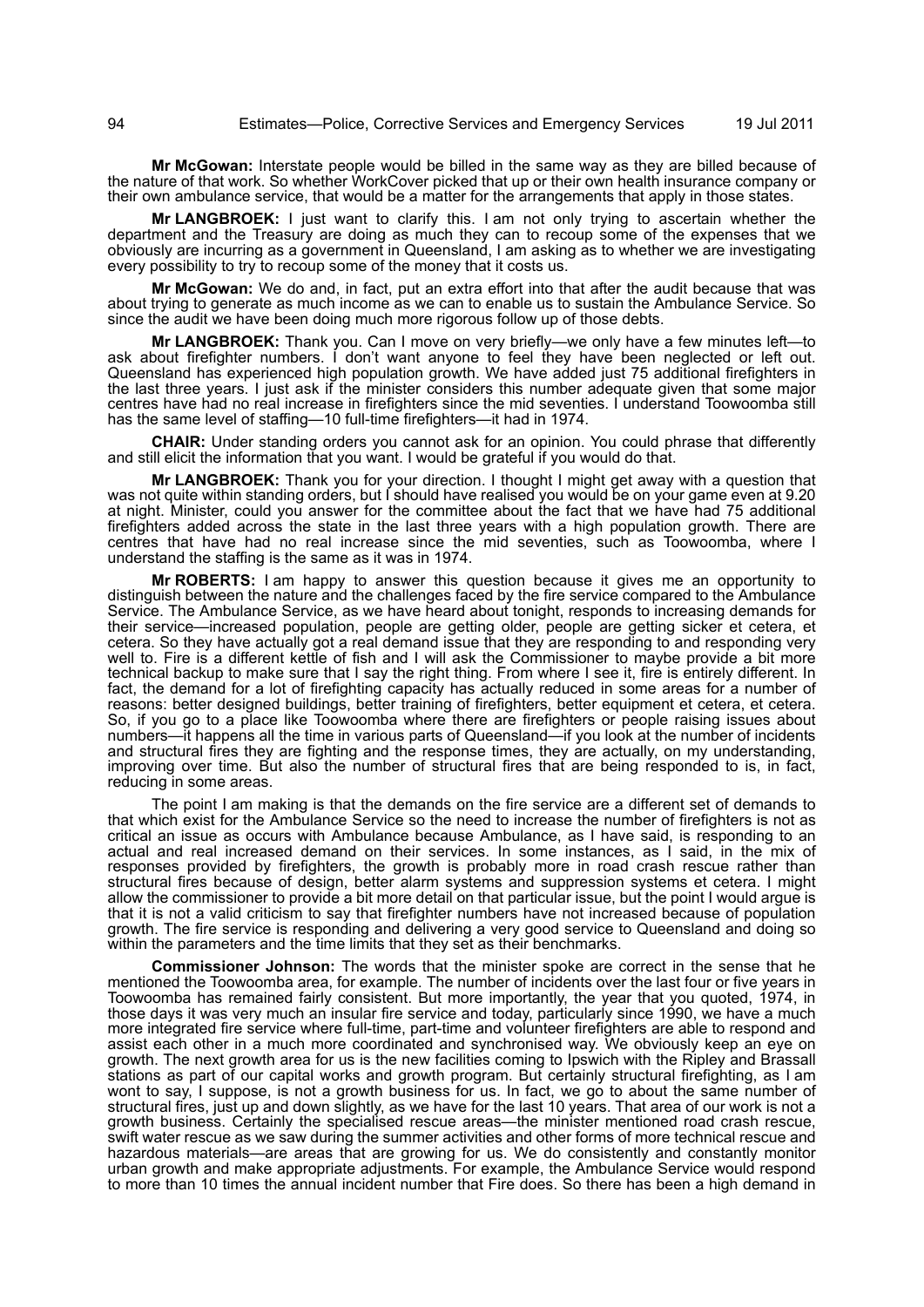that area but we do monitor it and obviously the major growth that we are keeping an eye on is mainly South-East Queensland. You saw the new station at Nerang, at Redlands and we have got a new station coming for the Ipswich area and we are having a good close look at the Toowoomba area.

**Mr LANGBROEK:** Thank you. Minister, I would like to ask a question about the SES. Of course we all know what a great job they did during the events over December and January. I think all members of parliament have been out there trying to promote the value of the SES which many Queenslanders think is provided with resourcing similar to the Ambulance Service or the fire service. Can I ask: what is the government planning to do to boost SES numbers in the wake of the floods and cyclones and also through promotion through members of parliament?

**Mr ROBERTS:** Thank you for the question. In response to that other question where you did mention Toowoomba, I did make a statement that the number of incidents might have reduced in Toowoomba. I don't actually have those figures with me. I take it from the commissioner—

**Mr LANGBROEK:** It stayed steady.

**Mr ROBERTS:** Yes, it was pretty well the same. But proportionately when you talk about population growth it probably is a reduction. I don't have any actual figures to put to you.

**Mr LANGBROEK:** We know you like talking about rates not actuals.

**Mr ROBERTS:** Not seeking to mislead you in any way.

**Mr LANGBROEK:** No, no, that is fine.

**Mr ROBERTS:** In terms of the SES what is the government doing? One initiative is the advertisements you may have seen that the Premier launched at the Queensland Disaster Heroes awards ceremony recently. I just make the observation that I think they are excellent advertisements because they capture the essence of what the SES did during the flood and what they do on a day-today basis. One of the things that the government is doing is obviously funding an advertising campaign to support the work that already is underway within local councils who are our partners in supporting the SES. This is a partnership. It is the State Emergency Service, but they are actually housed within councils and councils have the principal responsibility to look after them and they obviously work through EMQ and local government disaster groups in terms of response. So one of the initiatives is the advertising campaign. Of course there is the ongoing training that is provided by EMQ on an ongoing basis. The Department of Community Safety a couple of years ago also developed its volunteer management strategy which has a significant number of initiatives—53 initiatives—not all targeted at SES, also Rural Fire and other volunteers, to focus the department's attention on the need to recruit and retain volunteers.

As I have indicated, this is a shared responsibility that we have with local councils in terms of resourcing and equipping SES. The state has a direct responsibility through EMQ to provide training, which they do. We also provide resources. We also provide equipment and uniforms et cetera for SES volunteers. All in all, there is a concerted effort right across the department and EMQ is leading that, in conjunction with councils, to ensure that the numbers of SES volunteers continues to grow.

Just on that score, I can give you some figures. For example, in November 2010, just before the storm season commenced, the figures I have here are around 6,550 SES volunteers, actual recorded. The current figure as at March was 6,823 actual active members, as I understand it. There is probably another group of around 1,500 of what we would call inactive. They are on the books, but are not actively engaged. There is that additional pool, which does boost the numbers, but we only ever quote the active figures. Since the Disaster Heroes campaign started, there have been 502 inquiries over a period of a month or so, which is pretty significant. I think that Queenslanders all over the state are full of praise for what our SES volunteers do.

As I move throughout the state, I try to drop into groups where I can. They will often put on barbecues or recruitment nights. I am finding that a lot more young people are getting involved. In fact, about 12 months ago I went to my local Brisbane group and they had about five new members, three of whom were young women in their early 20s. People with a whole range of interests are starting to join and get involved. We encourage more people to do it. I know the member for Murrumba is a very keen wearer of the orange uniform. We look forward to more people getting involved following the advertising campaign.

**CHAIR:** The time for the consideration of the estimates has sadly expired. Minister, I venture to remind you that your answers to questions taken on notice at today's hearing are requested to be with the research director of the committee by 10 am on Friday, 22 July. All that remains is the thankyous.

First, I thank my parliamentary colleagues for the pleasure of their company over the past 12 hours. I thank the Deputy Chair of the committee for the assistance that he has given. Minister, may I thank you and your director-general for attending. I thank all members of the executive arm of government for attending and assisting us with our inquiries.